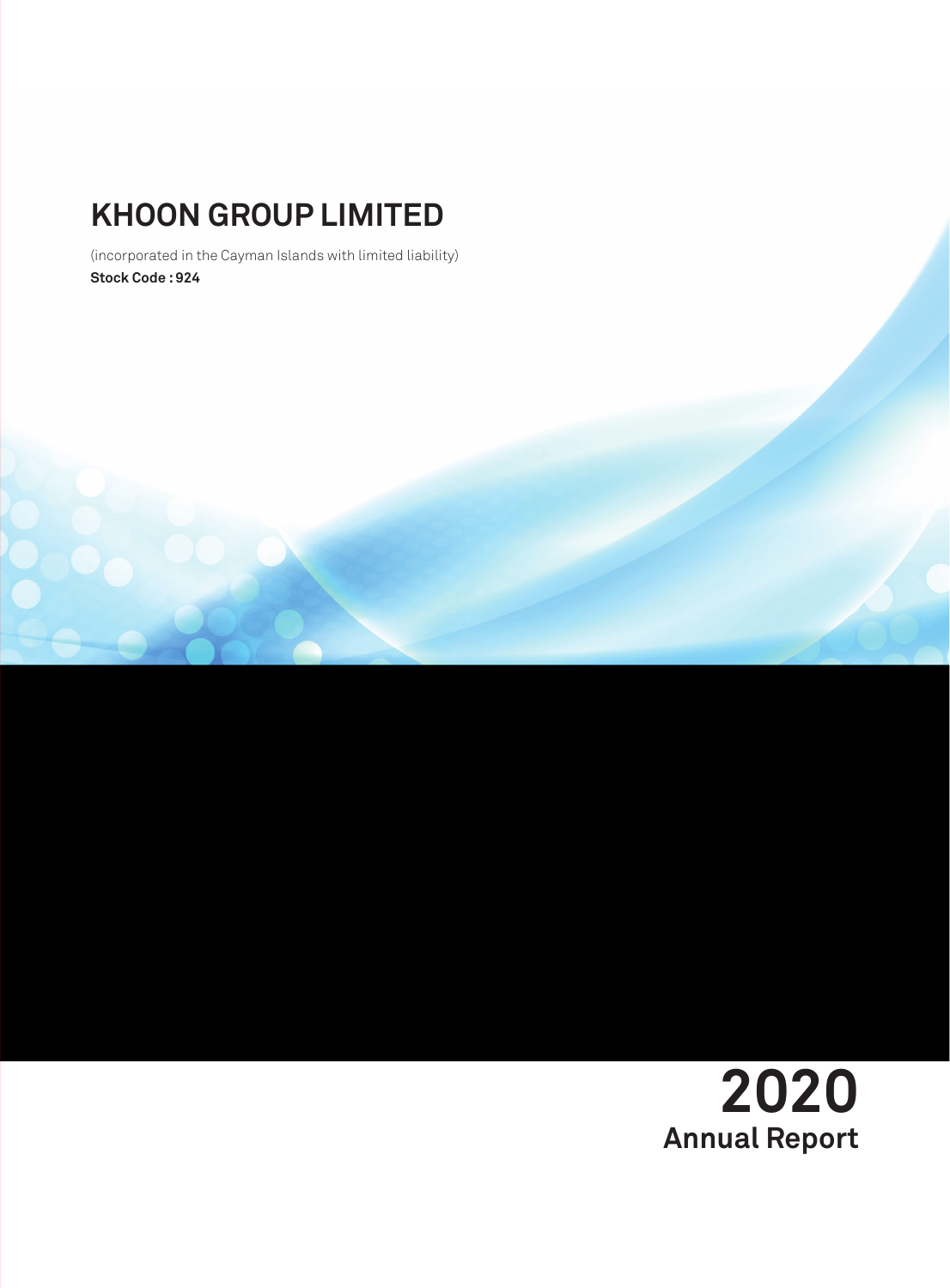

# **CONTENTS**

- Corporate Information
- Chairman's Statement
- Management Discussion and Analysis
- Biography of Directors and Senior Management
- Corporate Governance Report
- Report of The Directors
- Environmental, Social and Governance Report
- Independent Auditor's Report
- Consolidated Statement of Profit or Loss and Other Comprehensive Income
- Consolidated Statement of Financial Position
- Consolidated Statement of Changes in Equity
- Consolidated Statement of Cash Flows
- Notes to the Consolidated Financial Statements
- Summary of Financial Information

In the event of any inconsistencies between the English and Chinese text in this annual report, the English text shall prevail.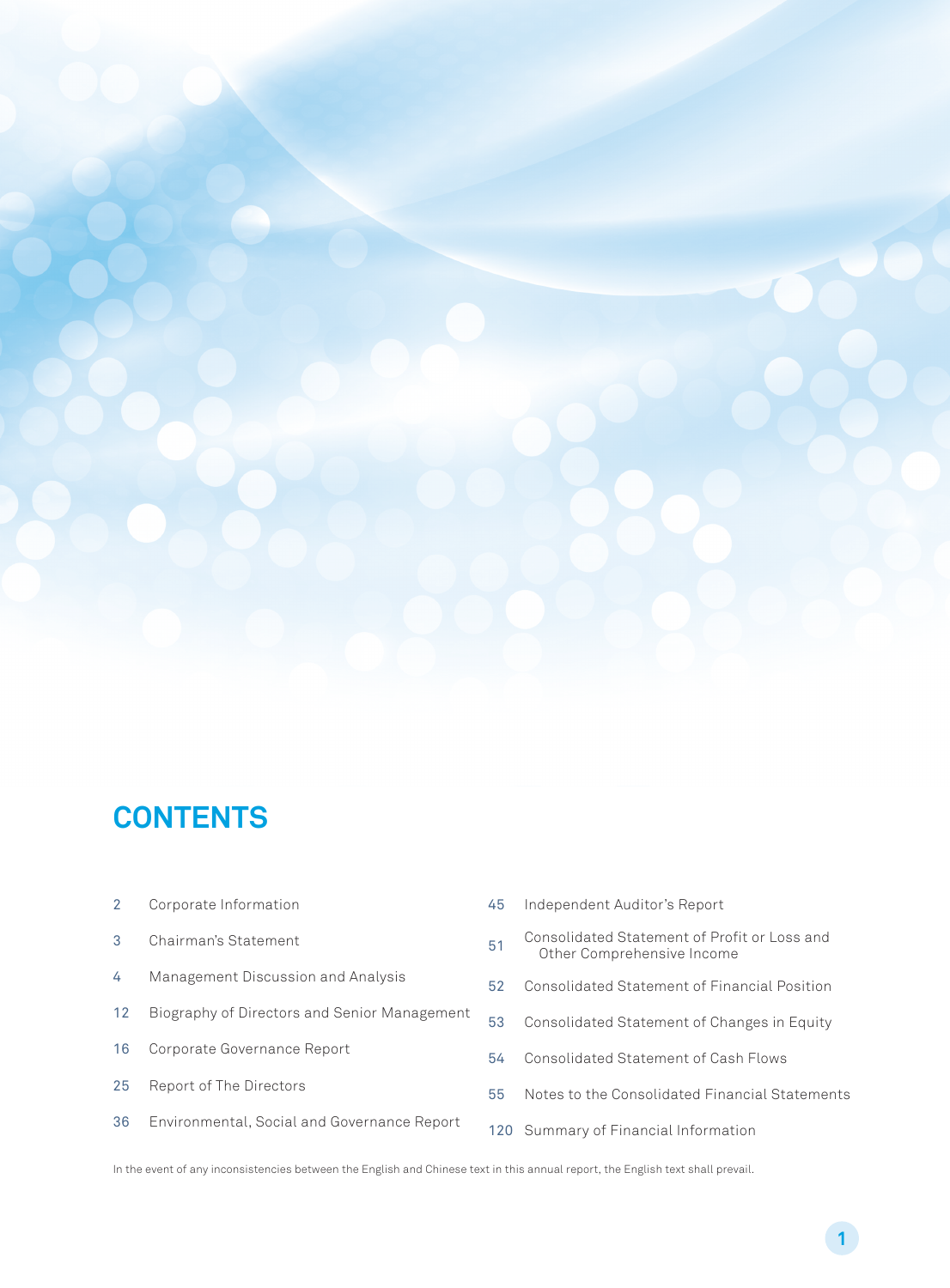**CORPORATE INFORMATION**

## **BOArd OF dirECTOrS**

#### Executive Directors

Mr. Ang Jui Khoon (Chairman) Mr. Ang Kok Kwang (Hong Guoguang) (Chief Executive Officer) Mr. Ang Yong Kwang (Hong Yongquan)

#### Independent Non-Executive Directors

Ms. Tan Pei Fung Mr. Yeo Kwang Maccann Mr. Hon Chin Kheong (Han Zhenqiang)

## **AudiT COmmiTTEE**

Ms. Tan Pei Fung (Chairlady) Mr. Yeo Kwang Maccann Mr. Hon Chin Kheong (Han Zhenqiang)

## **rEmuNErATiON COmmiTTEE**

Mr. Yeo Kwang Maccann (Chairman) Ms. Tan Pei Fung Mr. Ang Kok Kwang (Hong Guoguang)

## **NOmiNATiON COmmiTTEE**

Mr. Ang Jui Khoon (Chairman) Mr. Ang Yong Kwang (Hong Yongquan) Ms. Tan Pei Fung Mr. Yeo Kwang Maccann Mr. Hon Chin Kheong (Han Zhenqiang)

## **COmpANY SECrETArY**

Ms. Leung Hoi Yan

## **AuThOriSEd rEprESENTATiVES**

Mr. Ang Kok Kwang (Hong Guoguang) Ms. Leung Hoi Yan

## **rEGiSTErEd OFFiCE**

Clifton House 75 Fort Street PO Box 1350 Grand Cayman KY1-1108 Cayman Islands

#### **hEAdQuArTErS ANd priNCipAL pLACE OF BuSiNESS iN SiNGApOrE**

Block 5000 Ang Mo Kio Avenue 5 #04-01 Techplace II Singapore 569870

## **PRINCIPAL PLACE OF BUSINESS IN HONG KONG**

Unit B, 17/F, United Centre 95 Queensway, Hong Kong

## **PRINCIPAL SHARE REGISTRAR AND TrANSFEr OFFiCE**

Ocorian Trust (Cayman) Limited Clifton House 75 Fort Street PO Box 1350 Grand Cayman KY1-1108 Cayman Islands

## **HONG KONG BRANCH SHARE REGISTRAR ANd TrANSFEr OFFiCE**

Boardroom Share Registrars (HK) Limited 2103B, 21/F, 148 Electric Road North Point, Hong Kong

## **LEGAL AdViSEr**

As to Hong Kong law: Guantao & Chow Solicitors and Notaries Suites 1801-03 18/F, One Taikoo Place 979 King's Road Quarry Bay, Hong Kong

## **priNCipAL BANKErS**

RHB Bank Berhad (Bukit Timah Branch) United Overseas Bank Limited

## **AudiTOr**

Deloitte & Touche LLP Public Accountants and Chartered Accountants 6 Shenton Way OUE Downtown 2 #33-00 Singapore 068809

## **COmpLiANCE AdViSEr**

Kingsway Capital Limited 7/F, Tower One Lippo Centre 89 Queensway, Hong Kong

## **COmpANY'S WEBSiTE**

www.khoongroup.com

## **STOCK COdE**

924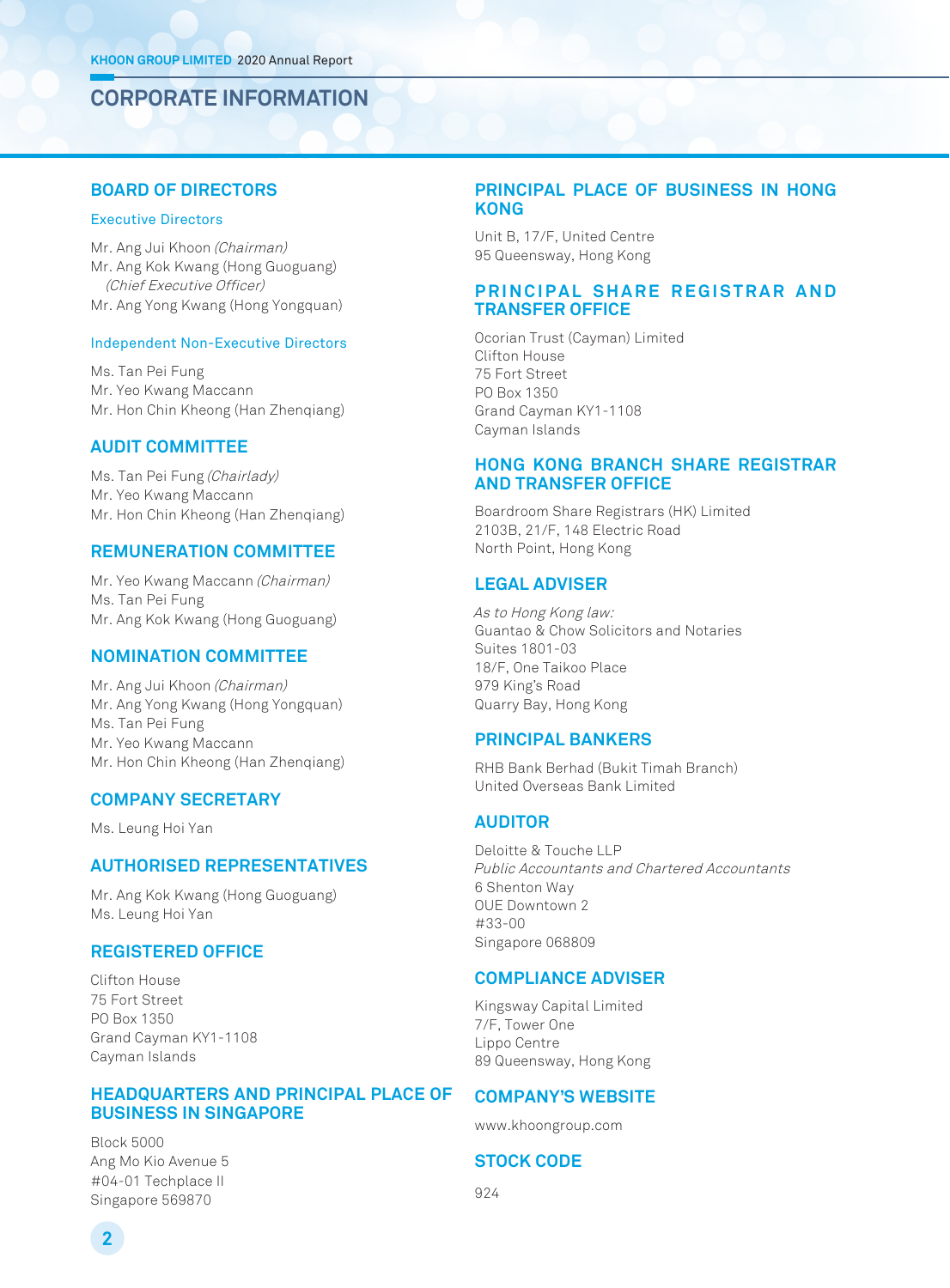## **CHAIRMAN'S STATEMENT**

Dear Shareholders,

On behalf of the board (the "Board") of directors (the "Directors") of Khoon Group Limited (the "Company", together with its subsidiaries, the "Group", "we" or "us"), I am delighted to present to our shareholders the annual report of the Group for the year ended 30 June 2020.

2019 was an exciting year for us and entering 2020, it looked even more promising until Coronavirus Disease 2019 ("COVID-19") struck globally, causing drastic disruptions to air traffic and supply chain. In Singapore, Circuit Breaker measures were imposed by the Singapore Government from 7 April 2020 to 1 June 2020 to combat the local transmission of COVID-19. As construction works are identified as non-essential services according to the Circuit Breaker measures mentioned above, majority of the Group's construction projects were halted and resulted in a significant slowdown in the progress of the Group's electrical engineering works.

COVID-19 is a crisis of the generation and brought about a new set of challenges across all industries. As we get used to the new norm, it has driven digitalisation within our group and toughened our people to manage and overcome this crisis, collectively and cohesively.

As our forefather, Mr. Lee Kuan Yew once said, "A nation is great not by its size alone. It is the will, the cohesion, the stamina, the discipline of its people and the quality of its leaders which ensure it an honorable place in history".

Indeed, it is this will and perseverance of our people that ensured our steady growth over the past few years. With this and humbly, I am honored to share that on 18 August 2020, our Group was named as one of the 6 Singapore companies among Forbes' Top 200 Listed Asia-Pacific firms with less than US\$1 billion sales.

With this strong recognition from Forbes and despite the bleak outlook for Singapore's construction industry in the short term due to the COVID-19 outbreak, the Group is confident that we will be able to weather through any storms with our ever-committed management team and staff.

We would like to take this opportunity to express our sincere gratitude to our directors, the management team and our dedicated staff for their contribution through the years, as well as to the shareholders and business partners for their trust and support.

## **Ang Jui Khoon**

Chairman and Executive Director

Singapore, 31 August 2020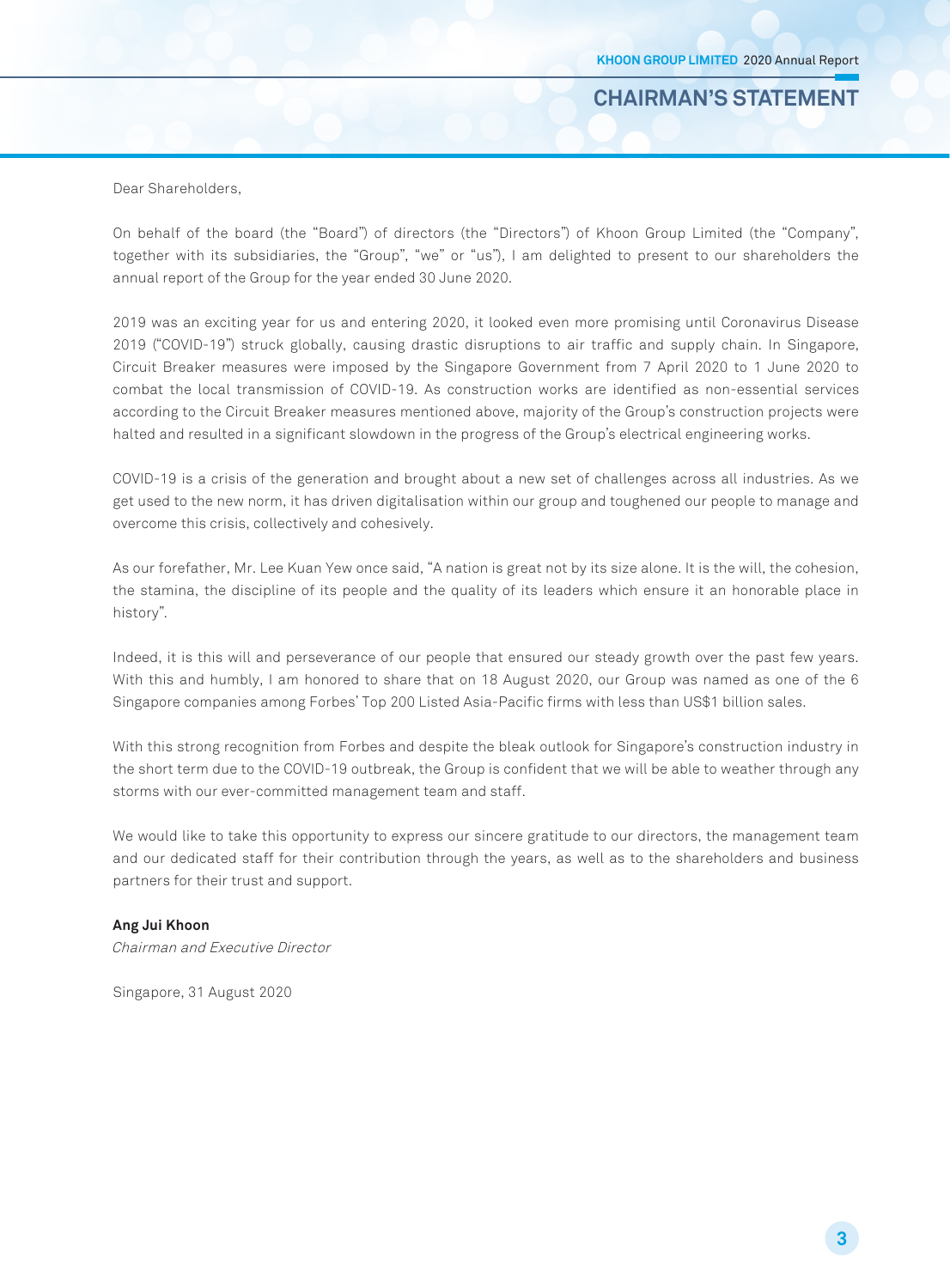## **BuSiNESS rEViEW ANd OuTLOOK**

The Group is a M&E engineering contractor in Singapore specialised in providing electrical engineering solutions and our scope of services comprises of (i) customisation and/or installation of electrical systems; (ii) assisting to obtain statutory approvals; and (iii) testing and commissioning. The Group has been established for over 30 years and our services are essential for ensuring the functionality and connectedness of the electrical systems as well as their compliance with the prescribed designs and statutory requirements. Our electrical engineering services are widely required in new building developments, redevelopment, additions and alternations ("A&A") works and upgrading projects, which involve residential, commercial and industrial buildings. In particular, we have established solid track record in undertaking electrical engineering works in public residential developments initiated by the Housing Development Board ("HDB"), the public housing authority of the Singapore Government.

During the year ended 30 June 2020, our Group's revenue decreased by 22.1% to approximately S\$37.9 million as compared to approximately S\$48.6 million for the year ended 30 June 2019. Our Group's gross profit also decreased by 28.2% to approximately S\$6.9 million, as compared to approximately S\$9.6 million for the year ended 30 June 2019. The decrease was mainly due to the Circuit Breaker measures being imposed by the Singapore Government from 7 April 2020 to 1 June 2020 (both dates inclusive) (the "Circuit Breaker Period") to combat the local transmission of Coronavirus Disease 2019 ("COVID-19") in Singapore. Majority of the Group's construction projects were halted during the Circuit Breaker Period and resulted in a significant slowdown in the progress of the Group's electrical engineering works. Our net profit has remained constant at approximately S\$3.7 million for the years ended 30 June 2020 and 2019.

Based on advance estimates released by the Singapore Ministry of Trade and Industry, the Singapore economy contracted by 12.6% on a year-on-year basis in the second quarter of 2020, due to the Circuit Breaker measures that were implemented. Specifically, construction sector contracted by 54.7% on a year-on-year basis in the second quarter. The contraction is expected to ease in the second half of 2020 once the construction sites are reopened progressively. The outlook remains gloomy given the uncertainty of the development of the outbreak of COVID-19. However, given that the Singapore Government has introduced several stimulus packages, it is expected that the impact of such challenges will be mitigated and would not affect the business operations or financial conditions of the Group materially and adversely in the long run.

As at 30 June 2020, we had 35 projects on hand (including contracts in progress) with a notional or estimated contract value of approximately S\$153.1 million, of which approximately S\$53.0 million had been recognised as revenue in prior years, approximately S\$36.0 million had been recognised as revenue during the year ended 30 June 2020 and the remaining balance will be recognised as our revenue in accordance with the stage of completion. The remaining S\$1.9 million recognised as revenue during the year ended 30 June 2020 is mainly attributed to projects which have been completed during the year.

## **FiNANCiAL rEViEW**

|                     | For the year ended 30 June |             |        |  |
|---------------------|----------------------------|-------------|--------|--|
|                     | 2020                       | 2019        | Change |  |
|                     | S\$ million                | S\$ million | $\%$   |  |
| Revenue             | 37.9                       | 48.6        | (22.1) |  |
| Gross profit        | 6.9                        | 9.6         | (28.2) |  |
| Gross profit margin | 18.1%                      | 19.8%       | (1.7)  |  |
| Net profit          | 3.7                        | 3.7         | 1.5    |  |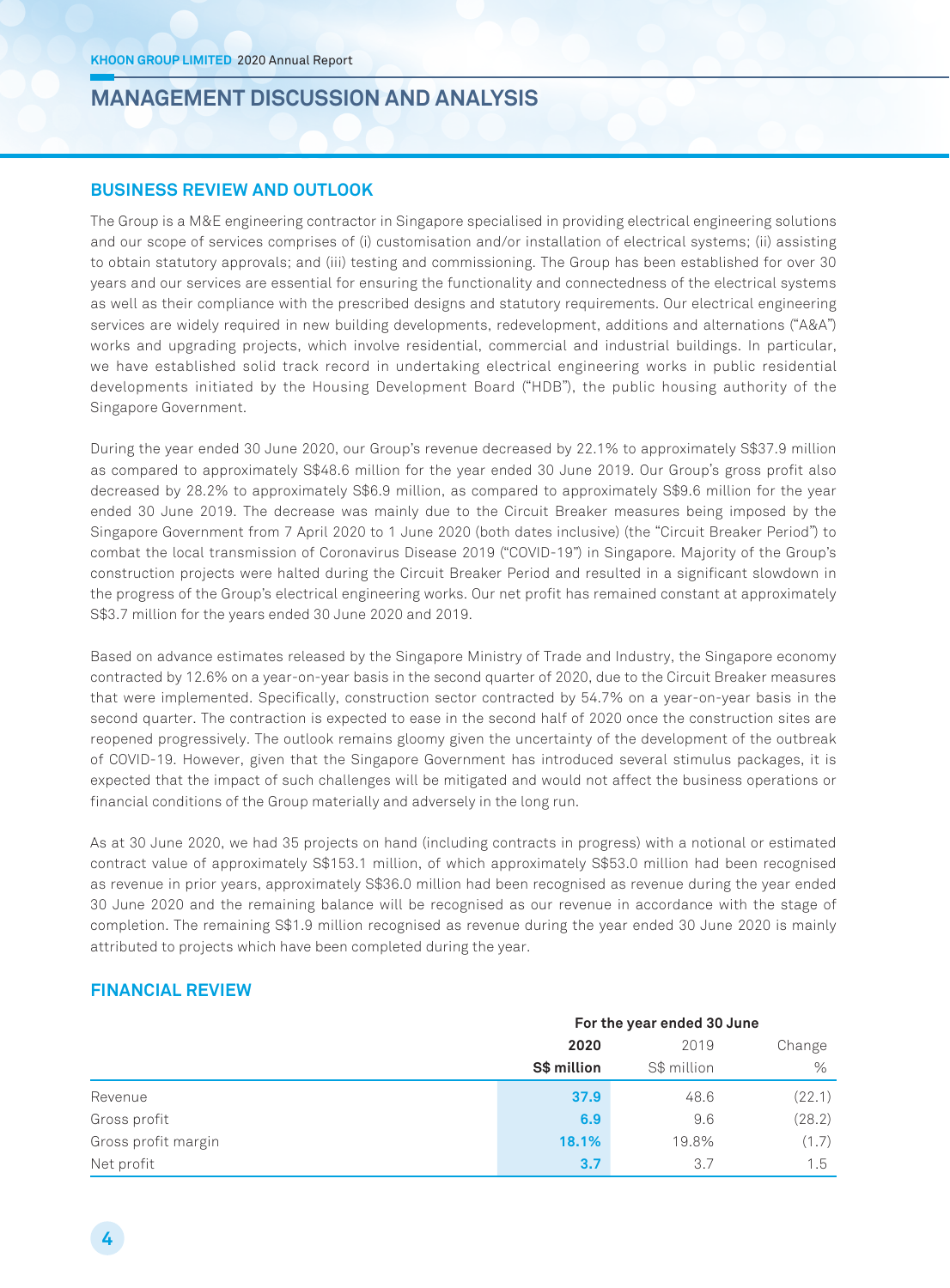#### Revenue

The Group's principal operating activities are in the provision of electrical engineering services for both public and private sector projects. Our electrical engineering services are widely required in new building developments, redevelopment, A&A and upgrading projects, which involve residential, commercial and industrial buildings.

|                         | For the year ended 30 June |             |            |              |             |            |
|-------------------------|----------------------------|-------------|------------|--------------|-------------|------------|
|                         |                            | 2020        |            |              | 2019        |            |
|                         | <b>Number</b>              |             |            | Number       |             |            |
|                         | of projects                |             |            | of projects  |             |            |
|                         | with revenue               | Revenue     | % of total | with revenue | Revenue     | % of total |
|                         | contribution               | S\$ million | revenue    | contribution | S\$ million | revenue    |
| Public sector projects  | 38                         | 26.8        | 70.7       | 41           | 42.1        | 86.6       |
| Private sector projects | 21                         | 11.1        | 29.3       | 13           | 6.5         | 13.4       |
| Total                   | 59                         | 37.9        | 100.0      | 54           | 48.6        | 100.0      |

The Group's overall revenue decreased by approximately S\$10.7 million or approximately 22.1% from approximately S\$48.6 million for the year ended 30 June 2019 to approximately S\$37.9 million for the year ended 30 June 2020. The decrease is mainly due to the Circuit Breaker measures being imposed by the Singapore Government during the Circuit Breaker Period and majority of the Group's construction projects were halted and resulted in a significant slowdown in the progress of the Group's electrical engineering works.

#### Cost of Services

The Group's cost of services decreased by approximately S\$8.0 million or approximately 20.6% from approximately S\$39.1 million for the year ended 30 June 2019 to approximately S\$31.0 million for the year ended 30 June 2020. Such decrease in cost of services was generally in line with the decrease in revenue.

#### Gross Profit and Gross Profit Margin

|                         | For the year ended 30 June |                     |              |             |              |              |  |
|-------------------------|----------------------------|---------------------|--------------|-------------|--------------|--------------|--|
|                         |                            | 2020                |              |             | 2019         |              |  |
|                         | Revenue                    | <b>Gross profit</b> | Gross profit | Revenue     | Gross profit | Gross profit |  |
|                         |                            |                     | margin       |             |              | margin       |  |
|                         | S\$ million                | S\$ million         | %            | S\$ million | S\$ million  | $\%$         |  |
| Public sector projects  | 26.8                       | 4.6                 | 17.1         | 42.1        | 8.3          | 19.7         |  |
| Private sector projects | 11.1                       | 2.3                 | 20.7         | 6.5         | 1.3          | 20.0         |  |
| Total                   | 37.9                       | 6.9                 | 18.1         | 48.6        | 9.6          | 19.8         |  |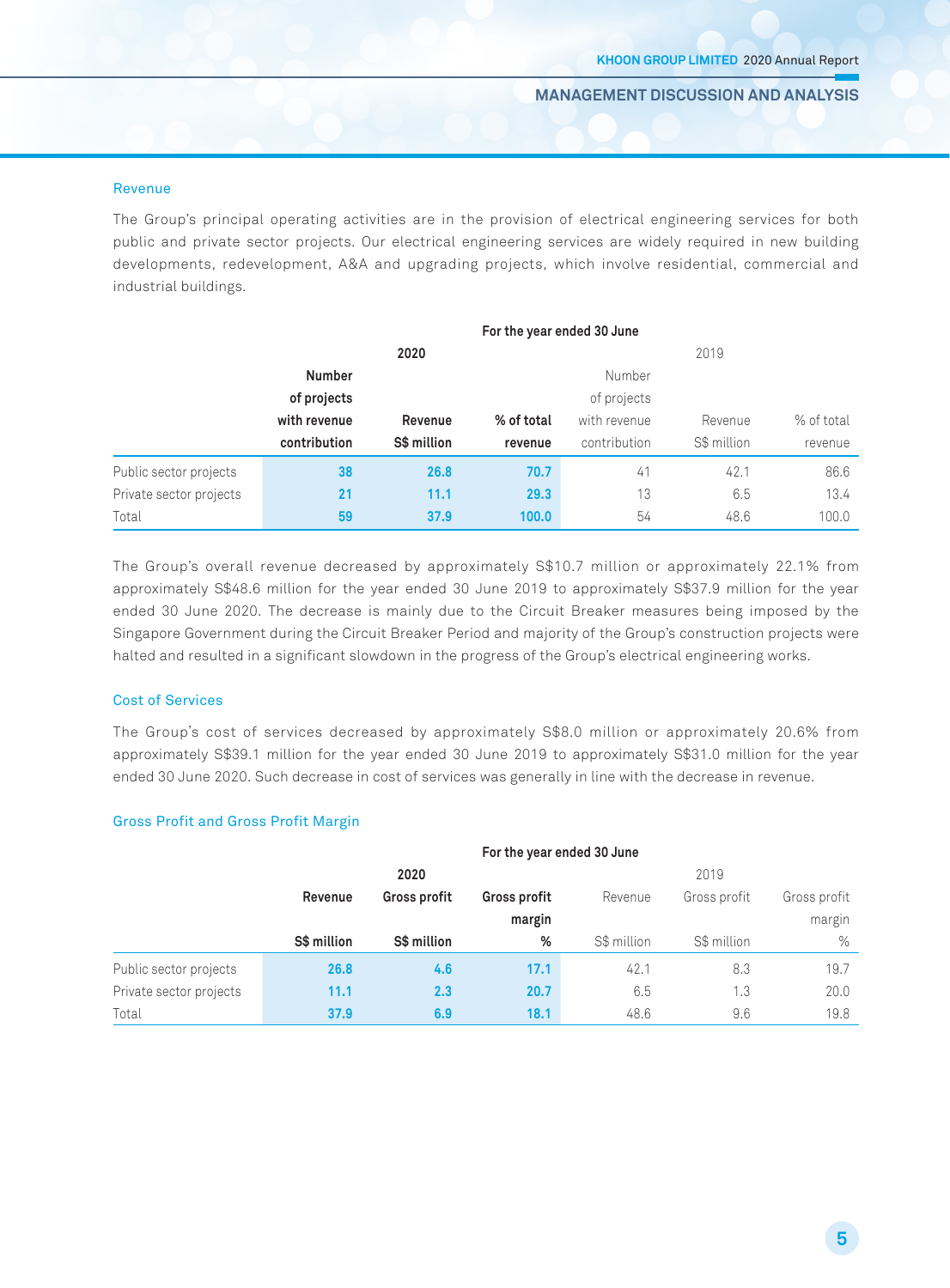The gross profit of the Group for the year ended 30 June 2020 amounted to approximately S\$6.9 million, representing a decrease of approximately 28.2% as compared with approximately S\$9.6 million for the year ended 30 June 2019, which was consistent with the decrease in revenue for the same period. The Group's gross profit margin for the year ended 30 June 2020 was approximately 18.1% as compared with approximately 19.8% for the year ended 30 June 2019. The reduction was mainly due to lower profit margins from new public residential projects that commenced during the year ended 30 June 2020, as well as projects' running costs that were incurred during the Circuit Breaker Period which slightly reduced margins of the projects.

#### Other Income

Other income mainly included income from (i) interest income from banks, (ii) government grants, (iii) rental income, and (iv) sundry income. During the year ended 30 June 2020, other income amounted to approximately S\$0.9 million (2019: approximately S\$0.2 million). The increase in other income was mainly due to more bank interest income and government support grants due to COVID-19 recognised for the year ended 30 June 2020.

#### Other Gains and Losses

Other gains and losses mainly included (i) net exchange gains and (ii) written off trade receivables. During the year ended 30 June 2020, other gains amounted to approximately S\$0.4 million (2019: approximately S\$0.3 million). The increase in other gains was mainly due to the strengthening of US\$ and HK\$ against S\$ during the year ended 30 June 2020.

#### (Allowance for) Reversal of Impairment Losses

There was an allowance of impairment losses of approximately S\$0.4 million during the year ended 30 June 2020 as compared to a reversal of impairment losses of approximately S\$32,000 during the year ended 30 June 2019. The difference was mainly due to additional allowance being provided for impairment losses on trade receivables and retention receivables where the likelihood of recovery is remote.

#### Administrative Expenses

The administrative expenses of the Group for the year ended 30 June 2020 amounted to approximately S\$2.8 million, representing an increase of approximately 17.2% compared with approximately S\$2.4 million for the year ended 30 June 2019, mainly due to the increase in compliance charges incurred after the Group's Listing.

#### Finance Costs

Finance costs for the year ended 30 June 2020 was approximately S\$6,000 compared to S\$Nil for the year ended 30 June 2019. The increase was due to the adoption of IFRS 16 to recognise interest expense on lease liabilities.

#### Income Tax Expense

The Group's income tax expense decreased to approximately S\$0.8 million for the year ended 30 June 2020 from approximately S\$1.4 million for the year ended 30 June 2019. Such decrease was mainly due to the decrease in assessable profit.

**6**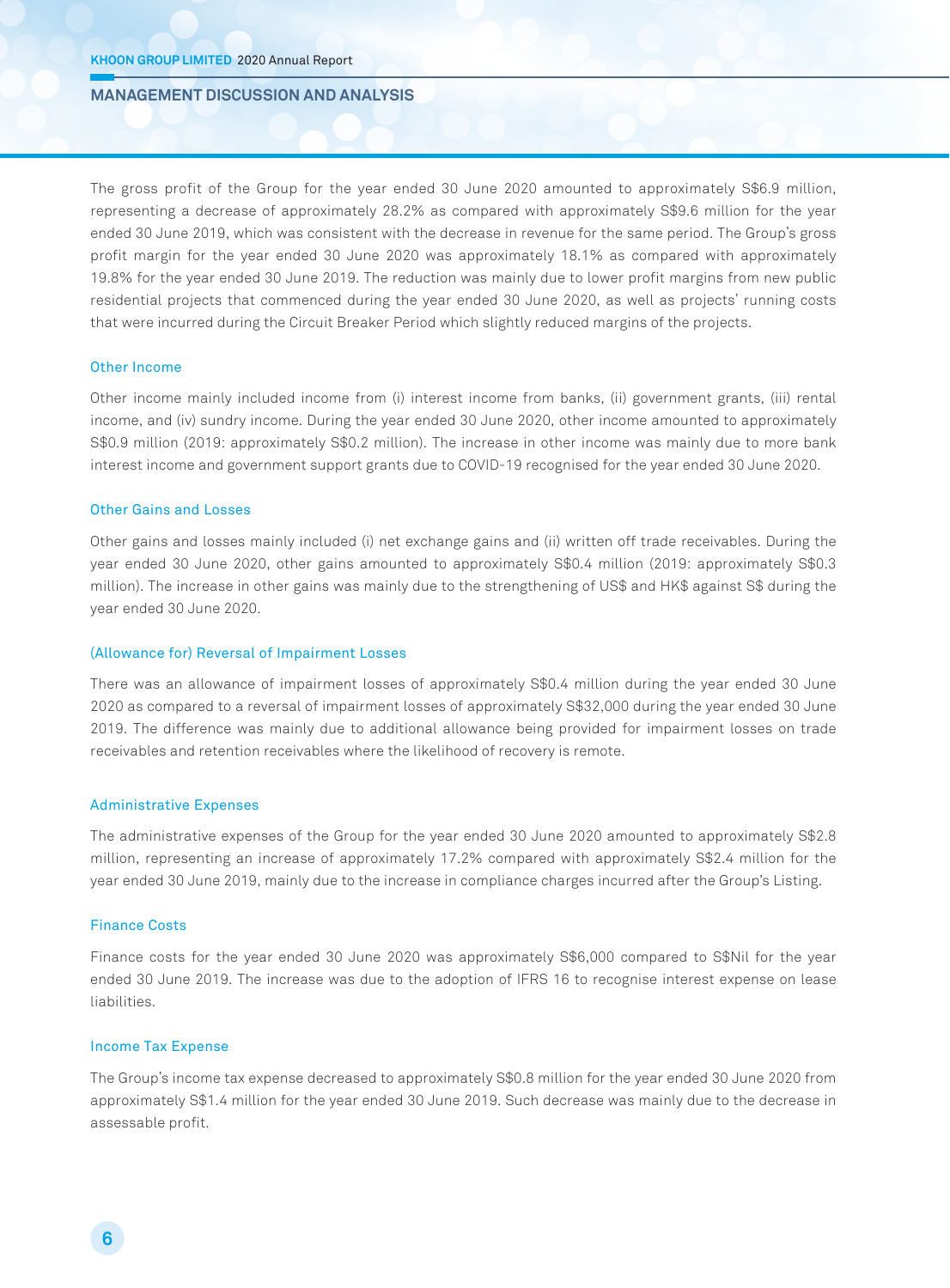#### Net Profit

Profit attributable to owners of the Company for the year ended 30 June 2020 remained constant at approximately S\$3.7 million as with the year ended 30 June 2019. Excluding the listing expenses of approximately S\$2.6 million and S\$0.4 million for the years ended 30 June 2019 and 30 June 2020 respectively, the profit for the years ended 30 June 2019 and 30 June 2020 of the Group would have been approximately S\$6.3 million and S\$4.1 million respectively and the decrease of profit would have been approximately 34.1% year-on-year.

#### Final Dividend

The Board did not recommend the payment of a final dividend for the year ended 30 June 2020 (2019: S\$Nil).

#### Liquidity, Financial Resources and Capital Structure

The Shares were successfully listed on the Main Board of the Stock Exchange on 5 July 2019 and there has been no change in capital structure of the Group since then. The Company's capital comprises ordinary shares and capital reserves. The Group finances its working capital, capital expenditures and other liquidity requirements through a combination of its cash and cash equivalents, cash flows generated from operations and net proceeds from the Share Offer.

The Group adopts a prudent cash and financial management policy. The Group's cash, mainly denominated in SGD, USD and HKD, are generally deposited with certain reputable financial institutions.

As at 30 June 2020, the Group had bank balances and cash of approximately S\$15.7 million and short-term investments of S\$5.8 million, as compared with bank balances and cash of approximately S\$6.0 million and short-term investments of S\$Nil as at 30 June 2019. The Group did not have any bank borrowings as at 30 June 2020.

#### Pledge of Assets

As at 30 June 2020, the Group had approximately S\$0.3 million (as at 30 June 2019: S\$18,000) of pledged bank deposit as part of the collateral for performance guarantees in favour of the Group's customer.

#### Treasury Policy

The Group has adopted a prudent financial management approach towards its treasury policy and thus maintained a healthy financial position throughout the year. The Board closely monitors the Group's liquidity position to ensure that the liquidity structure of the Group's assets, liabilities, and other commitments can meet its funding requirements all the time.

#### Foreign Exchange Risk

The Group mainly operates in Singapore. Most of the operating transactions and revenue were settled in Singapore dollars and the Group's assets and liabilities are primarily denominated in Singapore dollars. However, the Group has certain bank balances denominated in US\$ and Hong Kong Dollars amounting to approximately S\$13.7 million which exposes the Group to foreign currency risk. The Group manages the risk by closely monitoring the movement of the foreign currency rate.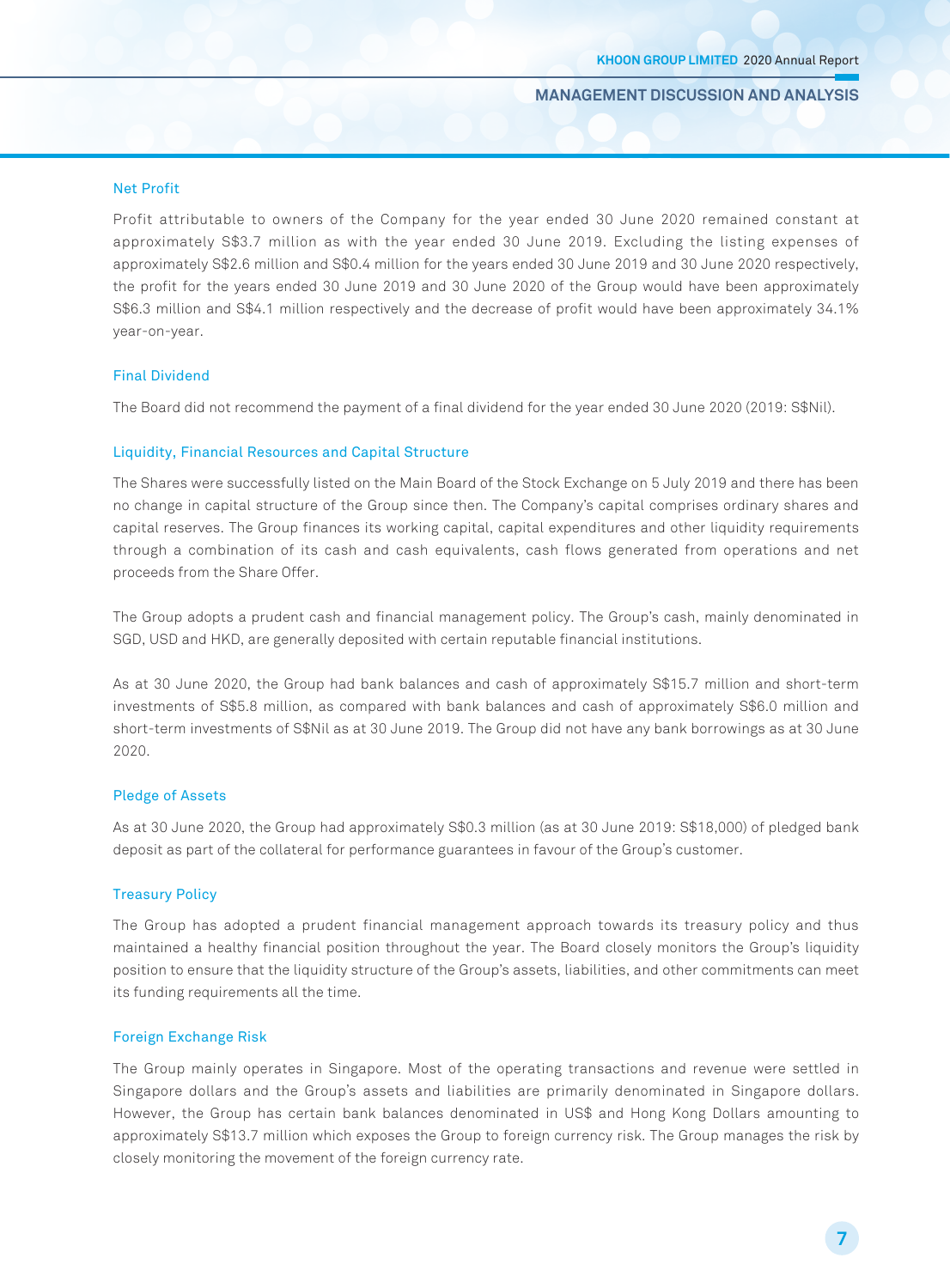#### Gearing Ratio

Gearing ratio is calculated by dividing all borrowings by total equity at the period-end date and expressed as a percentage. The gearing ratio of the Group as at 30 June 2020 was S\$Nil (as at 30 June 2019: S\$Nil).

## Significant Investment Held, Material Acquisitions and Disposal of Subsidiaries, Associated Companies or Joint Ventures

Apart from the Reorganisation in relation to the Listing (as set out under the section headed "History, Development and Reorganisation" of the prospectus of the Company dated 20 June 2019 (the "Prospectus")), there were no significant investments held, material acquisitions or disposals of subsidiaries, associated companies or joint ventures by the Group during the years ended 30 June 2019 and 30 June 2020. Save for the business plan as disclosed in the Prospectus, there was no plan for material investments or capital assets as at 30 June 2020.

#### Future Plans for Material Investments or Capital Assets

Save as disclosed in the Prospectus, the Group did not have other future plans for material investments or capital assets as at 30 June 2020.

#### Employees and Remuneration Policy

As at 30 June 2020, the Group had a total of 159 employees (2019: 191 employees), including executive Directors. Total staff costs including Directors' emoluments, salaries, wages and other staff benefits, contributions and retirement schemes in the year ended 30 June 2020 amounted to approximately S\$5.3 million (2019: approximately S\$6.0 million). In order to attract and retain high quality staff and to enable smooth operation within the Group, the remuneration policy and package of the Group's employees are periodically reviewed. The salary and benefit levels of the employees of the Group are competitive (with reference to market conditions and individual qualifications and experience). The Group provides adequate job training to the employees to equip them with practical knowledge and skills. Apart from central provident fund and job training programs, salaries increment and discretionary bonuses may be awarded to employees according to the assessment of individual performance and market situation. The emoluments of the Directors have been reviewed by the remuneration committee of the Company, having regard to the Company's operating results, market competitiveness, individual performance and achievement, and approved by the Board.

#### Environmental Policies and Performance

Details of environmental policies, performance and compliance with laws and regulations are set out in the "Environmental, Social and Governance Report" in the annual report.

#### Contingent Liabilities

As at 30 June 2020, the Group had performance bonds of approximately S\$2.6 million (2019: S\$0.9 million) given by a bank and an insurance company in favour of the Group's customers as security for the due performance and observance of our Group's obligation under the contracts entered into between our Group and the customers. The performance guarantees will be released upon completion of the contracts.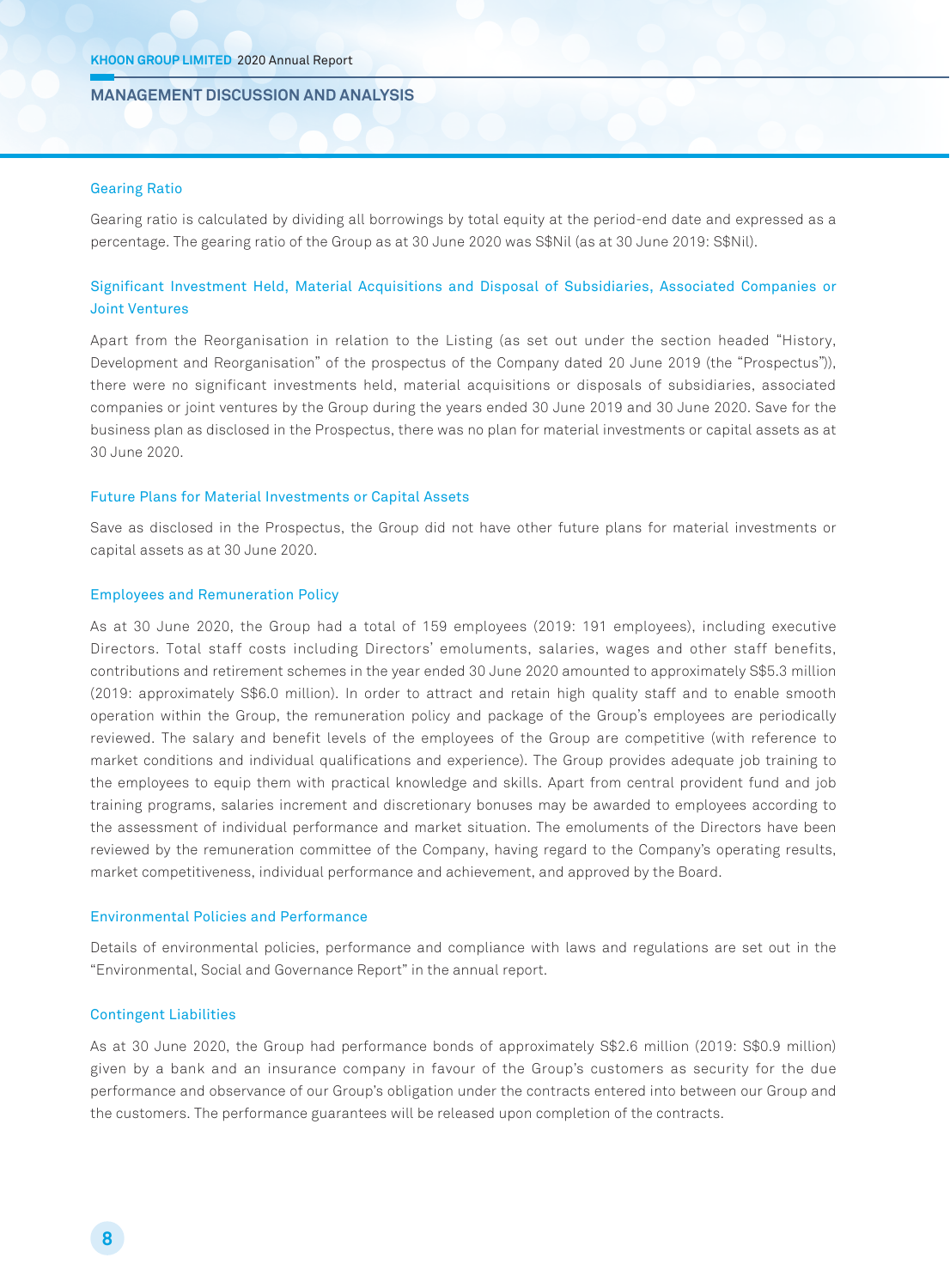#### Capital Expenditures and Capital Commitments

During the year ended 30 June 2020, the Group acquired items of plant and equipment of approximately S\$0.3 million (2019: S\$0.1 million).

As at 30 June 2020, the Group had no material capital commitments.

#### Use of Net Proceeds from the Share Offer

The net proceeds from the Share Offer were approximately HK\$95.0 million (S\$16.6 million) (after deducting listing expenses). The Group has utilized the net proceeds from the Share Offer in accordance with the intended plan and purposes as outlined in the section headed "Future Plans and Use of Proceeds" in the Prospectus.

As disclosed in the announcement of the Group titled "Changes in Use of Proceeds" dated 13 May 2020, the Board resolved to change the use of the unutilised net proceeds. Set out below is the revised allocation of the unutilised net proceeds:

|                                                          |                                                                                                                                                                                                                            |                     |                     |                     |                     | <b>Unutilised Net</b> |
|----------------------------------------------------------|----------------------------------------------------------------------------------------------------------------------------------------------------------------------------------------------------------------------------|---------------------|---------------------|---------------------|---------------------|-----------------------|
|                                                          |                                                                                                                                                                                                                            | Planned use of      | <b>Utilised</b>     | Unutilised          |                     | Proceeds after        |
|                                                          |                                                                                                                                                                                                                            | <b>Net Proceeds</b> | <b>Net Proceeds</b> | <b>Net Proceeds</b> | Re-allocation of    | re-allocation         |
|                                                          |                                                                                                                                                                                                                            | as disclosed        | up to 13 May        | up to 13 May        | the Unutilised      | ("Re-allocated        |
|                                                          |                                                                                                                                                                                                                            | in the Prospectus   | 2020                | 2020                | <b>Net Proceeds</b> | Net Proceeds")        |
|                                                          |                                                                                                                                                                                                                            | S\$ million         | S\$ million         | S\$ million         | S\$ million         | S\$ million           |
|                                                          |                                                                                                                                                                                                                            | (approximately)     | (approximately)     | (approximately)     | (approximately)     | (approximately)       |
| $\begin{pmatrix} \mathbf{i} \\ \mathbf{l} \end{pmatrix}$ | Acquisition of a Singapore-based air-conditioning and<br>mechanical ventilation contractor which is registered<br>under the workhead of ME01 (air-conditioning,<br>refrigeration and ventilation works) with at least "L4" |                     |                     |                     |                     |                       |
|                                                          | grade                                                                                                                                                                                                                      | 7.1                 | 0.0                 | 7.1                 | (3.6)               | 3.5                   |
| (ii)                                                     | Strengthening the Group's manpower by recruiting<br>additional staff                                                                                                                                                       | 2.5                 | 0.2                 | 2.3                 | (1.5)               | 0.8                   |
| (iii)                                                    | Expanding the Group's premises for its various<br>operational needs                                                                                                                                                        | 1.8                 | 0.0                 | 1.8                 | (1.8)               |                       |
| (iv)                                                     | Financing the Group's upfront costs and working<br>capital requirements at the early stage of carrying<br>out its electrical engineering projects (existing new                                                            |                     |                     |                     |                     |                       |
|                                                          | projects)                                                                                                                                                                                                                  | 1.7                 | 1.7                 | 0.0                 | $+3.5$              | 3.5                   |

**9**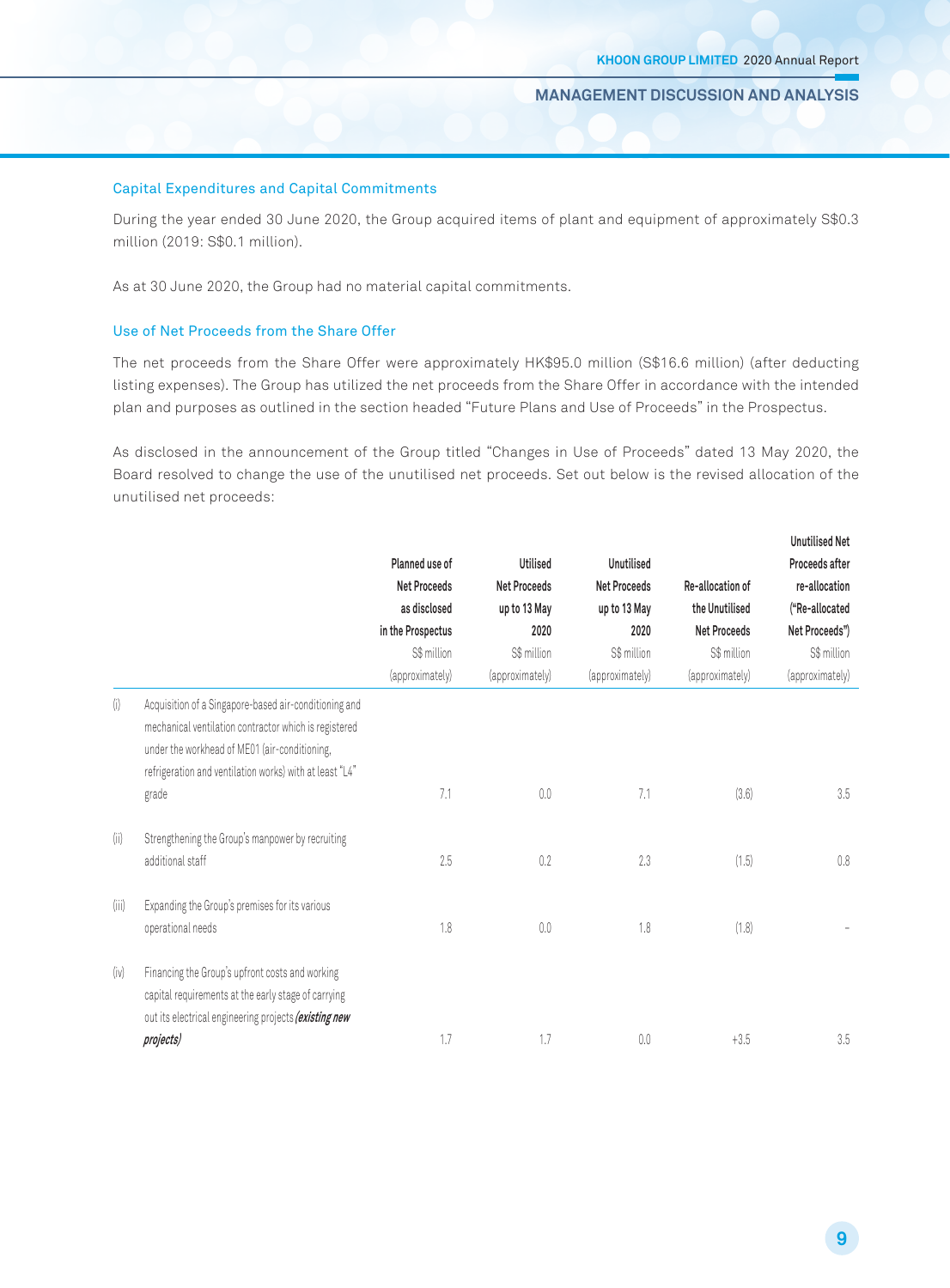|                           |                                                                                                                                                                                       | Planned use of<br><b>Net Proceeds</b><br>as disclosed<br>in the Prospectus<br>S\$ million<br>(approximately) | <b>Utilised</b><br><b>Net Proceeds</b><br>up to 13 May<br>2020<br>S\$ million<br>(approximately) | Unutilised<br><b>Net Proceeds</b><br>up to 13 May<br>2020<br>S\$ million<br>(approximately) | Re-allocation of<br>the Unutilised<br><b>Net Proceeds</b><br>S\$ million<br>(approximately) | <b>Unutilised Net</b><br>Proceeds after<br>re-allocation<br>("Re-allocated<br>Net Proceeds")<br>S\$ million<br>(approximately) |
|---------------------------|---------------------------------------------------------------------------------------------------------------------------------------------------------------------------------------|--------------------------------------------------------------------------------------------------------------|--------------------------------------------------------------------------------------------------|---------------------------------------------------------------------------------------------|---------------------------------------------------------------------------------------------|--------------------------------------------------------------------------------------------------------------------------------|
| (iv)                      | Financing the Group's upfront costs and working<br>capital requirements at the early stage of carrying<br>out its electrical engineering projects (new potential<br>projects)         |                                                                                                              | $0.0\,$                                                                                          | 0.0                                                                                         | $+3.0$                                                                                      | 3.0                                                                                                                            |
| $\left(\mathrm{V}\right)$ | Financing the acquisition of additional machinery<br>and equipment                                                                                                                    | 1.4                                                                                                          | 0.1                                                                                              | 1.3                                                                                         | (0.7)                                                                                       | 0.6                                                                                                                            |
| (vi)                      | Purchasing a building information modeling software<br>together with certain ancillary supporting hardware<br>device and upgrading the Group's enterprise resource<br>planning system | 0.9                                                                                                          | 0.1                                                                                              | 0.8                                                                                         | (0.4)                                                                                       | 0.4                                                                                                                            |
| (vii)                     | Financing the acquisition of additional lorries                                                                                                                                       | 0.3                                                                                                          | 0.1                                                                                              | 0.2                                                                                         |                                                                                             | 0.2                                                                                                                            |
| (viii)                    | Reserved as the Group's general working capital                                                                                                                                       | $0.9\,$                                                                                                      | $0.9\,$                                                                                          | $0.0\,$                                                                                     | $+1.5$                                                                                      | 1.5                                                                                                                            |
| Total                     |                                                                                                                                                                                       | 16.6                                                                                                         | 3.1                                                                                              | 13.5                                                                                        |                                                                                             | 13.5                                                                                                                           |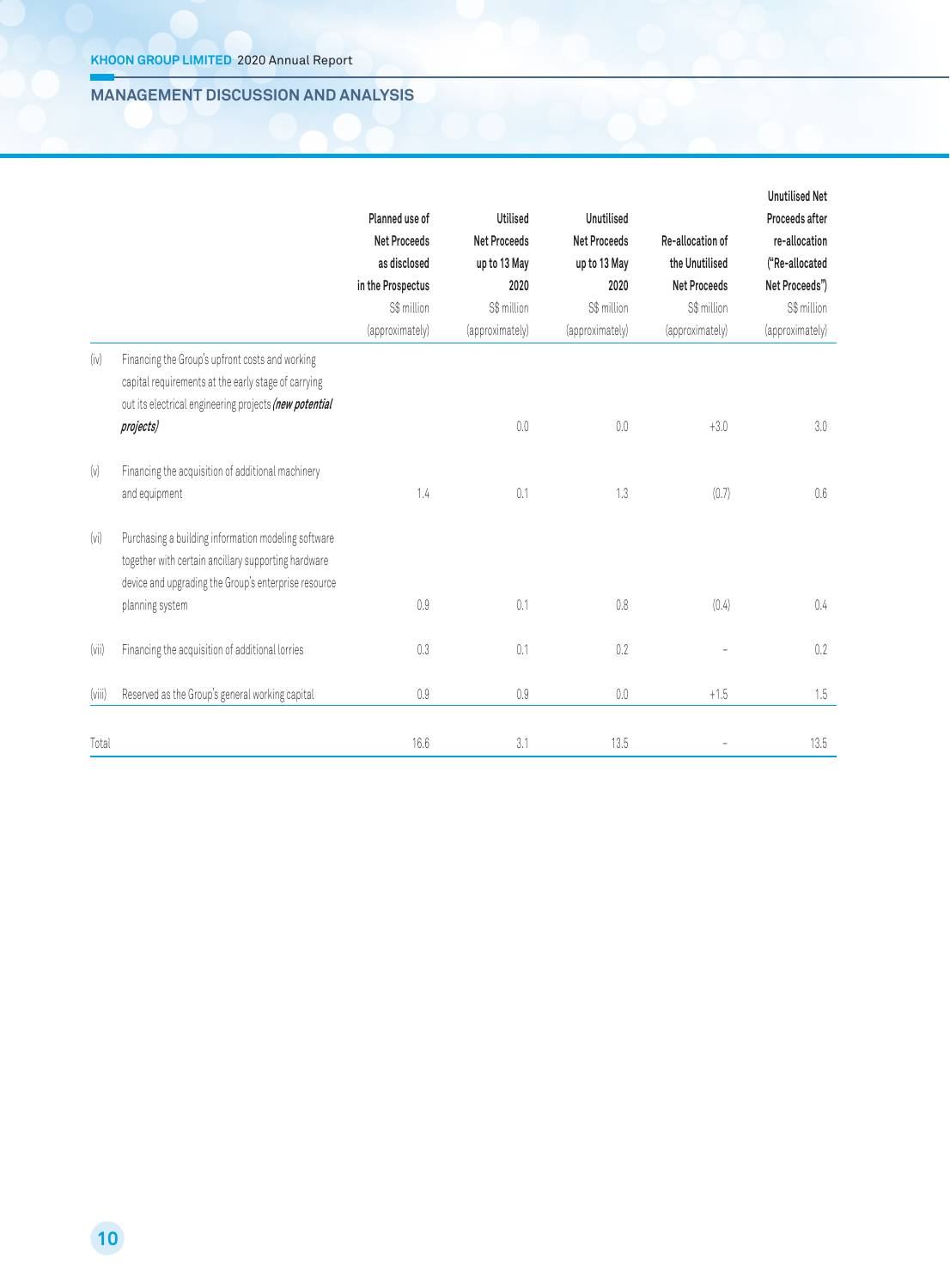The use of the Re-allocated Net Proceeds from the Share Offer as at 30 June 2020 was approximately as follows:

|                           |                                                                                                                                                                                                                               | Re-allocated<br><b>Net Proceeds</b><br>S\$ million<br>(approximately) | <b>Utilised from</b><br>13 May 2020<br>to 30 June 2020<br>S\$ million<br>(approximately) | Unutilised<br>Re-allocated<br><b>Net Proceeds</b><br>up to 30<br><b>June 2020</b><br>S\$ million<br>(approximately) | Expected date to<br>fully utilise the<br>unutilised<br>Re-allocated<br><b>Net Proceeds</b> |
|---------------------------|-------------------------------------------------------------------------------------------------------------------------------------------------------------------------------------------------------------------------------|-----------------------------------------------------------------------|------------------------------------------------------------------------------------------|---------------------------------------------------------------------------------------------------------------------|--------------------------------------------------------------------------------------------|
| $\left(\mathsf{i}\right)$ | Acquisition of a Singapore-based air-conditioning and mechanical ventilation<br>contractor which is registered under the workhead of ME01 (air-conditioning,<br>refrigeration and ventilation works) with at least "L4" grade | 3.5                                                                   | 0.0                                                                                      | 3.5                                                                                                                 | On or before<br>30 June 2023                                                               |
| (ii)                      | Strengthening the Group's manpower by recruiting additional staff                                                                                                                                                             | 0.8                                                                   | 0.1                                                                                      | 0.7                                                                                                                 | On or before<br>30 June 2023                                                               |
| (iii)                     | Expanding the Group's premises for its various operational needs                                                                                                                                                              |                                                                       |                                                                                          |                                                                                                                     |                                                                                            |
| (iv)                      | Financing the Group's upfront costs and working capital requirements at the<br>early stage of carrying out its electrical engineering projects<br>(existing new projects)                                                     | 3.5                                                                   | 0.5                                                                                      | 3.0                                                                                                                 | On or before<br>30 June 2021                                                               |
| $\left(\mathrm{V}\right)$ | Financing the Group's upfront costs and working capital requirements at the<br>early stage of carrying out its electrical engineering projects<br>(new potential projects)                                                    | 3.0                                                                   | 0.2                                                                                      | 2.8                                                                                                                 | On or before<br>30 June 2022                                                               |
| (vi)                      | Financing the acquisition of additional machinery and equipment                                                                                                                                                               | 0.6                                                                   | 0.0                                                                                      | 0.6                                                                                                                 | On or before<br>30 June 2023                                                               |
| (vii)                     | Purchasing a building information modeling software together with certain<br>ancillary supporting hardware device and upgrading the Group's enterprise<br>resource planning system                                            | 0.4                                                                   | 0.0                                                                                      | 0.4                                                                                                                 | On or before<br>30 June 2023                                                               |
| (viii)                    | Financing the acquisition of additional lorries                                                                                                                                                                               | 0.2                                                                   | 0.1                                                                                      | 0.1                                                                                                                 | On or before<br>30 June 2023                                                               |
| (ix)                      | Reserved as the Group's general working capital                                                                                                                                                                               | 1.5                                                                   | 1.5                                                                                      |                                                                                                                     | N/A                                                                                        |
| Total                     |                                                                                                                                                                                                                               | 13.5                                                                  | 2.4                                                                                      | 11.1                                                                                                                |                                                                                            |

As at 30 June 2020, the unutilised amount of net proceeds was placed in licensed banks in Hong Kong and Singapore and the Board expects that it will be utilised in the same manner as disclosed in the Prospectus and the Company's announcement dated 13 May 2020. Due to the adverse impact of the outbreak of COVID-19 on worldwide economies and the three-phased approach embarked by the Singapore Government to resume usual daily activities after the implementation of Circuit Breaker measures, the Board will continue to closely monitor the situation and evaluate the impact on the timeline to utilise the unutilised Re-allocated Net Proceeds and will keep shareholders and potential investors of the Company informed if there is any material change.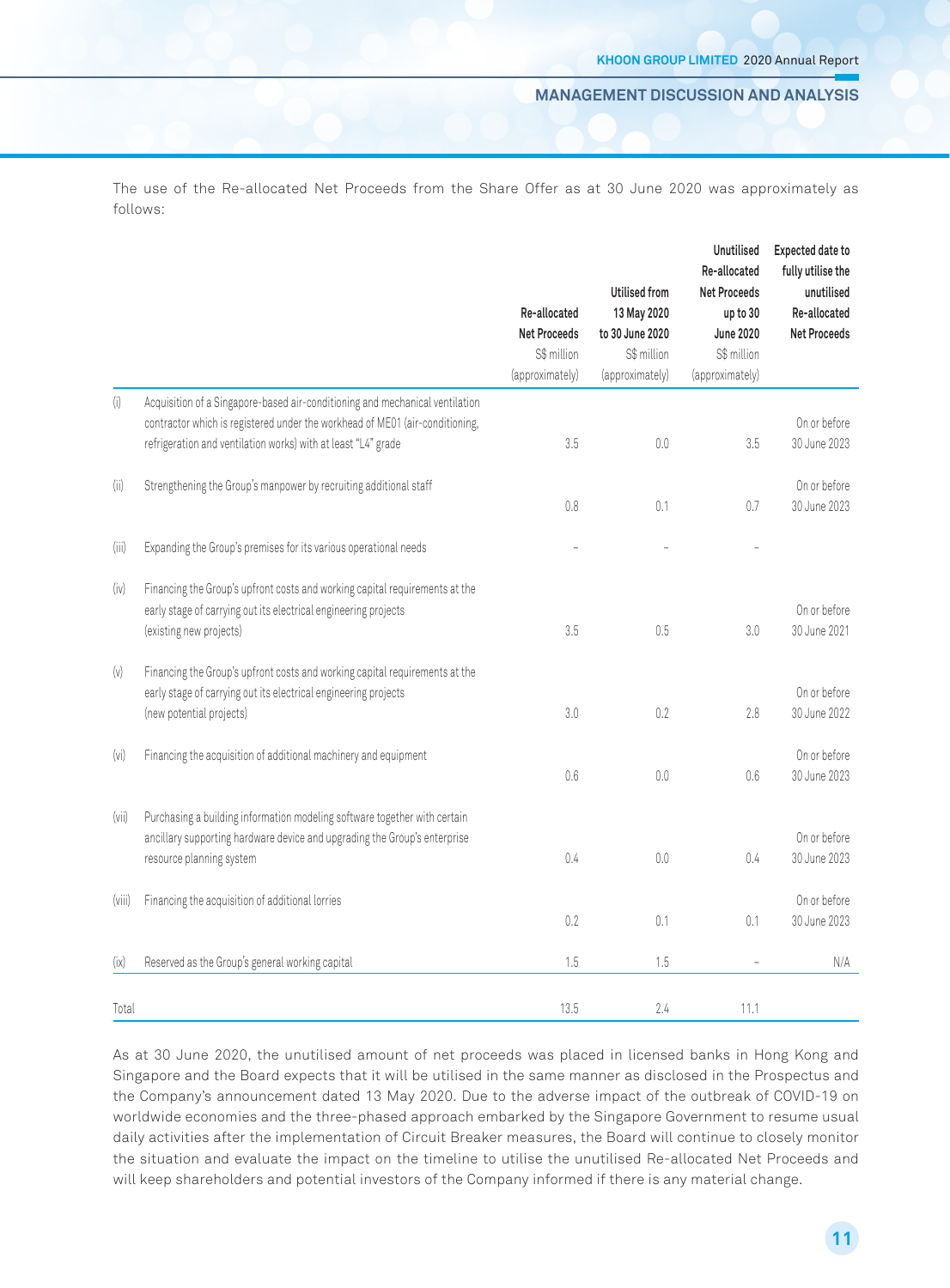## **dirECTOrS**

#### Executive Directors

**mr. Ang Jui Khoon** ("Mr. JK Ang"), aged 69, is the executive Director and one of the controlling shareholders of the Company. He was re-designated as the executive Director and appointed as the chairman of the Board on 31 August 2018. Mr. JK Ang is a co-founder of the Group, and also a director of KHOON ENGINEERING CONTRACTOR PTE. LTD. ("Khoon Engineering") as well as a director of TOP STRIDE INVESTMENT LIMITED, a Company's subsidiary, and a director of LEAD DEVELOPMENT INVESTMENT LIMITED, a controlling shareholder of the Company. Mr. JK Ang is responsible for the overall strategic planning, business development and corporate management of the Group. His appointment as the chairman of nomination committee of the Company takes effect on 5 July 2019. Mr. JK Ang is the father of Mr. KK Ang and Mr. YK Ang.

Mr. JK Ang has over 48 years of relevant experience in the electrical engineering industry. From June 1972 to March 1973, Mr. JK Ang was employed by Great Electrical Enterprise (Pte) Limited as an electrician. He then worked for Reliance Electric (Pte) Limited as an electrician from April 1973 to November 1975. In April 1975, Mr. JK Ang founded Khoon Engineering Contractor as a sole proprietorship and commenced the business of providing electrical engineering contracting services in Singapore. Subsequently, Mr. JK Ang founded Khoon Engineering as a majority shareholder in May 1988.

Mr. JK Ang holds an Electrician's Licence which was granted by the Energy Market Authority of Singapore for lifetime in July 2016. Mr. JK Ang has been the representative of Khoon Engineering as a corporate member of Singapore Electrical Contractors and Licensed Electrical Workers Association since March 2014. Mr. JK Ang was awarded Grade Three of National Trade Certificate in Electrical Fitting & Installation (Industrial) by Industrial Training Board Singapore in May 1975.

In recognition of his contributions to the community, Mr. JK Ang was awarded the Public Service Medal (Pingat Bakti Masyarakat – PBM) by the President of Singapore in 2019.

**mr. Ang Kok Kwang (hong Guoguang)** ("Mr. KK Ang"), aged 45, is the executive Director, the chief executive officer and one of the controlling shareholders of the Company. He is responsible for the day-to-day operations and overall project management, formulating corporate and business strategies and making major operation decisions of the Group. His appointment as a member of remuneration committee of the Company takes effect on 5 July 2019. Mr. KK Ang is the son of Mr. JK Ang and the elder brother of Mr. YK Ang.

Mr. KK Ang has over 20 years of relevant experience in the electrical engineering industry. Since January 1999, he has been a director of Khoon Engineering. He is also a director of LEAD DEVELOPMENT INVESTMENT LIMITED, a controlling shareholder of the Company as well as a director of TOP STRIDE INVESTMENT LIMITED, a Company's subsidiary.

Mr. KK Ang obtained a Diploma in Electrical Engineering from Singapore Polytechnic in May 1994 and a Bachelor of Engineering with Honours from the University of Melbourne in Australia in December 1998. Mr. KK Ang currently holds a Wiring Installer Licence issued by the Info-communications Development Authority of Singapore in April 2008. Mr. KK Ang has also been registered in the Building and Construction Authority of Singapore ("BCA") as a trade foreman of electrical works, the latest registration of which was granted by the BCA in June 2019 and will be expired in August 2021.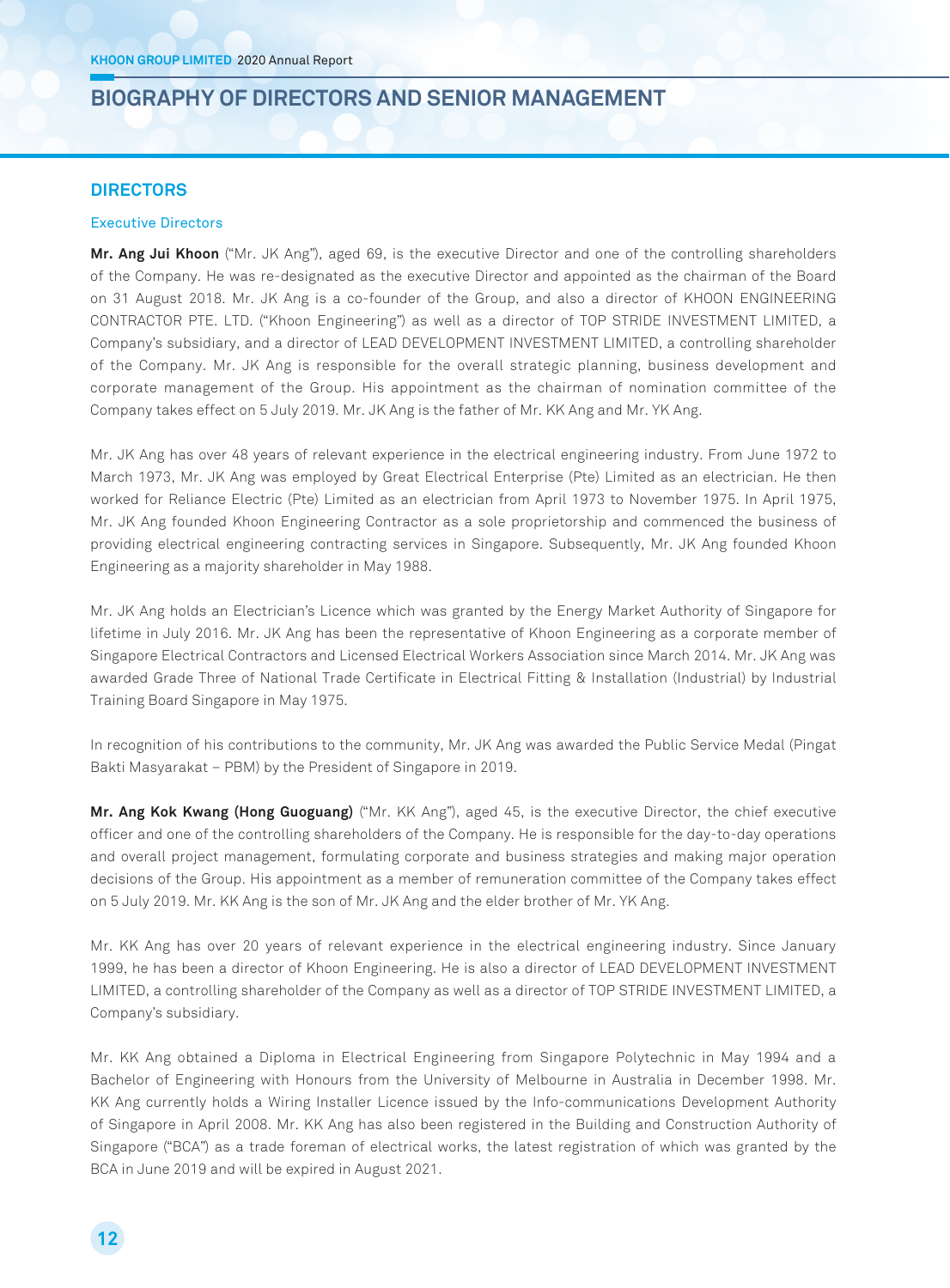**mr. Ang Yong Kwang (hong Yongquan)** ("Mr. YK Ang"), aged 35, is the executive Director and the general manager of the Company. He is responsible for the day-to-day operations, overall project management and administrative matters of the Group. His appointment as a member of nomination committee of the Company takes effect on 5 July 2019. Mr. YK Ang is the son of Mr. JK Ang and the younger brother of Mr. KK Ang.

Mr. YK Ang has over 10 years of experience in the electrical engineering industry. Mr. YK Ang began his career when he joined Khoon Engineering as a project manager in August 2010. He was promoted to general manager of Khoon Engineering in July 2016.

Mr. YK Ang obtained a Diploma in Information Technology from Ngee Ann Polytechnic in Singapore in August 2004. He further obtained a Bachelor of Information Technology (major in network administration and design, major in computer security) from the Edith Cowan University in Australia in August 2009.

#### Independent Non-executive Directors

**ms. Tan pei Fung** ("Ms. Tan"), aged 37, was appointed as the independent non-executive Director on 10 June 2019. Her appointment as the chairlady of audit committee of the Company and a member of remuneration committee and nomination committee of the Company takes effect on 5 July 2019. She is primarily responsible for providing independent judgment to the Board.

Ms. Tan has over 18 years of experience in the accounting and finance industry. In February 2002, Ms. Tan joined Likok Paper Trading Pte Ltd as a finance and administration manager. She was promoted to her current position as group finance director in June 2008. In April 2020, Ms. Tan was also appointed as the managing director of Likok Logistics Pte Ltd, one of the subsidiaries under Likok Paper Trading Pte Ltd. Ms. Tan was admitted to full membership of CPA Australia in August 2011.

Ms. Tan obtained a Bachelor of Commerce from University of Tasmania in Australia in December 2005. Part of the curriculum of the said degree was taught in Singapore, while the remaining part was taught in Australia.

**mr. Yeo Kwang maccann** ("Mr. Yeo"), aged 35, was appointed as the independent non-executive Director on 10 June 2019. His appointment as the chairman of remuneration committee of the Company and a member of audit committee and nomination committee of the Company takes effect on 5 July 2019. He is primarily responsible for providing independent judgment to the Board.

Mr. Yeo has over 10 years of experience in the financial industry and business management. Mr. Yeo began his career when he was employed by the Monetary Authority of Singapore in August 2009 as an associate of its capital markets intermediaries department. He left the Monetary Authority of Singapore in April 2011. Mr. Yeo was employed by Credit Suisse Group AG (Singapore) as a senior analyst from May 2011 to June 2012. After that, Mr. Yeo joined TriOptima Asia Pacific Pte. Ltd. from June 2012 to July 2017 as a client manager. In August 2017, Mr. Yeo joined Roman Deco Pte Ltd as a managing director.

Mr. Yeo obtained a Bachelor of Accountancy and a Bachelor of Business Management from Singapore Management University in June 2009.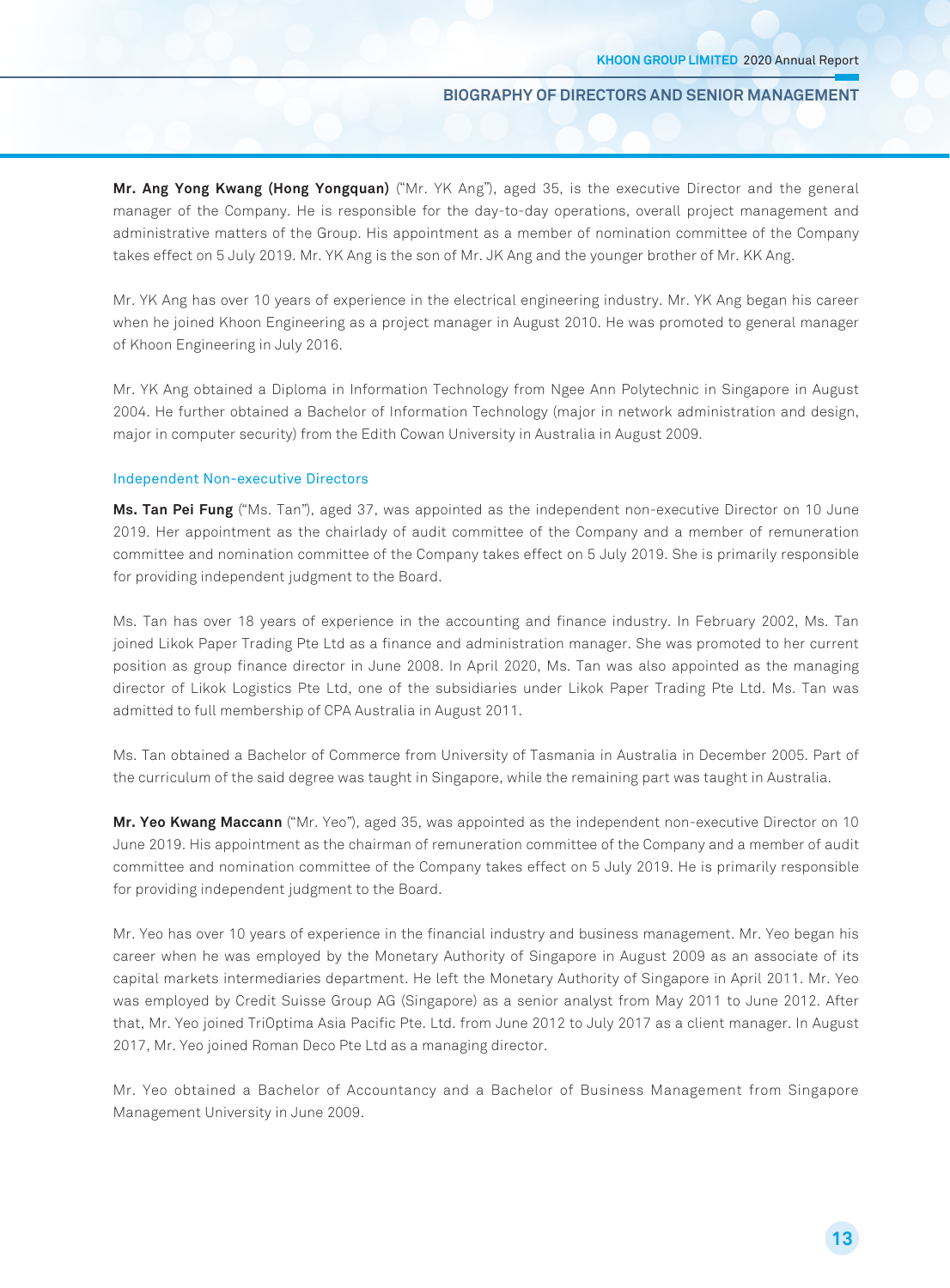**mr. hon Chin Kheong (han Zhenqiang)** ("Mr. Hon"), aged 46, was appointed as the independent non-executive Director on 10 June 2019. His appointment as a member of the audit committee and nomination committee of the Company takes effect on 5 July 2019. He is primarily responsible for providing independent judgment to the Board.

Mr. Hon has over 20 years of experience in the architectural profession. From March 2000 to April 2001, Mr. Hon was employed by Otis Koglin Wilson Architects in Chicago, USA, as a junior architect. After that, he joined P&T Consultants Pte Ltd in Singapore from 2001 to 2013, where his last position was senior associate. In September 2013, Mr. Hon joined Swan & Maclaren Architects Pte Ltd as a director.

Mr. Hon was granted Diploma in Mechanical Engineering from Singapore Polytechnic in May 1994, and was granted Bachelor of Architecture from Illinois Institute of Technology in the United States in May 2001. Mr. Hon was admitted as a member of the Singapore Board of Architects in July 2005.

#### **SENiOr mANAGEmENT**

**mr. Lim Shi Ann (Lin Shi'an)** ("Mr. Lim"), aged 36, is the chief financial officer of the Company and is responsible for overall accounting and financial matters of the Group.

Mr. Lim has over 9 years of experience in the accounting industry. Mr. Lim was employed by Ernst & Young Solutions LLP from March 2011 to December 2017 where his last position was manager. In April 2018, Mr. Lim joined Khoon Engineering as its financial controller. He was promoted to chief financial officer of the Company in October 2019.

Mr. Lim obtained a Diploma in Banking & Financial Services from Singapore Polytechnic in May 2004. Mr. Lim was certified as an affiliate of the Association of Chartered Certified Accountants in December 2009, and was qualified as a chartered accountant of Singapore in April 2015.

**mr. Ong Qijie (Wang Qijie)** ("Mr. Ong"), aged 38, is the assistant general manager of the Company and is responsible for the procurement and performance of electrical engineering projects of the Group.

Mr. Ong has over 8 years of experience in the electrical engineering industry. Mr. Ong joined Khoon Engineering in August 2012 and was promoted to senior project manager in July 2016. Mr. Ong was appointed as the project director of Khoon Engineering in April 2018. He was promoted to assistant general manager of the Company in October 2019.

Mr. Ong obtained a Diploma in Electronics, Computer & Communication Engineering from Singapore Polytechnic in May 2002. He further obtained a Bachelor of Engineering from Singapore University of Social Sciences (previously known as SIM University) in September 2010.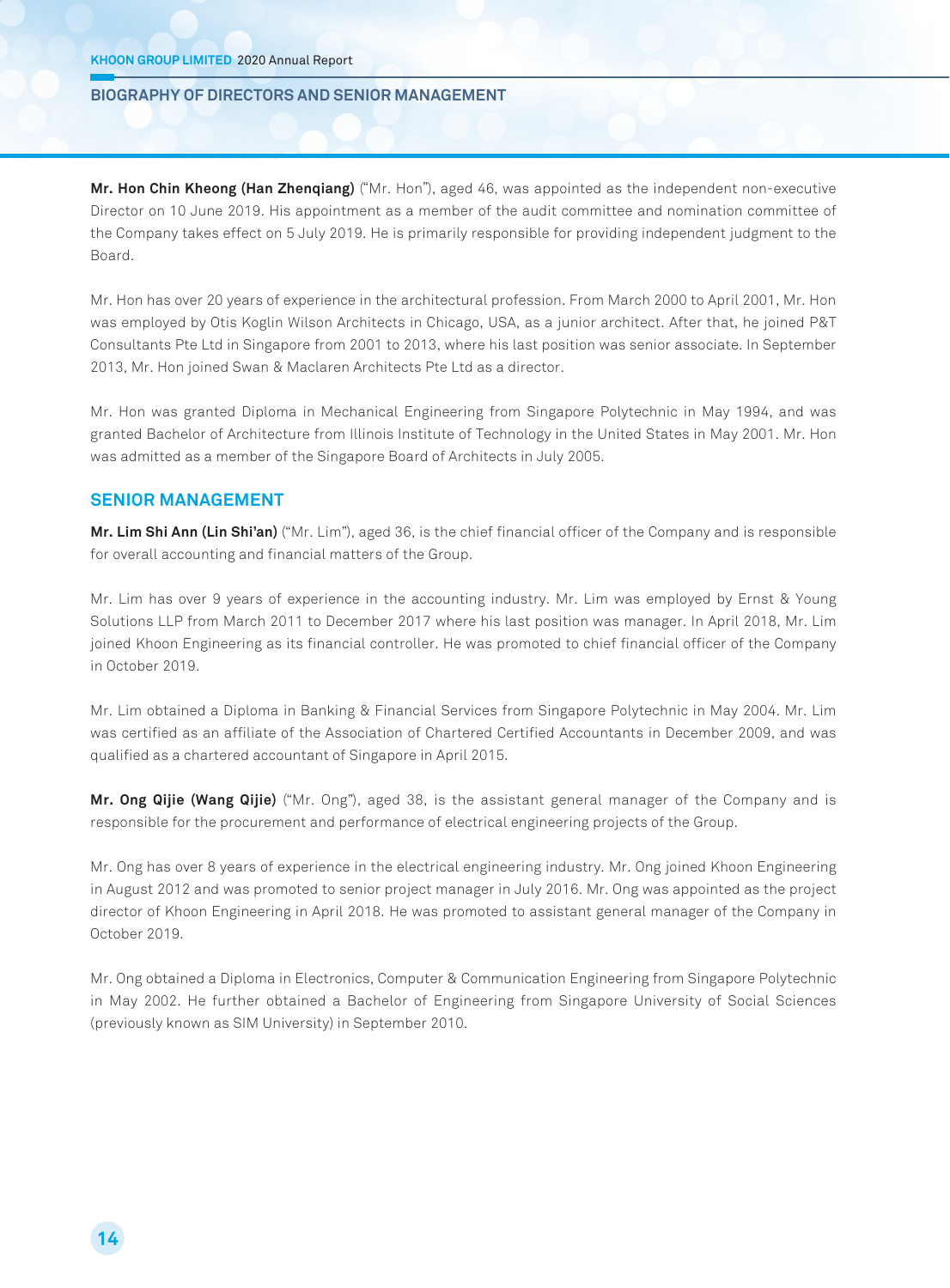**mr. Li Junming, Calvin** ("Mr. Li"), aged 37, is the assistant general manager of the Company and is responsible for overseeing and coordinating the activities of various departments of the Group, assisting the general manager and other executive Directors in developing strategies to improve the service quality and productivity, and assisting in the human resources functions.

Mr. Li has over 8 years of experience in the financial industry and business management. Mr. Li began his career in July 2011 when he was employed by GFI Group as a FOREX/derivative broker. He left GFI Group in April 2013. From May 2013 to June 2014, he was employed by DBS Bank Ltd. where his last position was senior relationship manager. Mr. Li was employed by Advanced Recycling Pte Ltd as a project manager from July 2014 to February 2016. Mr. Li joined Khoon Engineering in February 2016 as the project manager. In April 2018, Mr. Li was promoted to assistant general manager of Khoon Engineering.

Mr. Li obtained a Diploma in Electronics, Computer & Communication Engineering from Singapore Polytechnic in May 2004. He further obtained a Bachelor of Business (Economics and Finance) from Royal Melbourne Institute of Technology in Australia in August 2011.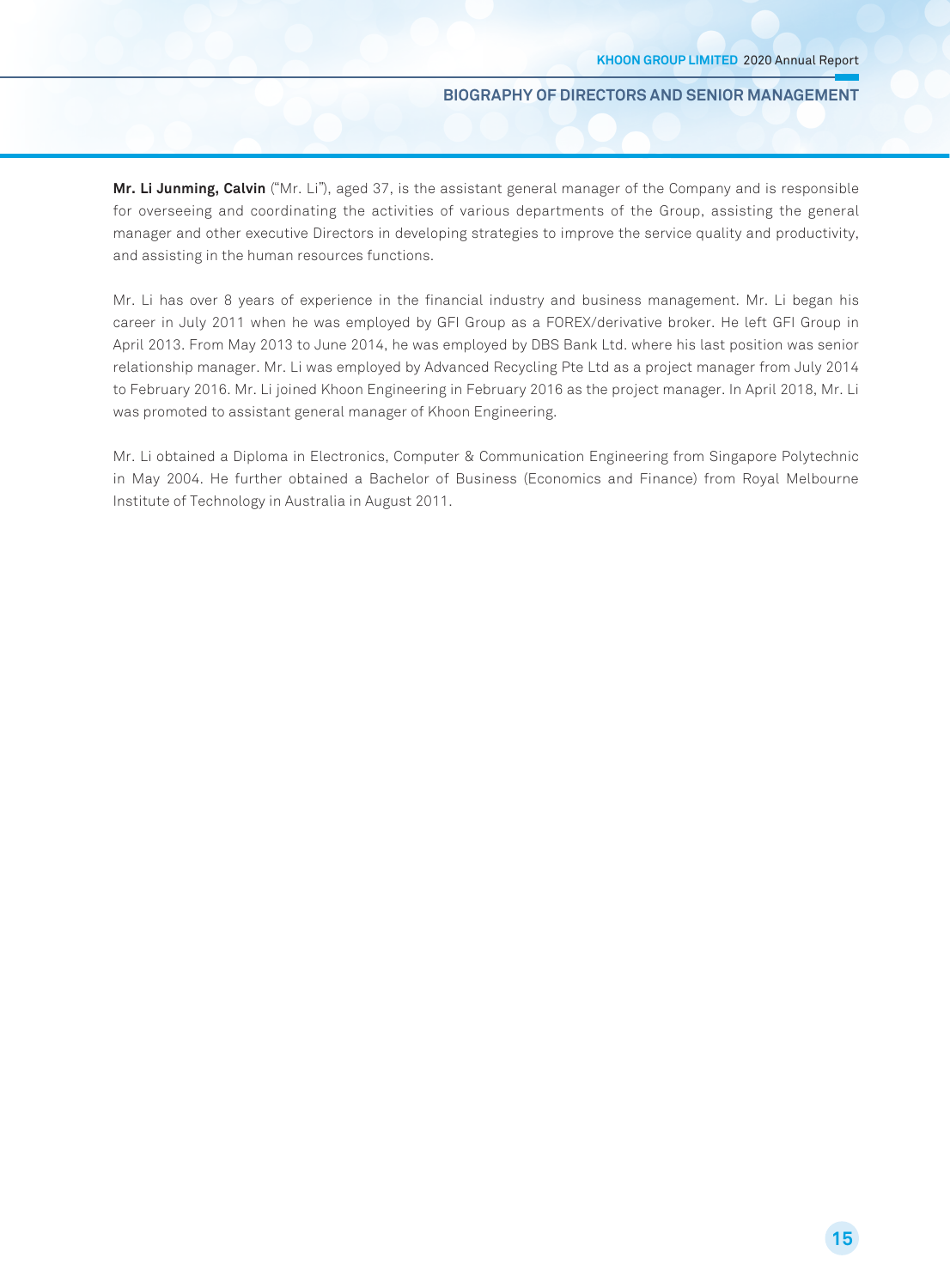#### **COrpOrATE GOVErNANCE prACTiCES**

The Company is committed to achieving high standards of corporate governance to safeguard the interests of its shareholders and enhance its corporate value. The Company adopted all the code provisions in the Corporate Governance Code (the "CG Code") in Appendix 14 of Rules Governing the Listing of Securities (the "Listing Rules") on The Stock Exchange of Hong Kong Limited (the "Stock Exchange") as its own code on corporate governance practices.

Throughout the period from the date of listing of the shares of the Company on the Stock Exchange on 5 July 2019 (the "Listing Date") to 30 June 2020, the Company had complied with the code provisions set out in the CG Code.

## **SECuriTiES TrANSACTiONS BY dirECTOrS**

The Company adopted the Model Code for Securities Transactions by Directors of Listed Issuers (the "Model Code") as set out in Appendix 10 of the Listing Rules as the codes of conduct regarding securities transactions by Directors and by relevant employees of the Company. All Directors have confirmed, following specific enquiries by the Company, that they fully complied with the Model Code and its code of conduct regarding directors' securities transactions throughout the period from the Listing Date to 30 June 2020.

#### **BOArd OF dirECTOrS**

The Company is governed by the Board which is responsible for the overall strategic planning, business development and corporate management of the Group; the day-to-day operations and overall project management, formulating corporate and business strategies, making major operation decisions and administrative matters of the Group; and providing independent judgements on the Group's compliance, internal control and corporate governance. The Board sets the overall policies, strategy and directions for the Group with a view to developing its business and enhancing the shareholders value. The Board meets regularly throughout the year to formulate overall strategy, monitor business development as well as the financial performance of the Group. The Board has delegated certain duties and authorities to the management for overall accounting and financial matters of the Group; procurement and performance of the electrical engineering projects of the Group; overseeing and coordinating the activities of various departments of the Group; assisting the general manager and other executive Directors in developing strategies to improve the service quality and productivity; and assisting in the human resources functions. The Board may discharge its corporate governance duties by establishment of board committees and delegation of certain management and administration functions to the management. During the year ended 30 June 2020, the Board reviewed the effectiveness of the risk management and internal controls systems of the Group.

## **BOArd COmpOSiTiON**

The Board should regularly review the contribution required from the Director to perform his/her responsibilities to the Company, and whether the Director is spending sufficient time performing them.

The Board currently comprises three executive Directors, namely Mr. Ang Jui Khoon (chairman), Mr. Ang Kok Kwang (Hong Guoguang) (chief executive officer ("CEO")) and Mr. Ang Yong Kwang (Hong Yongquan) and three independent non-executive Directors (the "INED"), namely Ms. Tan Pei Fung, Mr. Yeo Kwang Maccann and Mr. Hon Chin Kheong (Han Zhenqiang).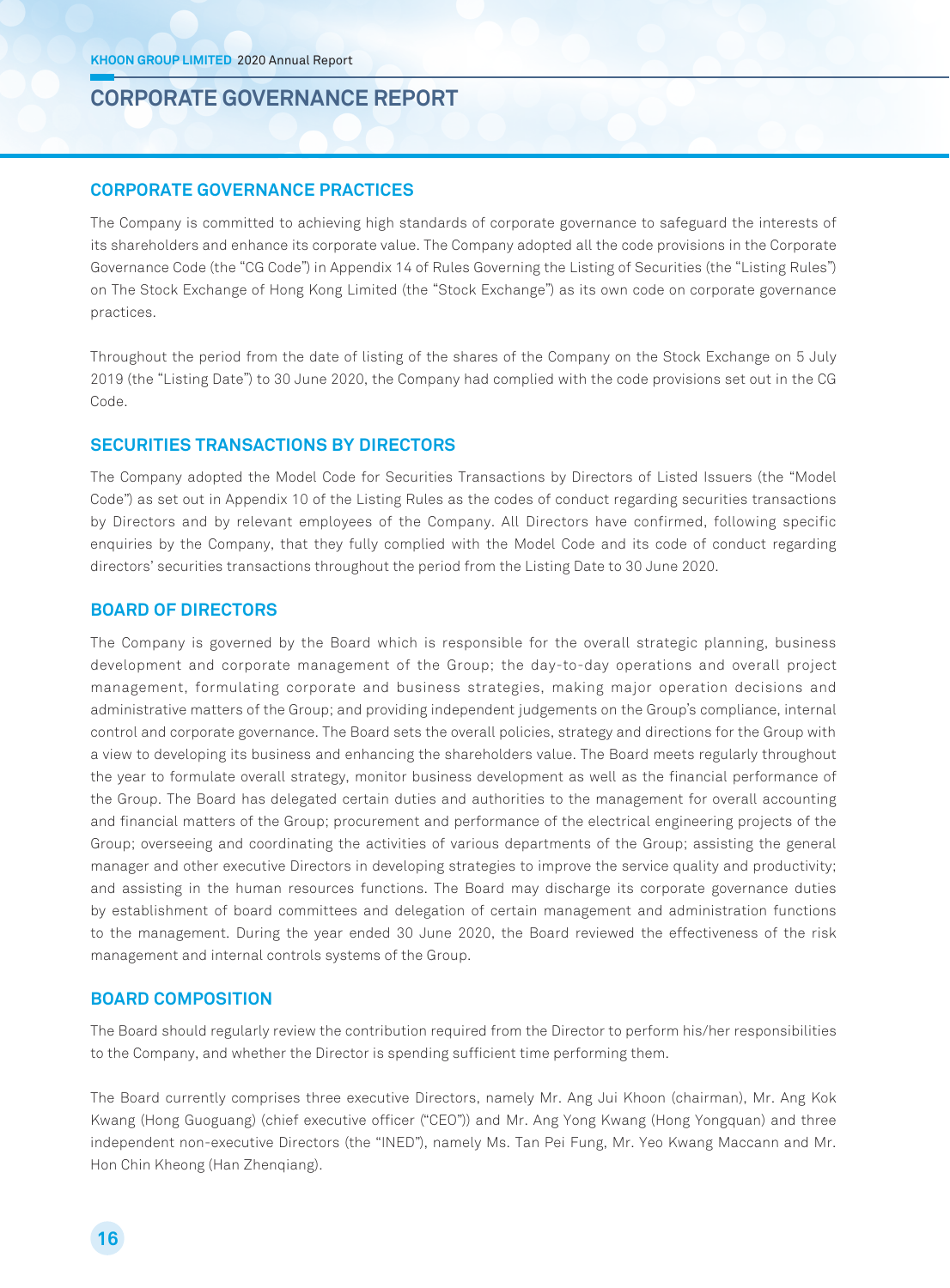**No. of meetings attended/No. of meetings held**

Mr. Ang Jui Khoon is the father of Mr. Ang Kok Kwang (Hong Guoguang) and Mr. Ang Yong Kwang (Hong Yongquan). Mr. Ang Kok Kwang (Hong Guoguang) is the elder brother of Mr. Ang Yong Kwang (Hong Yongquan).

The attendance records of the Directors for the regular Board, committees and general meetings of the Company for the year are as follows:

|                                         |       |           |              |            | Annual  |
|-----------------------------------------|-------|-----------|--------------|------------|---------|
|                                         |       | Audit     | Remuneration | Nomination | General |
| <b>Directors</b>                        | Board | Committee | Committee    | Committee  | Meeting |
| <b>Executive Director</b>               |       |           |              |            |         |
| Mr. Ang Jui Khoon (Chairman)            | 4/4   | N/A       | N/A          | 2/2        | 1/1     |
| Mr. Ang Kok Kwang (Hong Guoguang) (CEO) | 4/4   | N/A       | 2/2          | N/A        | 1/1     |
| Mr. Ang Yong Kwang (Hong Yongquan)      | 4/4   | N/A       | N/A          | 2/2        | 1/1     |
| Independent Non-Executive Director      |       |           |              |            |         |
| Mr. Hon Chin Kheong (Han Zhengiang)     | 4/4   | 2/2       | N/A          | 2/2        | 1/1     |
| Ms. Tan Pei Fung                        | 4/4   | 2/2       | 2/2          | 2/2        | 1/1     |
| Mr. Yeo Kwang Maccann                   | 4/4   | 2/2       | 2/2          | 2/2        | 1/1     |

The Company expects to convene at least four regular board meetings in each financial year at approximately quarterly intervals in accordance with code provision A.1.1 of the CG Code.

## **dirECTOr'S TrAiNiNG ANd CONTiNuOuS prOFESSiONAL dEVELOpmENT**

During the year ended 30 June 2020, according to the records provided by the Directors, all Directors, namely Mr. Ang Jui Khoon, Mr. Ang Kok Kwang (Hong Guoguang), Mr. Ang Yong Kwang (Hong Yongquan), Ms. Tan Pei Fung, Mr. Yeo Kwang Maccann and Mr. Hon Chin Kheong (Han Zhenqiang), participated in continuous professional development activities by way of reading materials covering topics including director's duties, inside information, notifiable transactions and connected transactions.

In compliance with the Listing Rules, the Company appointed INEDs with at least one of them having appropriate professional qualifications or accounting or related financial management expertise. The INEDs, together with the executive Directors, ensure that the Board prepares its financial and other mandatory reports in strict compliance with the relevant standards. The Company has received an annual confirmation of independence under Rule 3.13 of the Listing Rules from each of the INEDs and believes that their independence is in compliance with the Listing Rules.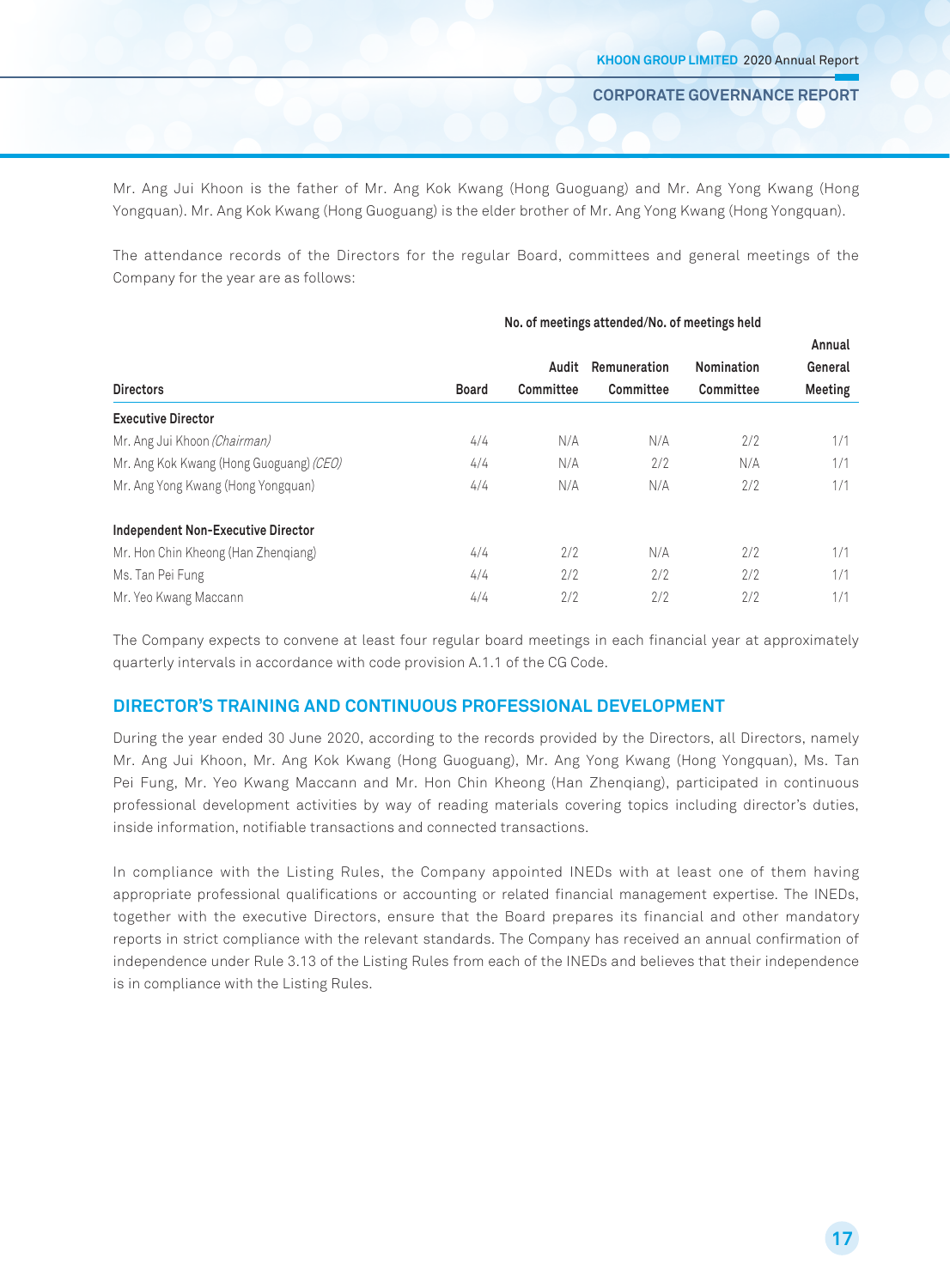#### **AppOiNTmENT ANd rE-ELECTiON OF NON-EXECuTiVE dirECTOrS**

Under the code provision A.4.1 of the CG Code, non-executive directors should be appointed for a specific term, subject to re-election. The term of appointment pursuant to the letters of appointment of Ms. Tan Pei Fung, Mr. Yeo Kwang Maccann and Mr. Hon Chin Kheong (Han Zhenqiang) is for a period of three years till July 2022. The non-executive Directors are subject to the requirement that one-third of all the Directors shall retire from office by rotation at each annual general meeting pursuant to the amended and restated articles of association of the Company ("Articles of Association").

## **BOArd COmmiTTEES**

The Board has established three committees, namely, the audit committee, remuneration committee and nomination committee, for overseeing particular aspects of the Company's affairs. All Board committees of the Company are established with specific written terms of reference which deal clearly with their authority and duties. The terms of reference of the audit committee, remuneration committee and nomination committee of the Company are posted on the Company's website and the Stock Exchange's website and are available to shareholders upon request.

All members of the audit committee of the Company and the majority of the members of the remuneration committee and the nomination committee of the Company are INEDs.

## **AudiT COmmiTTEE**

The Company established an audit committee with written terms of reference in compliance with the CG Code of the Listing Rules. The audit committee comprises three INEDs, namely Ms. Tan Pei Fung, Mr. Yeo Kwang Maccann and Mr. Hon Chin Kheong (Han Zhenqiang). The audit committee is chaired by Ms. Tan Pei Fung.

The primary duties of the audit committee are to review the risk management and internal control systems, the Group's financial and accounting policies and practices and the financial statements and reports of the Company; approve the terms of engagement of the auditor; and discuss the scope of audit work with the auditor. The audit committee is also responsible for developing and reviewing the Company's policies and practices on corporate governance; reviewing the Company's compliance with the CG code and disclosure in the corporate governance report; and reviewing and monitoring the training and continuous professional development of directors and senior management and the Company's policies and practices on compliance with legal and regulatory requirements; and etc.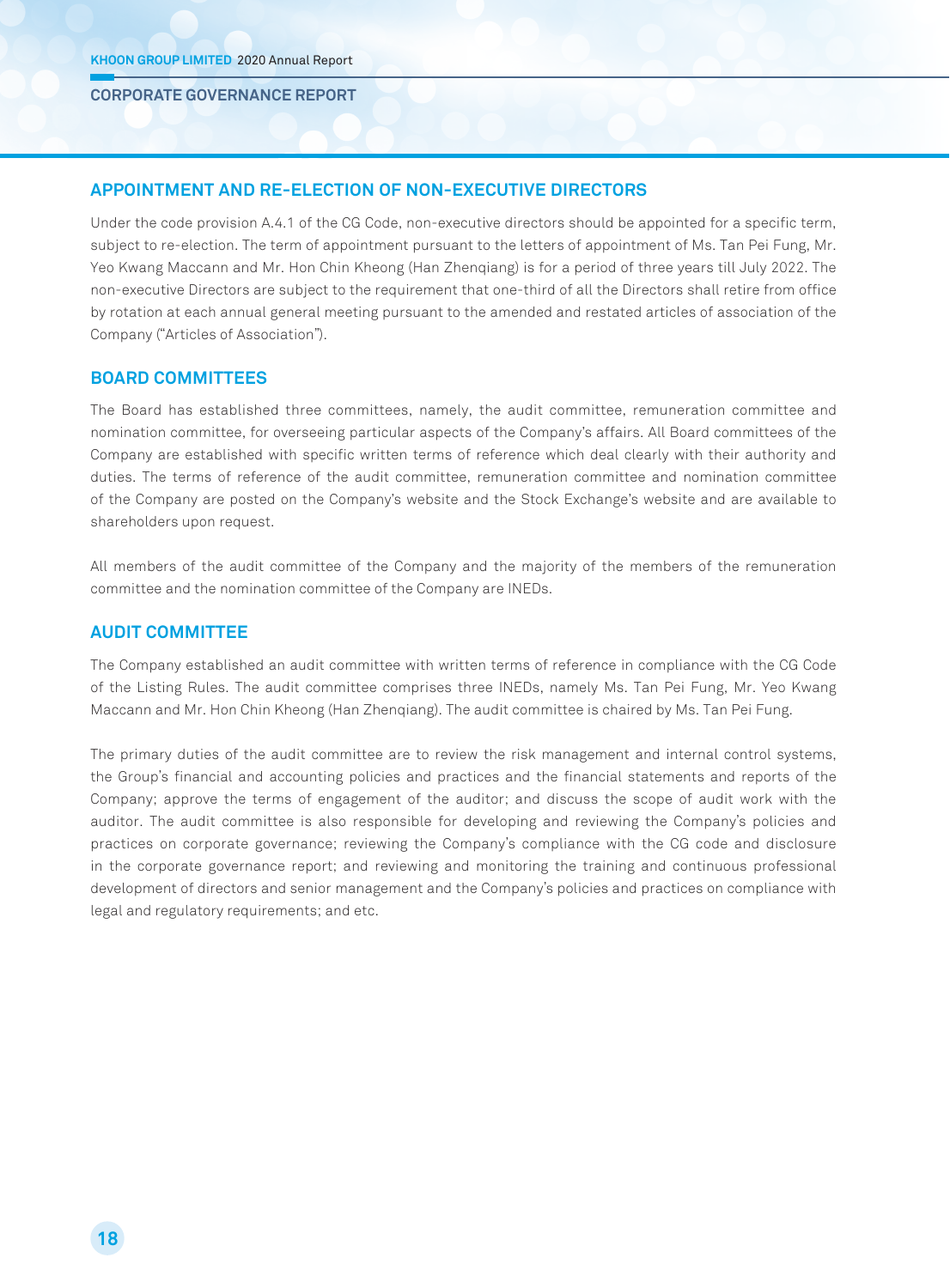During the year ended 30 June 2020, the audit committee reviewed the accounting principles and practices adopted by the Group with the management and the Company's auditor; discussed auditing, internal control and financial reporting matters including the audited financial statements and unaudited interim financial statements; reviewed the compliance with the CG Code and the disclosure in the corporate governance report; reviewed and approved the relevant disclosure statements in the annual report and interim report in relation to the audit committee of the Company; and reviewed the terms of reference of the audit committee of the Company.

#### **rEmuNErATiON COmmiTTEE**

The Company established a remuneration committee with written terms of reference in compliance with the CG Code of the Listing Rules. The remuneration committee comprises one executive Director, namely Mr. Ang Kok Kwang (Hong Guoguang), and two INEDs, namely Mr. Yeo Kwang Maccann and Ms. Tan Pei Fung. The remuneration committee is chaired by Mr. Yeo Kwang Maccann.

The primary duties of the remuneration committee are to make recommendations to the Board on the establishment of a formal and transparent procedure for developing remuneration policy; the Company's policy and structure for all Directors' and senior management's remuneration and the remuneration of non-executive Directors. The Directors are remunerated with reference to their respective duties and responsibilities with the Company, the Company's performance, other companies in the industry in which the Group operates and current market practice. The remuneration committee adopted the model under the CG Code to make recommendations to the Board on the remuneration packages of individual executive Directors and senior management.

During the year ended 30 June 2020, the remuneration committee reviewed the Group's remuneration policy and structure; reviewed the remuneration packages of the executive Directors and senior management of the Company; reviewed and approved the relevant disclosure statements in the annual report and interim report in relation to the remuneration committee of the Company and reviewed the terms of reference of the remuneration committee of the Company.

Details of emoluments of the Directors for the year ended 30 June 2020 are disclosed in note 11 to the consolidated financial statements and the retirement benefit schemes are disclosed in note 26 to the consolidated financial statements.

## **NOmiNATiON COmmiTTEE**

The Company established a nomination committee with written terms of reference in compliance with the CG Code of the Listing Rules. The nomination committee comprises two executive Directors, namely Mr. Ang Jui Khoon and Mr. Ang Yong Kwang (Hong Yongquan), and three INEDs, namely Ms. Tan Pei Fung, Mr. Yeo Kwang Maccann and Mr. Hon Chin Kheong (Han Zhenqiang). The nomination committee is chaired by Mr. Ang Jui Khoon.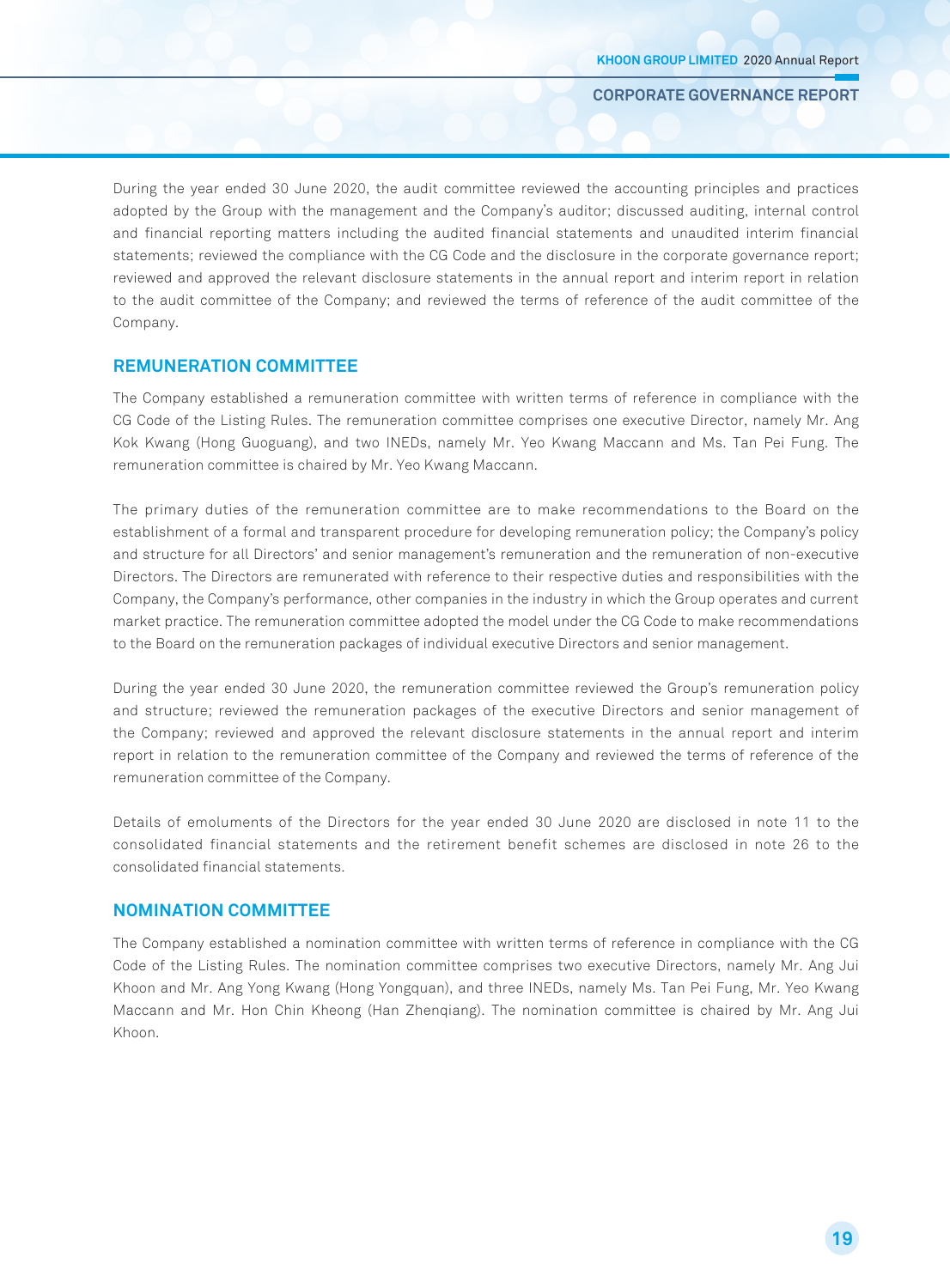The primary duties of the nomination committee are reviewing the structure, size and composition of the Board; considering inter alia the skills, knowledge, professional experience, qualifications, gender, age, cultural and educational background, independence and diversity of perspectives of the Board as a whole; identifying qualified individuals to become members of the Board; assessing the independence of independent non-executive Directors; developing and reviewing the policy for the nomination of Directors and making recommendations to the Board on the appointment or re-appointment of Directors.

Nomination committee of the Company assists the Board in making recommendations to the Board on the appointment and re-appointment of Directors, and succession planning for Directors. When making recommendations regarding the appointment of any proposed candidate to the Board or re-appointment of any existing member(s) of the Board, the nomination committee shall consider a variety of factors including reputation for integrity; accomplishment, experience and reputation in the relevant industry and other relevant sectors; commitment in respect of sufficient time, interest and attention to the Company's business; diversity in all aspects, including but not limited to gender, age, cultural and educational background, experience (professional or otherwise), skills and knowledge; the ability to assist and support management and make significant contributions to the Company's success; compliance with the criteria of independence as prescribed under Rule 3.13 of the Listing Rules for the appointment of an INED.

The secretary of the nomination committee shall invite nominations of candidates from Board members (if any), for consideration by the nomination committee. The nomination committee may also nominate candidates for its consideration. In the context of appointment of any proposed candidate to the Board, the nomination committee shall undertake adequate due diligence in respect of such individual and make recommendations for the Board's consideration and approval. In the context of re-appointment of any existing member(s) of the Board, the nomination committee shall make recommendations to the Board for its consideration and recommendation, for the proposed candidates to stand for re-election at a general meeting.

Each of the executive Directors entered into a service contract for his appointment with the Company for an initial term of three years commencing from July 2019. Each of the INEDs has entered into a letter of appointment for his/her appointment with the Company for an initial term of three years commencing from July 2019 and thereafter shall continue year to year. All Directors are subject to retirement by rotation and re-election at the annual general meeting of the Company in accordance with the Articles of Association.

According to Article 108(a)-(b) of the Articles of Association, at each annual general meeting one-third of the Directors for the time being, or, if their number is not three or a multiple of three, then the number nearest to but not less than one-third, shall retire from office by rotation provided that every Director (including those appointed for a specific term) shall be subject to retirement by rotation at least once every three years. The Directors to retire by rotation shall include (so far as necessary to obtain the number required) any Director who wishes to retire and not to offer himself for re-election. Any Director who has not been subject to retirement by rotation in the three years preceding the annual general meeting shall retire by rotation at such annual general meeting. Any further Directors so to retire shall be those who have been longest in office since their last re-election or appointment and so that as between persons who became or were last re-elected Directors on the same day those to retire shall (unless they otherwise agree among themselves) be determined by lot.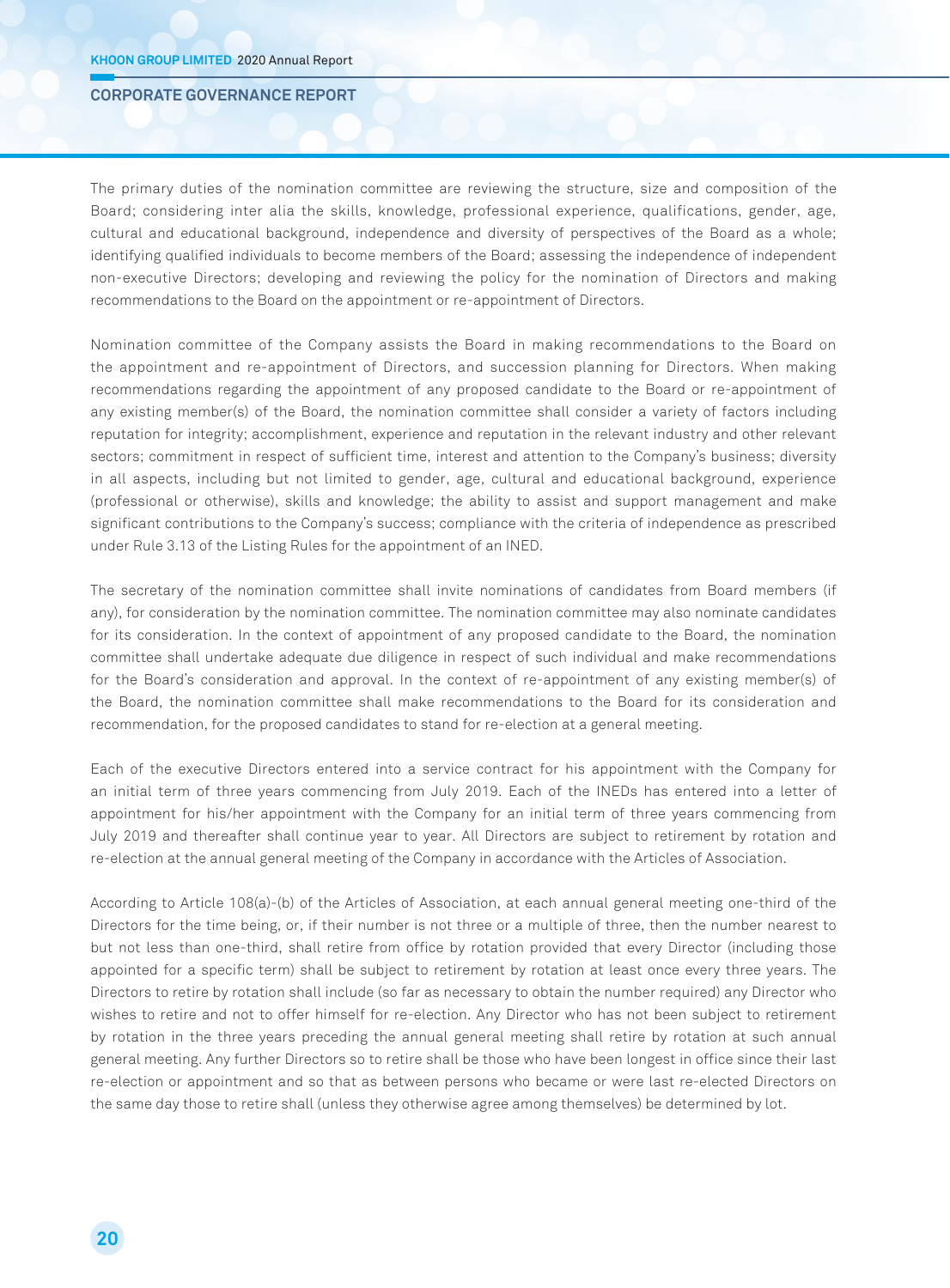According to Article 112 of the Articles of Association, any Director appointed by the Board to fill a casual vacancy shall hold office only until the first general meeting of the Company after his appointment and be subject to re-election at such meeting. Any Director appointed by the Board as an addition to the existing Board shall hold office only until the next following annual general meeting of the Company and shall then be eligible for re-election. Any Director appointed under the Articles of Association shall not be taken into account in determining the Directors or the number of Directors who are to retire by rotation at an annual general meeting.

During the year ended 30 June 2020, the nomination committee reviewed the structure, size and composition of the Board; assessed the independence of INEDs; reviewed and approved the relevant disclosure statements in the annual report and interim report in relation to the nomination committee of the Company and reviewed the terms of reference of the nomination committee of the Company.

## **BOArd diVErSiTY pOLiCY**

The Company adopted a board diversity policy (the "Policy") which sets out the approach to achieve and maintain diversity on the Board in order to enhance the effectiveness of the Board and the quality of the Company's performance.

Pursuant to the Policy, the Company seeks to achieve Board diversity through the consideration of a number of factors, including but not limited to gender, age, cultural and education background, experience, skills and knowledge. The ultimate decision on selection of candidates will be based on merit and contribution that the selected candidates will bring to the Board. The nomination committee of the Company will review the Policy from time to time, as appropriate, to ensure the effectiveness of the Policy and monitor the implementation of the Policy. The Company will also take into consideration its own specific needs from time to time in determining the optimum composition of the Board.

## **dirECTOrS' rESpONSiBiLiTY FOr ThE CONSOLidATEd FiNANCiAL STATEmENTS**

The Directors acknowledge their responsibility for overseeing the preparation of the consolidated financial statements which give a true and fair view of the financial position of the Group on a going concern basis and which are in compliance with the relevant accounting standards and principles, applicable laws and disclosure provisions of the Listing Rules. The Directors are not aware of any material uncertainties relating to events or conditions which may cast significant doubt upon the Group's ability to continue as a going concern.

## **AudiTOr ANd ThEir rEmuNErATiON**

During the year ended 30 June 2020, Deloitte & Touche LLP was engaged as the Group's independent auditor. The statement by the auditor of the Company about their reporting responsibilities on the Group's consolidated financial statements for the year ended 30 June 2020 is set out in the section "Independent Auditor's Report" of this annual report. During the year, remuneration paid and payable to the Group's independent auditor in respect of the year ended 30 June 2020 is S\$205,000 for annual audit fee and nil for non-audit services.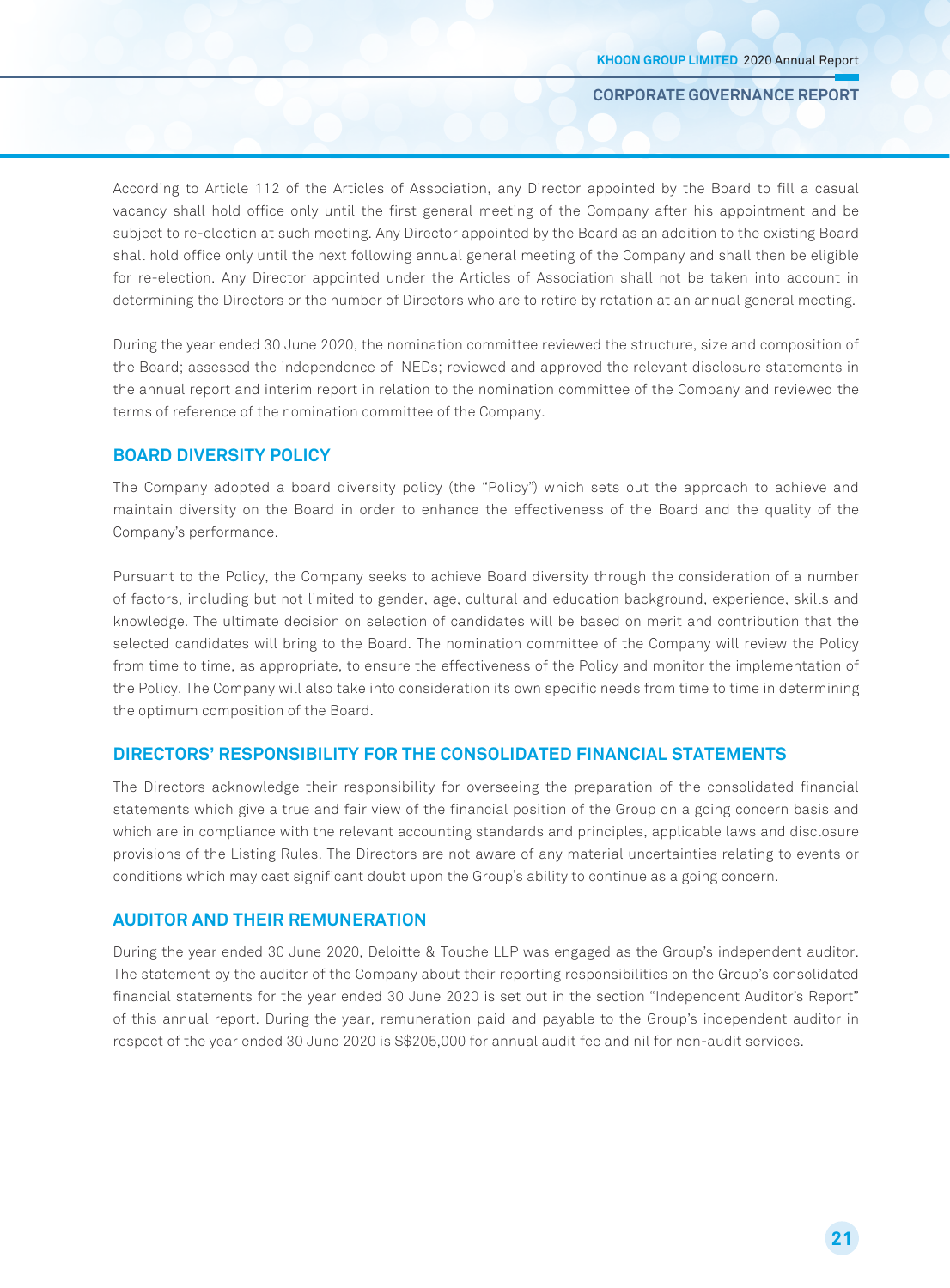## **riSK mANAGEmENT ANd iNTErNAL CONTrOL**

The Company is aiming to develop a good risk management and internal control system for managing operational and financial risks. The Board acknowledges its responsibility for maintaining sound and effective risk management and internal control systems in order to safeguard the interests of the shareholders and the assets of the Company against unauthorised use or disposition, ensuring maintenance of proper books and records for the provision of reliable financial information, and ensuring compliance with the relevant rules and regulations. The Board oversees the overall risk management of the Group and endeavours to identify, control impact of the identified risks and facilitate implementation of coordinated mitigating measures. The Board is responsible for reviewing the effectiveness and adequacy of the Group's risk management and internal control systems.

The Company has established a risk management policy for the Group setting out the process of identification, evaluation and management of the principal risks affecting the business. Each division is responsible for identifying, assessing and managing risks within its divisions, as well as identifying and assessing the principal risks on a quarterly basis with mitigation plans to manage those risks. The management is responsible for overseeing the risk management and internal control activities of the Group, and for convening quarterly meetings with each division to ensure principal risks are properly managed and new or changing risks are identified and documented. The main features of the risk management and internal control systems together with the risk management policies, risk register and an implementation framework, are to allow the audit committee of the Company and the Board to have a better overview of the Group's major business risks and how the Group's management had sought to monitor and mitigate them. The risk management framework, coupled with the Group's internal controls, ensures that the risks associated with different divisions are effectively controlled in line with the Group's risk appetite. The risk assessment report will be submitted to the audit committee of the Company and the Board for reviewing the effectiveness of the risk management and internal control systems and resolving any material internal control defects on an annual basis. The Group's risk management and internal control systems are designed to manage rather than eliminate the risk of failure to achieve business objectives and can only provide reasonable and not absolute assurance against material misstatement or loss.

The procedures and internal controls of the Company for handling and dissemination of inside information include conducting the affairs of the Company with close regard to the Guidelines on Disclosure of Inside Information published by Securities and Futures Commission and the Listing Rules and reminding the Directors and employees of the Group regularly about due compliance with all polices regarding inside information.

During the year ended 30 June 2020, the Board reviewed the effectiveness of the Group's risk management and internal control systems and considered the Group's risk management and internal control systems to be effective and adequate.

The Group does not have an internal audit function within the Group. The Company engaged an external consultant, CT Partners Consultants Limited, to carry out internal audit function and had during the year conducted review of the effectiveness of the Group's risk management and internal control systems. The internal control review report was submitted to the audit committee of the Company and the Board for review. The audit committee of the Company has requested the management to follow up the recommendations of the external consultant to remedy the control issues identified or to further improve the internal control system.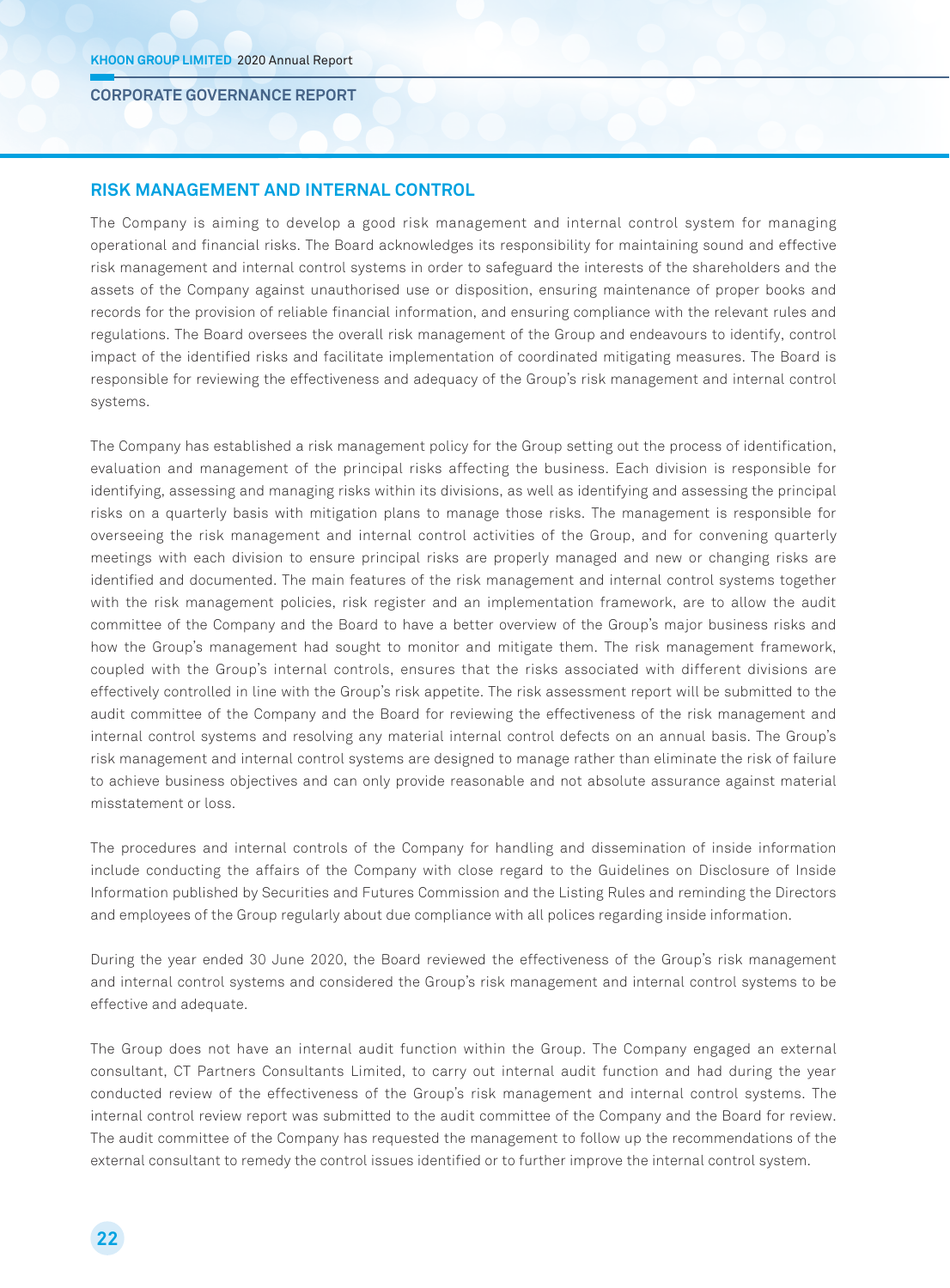#### **COmpANY SECrETArY**

The Company engages Ms. Leung Hoi Yan, who has been working with BPO Global Services Limited, as its company secretary. Its primary corporate contact person at the Company is Mr. Lim Shi Ann, the chief financial officer of the Company. For the year ended 30 June 2020, Ms. Leung Hoi Yan has undertaken not less than 15 hours of relevant professional training in compliance with Rule 3.29 of the Listing Rules.

#### **ShArEhOLdErS' riGhTS**

Pursuant to the Articles of Association, the Board may, whenever it thinks fit, convene an extraordinary general meeting. Extraordinary general meetings shall also be convened on the requisition of one or more shareholders of the Company (the "Shareholder(s)") holding, at the date of deposit of the requisition, not less than one tenth of the paid up capital of the Company having the right of voting at general meetings. Such requisition shall be made in writing to the Board or the company secretary of the Company for the purpose of requiring an extraordinary general meeting to be called by the Board for the transaction of any business specified in such requisition. Such meeting shall be held within two months after the deposit of such requisition. If within 21 days of such deposit, the Board fails to proceed to convene such meeting, the requisitionist(s) himself (themselves) may do so in the same manner.

The Shareholders who wish to move a resolution may request the Company to convene a general meeting following the procedures set out in the preceding paragraph. The written requisition should be signed by the requisitionists and deposited at the Company's principal place of business in Hong Kong, specifying the Shareholders' contact details and the resolution intended to be put forward at general meeting.

For including a resolution to propose a person for election as a Director at general meeting, the Shareholders are requested to follow the Articles of Association. A notice in writing of the intention to propose that person for election as a Director and notice in writing by that person of his willingness to be elected shall have been lodged at the Company's principal place of business in Hong Kong or at the Hong Kong branch share registrar and transfer office of the Company. The period for lodgment of the notices required under the Article of Association will commence no earlier than the day after the despatch of the notice of the general meeting appointed for such election and end no later than seven days prior to the date of such general meeting and the minimum length of the period during which such notices to the Company may be given will be at least seven days. The written notice must state that person's biographical details as required by Rule 13.51(2) of the Listing Rules. The procedures for the Shareholders to propose a person for election as a Director are posted on the Company's website.

The Shareholders should direct their questions about their shareholdings to the Company's branch share registrar and transfer office in Hong Kong. The Shareholders and the investment community may at any time make a request for the Company's information to the extent such information is publicly available. The Shareholders and the investment community may also make enquiries to the Board by writing to the company secretary of the Company at the Company's principal place of business in Hong Kong at Unit B, 17/F, United Centre, 95 Queensway, Hong Kong.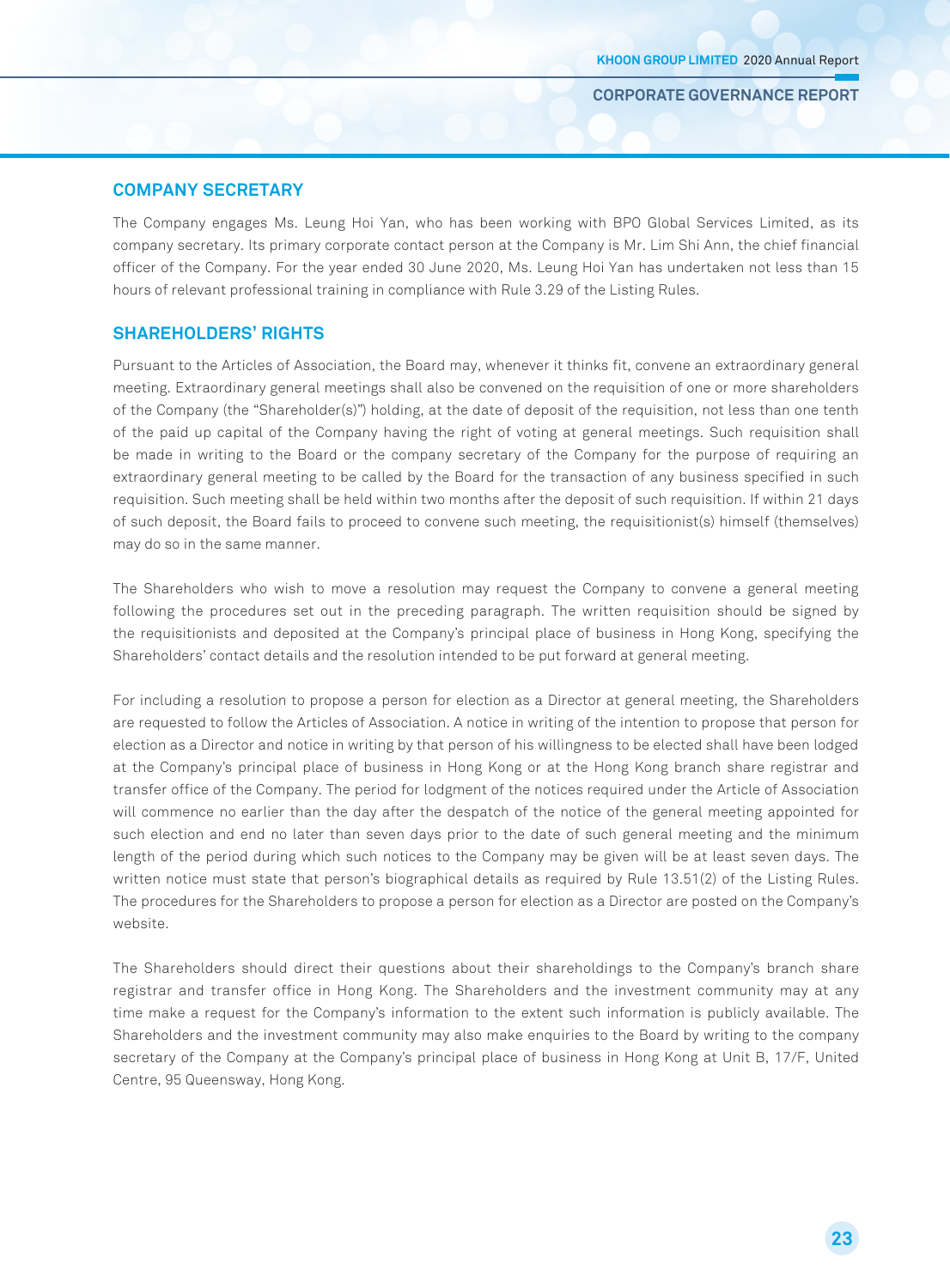## **iNVESTOr rELATiONS**

The objective of the Shareholders' communication is to ensure that the Shareholders, both individual and institutional, and the investment community at large, are provided with ready, equal and timely access to transparent, accurate, balanced and understandable information about the Company (including its financial performance, strategic goals and plans, material developments, governance and risk profile), in order to enable the Shareholders to exercise their rights in an informed manner, and to allow the Shareholders and the investment community to engage actively with the Company.

Information shall be communicated to the Shareholders and the investment community mainly through the Company's financial reports (interim and annual reports), annual general meetings and other general meetings that may be convened as well as by making available all the disclosures submitted to the Stock Exchange and all its corporate communications and other corporate publications on the Company website and the Stock Exchange website. All press releases, newsletters and etc. issued by the Group will be made available on the Company website (www.khoongroup.com) which provides an effective communication platform to the public and the Shareholders.

The amended and restated memorandum and articles of association of the Company was adopted on 10 June 2019 (the "Adoption Date"). There had been no significant change in the Company's constitutional documents since the Adoption Date.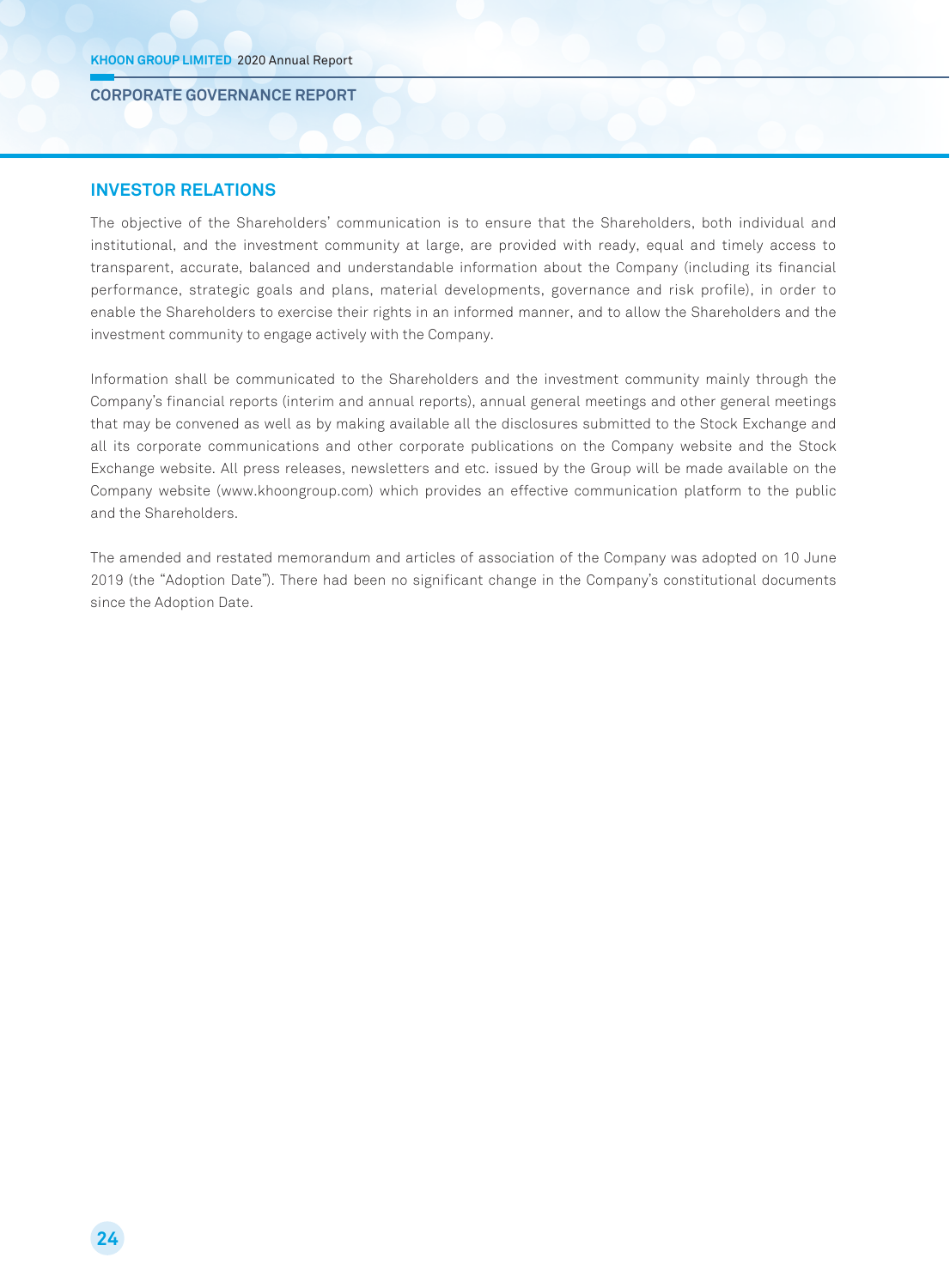The Directors are pleased to present this report together with the consolidated financial statements of the Group for the year ended 30 June 2020 ("Financial Statements").

The Company was incorporated in the Cayman Islands with limited liability on 24 July 2018. The Company completed the corporate reorganisation (the "Reorganisation") on 12 March 2019 in preparation for the Listing, pursuant to which the Company became the holding company of the companies now comprising the Group. Details of the Reorganisation are set out in the section headed "History, Development and Reorganisation" in the Prospectus. The Shares were listed on the Stock Exchange on 5 July 2019 by way of share offer.

## **priNCipAL pLACE OF BuSiNESS**

The headquarters and principal place of business of the Company is located at Block 5000, Ang Mo Kio Avenue 5, #04-01 Techplace II, Singapore 569870.

## **priNCipAL ACTiViTiES**

The Company is an investment holding company and the principal activities of its operating subsidiary, Khoon Engineering, are the provision of electrical engineering services. The principal activities of the subsidiaries of the Group are set out in note 28 to the Financial Statements. There were no significant changes in the nature of the Group's principal activities during the year ended 30 June 2020.

## **rESuLTS/BuSiNESS rEViEW**

The results of the Group for the year ended 30 June 2020 are set out in the Financial Statements in this annual report. A review of the business of the Group for the year ended 30 June 2020, which includes a description of the principal risks and uncertainties facing the Group, an analysis using financial key performance indicators of the Group's business, particulars of important events affecting the Group, an indication of likely future developments in the Group's business, and discussion on the Company's environmental policies and performance and the relationships with its stakeholders, can be found in the sections headed "Chairman's Statement", "Management Discussion and Analysis", "Corporate Governance Report", "Environmental, Social and Governance Report" and Financial Statements of this annual report. The review forms part of this report of the Directors.

## **COmpLiANCE WiTh LAWS ANd rEGuLATiONS**

During the year ended 30 June 2020, as far as the Directors are aware, the Company did not have any noncompliance with relevant laws and regulations that is material or systemic in nature.

#### **pLANT ANd EQuipmENT**

Details of movements in the plant and equipment of the Group during the year ended 30 June 2020 are set out in note 13 to the Financial Statements.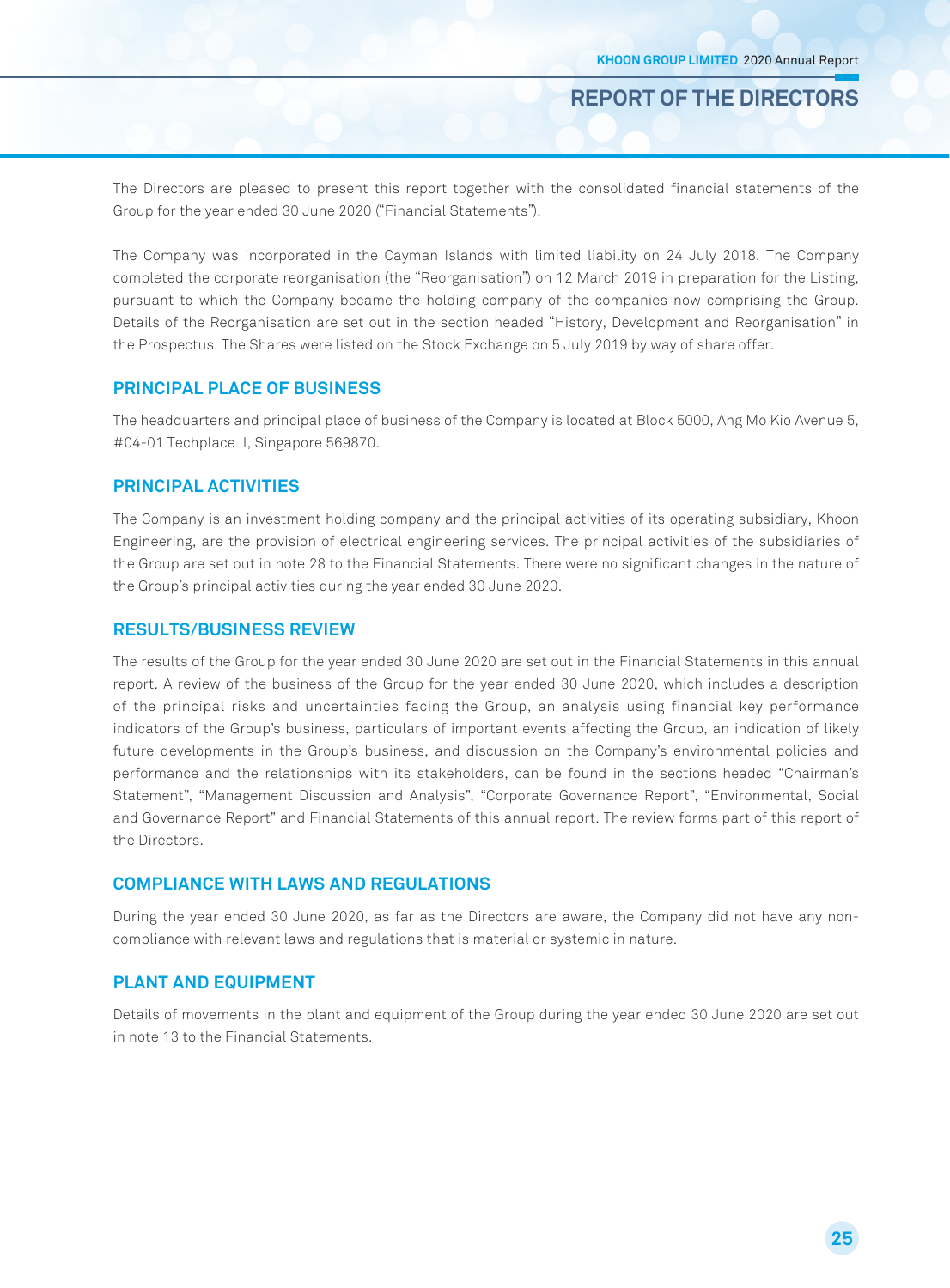#### **SuBSidiAriES**

Particulars of the Company's subsidiaries during the year ended 30 June 2020 are set out in note 28 to the Financial Statements.

## **KEY riSKS ANd uNCErTAiNTiES**

The principal risks and uncertainties facing the Group are set out in the section headed "Management Discussion and Analysis" of this annual report.

#### **ShArE CApiTAL**

Details of the share capital of the Company are set out in note 24 to the Financial Statements.

## **rESErVES**

Details of movements in the reserves of the Group during the year ended 30 June 2020 are set out in the "Consolidated Statement of Changes in Equity" on page 53 of this annual report. As at 30 June 2020, the Group has reserves amounting to approximately S\$16.6 million available for distribution (2019: approximately S\$12.8 million).

#### **dirECTOrS**

The directors of the Company during the financial year and up to the date of this report were:

#### Executive Directors:

Mr. Ang Jui Khoon (Chairman) Mr. Ang Kok Kwang (Hong Guoguang) (Chief Executive Officer) Mr. Ang Yong Kwang (Hong Yongquan)

#### Independent Non-executive Directors:

Ms. Tan Pei Fung Mr. Yeo Kwang Maccann Mr. Hon Chin Kheong (Han Zhenqiang)

In accordance with articles 108 (a)-(b) of the Articles of Association, Mr. Ang Jui Khoon and Mr. Ang Yong Kwang (Hong Yongquan) will retire by rotation and, being eligible, will offer themselves for re-election at the forthcoming annual general meeting.

The Company has received annual confirmations of independence from each of the independent non-executive Directors as required under Rule 3.13 of the Listing Rules. The Company considered all independent nonexecutive Directors to be independent.

Biographical information of the directors of the Company and the senior management of the Group are set out on pages 12 to 15 of this annual report.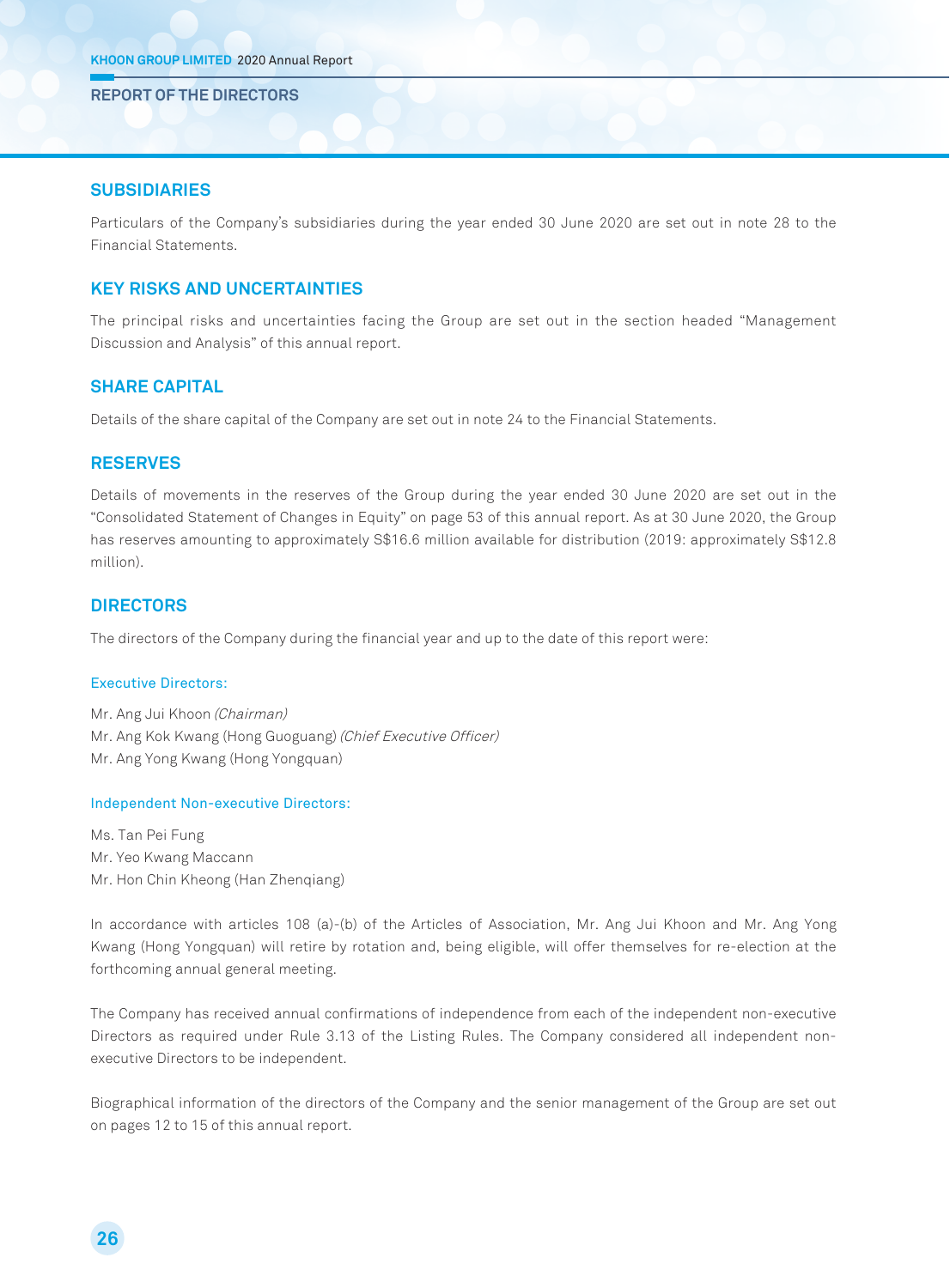#### **dirECTOrS' SErViCE CONTrACT**

Each of the executive Directors has entered into a service contract with the Company for an initial term of three years commencing from the Listing Date and thereafter will continue unless terminated by not less than three months' written notice served by either party on the other.

Each of the independent non-executive Directors has entered into a letter of appointment with the Company for an initial term of three years commencing from the Listing Date and thereafter shall continue year to year subject to retirement and rotation and re-election in accordance with the Articles of Association, unless terminated by not less than one month's written notice served by either party on the other or such shorter notice period as may be agreed by both parties.

None of the Directors, including those to be re-elected at the annual general meeting of the Company, has a service contract or letter of appointment with the Company or any of its subsidiaries which is not determinable by the employing company within one year without the payment of compensation (other than statutory compensation).

## **mANAGEmENT CONTrACTS**

No contracts concerning the management and administration of the whole or any substantial part of the business of the Company were entered into or existed during the year ended 30 June 2020.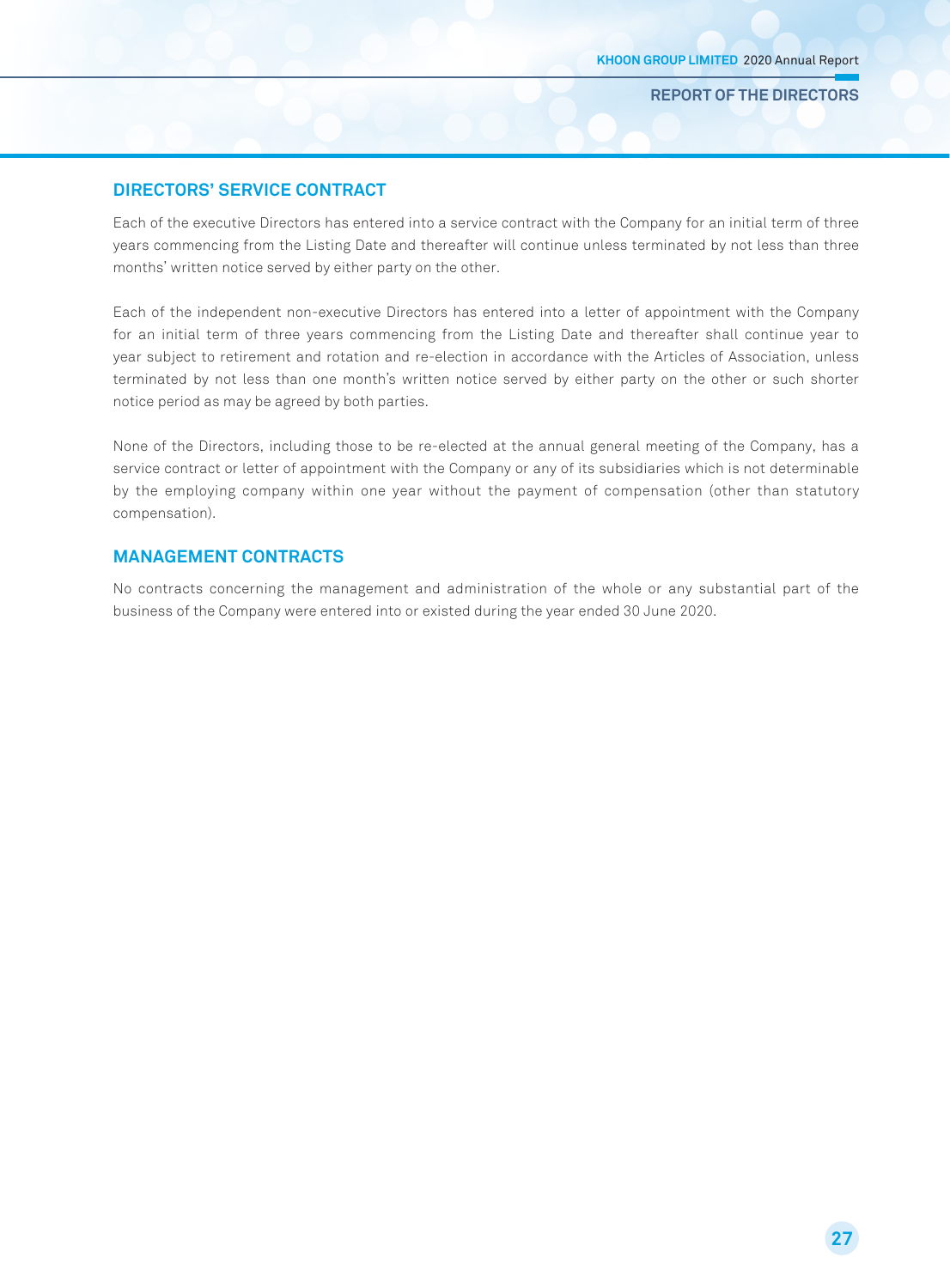## **dirECTOrS' ANd ChiEF EXECuTiVE'S iNTErESTS ANd ShOrT pOSiTiONS iN ThE ShArES, uNdErLYiNG ShArES ANd dEBENTurES OF ThE COmpANY ANd iTS ASSOCiATEd COrpOrATiONS**

As at 30 June 2020, the interests and short positions of the Directors and chief executive of the Company in the shares, underlying shares and debentures of the Company or its associated corporations (within the meaning of Part XV of the Securities and Futures Ordinance (Chapter 571 of the Laws of Hong Kong) ("SFO")) which were notified to the Company and the Stock Exchange pursuant to Divisions 7 and 8 of Part XV of the SFO (including interests and short positions which they are taken or deemed to have under such provisions of the SFO) or which were required, pursuant to Section 352 of the SFO, to be entered in the register referred to therein or which were required to be notified to the Company and the Stock Exchange pursuant to the Model Code for Securities Transactions by Directors of Listed Issuers as set out in Appendix 10 ("Model Code") of the Listing Rules were as follows:

# (a) Long positions in the ordinary shares of HK\$0.01 each of the Company ("Shares")

| Name of Director                                           | <b>Nature of interest</b>                    | Number of<br><b>Shares held</b> | Percentage of<br>issued share<br>capital |
|------------------------------------------------------------|----------------------------------------------|---------------------------------|------------------------------------------|
| Mr. Ang Jui Khoon ("Mr. JK Ang") <i>(Note)</i>             | Interest in controlled<br>corporation        | 550,000,000                     | 55.00%                                   |
| Mr. Ang Kok Kwang (Hong Guoguang)<br>("Mr. KK Ang") (Note) | Interest held jointly with<br>another person | 550,000,000                     | 55.00%                                   |

Note: LEAD DEVELOPMENT INVESTMENT LIMITED ("Lead Development") is legally and beneficially owned as to 87.27% by Mr. JK Ang and 12.73% by Mr. KK Ang. On 31 October 2018, Mr. JK Ang and Mr. KK Ang entered into the deed of confirmation and undertaking to acknowledge and confirm, among other things, that they were parties acting in concert and that they would continue to act in the same manner regarding the affairs of the Group upon the listing of the Shares on the Main Board of the Stock Exchange. Accordingly, by virtue of the SFO, Mr. JK Ang and Mr. KK Ang are deemed to be interested in the Shares held by Lead Development.

On 20 March 2020 (after trading hours), 200,000,000 Shares then held by Lead Development (the "Placing Shares"), representing 20% of the existing issued share capital of the Company, were successfully placed to certain investors at HK\$0.265 per Placing Share pursuant to the terms of a placing agreement dated 11 March 2020.

The long positions of Mr. JK Ang and Mr. KK Ang in the Shares were also notified to the Company and the Stock Exchange pursuant to Divisions 2 and 3 of Part XV of the SFO and entered in the register maintained by the Company pursuant to Section 336 of the SFO.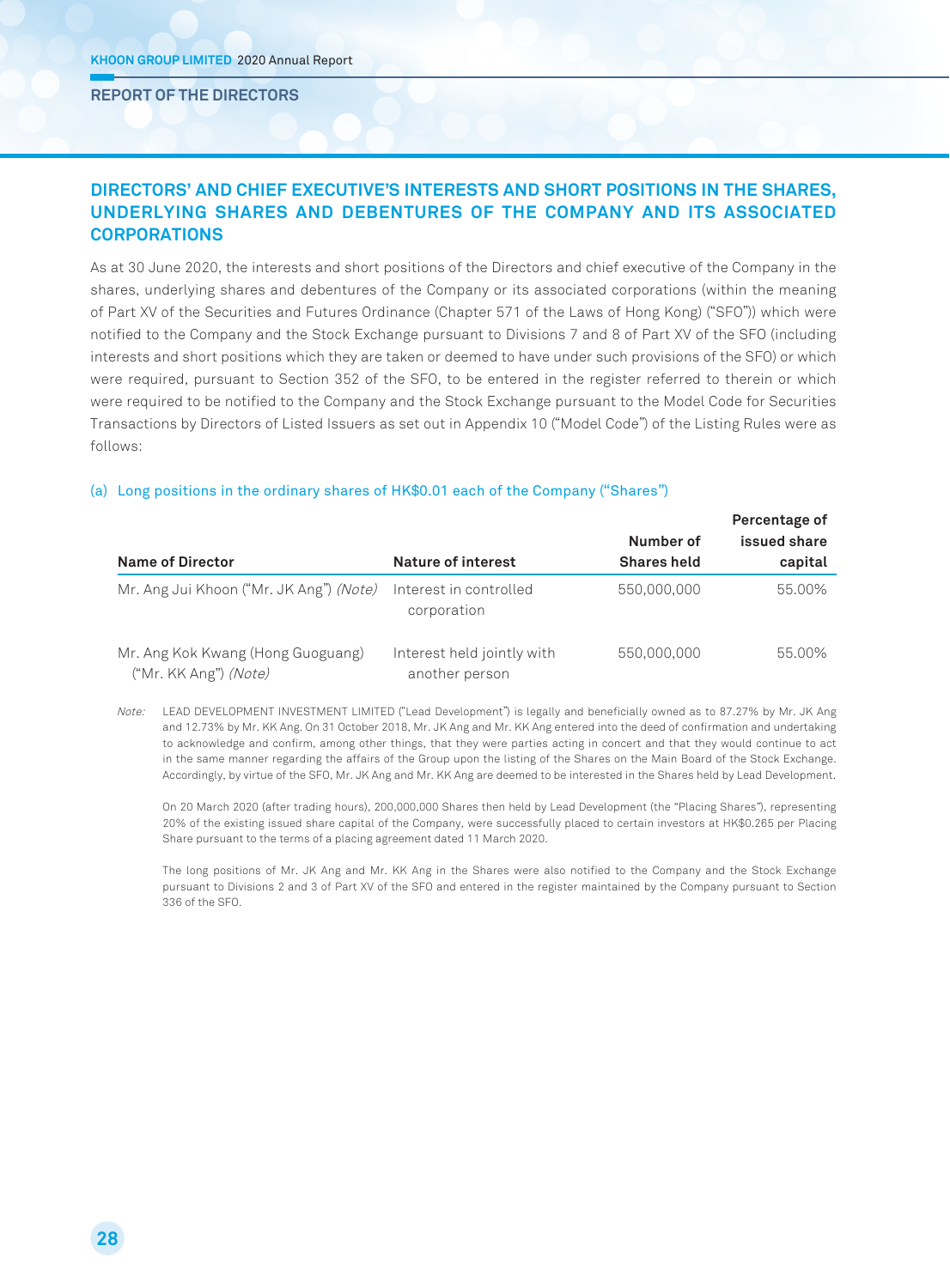#### (b) Long positions in the shares of associated corporations

| Name of Director  | Name of associated<br>corporation | Nature of interest | Number of<br>shares held | Percentage<br>of interest in<br>associated<br>corporation |
|-------------------|-----------------------------------|--------------------|--------------------------|-----------------------------------------------------------|
| Mr. JK Ang (Note) | Lead Development                  | Beneficial owner   | 13.091                   | 87.27%                                                    |
| Mr. KK Ang (Note) | Lead Development                  | Beneficial owner   | 1.909                    | 12.73%                                                    |

Note: Lead Development is the direct shareholder of the Company and is an associated corporation within the meaning of Part XV of the SFO.

Save as disclosed above, as at 30 June 2020, none of the Directors or chief executive of the Company had any interests or short positions in any shares, underlying shares or debentures of the Company or any of its associated corporations (within the meaning of Part XV of the SFO) which were notified to the Company and the Stock Exchange pursuant to Divisions 7 and 8 of Part XV of the SFO (including interests or short positions which they are taken or deemed to have under such provisions of the SFO), or which were required, pursuant to Section 352 of the SFO, to be entered in register referred to therein, or which were required to be notified to the Company and the Stock Exchange pursuant to the Model Code of the Listing Rules.

## **SuBSTANTiAL ShArEhOLdErS' iNTErESTS ANd ShOrT pOSiTiONS iN ThE ShArES ANd uNdErLYiNG ShArES OF ThE COmpANY**

As at 30 June 2020, the following persons had interests or short positions in the shares and underlying shares of the Company which were notified to the Company and the Stock Exchange pursuant to Divisions 2 and 3 of Part XV of the SFO and entered in the register maintained by the Company pursuant to Section 336 of the SFO were as follows:

#### Long positions in the Shares

|                                       |                                              |                    | Percentage of |
|---------------------------------------|----------------------------------------------|--------------------|---------------|
|                                       |                                              | Number of          | issued share  |
| Name of shareholder                   | <b>Nature of Interest</b>                    | <b>Shares held</b> | capital       |
| Lead Development (Note 1)             | Beneficial owner                             | 550,000,000        | 55.00%        |
| Mr. JK Ang (Note 1)                   | Interest in controlled<br>corporation        | 550,000,000        | 55.00%        |
| Mr. KK Ang (Note 1)                   | Interest held jointly with<br>another person | 550,000,000        | 55.00%        |
| Ms. Pan Moi Kia (Note 2)              | Interest of spouse                           | 550,000,000        | 55.00%        |
| Ms. Chong Sze Yen, Josephine (Note 3) | Interest of spouse                           | 550,000,000        | 55.00%        |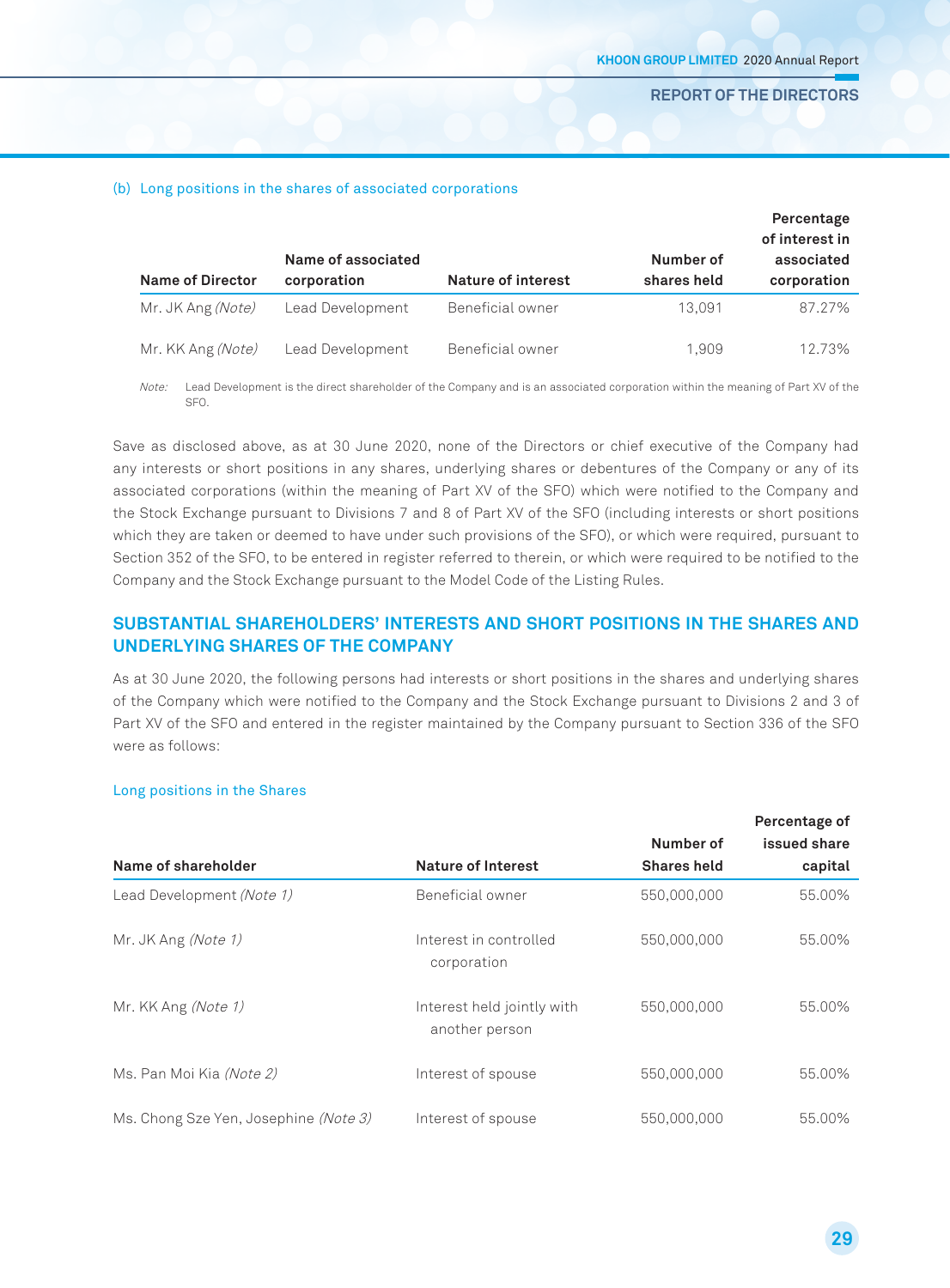#### Notes:

1. Lead Development is the direct shareholder of the Company. Lead Development is legally and beneficially owned by Mr. JK Ang as to 87.27% and Mr. KK Ang as to 12.73%. On 31 October 2018, Mr. JK Ang and Mr. KK Ang entered into the deed of confirmation and undertaking to acknowledge and confirm, among other things, that they were parties acting in concert and that they would continue to act in the same manner regarding the affairs of the Group upon the listing of the Shares on the Main Board on the Stock Exchange. Accordingly, by virtue of the SFO, Mr. JK Ang and Mr. KK Ang are deemed to be interested in the Shares held by Lead Development.

On 20 March 2020 (after trading hours), 200,000,000 Placing Shares, representing 20% of the existing issued share capital of the Company, were successfully placed to certain investors at HK\$0.265 per Placing Share pursuant to the terms of a placing agreement dated 11 March 2020.

- 2. Ms. Pan Moi Kia is the spouse of Mr. JK Ang. Accordingly, Ms. Pan Moi Kia is deemed or taken to be interested in the Shares in which Mr. JK Ang is interested in under the SFO.
- 3. Ms. Chong Sze Yen, Josephine is the spouse of Mr. KK Ang. Accordingly, Ms. Chong Sze Yen, Josephine is deemed or taken to be interested in the Shares in which Mr. KK Ang is interested in under the SFO.

Save as disclosed above, as at 30 June 2020, the Company had not been notified by any persons who had interests or short positions in the shares or underlying shares of the Company which would fall to be disclosed to the Company under the provisions of Divisions 2 and 3 of Part XV of the SFO, or which were recorded in the register maintained by the Company pursuant to Section 336 of the SFO.

## **purChASE, SALE Or rEdEmpTiON OF ThE LiSTEd SECuriTiES OF ThE COmpANY**

Neither the Company nor any of its subsidiaries purchased, sold or redeemed any of the Company's listed securities during the year ended 30 June 2020.

## **ArrANGEmENTS TO ACQuirE ShArES Or dEBENTurES**

Except as disclosed herein, at no time during the year ended 30 June 2020 was the Company or any of its subsidiaries or a party to any arrangement to enable the Directors to acquire benefits by means of the acquisition of shares in or debentures of the Company or any body corporate.

#### **dirECTOrS' iNTErESTS iN CONTrACTS OF SiGNiFiCANCE**

Save for the related party transactions disclosed in note 27 to the Financial Statements, no transaction, arrangement or contract of significance to which the Company or any of its subsidiaries or its holding company was a party, and in which a Director or an entity connected with a Director had a material interest, directly or indirectly subsisted at the end of the year or at any time during the year ended 30 June 2020.

#### **CONTrOLLiNG ShArEhOLdErS' iNTErEST iN CONTrACTS OF SiGNiFiCANCE**

Save as otherwise disclosed, no contract of significance to which the Company, its holding companies, or any of its subsidiaries was a party, and in which the controlling shareholders of the Company or any of their subsidiaries had a material interest, either directly or indirectly, subsisted at the end of the year or at any time during the year ended 30 June 2020.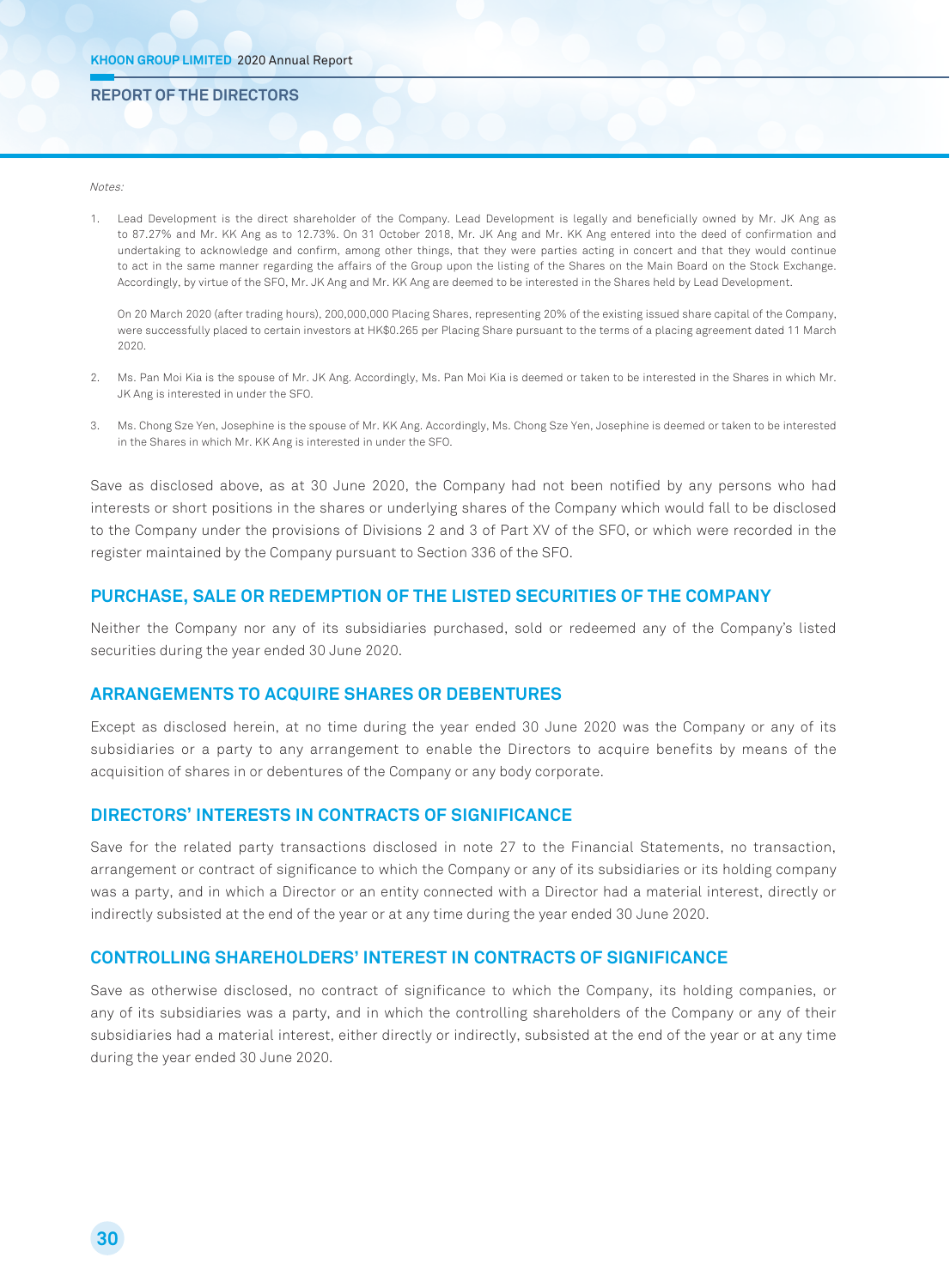## **CONNECTEd/rELATEd pArTY TrANSACTiONS**

During the year ended 30 June 2020, there were no connected transactions or continuing connected transactions of the Company as defined under Chapter 14A of the Listing Rules which are required to comply with any of the reporting, announcement or independent Shareholders' approval requirements under the Listing Rules.

Details of the significant related party transactions undertaken in the normal course of business are set out in the note 27 to the Financial Statements.

## **NON-COmpETiTiON uNdErTAKiNG**

Mr. JK Ang, Mr. KK Ang and Lead Development (collectively, the "Covenantors") entered into a Deed of Non-Competition dated 10 June 2019 in favour of the Company (for itself and as trustee for other members of our Group) (the "Deed of Non-Competition"). Pursuant to the Deed of Non-Competition, each of the Covenantors irrevocably and unconditionally, jointly and severally, undertakes to and covenants with our Company (for itself and as trustee for other members of the Group), among others, that, during the period which (i) the Shares remain listed on the Stock Exchange and (ii) the Covenantors, individually or collectively with their close associates (other than members of the Group) are, directly or indirectly, interested in not less than 30% of the Shares in issue, or are otherwise regarded as Covenantors, each of the Covenantors shall not, and shall procure each of his/its close associates (other than the Group) not to carry on or be engaged, concerned or interested, or otherwise be involved be involved directly or indirectly, in any business in competition with or likely to be in competition with the existing business activity of any member of the Group or any business activity to be conducted by any member of the Group from time to time.

Each of the Covenantors further undertakes that if any business investment or other commercial opportunity which may compete with the business of the Group is identified by or offered to him/it, he/it shall procure that his/its close associates to promptly notify the Group in writing not later than seven days from the date of offer and the Group shall have a right of first refusal of such opportunity. The Group shall within 30 business days after the receipt of the written notice (or such longer period, a maximum of 60 business days if the Group is required further time to assess and complete any approval procedures as set out under the Listing Rules from time to time), notify the Covenantors whether the Group will exercise the right of refusal.

The Covenantors confirm that they have complied with the undertakings in the Deed of Non-Competition during the year ended 30 June 2020 and up to the date of this report.

## **COmpETiNG iNTErESTS**

The controlling shareholders, the Directors and their respective close associates confirm that each of them does not have any interest in a business apart from the Group's business which competes or is likely to compete, directly or indirectly, with the Group's business, and is required to be disclosed pursuant to Rule 8.10 of the Listing Rules during the year ended 30 June 2020.

## **COmpLiANCE AdViSEr'S iNTErESTS**

As notified by the Company's compliance adviser, Kingsway Capital Limited ("Kingsway"), as at 30 June 2020, except for the compliance adviser agreement entered into between the Company and Kingsway dated 31 August 2018, none of Kingsway, its directors, employees or close associates had any interests in relation to the Company, which is required to be notified to the Company pursuant to the Listing Rules.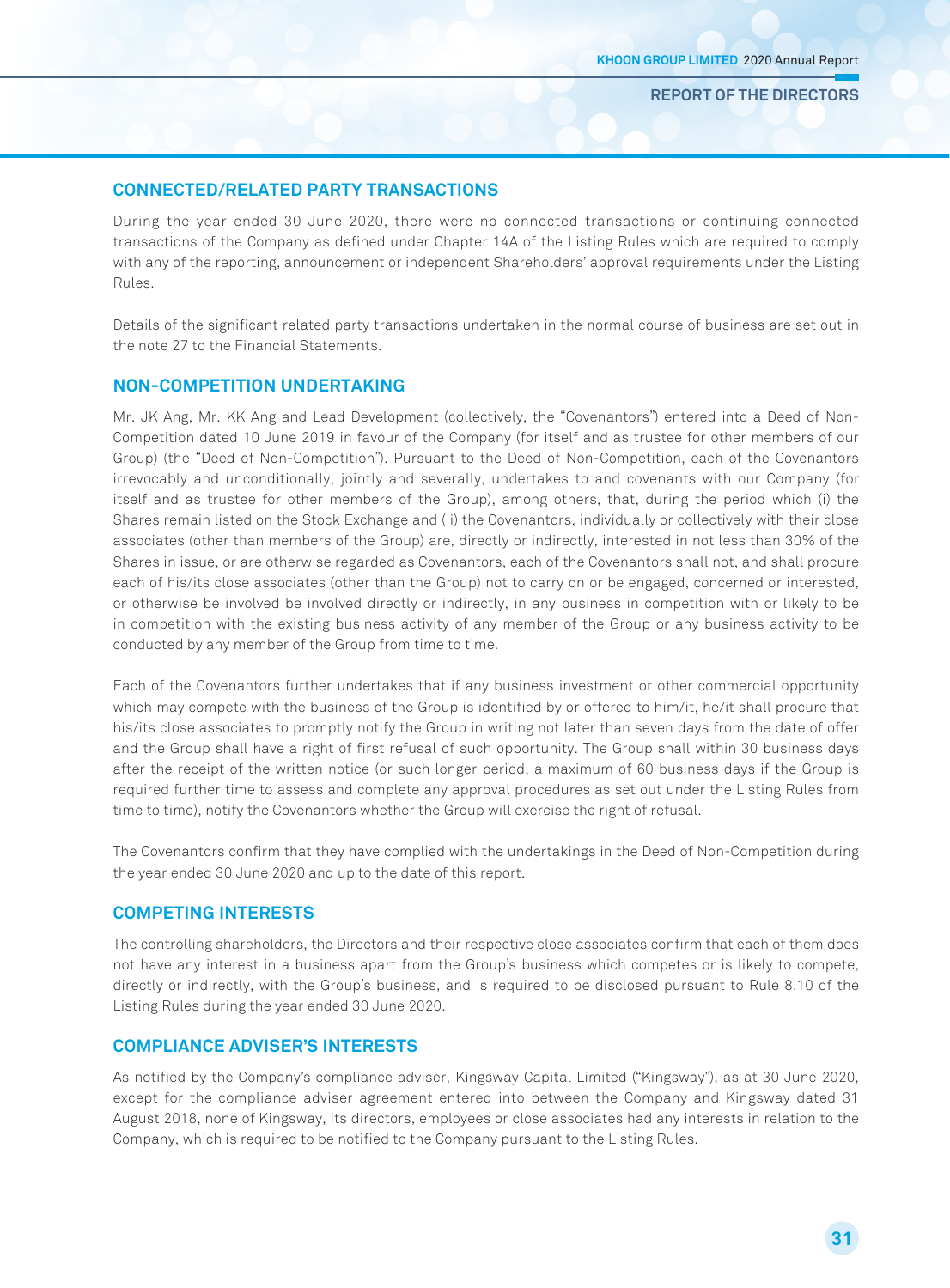#### **pErmiTTEd iNdEmNiTY prOViSiONS**

Pursuant to the Articles of Association, every Director or other officers of the Company shall be indemnified and secured harmless out of the assets of the Company from and against all actions, costs, charges, losses, damages and expenses which they or any of them, their or any of their executors or administrators, shall or may incur or sustain by reason of any act done, concurred in or omitted in or about the execution of their duty or supposed duty in their respective offices or trusts, except such (if any) as they shall incur or sustain through their own fraud or dishonesty.

## **ShArE OpTiON SChEmE**

The Company conditionally adopted a share option scheme (the "Share Option Scheme") on 10 June 2019. The principal terms of the Share Option Scheme are summarised in Appendix IV to the Prospectus. The main purpose of the Share Option Scheme is to provide incentives or rewards to eligible persons for their contribution to the Group and/or to enable the Group to recruit and retain high-calibre employees and attract human resources that are valuable to the Group and any entity in which the Group holds any equity interest. No share option has been granted, exercised, cancelled or lapsed under the Share Option Scheme since its adoption on 10 June 2019, and there is no outstanding share option as at 30 June 2020.

The maximum number of shares which can be awarded under the Share Option Scheme is 10% (i.e. 100,000,000 Shares) of the Shares in issue as at the Listing Date. Upon acceptance of an offer for grant of option(s) under the Share Option Scheme, the participant shall pay HK\$1.00 to our Company by way of consideration for the grant, which option(s) will be offered for acceptance for a period of 21 days from the date of grant.

Unless approved by Shareholders in a general meeting, the amount of Shares which can be awarded to a substantial Shareholder or an INED or their respective associates in the Share Option Scheme in the 12-month period up to and including the date of such grant for any particular aforementioned person in aggregate, is at maximum 0.1% of the Shares in issue and having an aggregate value, based on the closing price of the Shares at the date of each grant, of a maximum of HK\$5.0 million.

The subscription price for the Shares subject to any particular option under the Share Option Scheme shall be such price as determined by our Board in its absolute discretion at the time of the grant of the relevant option but in any case the relevant subscription price shall not be less than the highest of (i) the closing price of the Shares as stated in the Stock Exchange's daily quotation sheet on the date of the grant of the option(s), which must be a business day; (ii) the average closing price of the Shares as stated in the Stock Exchange's daily quotations sheets for the five business days immediately preceding the date of the grant of the option(s); and (iii) the nominal value of a Share.

## **EQuiTY-LiNKEd AGrEEmENTS**

Except for the Share Option Scheme disclosed above, no equity-linked agreement subsisted at the end of the year ended 30 June 2020 or was entered into during the year ended 30 June 2020.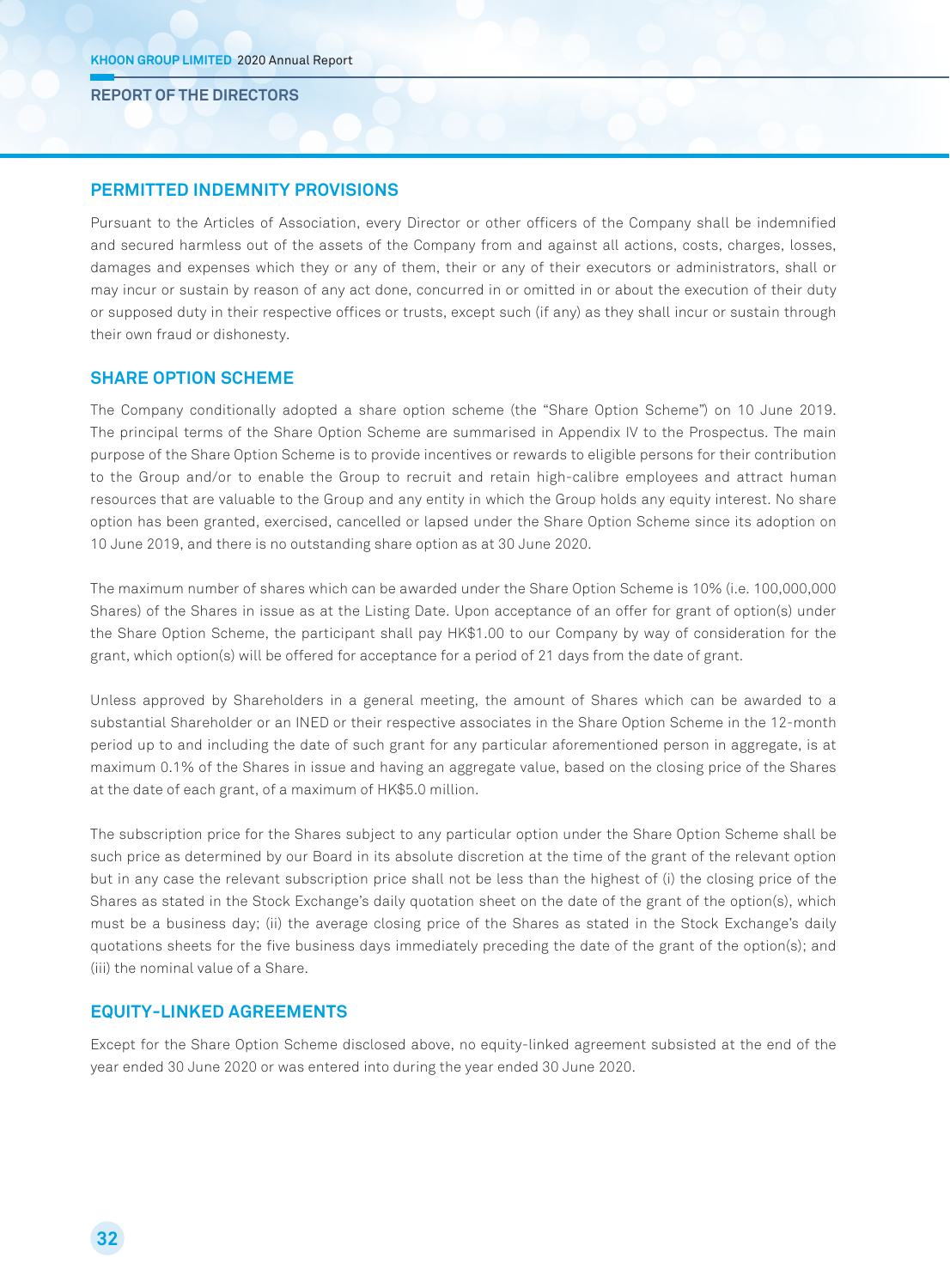#### **MAJOR CUSTOMERS AND SUPPLIERS**

For the year ended 30 June 2020, the aggregate purchases attributable to the Group's largest supplier and the five largest suppliers in aggregate accounted for approximately 15.0% and 45.9% (2019: approximately 16.5% and 47.2%) respectively of the Group's total purchases. Revenue attributable to the Group's largest customer and the five largest customers in aggregate accounted for approximately 15.2% and 51.6% (2019: approximately 16.1% and 63.5%) respectively of the Group's total revenue for the year ended 30 June 2020. To the best of the Directors' knowledge, none of the Directors and none of the Shareholders (which, to the best knowledge of the Directors, owns more than 5% of the Company's issued share capital) and none of their respective close associates had any material beneficial interest in the Group's five largest customers or suppliers.

## **KEY rELATiONShipS WiTh EmpLOYEES, CuSTOmErS, SuppLiErS ANd OThErS**

#### Employees

The Group has maintained good relationship with our employees. The Group offers to our employees' salary, bonuses and other allowances. In general, the Group determines employee salaries based on each employee's qualifications, position and seniority. The Group has designed an annual review system to assess the performance of our employees, which forms the basis of our decisions with respect to salary raises, bonuses and promotions.

#### Customers

The Group has established stable business relationships with our major customers. Directors consider that our long-term business relationships with our major customers and suppliers would further enhance our market recognition and enable us to attract more potential business opportunities.

A majority of the Group's five largest customers have long-standing business relationship with the Group for a period ranging from approximately three to nine years.

#### Suppliers and Subcontractors

The Group maintains an internal list of approved suppliers. We carefully evaluate the performance of our suppliers and select them based on a number of factors such as pricing, quality of material or equipment provided, timeliness of delivery and ability to comply with our requirements and specifications. The Group will review and update our internal list of approved suppliers according to our assessment of their performance on an ongoing basis.

The Group maintains an internal list of approved subcontractors. We carefully evaluate the performance of our subcontractors and select subcontractors based on their experience relevant to the particular project as well as their availability and fee quotations. The Group will review and update our internal approved list of subcontractors according to our assessment of their performance on an ongoing basis.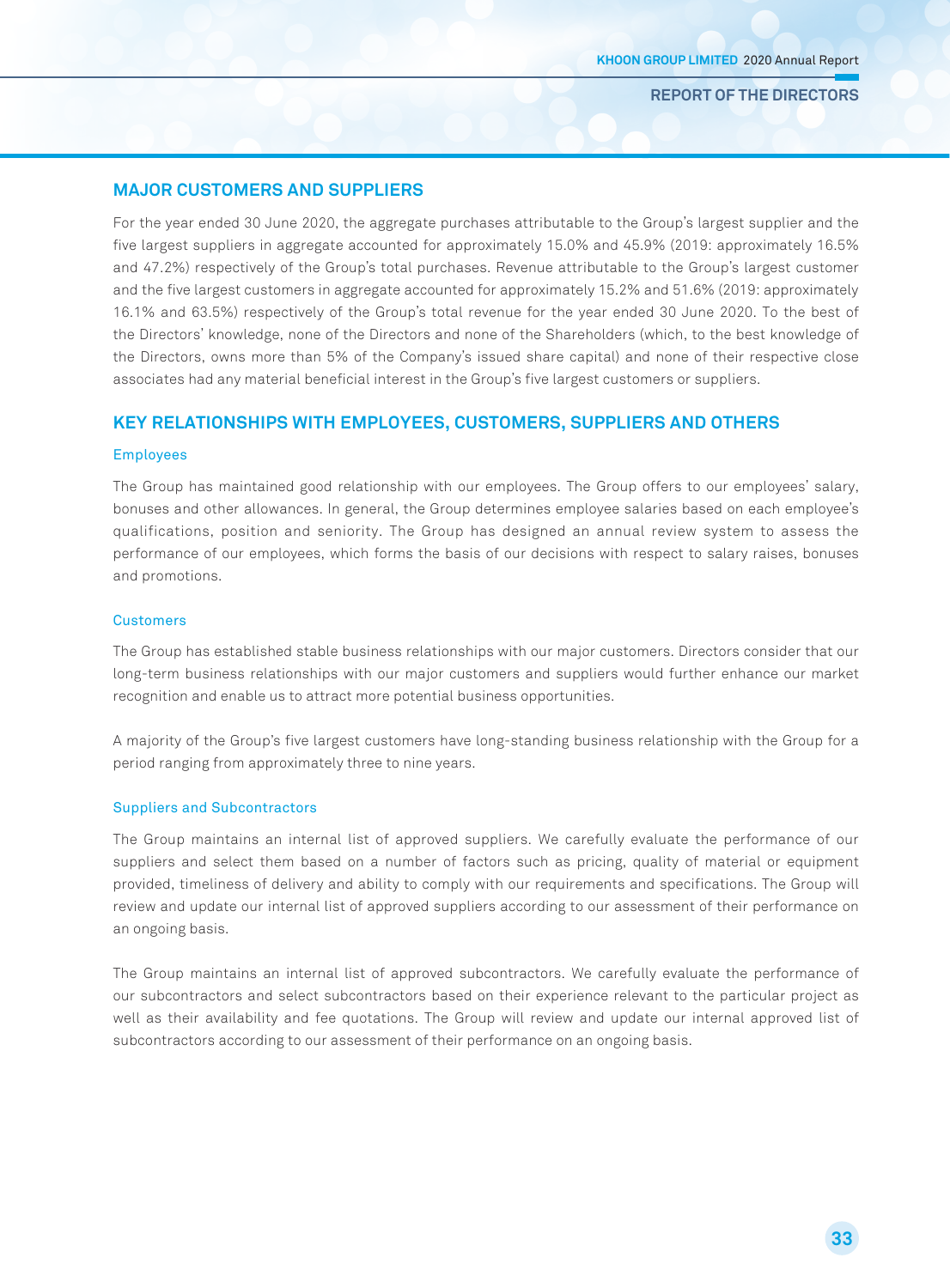Subject to the Group's capacity, resource level, cost effectiveness, complexity of the projects and customers' requirements, the Group may subcontract certain electrical engineering works such as (i) communal antennae broadcasting distribution system installation works; (ii) extra-low voltage works; (iii) fibre optic connection works; (iv) underground installation works; and (v) air-conditioning and mechanical ventilation works to other subcontractors in a project. The Group is accountable to customers for the works performed in a project, including those carried out by our subcontractors.

#### **rETirEmENT SChEmE**

The Group participates in the central provident fund, which is a comprehensive social security system that enables working Singapore citizens and permanent residents to set aside funds for retirement. Save as the aforesaid, the Group did not participate in any other pension schemes during the year ended 30 June 2020.

#### **EmOLumENTS OF ThE dirECTOrS ANd ThE FiVE hiGhEST pAid iNdiViduALS**

Details of the emoluments of the Directors and the five highest paid individuals of our Group during the year ended 30 June 2020 and 30 June 2019 are set out in note 11 to the Financial Statements.

#### **SuFFiCiENCY OF puBLiC FLOAT**

Based on the information that is publicly available to the Company and within the knowledge of the Directors as at the date of this annual report, the Company has maintained a sufficient minimum public float under the Listing Rules for the year ended 30 June 2020 and up to the date of this annual report.

#### **prE-EmpTiVE riGhTS**

There is no provision for pre-emptive rights under the Articles of Association and there is no restriction against such rights under the laws of the Cayman Islands, which would oblige the Company to offer new Shares on a pro-rata basis to existing Shareholders.

#### **TAX rELiEF**

The Company is not aware of any relief from taxation available to existing Shareholders by reason of their holdings in the Shares.

#### **diVidENd pOLiCY**

The Company has adopted a dividend policy which sets forth the Company's approach when considering the payment of dividends and to allow Shareholders to participate in the Company's profits whilst retaining adequate reserves for the future growth of the Group and provided that the Group records profits and that the declaration and payment of dividends does not affect the normal operations of the Group.

In deciding whether to propose a dividend and in determining the dividend amount, the Board shall take into account, inter alia, the general financial condition of the Group; the capital and debt level of the Group; future cash requirements and availability for business operations, business strategies and future development needs; any restrictions on payment of dividends that may be imposed by the Group's lenders; the general market conditions; and any other factors that the Board deems appropriate.

**34**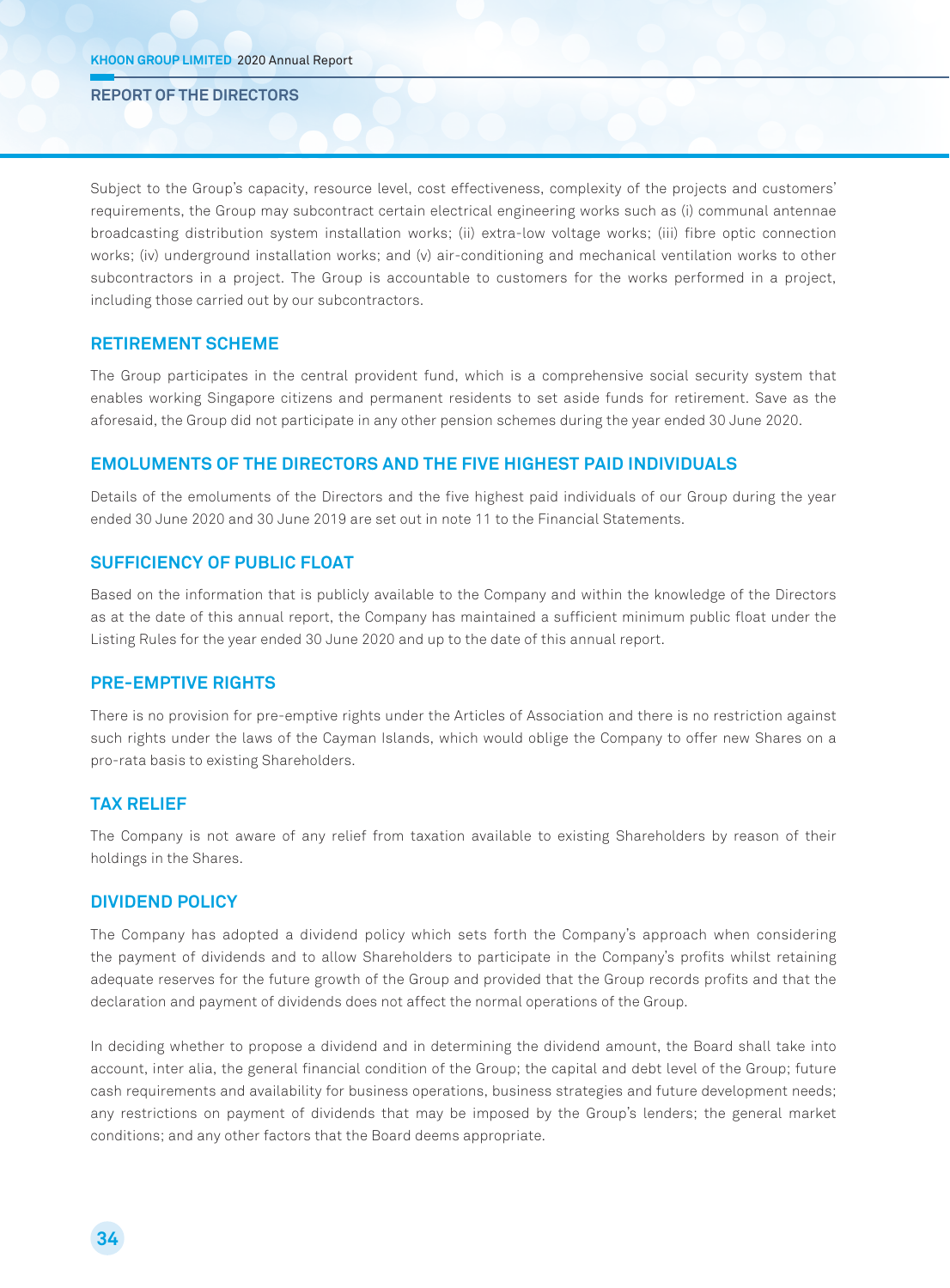The payment of dividend by the Company is also subject to any restrictions under the Companies Law of the Cayman Islands and any other applicable laws, rules and regulations and the Articles of Association of the Company. The dividend policy will be reviewed by the Board from time to time and there can be no assurance that a dividend will be proposed or declared in any specific periods.

## **diVidENd**

The Board has not declared or paid interim dividends during the year ended 30 June 2020.

The Board did not recommend the payment of a final dividend for the year ended 30 June 2020 (2019: S\$Nil).

## **COrpOrATE GOVErNANCE**

Information on the corporate governance practices adopted by the Company are set out in the section headed "Corporate Governance Report" on pages 16 to 24 in this annual report.

## **AudiT COmmiTTEE**

The audit committee of the Company has reviewed, together with the management and external auditor, the accounting principles and policies adopted by the Group and the Financial Statements.

#### **AudiTOr**

The Financial Statements have been audited by Deloitte & Touche LLP, who will retire and, being eligible, offer itself for re-appointment at the forthcoming annual general meeting of the Company. There has been no change in auditors during the years ended 30 June 2020 and 30 June 2019.

## **EVENTS AFTEr ThE rEpOrTiNG pEriOd**

As at mid-August, most of the Group's electrical engineering projects have resumed, albeit at a reduced capacity as compared to pre-pandemic times as some of its foreign workers are still in isolation and due to additional safe distancing measures that will be applied at project sites to prevent a resurgence of the pandemic.

The Group will closely monitor the development of the pandemic and assess its impact on its operations continuously. Given the unpredictability associated with the COVID-19 outbreak and any further contingency measures that may be put in place by the relevant governments and corporate entities, the actual financial impact of the COVID-19 outbreak on the Group's future performance could be significantly different from estimates depending on how the situation evolves.

Save as disclosed above, there are no significant events affecting the Group which have occured after the year ended 30 June 2020 and up to the date of this report.

On behalf of the Board

**Ang Jui Khoon** Chairman and Executive Director

Singapore, 31 August 2020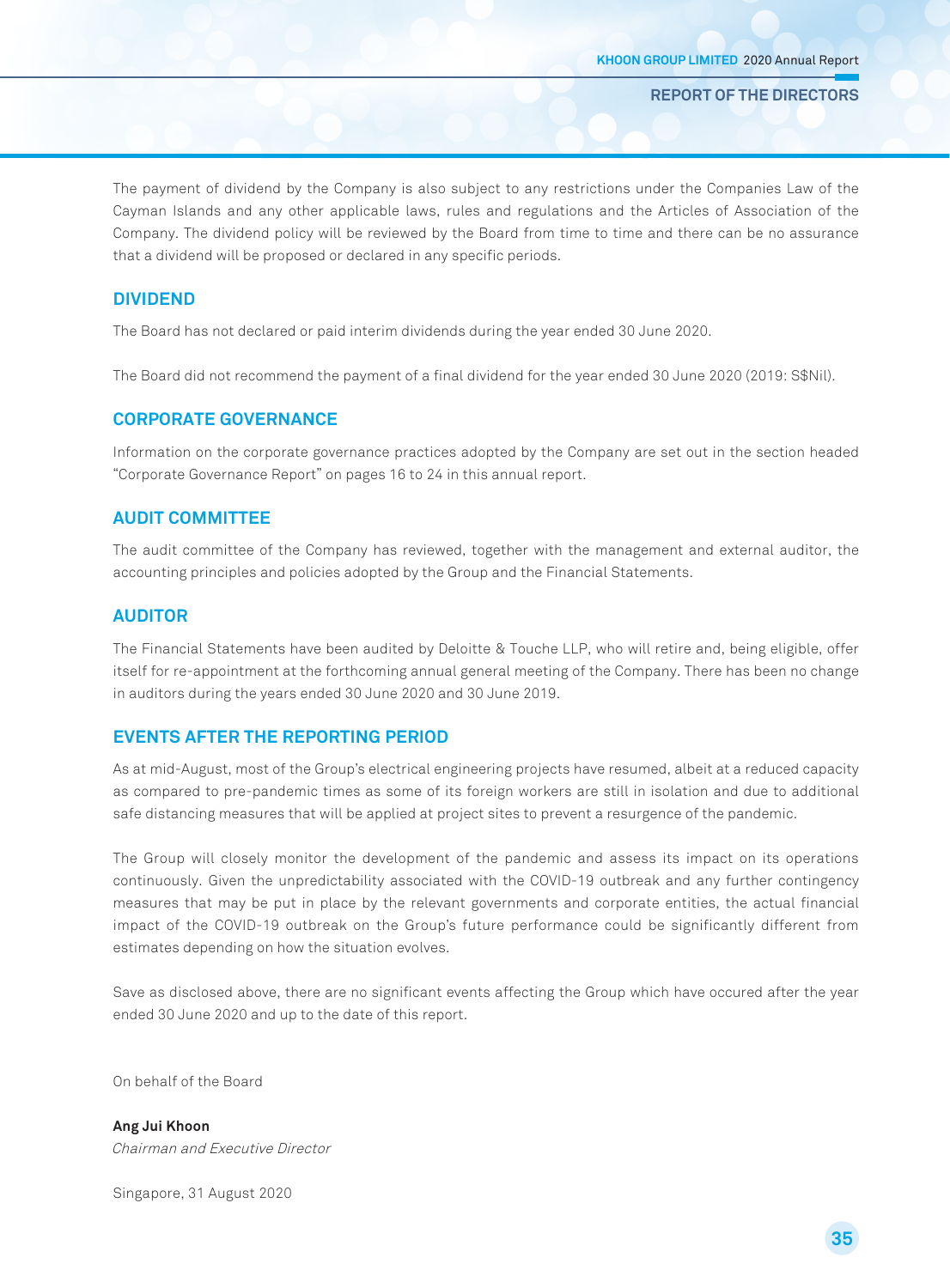# **iNTrOduCTiON**

This is the Environmental, Social and Governance ("ESG") report prepared by Khoon Group Limited pursuant to the Environmental, Social and Governance reporting guide provided in Appendix 27 of the Listing Rules.

We are a Singapore-based mechanical and engineering service provider specialised in providing electrical engineering solutions with an operating history of 30 years. Our electrical engineering services mainly comprise (i) customisation and/or installation of electrical systems; (ii) assisting to obtain statutory approvals; and (iii) testing and commissioning. Our services are essential for ensuring the functionality and connectedness of the electrical systems as well as their compliance with the prescribed designs and statutory requirements. This report covers the whole of our operations.

We place emphasis on providing consistently high-quality services and ensuring the safety and functionality of the electrical systems. Our quality management system has been certified to satisfy the requirement of ISO 9001:2008.

We also set up an occupational health and safety management system which complies with the requirement of ISO 45001:2018 to promote safe working practices among employees and to prevent the occurrence of accidents.

Our environmental management system complies with ISO 14001:2004 to promote environmental awareness and to prevent pollution of the environment resulting from projects undertaken by us.

Our Directors exercise oversight and regular assessment of our ESG issues and believe that our stringent quality assurance system and strong commitment to environmental and occupational health and safety management will allow us to be better positioned to deliver quality works on time and within budget, thereby strengthening our position as an established electrical engineering solutions provider in Singapore.

The board of directors identifies sustainability issues that are considered relevant and important to our business and stakeholders based on a review of a number of factors by senior management. The factors include the following:

- Nature of construction activities and types of wastes and emissions that would be generated;
- Staff demographics including racial diversity and age groups;
- Types of working environment that our staff are exposed to;
- Nature of purchased products/services received from suppliers and subcontractors;
- Types of energy consumed by the Group; and
- Applicable laws and regulations to the Group's business of the countries where the Group has operations in.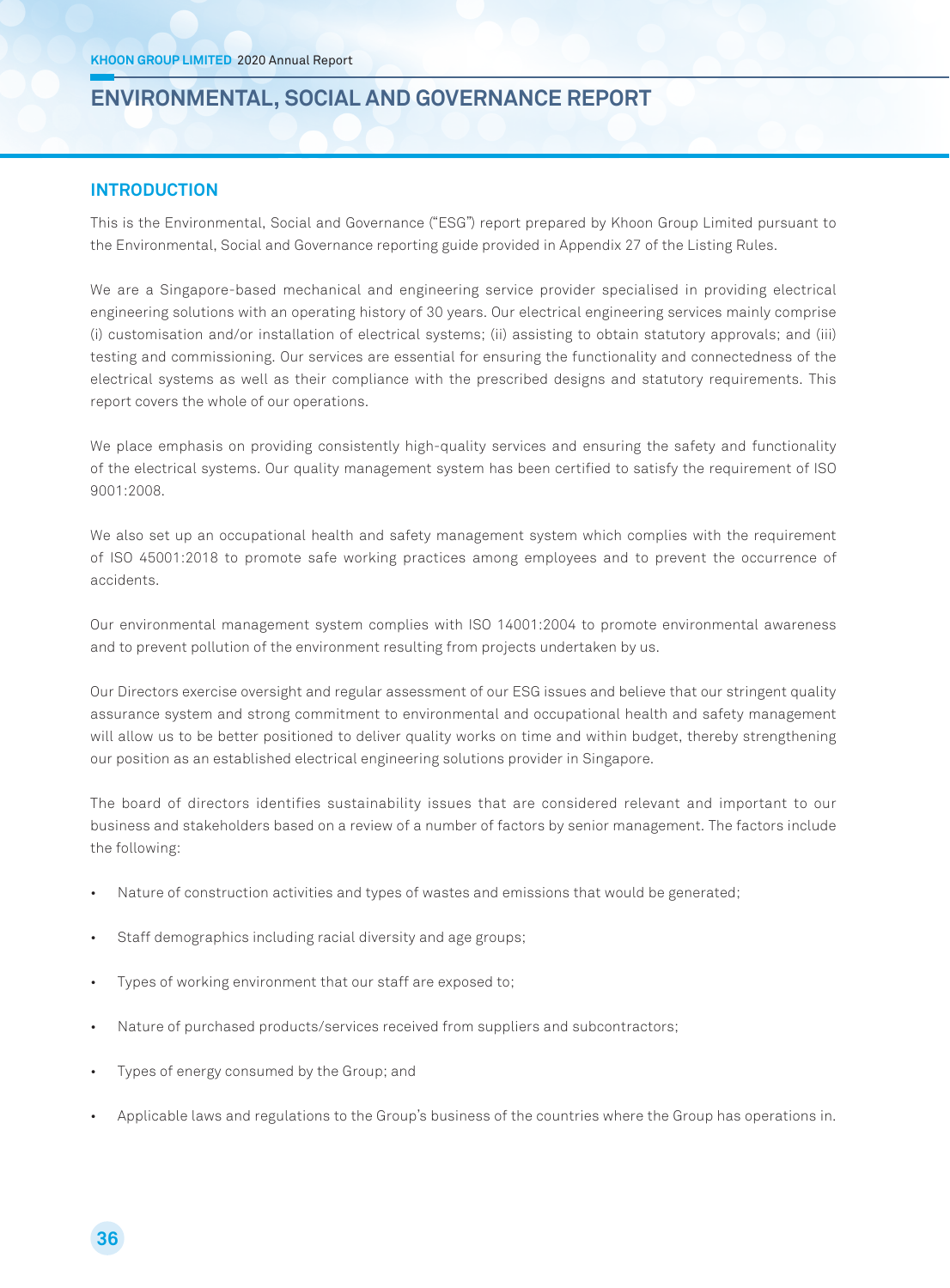Senior management assesses the importance of issues based on the expectations of stakeholders. It then prioritises the issues based on their significant impacts (if any) on the Group's ability to create long-term and sustainable values.

Senior management is responsible to monitor the efforts in mitigating ESG impacts and would discuss with department heads on the possible ESG mitigation measures that can be implemented in operations. It oversees the implementation of these sustainability strategies, monitors performance against ESG related goals and targets set and holds department heads accountable. From time to time, senior management will report to the board of directors progress on achieving ESG related goals and targets.

To achieve sustainable development, the Group maintains close relationships and continuously communicate with its stakeholders. The communications enabled the Group to accurately assess the potential impacts of its business activities in terms of ESG. The table below highlights the Group's key stakeholders as well as the Group's methods in engaging them:

| Stakeholder               | Specific                                             |                                                                                                                                                                        | Concerns of                                                                                                                 |                                                                                                                                                                                                                                                          |
|---------------------------|------------------------------------------------------|------------------------------------------------------------------------------------------------------------------------------------------------------------------------|-----------------------------------------------------------------------------------------------------------------------------|----------------------------------------------------------------------------------------------------------------------------------------------------------------------------------------------------------------------------------------------------------|
| Groups                    | <b>Stakeholders</b>                                  | <b>Methods of Communication</b>                                                                                                                                        | stakeholders/the Group                                                                                                      | Our responses                                                                                                                                                                                                                                            |
| Investors                 | Shareholders                                         | Corporate website<br>Annual financial report<br>Conference call                                                                                                        | Return on investments<br>Corporate strategy and<br>governance                                                               | Effective risk management and internal<br>control system<br>Compliance with best corporate governance<br>practices                                                                                                                                       |
| <b>Employees</b>          | Senior Management<br>Employees<br>Potential recruits | Training, seminars<br>Face-to-face meetings<br>Independent focus groups and<br>interviews<br>Corporate social responsibility<br>("CSR") and<br>volunteering activities | Compensation and benefits<br>Career development<br>opportunities<br>Occupational health<br>and safety ("OHS")               | Competitive remuneration packages<br>Adequate training related to career and OHS<br>Anti-discrimination working environment<br>with emphasis on equity                                                                                                   |
| <b>Customers</b>          | Government department<br>Main contractors            | Face-to-face meetings<br>Designated customer hotline<br>Interviews                                                                                                     | Customer data protection<br>Quality of services/products of<br>the Group<br>Environmental/Safety<br>compliance of the Group | Confidentiality agreement signed with staff<br>Restricting staff exposure to<br>sensitive customer data<br>Continuous communication with customers<br>regarding service quality<br>Strict compliance with applicable<br>environmental/safety regulations |
| Suppliers/<br>Contractors | Suppliers<br>Contractors                             | Supplier assessment<br>Daily work review<br>Site inspection/meeting with<br>contractors                                                                                | Effective project management<br>OHS<br>Ethical business practices                                                           | Works supervision and quality control<br>by professional project teams<br>Health and safety management system<br>in conformance with ISO 45001:<br>2018 and "bizSAFE"                                                                                    |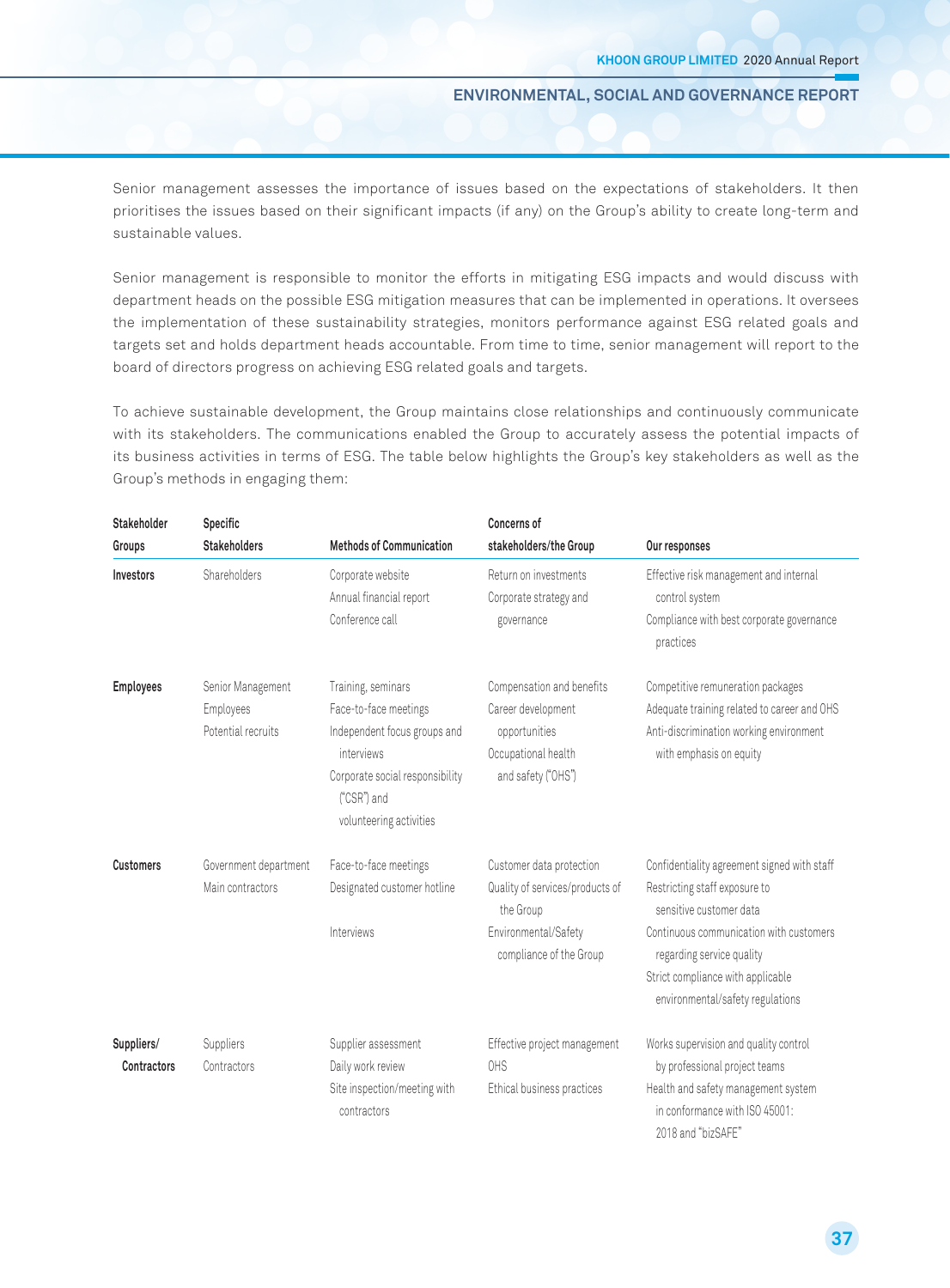| Stakeholder<br>Groups | Specific<br><b>Stakeholders</b>      | <b>Methods of Communication</b>          | Concerns of<br>stakeholders/the Group                                           | Our responses                                                                            |
|-----------------------|--------------------------------------|------------------------------------------|---------------------------------------------------------------------------------|------------------------------------------------------------------------------------------|
| Government            | Government<br>Regulatory authorities | Written or electronic<br>correspondences | Compliance in aspects<br>including environmental,<br>human resources, taxation, | Members of senior management<br>responsible to monitor compliance<br>in relevant aspects |
|                       |                                      |                                          | and OHS                                                                         | Engage professional consultants to<br>advise on compliance matters                       |

In the following sections, the Group presents its efforts in fulfilling its corporate social responsibility under the "Environmental" and "Social" aspects for the year ended 30 June 2020 ("Reporting Period").

| Aspects       | <b>Material topics</b>                                       |                         |
|---------------|--------------------------------------------------------------|-------------------------|
| Environmental | Greenhouse Gas ("GHG") emissions<br>Environmental management | Waste management        |
|               |                                                              |                         |
| Social        | Workplace equity                                             | Employees' OHS          |
|               | Service responsibility                                       | Data privacy            |
|               | Community engagement                                         | Supply chain management |
| Governance    | Anti-corruption                                              |                         |

# **i. ENVirONmENTAL**

# Environment and Natural Resources

Although the Group is engaged in the construction industry, the nature of our trade, being electrical and mechanical engineering, enables us to produce only minimal if not nil water, air or noise pollution to the environment.

Nevertheless, the Quality, Environment, Health and Safety policy adopted by us states that it is the Group's duty to promote environmental protection awareness among employees and that we are committed to the prevention of pollutions and wastage from our operations.

To the best of the Group's knowledge, there were no material non-compliances concerning environmental laws and regulations during the Reporting Period.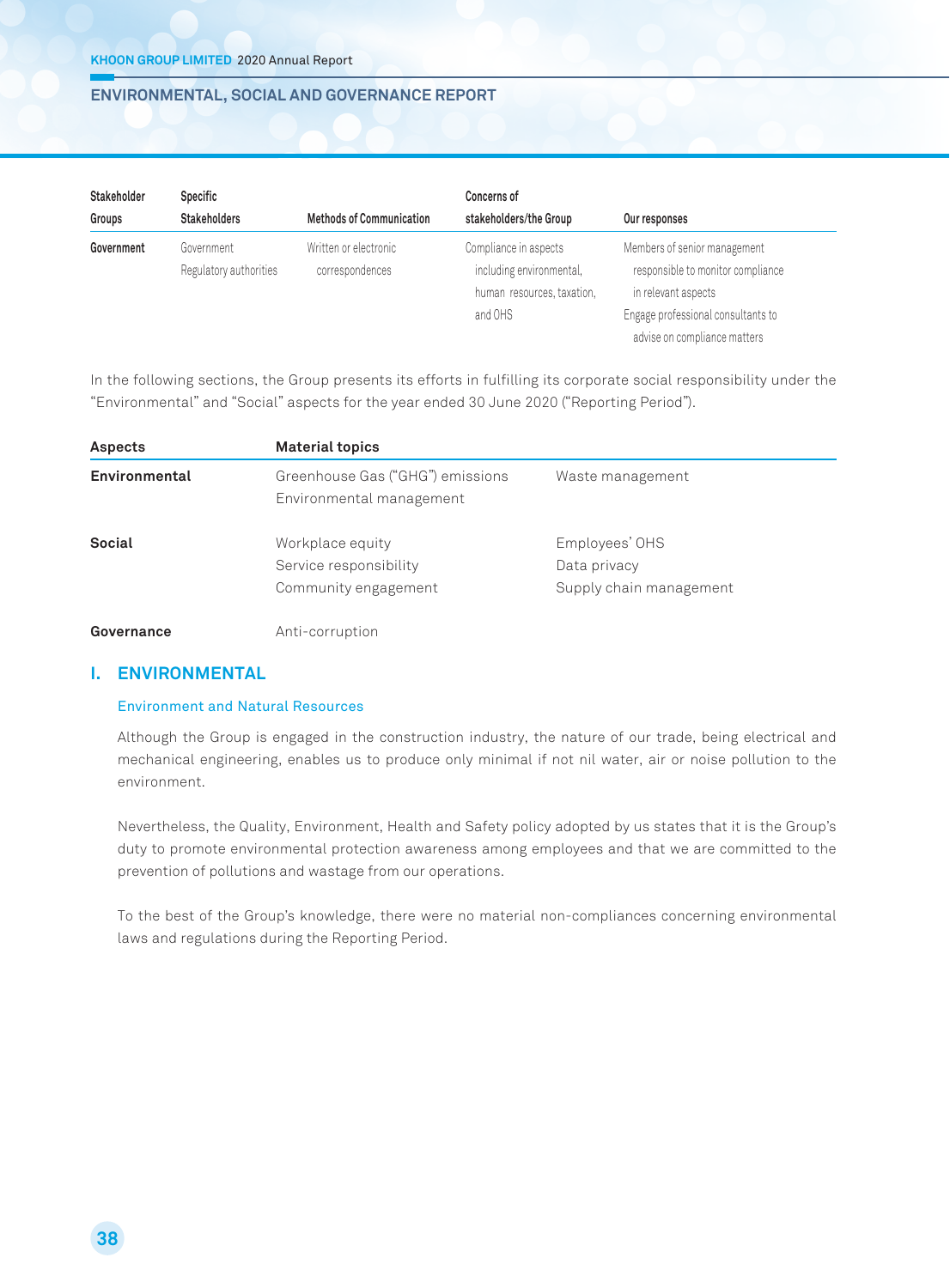# Greenhouse Gas (GHG) Emissions

In the Reporting Period, the Group did not use any liquified petroleum gas (LPG) or gas and had produced nil hazardous wastes from its operations. Therefore, it has no relevant GHG emissions to report.

Consistent with the financial year ended 30 June 2019, calculations of the following GHG emissions for the Reporting Period were based on methodologies and conversions factors contained in the "Appendix 2: Reporting Guidance on Environmental KPIs" from the guidance materials on ESG issued by the Stock Exchange of Hong Kong Limited:

# **direct GhG emissions from use of vehicles:**

| Aspect A1.1                     | Unit | 2020      | 2019      |
|---------------------------------|------|-----------|-----------|
| Nitrogen oxides                 | gram | 64.209.83 | 88,195.07 |
| <b>Sulphur oxides</b>           | gram | 214.02    | 310.45    |
| Respiratory suspended particles | gram | 5.845.71  | 8.217.75  |

## **direct GhG emissions from mobile combustion sources:**

|                | Unit: kg                     |           |          |
|----------------|------------------------------|-----------|----------|
| Aspect A1.2    | (CO <sub>2</sub> equivalent) | 2020      | 2019     |
| Scope 1        |                              |           |          |
| Carbon dioxide | kg                           | 34,501.11 | 50,048.8 |
| <b>Methane</b> | kg                           | 56.61     | 101.14   |
| Nitrous oxide  | kg                           | 3,935.85  | 7,002.41 |

# **indirect GhG emission resulting from the generation of purchased electricity and water processing:**

| Aspect A1.2                      | Unit                                   | 2020      | 2019      |
|----------------------------------|----------------------------------------|-----------|-----------|
| Scope 2                          |                                        |           |           |
| <b>Indirect GHG emissions</b>    | kg (CO <sub>2</sub> equivalent)        | 14.494.79 | 17.493.88 |
| Indirect GHG emissions intensity | kg (CO <sub>2</sub> equivalent)/office | 14.494.79 | 17.493.88 |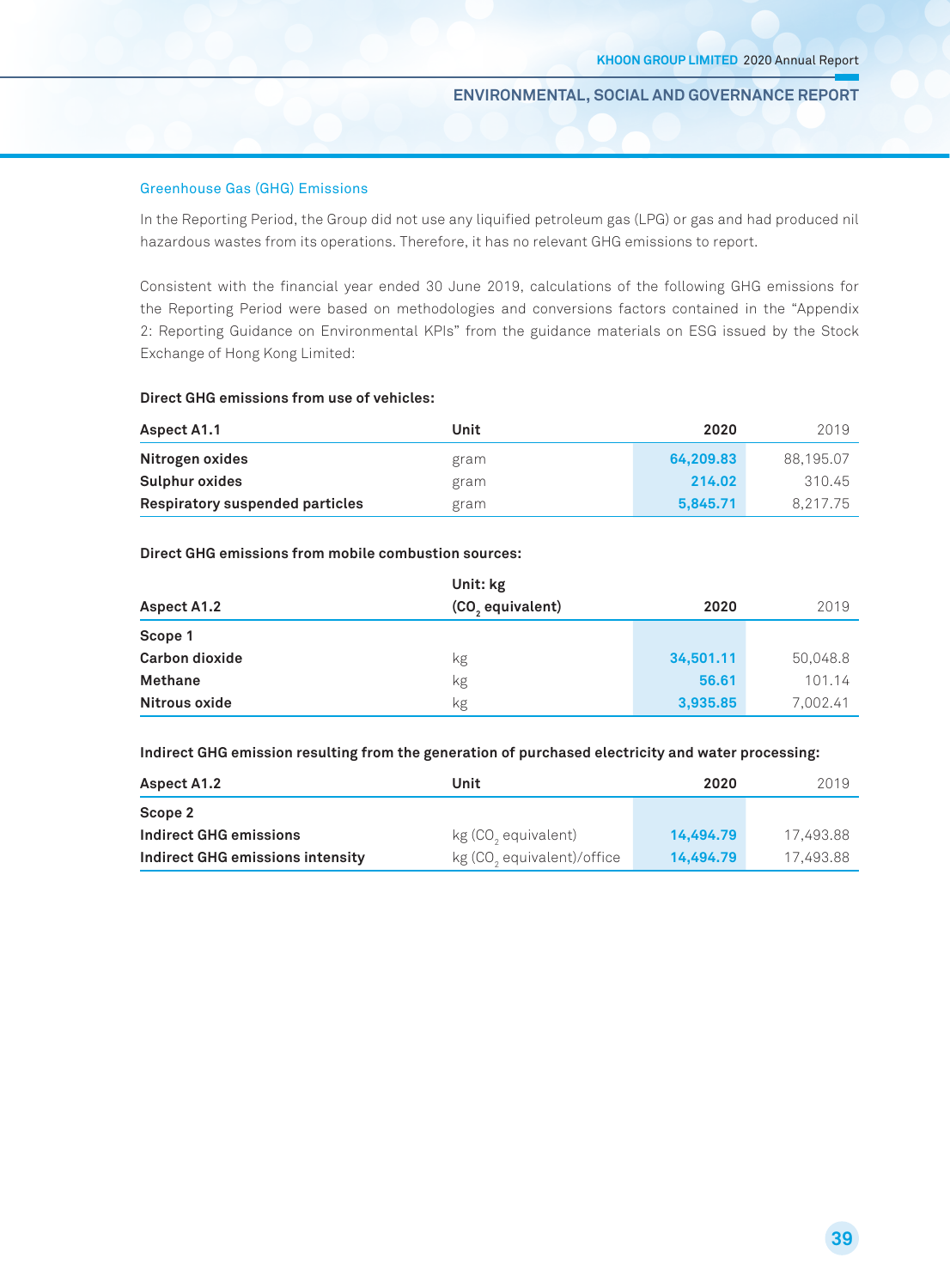#### Use of Resources

The Group implemented a series of measures to enhance the awareness of environmental protection among employees with the aim to save energy, fully utilise resources and recycle wastes in the Group's operations.

At the Group's office, the major commercial waste that the Group would produce is paper. As such, the Group had instructed our staff recycle used papers for daily printing, save up used envelope for internal communication or drafting, and would prioritize using electronic communication means over printed copies for daily operations. Recycling bins are placed beside printers to encourage scrap paper recycling.

#### **paper Consumption:**

| Aspect A1.4          | Unit      | 2020   | 2019   |
|----------------------|-----------|--------|--------|
| Paper                | Κg        | 639.00 | 667.12 |
| Paper used intensity | Kg/office | 639.00 | 667.12 |

Most of the electrical appliances at the Group's office are energy-efficient. When using air conditioning, employees are advised to set the temperature at an eco-friendly level of 25.5 degrees Celsius.

The following presents the Group's direct energy and water consumption for the Reporting Period:

#### **direct energy consumption in total and intensity**

| <b>Aspect A2.1</b>                 | Unit       | 2020   | 2019   |
|------------------------------------|------------|--------|--------|
| Electricity usage                  | kWh        | 32.843 | 39,639 |
| <b>Electricity usage intensity</b> | kWh/office | 32.843 | 39,639 |

#### **Water consumption in total and intensity**

| <b>Aspect A2.2</b>          | Unit               | 2020 | 2019 |
|-----------------------------|--------------------|------|------|
| Water consumption           | cubic metre        | 50.3 | 63   |
| Water consumption intensity | cubic metre/office | 50.3 | 63   |

# **ii. SOCiAL**

#### Employment and Labour Standards

The Group is grateful to have the support of a dedicated team of industry professionals and employees. The HR policies that the Group adopts are in line with the employment laws in Singapore. The policies cover the Group's standard in respect of compensation and dismissal, recruitment and promotion, working hours, rest periods and other benefits and welfare. Directors and senior management would participate in formulating remuneration packages for the entire employees which would correspond to their positions, job nature, qualifications and experiences. Remunerations are subject to annual review and would be adjusted appropriately based on performance appraisals. Internal promotions would be prioritized over external recruitment whenever there are development opportunities within the Group.

**40**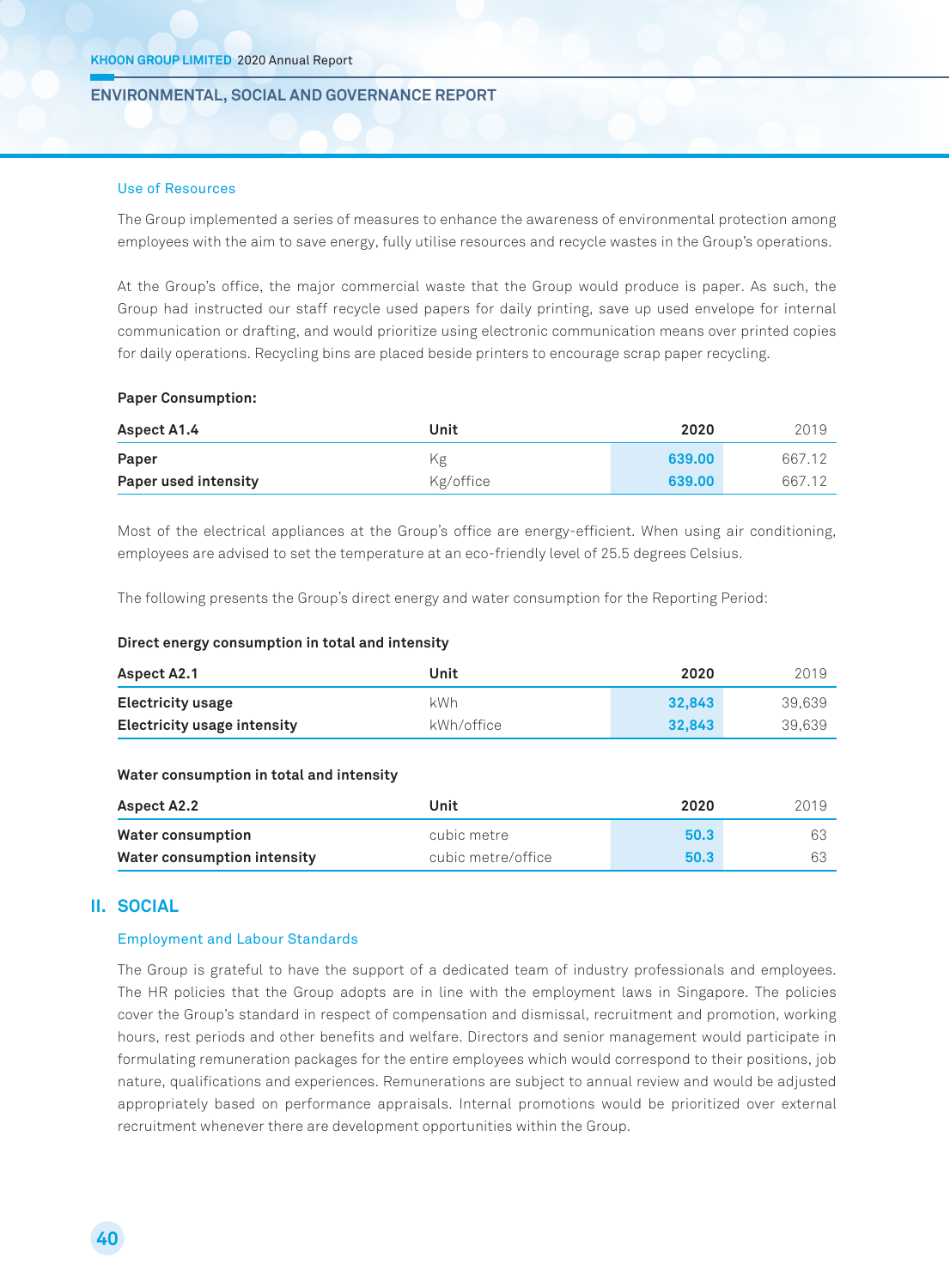The Group prides itself as an equal opportunity employer. The Group builds a workplace with equity by a fair and just recruitment process in which applicant would be selected based solely on their experiences and skills. An applicant's age, gender, family status, sexual orientation, physical disability, ethnicity and religion would not in any degree affect his or her chances of joining the Group. The same principle applies to employee appraisal and counselling processes.

As an employer of foreign workers, we are required to comply with the rule and regulation as stipulated by the Ministry of Manpower of Singapore ("MOM"). Hence, we have a specific policy in place to ensure the recruitment process is in compliance with MOM's regulations and requirements, provide equal opportunity in employment practices without discrimination in race and religion, and fill the vacancies with suitable candidates.

For the Reporting Period, the Group had no material incidents of non-compliance with relevant laws and regulations regarding employment practices.

#### Protecting Employee's Health and Safety

The Group is committed to providing both its employees and subcontractors with a safe and healthy working environment.

We have also set up an occupational health and safety system to promote safe working practice among all employees and to prevent the occurrence of accidents through safety inspections. Our health and safety management system has been certified to be in conformance with ISO 45001 and we have obtained a bizSAFE Level Star certification which is the highest bizSAFE level that may be awarded under the bizSAFE program.

Our safety manual is reviewed and updated by an independent third party safety consultant on an annual basis. We require our employees and our subcontractors' employees to follow our workplace safety rules as set out in the safety manual. Our workplace and safety rules identify common safety and health hazards and recommendations on prevention of workplace accidents. Pursuant to the Workplace Safety and Health (Risk Management) Regulations, we have from time to time conducted risk assessment in relation to the safety and health risks at our work site.

Due to the nature of the construction industry, however, the risk of work injuries cannot be completely eliminated. In the Reporting Period, there were two injury cases reported and seven lost workings days due to injuries.

The Group was not aware of any material non-compliance with the health and safety laws and regulations during the Reporting Period.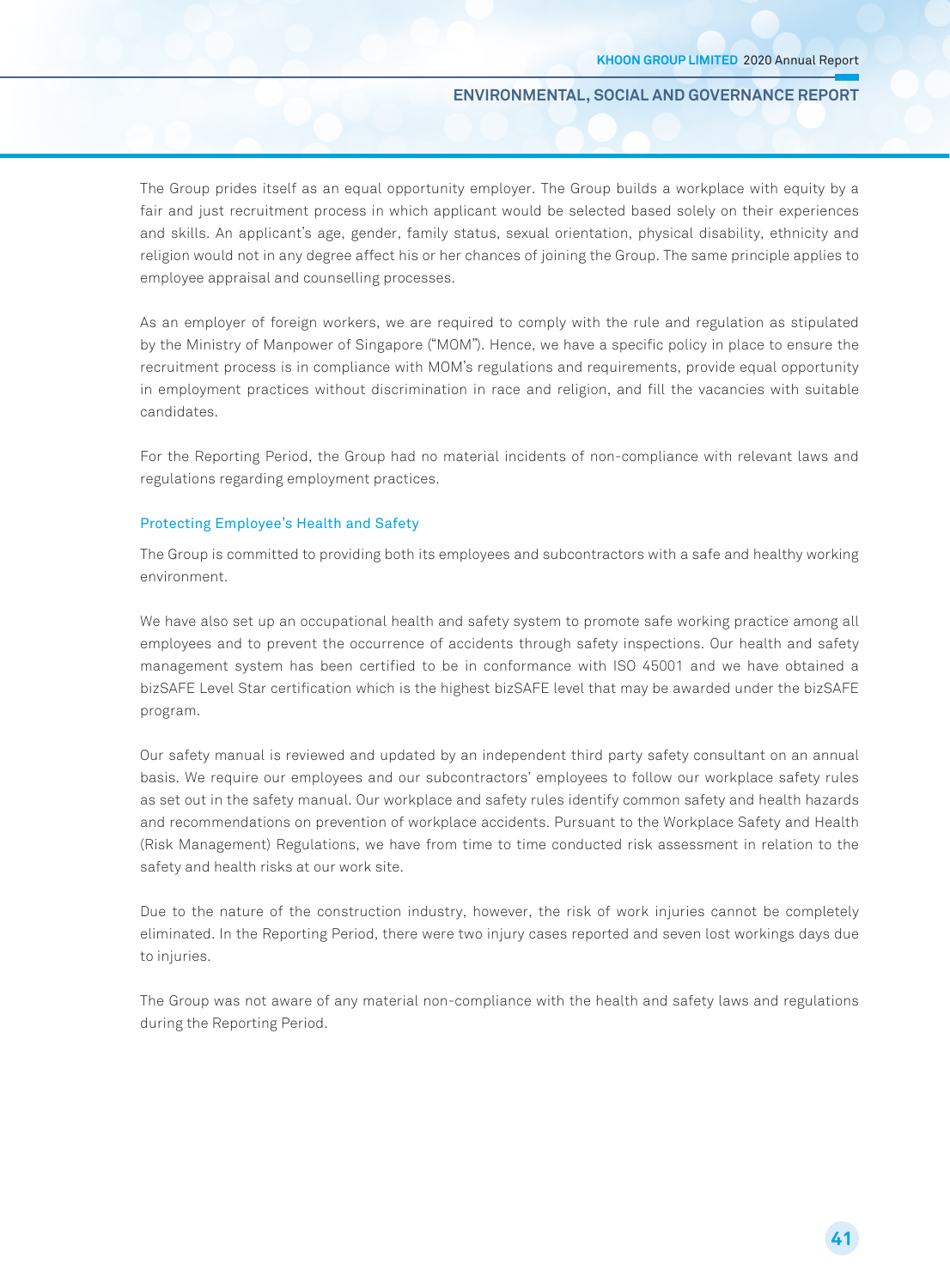The Group is well aware of the potential health hazard the COVID-19 epidemic may bring to the countries where the Group had operations. Accordingly, the Group had implemented the following measures to contribute to fighting against the epidemic:

- Providing face masks and disinfectant products at head office and site offices for staff's use;
- Requiring staff to adhere to the Group's office hygiene requirement in response to COVID-19; and
- Placing educational material regarding COVID-19 at head office to raise staff's hygiene awareness.

The above measures did not only protect health of our staff but also our customers and the communities close to the worksites where the Group had operations. The Group will continue to optimise its work practices for the sake of staff health and safety with the aim of creating a safe, healthy and comfortable working environment.

#### Training and Development

To allow employees to excel at their career, while at the same time to ensure their safety at work, the Group had provided them with adequate support and on-site training.

The Group arranges training workshops or courses for its employees in relation to the skills and techniques required for carrying out the Group's construction services, as well as knowledge on occupational health and safety, which are to be conducted either through internal training or by external parties such as other training authorities through sponsorship of admission fees.

#### Supply Chain Management

To support the Group's commitment to delivering the best services to customers and adding value to the Group's stakeholders in terms of ESG, the Group's operation department practises thorough supply chain management.

Specifically, approved lists of suppliers and subcontractors are maintained. Procurement of goods or services will only be made from these suppliers and subcontractors.

The Group's suppliers are selected based on the following factors:

- Environmental compliance of products supplied;
- Quality of materials; and
- Any background issues concerning potential conflict of interests in supplying goods to the Group.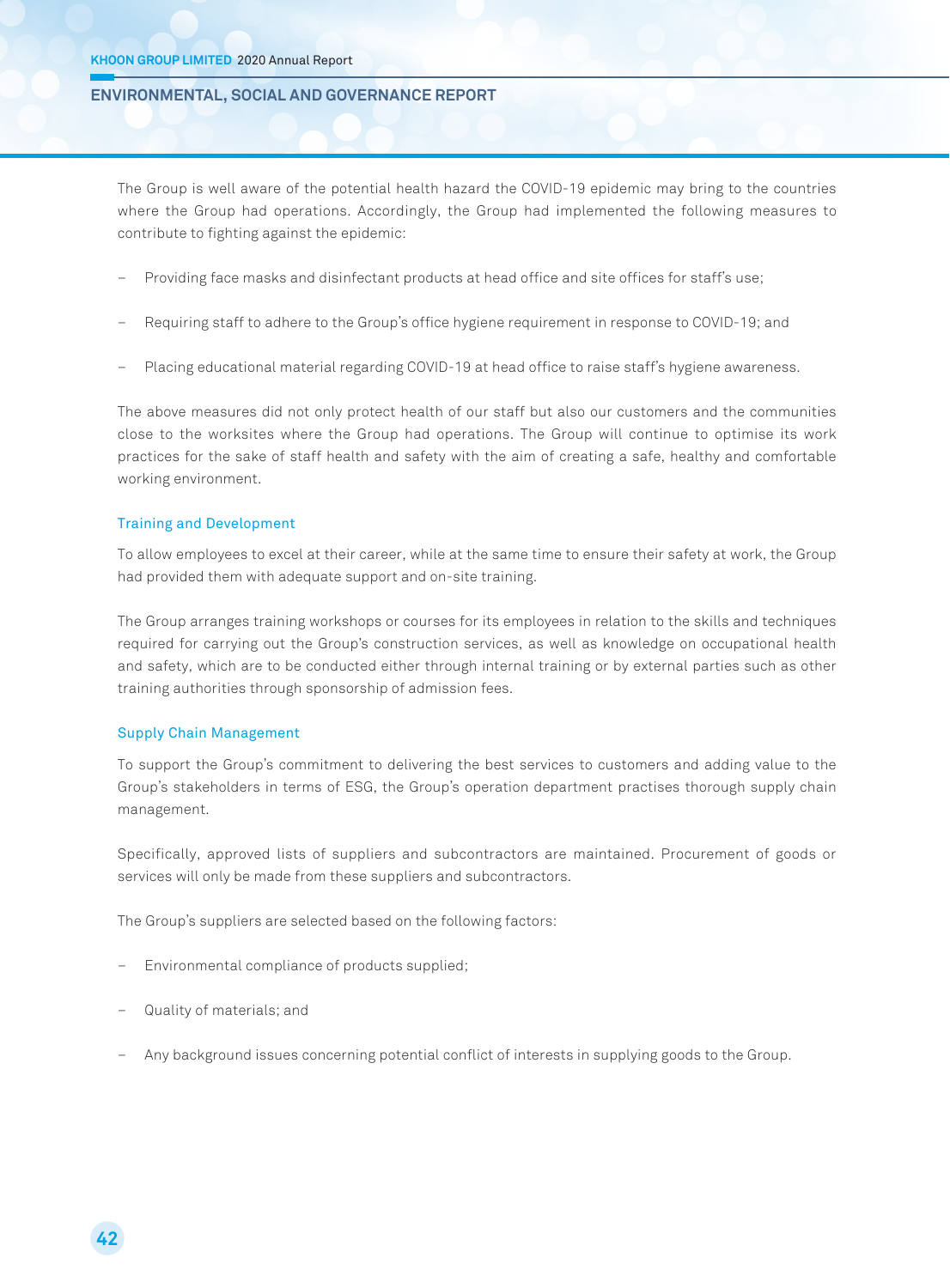For subcontractors, the following factors would be considered:

- Past safety records;
- Quality of works delivered to customers;
- Environmental compliance;
- Complaint records by customers;
- Labour practices, in particular the hiring of illegal labour; and
- Any background issues concerning potential conflict of interests in providing services to the Group.

Regular inspection on the quality and progress delivered by subcontractors would be performed by the responsible project team. The Group made it clear to subcontractors that it is a must to comply with labour laws and regulations when handling safety and employment matters at construction sites.

#### Service pledge to customers

The cornerstone to the Group's success has been the trust built between itself and its customers. Accordingly, customer communication channels were set up, including office hotline and construction site representatives, for handling customers enquiries and complaints. The Group pledges to resolve any enquiries and complaints to the satisfaction of its customers and deliver the best construction services available.

The Group also strive to deliver the best construction service available. Each of our construction projects would be assigned a project team to be the in charge of the quality of works delivered. The teams would frequently perform site visits to their respective projects in order to monitor the workmanship of workers and subcontractors. Quality of the construction works would also have to be certified by customers before the Group can receive payment.

Regarding customer data protection, within the Group's employee handbook, confidentiality of information is emphasized to employees to ensure they will carefully handle customer data collected during execution of their duties and responsibilities. The Group also restrict employees' exposure to sensitive customer information such as that related to contract pricing to a limited number of managerial grade employees.

During the Reporting Period, legal liabilities arising from defective construction works, disputes with customers, or customer data protection issues were not noted.

**43**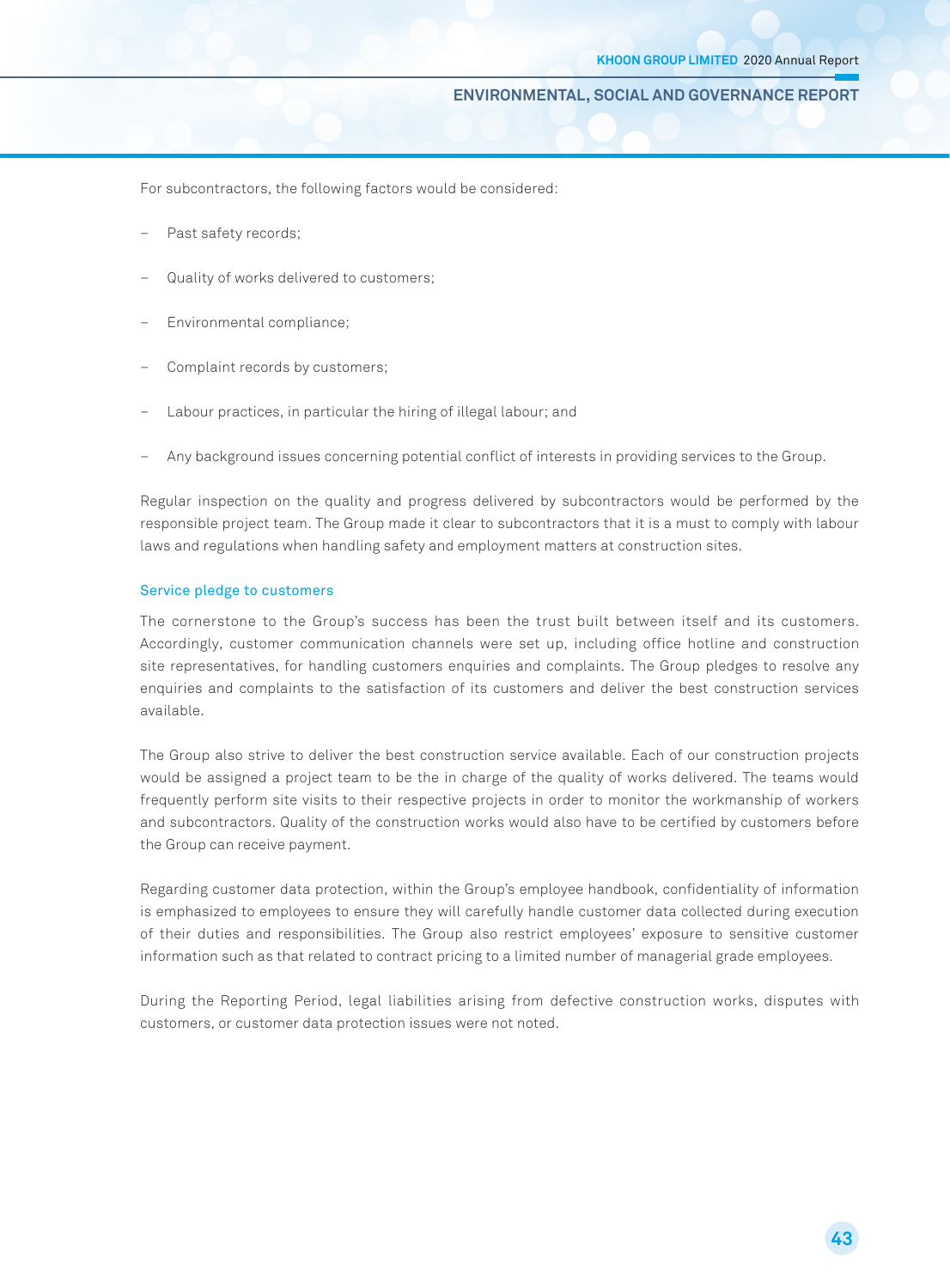#### Anti-Corruption

Over the years, the Group witnessed nil suspected or actual bribery, extortion, fraud and money laundering activities occurring within the Group. The Group stands firmly by its anti-corruption policies and procurement practices as stated in its internal manuals. Acceptance of kickbacks, commissions or any forms of benefits are strictly prohibited during any procurement, contract negotiations or other business dealings.

The manuals also outline guidance over conflicts of interest, intellectual property rights, privacy and information confidentiality, bribery and corruption, and equal opportunities.

Gift policy in the Group's internal manuals clearly states the required process and procedure for handling and accepting gifts and advantages.

The Group adopted a whistle-blowing policy to encourage and enable employees to raise serious concerns within the Group. The policy allows employees to raise genuine concerns without fear of reprisal about possible improprieties in matters of financial reporting, compliance, and other malpractices at the earliest opportunity, and in an appropriate way.

## Community Involvement

In future, we will:

- Continue our efforts in environmental protection and implement more effective measures to mitigate environmental pollution;
- Uphold our high standards of occupational health and safety, promote awareness of occupational safety among staff, and develop better safety equipment as appropriate; and
- Nurture more professionals and young people for the construction industry.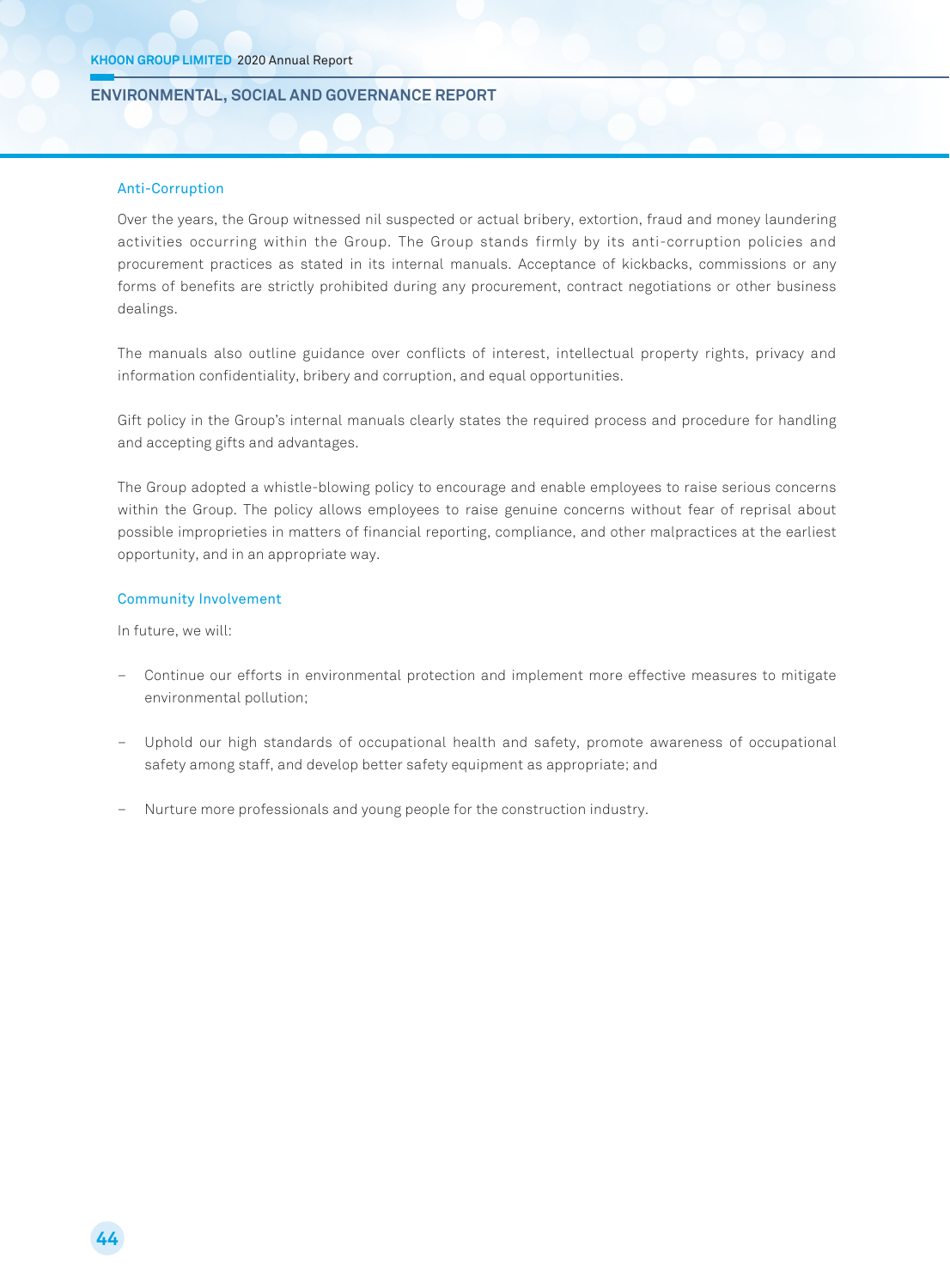# **INDEPENDENT AUDITOR'S REPORT**

### **To the Shareholders of KhOON GrOup LimiTEd**

(Incorporated in the Cayman Islands with limited liability)

# **rEpOrT ON ThE AudiT OF ThE CONSOLidATEd FiNANCiAL STATEmENTS**

#### **Opinion**

We have audited the consolidated financial statements of Khoon Group Limited (the "Company") and its subsidiaries (herein referred to as the "Group") set out on pages 51 to 119, which comprise the consolidated statement of financial position as at 30 June 2020, the consolidated statement of profit or loss and other comprehensive income, consolidated statement of changes in equity and consolidated statement of cash flows for the year then ended, and notes to the consolidated financial statements, including a summary of significant accounting policies.

In our opinion, the accompanying consolidated financial statements give a true and fair view of the consolidated financial position of the Group as at 30 June 2020 and of its consolidated financial performance, consolidated changes in equity and consolidated cash flows for the year then ended in accordance with International Financial Reporting Standards ("IFRSs") issued by International Accounting Standards Board ("IASB") and have been properly prepared in compliance with the disclosure requirements of the Hong Kong Companies Ordinance.

#### Basis for Opinion

We conducted our audit in accordance with International Standards on Auditing ("ISAs"). Our responsibilities under those standards are further described in the Auditor's Responsibilities for the Audit of the Consolidated Financial Statements section of our report. We are independent of the Group in accordance with the International Ethics Standards Board for Accountants' Code of Ethics for Professional Accountants ("IESBA Code"), and we have fulfilled our other ethical responsibilities in accordance with the IESBA Code. We believe that the audit evidence we have obtained is sufficient and appropriate to provide a basis for our opinion.

#### Key Audit Matters

Key audit matters are those matters that, in our professional judgement, were of most significance in our audit of the consolidated financial statements of the current year. These matters were addressed in the context of our audit of the consolidated financial statements as a whole, and in forming our opinion thereon, and we do not provide a separate opinion on these matters.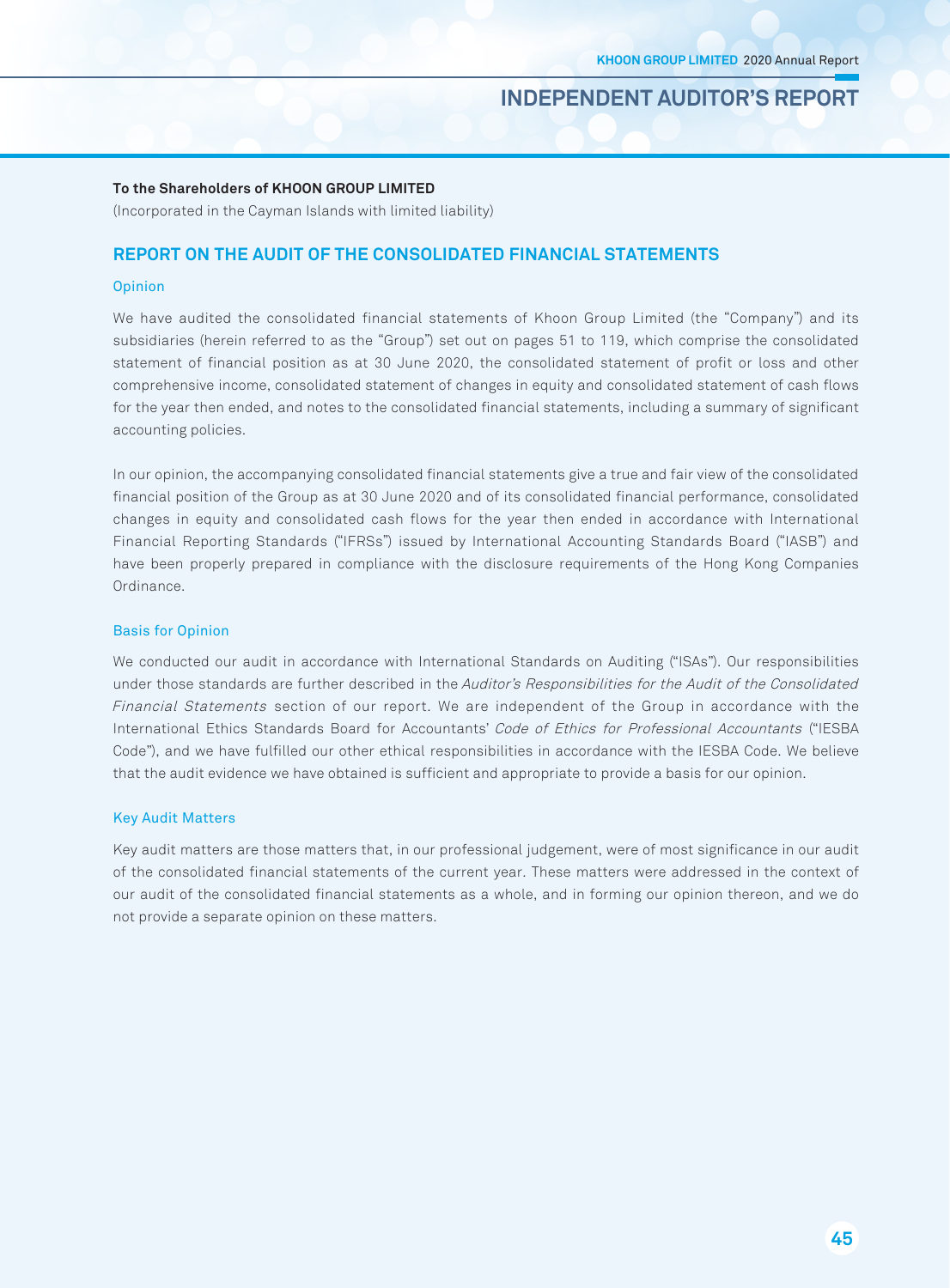**INDEPENDENT AUDITOR'S REPORT**

# **rEpOrT ON ThE AudiT OF ThE CONSOLidATEd FiNANCiAL STATEmENTS (continued)**

# Key Audit Matters (continued)

| Key audit matter                                                                                                                                                                                                                                                                                                                                                                                                                        | How the matter was addressed in the audit                                                                                                                                                                                                                                                                                                                                                                                |
|-----------------------------------------------------------------------------------------------------------------------------------------------------------------------------------------------------------------------------------------------------------------------------------------------------------------------------------------------------------------------------------------------------------------------------------------|--------------------------------------------------------------------------------------------------------------------------------------------------------------------------------------------------------------------------------------------------------------------------------------------------------------------------------------------------------------------------------------------------------------------------|
| Contract Revenue Recognition (Note 6) and<br><b>Accounting for Electrical Engineering Services</b><br>(Note 18)                                                                                                                                                                                                                                                                                                                         | We have evaluated management's process on the<br>accounting for contract revenue and tested the key<br>controls around contract revenue recognition.                                                                                                                                                                                                                                                                     |
| The Group is involved in provision of electrical<br>engineering services, for which revenue is recognised<br>over time using the input method (i.e. based on<br>actual costs incurred to date as a percentage of total<br>budgeted costs to complete the project) to measure<br>the Group's progress towards complete satisfaction of<br>a performance obligation, in accordance with IFRS 15<br>Revenue from contracts with customers. | We assessed the Group's revenue recognition<br>practices to determine that they are in compliance<br>with IFRS 15 Revenue from Contracts with Customers<br>including the Group's efforts or inputs to the projects<br>(i.e. contract costs incurred for work performed)<br>relative to the expected inputs to the construction<br>projects (i.e. estimated total budgeted contract costs<br>committed for the projects). |
| The revenue and profit recognised in a year on<br>these projects is dependent on, amongst others,<br>the assessment of the Group's efforts or inputs to                                                                                                                                                                                                                                                                                 | For selected projects, our audit procedures included<br>the following:                                                                                                                                                                                                                                                                                                                                                   |
| the projects (i.e. contract costs incurred for work<br>performed) relative to the total expected inputs to<br>the projects (i.e. estimated total budgeted contract                                                                                                                                                                                                                                                                      | agreed projects contract sum to signed contracts<br>Ť.<br>and variation orders;                                                                                                                                                                                                                                                                                                                                          |
| costs committed for the projects).                                                                                                                                                                                                                                                                                                                                                                                                      | assessed the reasonableness of costs incurred<br>ii.<br>against our understanding of the projects;                                                                                                                                                                                                                                                                                                                       |
| Management's judgement and estimation in<br>determining the budgeted costs to complete may<br>have a significant impact on the Group's revenue and<br>profit.                                                                                                                                                                                                                                                                           | iii. vouched the actual costs incurred during the year<br>to details of supplier invoices and subcontractors<br>to check the validity and accuracy of the costs;                                                                                                                                                                                                                                                         |
| The Group's revenue recognition policy and key<br>source of estimation uncertainty are set out in Notes<br>4 and 5 to the consolidated financial statements.                                                                                                                                                                                                                                                                            | performed cut-off testing to verify contract costs<br>IV.<br>were taken up in the appropriate financial year;                                                                                                                                                                                                                                                                                                            |
|                                                                                                                                                                                                                                                                                                                                                                                                                                         | assessed and vouched the estimated costs to<br>V.<br>complete by substantiating costs that have been<br>committed to quotations and contracts entered;                                                                                                                                                                                                                                                                   |
|                                                                                                                                                                                                                                                                                                                                                                                                                                         | performed retrospective review by comparing<br>VI.<br>the total actual contract costs incurred at<br>completion against the total budgeted contract<br>costs to assess the reasonableness of the<br>estimates used by the management;                                                                                                                                                                                    |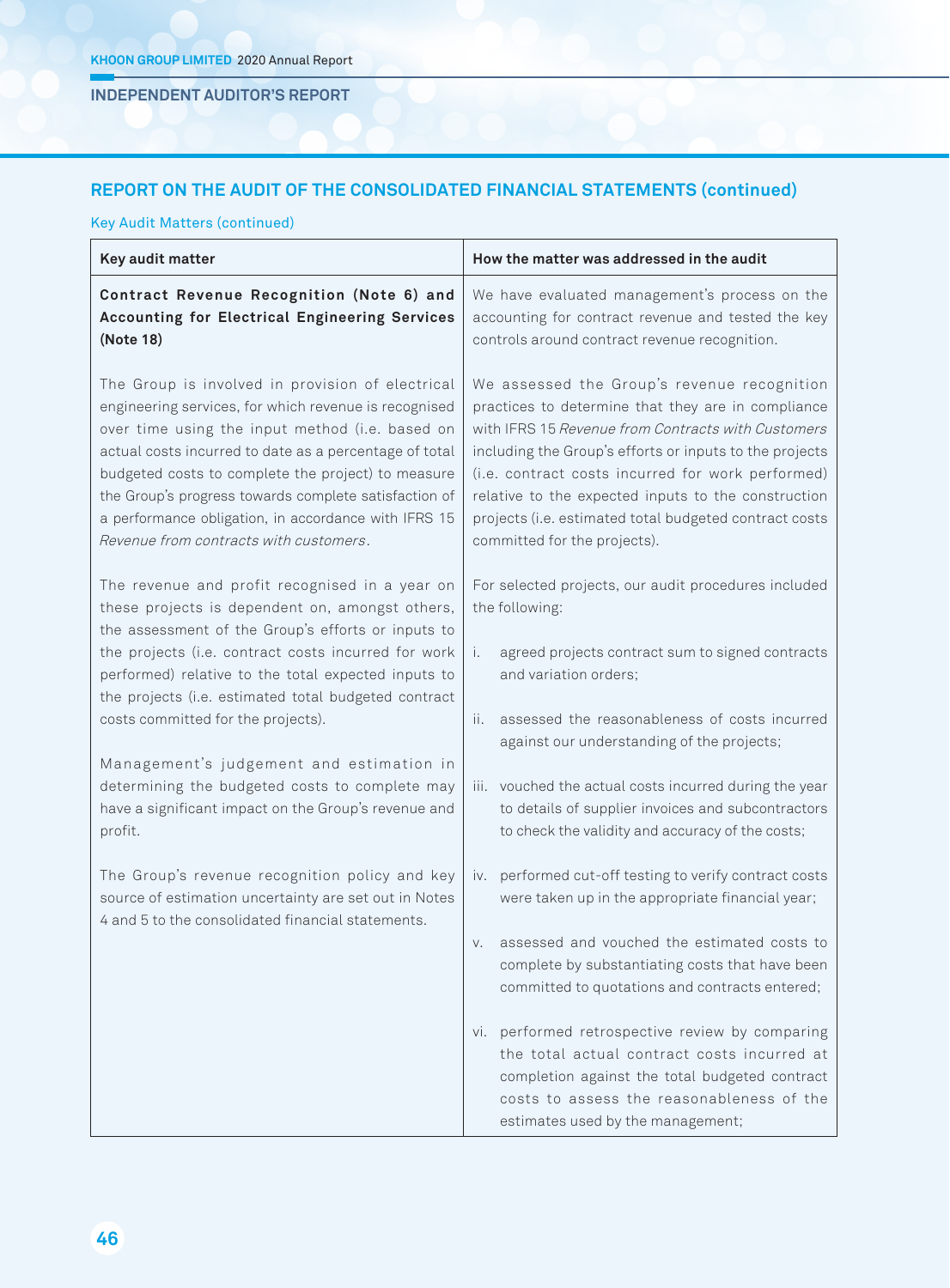# **rEpOrT ON ThE AudiT OF ThE CONSOLidATEd FiNANCiAL STATEmENTS (continued)**

# Key Audit Matters (continued)

| Key audit matter | How the matter was addressed in the audit                                                                                                                                                                                                                                                                                            |
|------------------|--------------------------------------------------------------------------------------------------------------------------------------------------------------------------------------------------------------------------------------------------------------------------------------------------------------------------------------|
|                  | vii. for projects in progress, we further recomputed<br>the percentage of the progress of the contract<br>based on input method to test the accuracy of<br>the percentage of the progress to determine the<br>revenue; and                                                                                                           |
|                  | viii. for projects completed during the year, we<br>obtained the customer-issued project completion<br>documents and verified that the remaining<br>revenue has been captured.                                                                                                                                                       |
|                  | Further, we then compared total contract revenue<br>to actual costs incurred plus estimated costs to<br>complete, and assessed for foreseeable losses.                                                                                                                                                                               |
|                  | We obtained a complete list of projects from<br>management and ascertained that revenue and<br>contract balances for ongoing projects during the<br>year have been recognised.                                                                                                                                                       |
|                  | We also examined the project documentation<br>(including contracts effective during the financial<br>year, terms and conditions) and discussed with<br>management on the progress of significant projects<br>to determine if there are any changes such as delays,<br>penalties, overruns which may result in liquidated<br>damages. |
|                  | Lastly, we assessed the appropriateness and<br>adequacy of relevant disclosures in the consolidated<br>financial statements.                                                                                                                                                                                                         |
|                  | Based on our procedures above, we have assessed<br>the Group's revenue and actual costs recognised in<br>profit or loss to be appropriate.                                                                                                                                                                                           |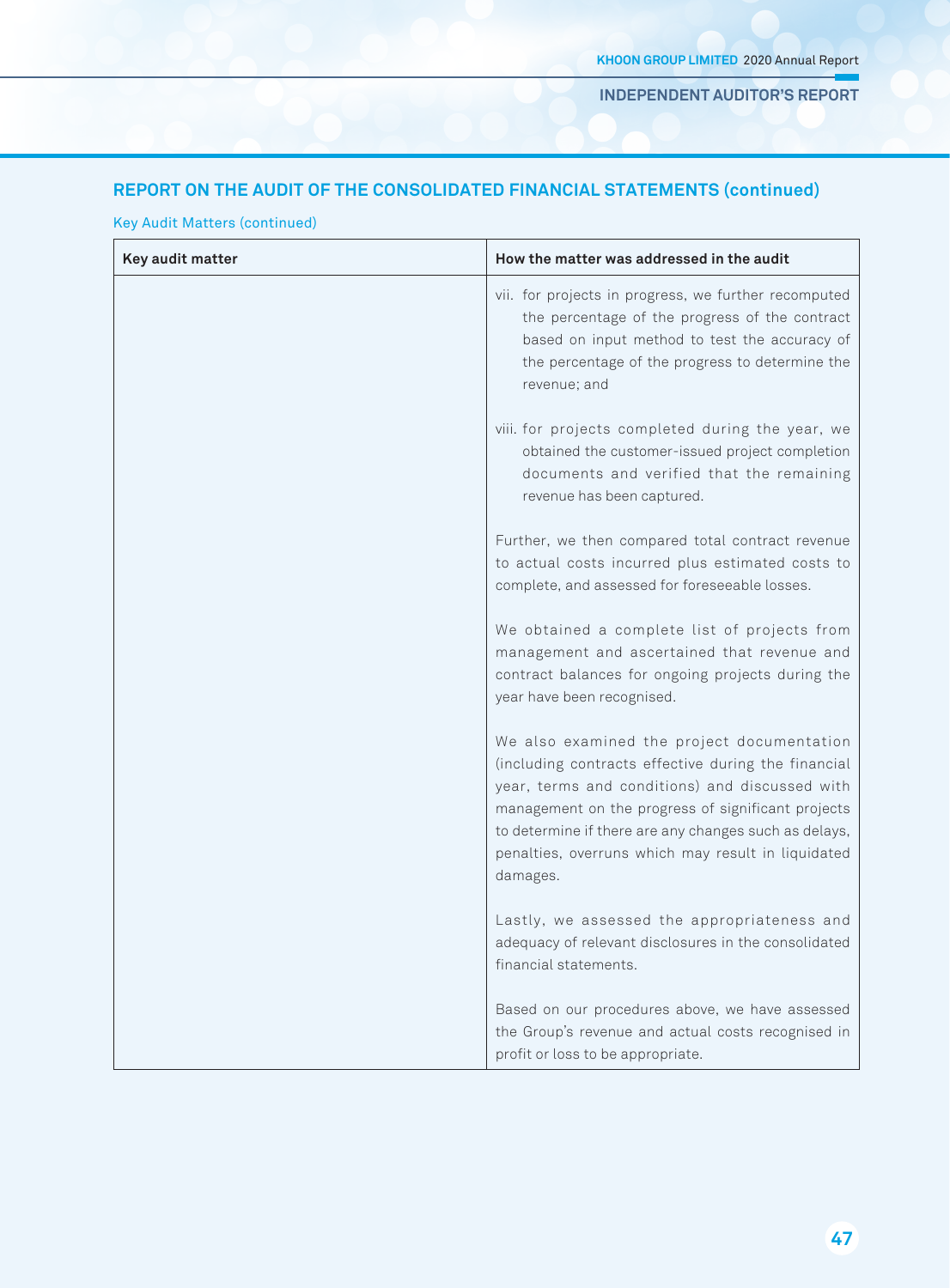#### **INDEPENDENT AUDITOR'S REPORT**

# **rEpOrT ON ThE AudiT OF ThE CONSOLidATEd FiNANCiAL STATEmENTS (continued)**

#### Information Other than the Consolidated Financial Statements and Auditor's Report Thereon

The directors of the Company (the "Directors") are responsible for the other information. The other information comprises the information included in the Company's annual report, but does not include the consolidated financial statements and auditor's report thereon.

Our opinion on the consolidated financial statements does not cover the other information and we do not express any form of assurance conclusion thereon.

In connection with our audit of the consolidated financial statements, our responsibility is to read the other information and, in doing so, consider whether the other information is materially inconsistent with the consolidated financial statements or our knowledge obtained in the audit or otherwise appears to be materially misstated. If, based on the work we have performed, we conclude that there is a material misstatement of this other information, we are required to report that fact. We have nothing to report in this regard.

# Responsibilities of the Directors and Those Charged with Governance for the Consolidated Financial **Statements**

The Directors are responsible for the preparation of the consolidated financial statements that give a true and fair view in accordance with IFRSs and the disclosure requirements of the Hong Kong Companies Ordinance, and for such internal control as management determines is necessary to enable the preparation of consolidated financial statements that are free from material misstatement, whether due to fraud or error.

In preparing the consolidated financial statements, the Directors are responsible for assessing the Group's ability to continue as a going concern, disclosing, as applicable, matters related to going concern and using the going concern basis of accounting unless the Directors either intend to liquidate the Group or to cease operations, or have no realistic alternative but to do so.

Those charged with governance are responsible for overseeing the Group's financial reporting process.

#### Auditor's Responsibilities for the Audit of the Consolidated Financial Statements

Our objectives are to obtain reasonable assurance about whether the consolidated financial statements as a whole are free from material misstatement, whether due to fraud or error, and to issue an auditor's report that includes our opinion solely to you, as a body, in accordance with our agreed terms of engagement, and for no other purpose. We do not assume responsibility towards or accept liability to any other person for the contents of this report. Reasonable assurance is a high level of assurance, but is not a guarantee that an audit conducted in accordance with ISAs will always detect a material misstatement when it exists. Misstatements can arise from fraud or error and are considered material if, individually or in the aggregate, they could reasonably be expected to influence the economic decisions of users taken on the basis of these consolidated financial statements.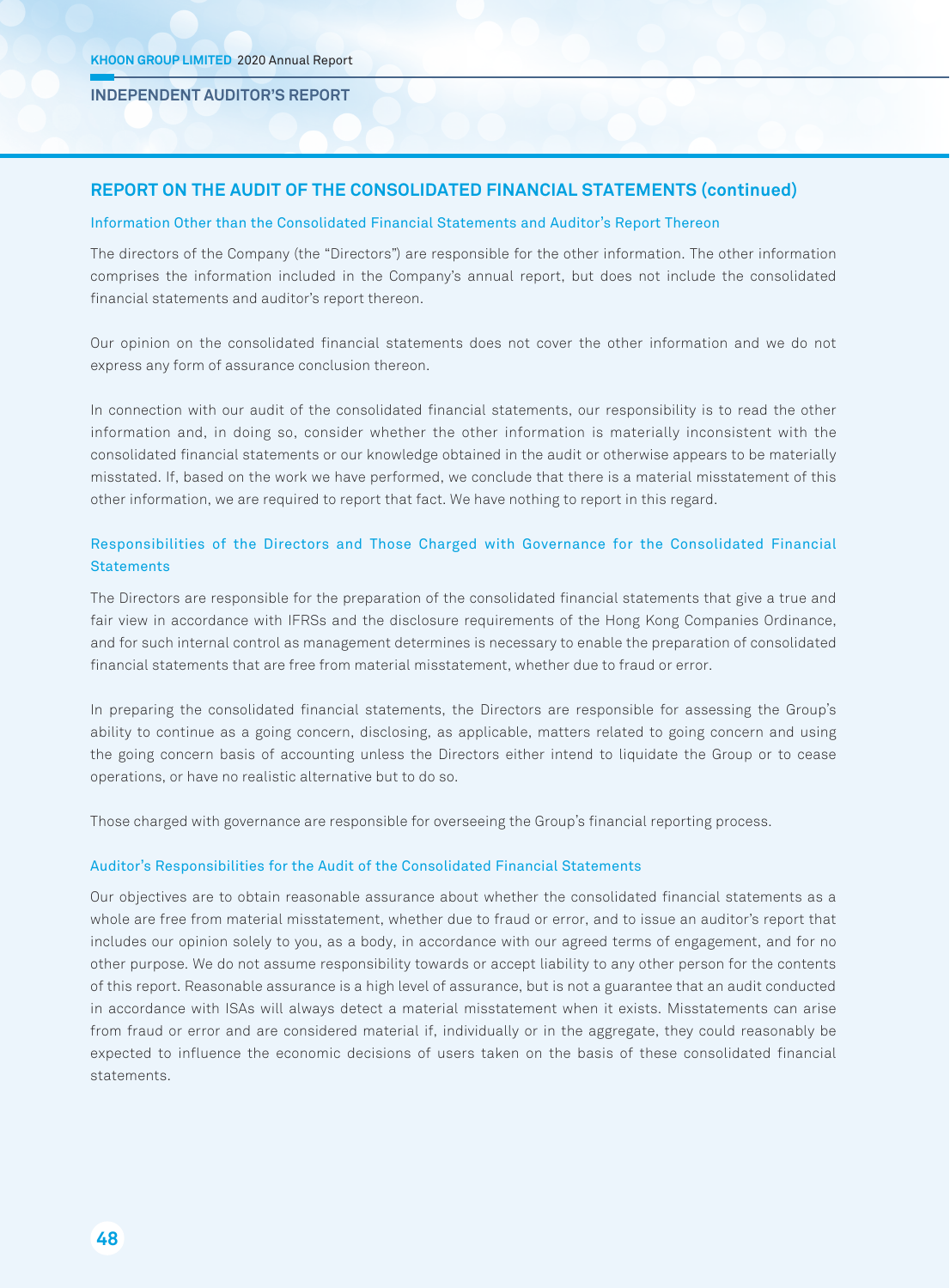# **rEpOrT ON ThE AudiT OF ThE CONSOLidATEd FiNANCiAL STATEmENTS (continued)**

#### Auditor's Responsibilities for the Audit of the Consolidated Financial Statements (continued)

As part of an audit in accordance with ISAs, we exercise professional judgement and maintain professional scepticism throughout the audit. We also:

- (a) Identify and assess the risks of material misstatement of the consolidated financial statements, whether due to fraud or error, design and perform audit procedures responsive to those risks, and obtain audit evidence that is sufficient and appropriate to provide a basis for our opinion. The risk of not detecting a material misstatement resulting from fraud is higher than for one resulting from error, as fraud may involve collusion, forgery, intentional omissions, misrepresentations, or the override of internal control.
- (b) Obtain an understanding of internal control relevant to the audit in order to design audit procedures that are appropriate in the circumstances, but not for the purpose of expressing an opinion on the effectiveness of the Group's internal control.
- (c) Evaluate the appropriateness of accounting policies used and the reasonableness of accounting estimates and related disclosures made by the Directors.
- (d) Conclude on the appropriateness of management's use of the going concern basis of accounting and, based on the audit evidence obtained, whether a material uncertainty exists related to events or conditions that may cast significant doubt on the Group's ability to continue as a going concern. If we conclude that a material uncertainty exists, we are required to draw attention in our auditor's report to the related disclosures in the consolidated financial statements or, if such disclosures are inadequate, to modify our opinion. Our conclusions are based on the audit evidence obtained up to the date of our auditor's report. However, future events or conditions may cause the Group to cease to continue as a going concern.
- (e) Evaluate the overall presentation, structure and content of the consolidated financial statements, including the disclosures, and whether the consolidated financial statements represent the underlying transactions and events in a manner that achieves fair presentation.
- (f) Obtain sufficient appropriate audit evidences regarding the financial information of the entities or business activities within the Group to express an opinion on the consolidated financial statements. We are responsible for the direction, supervision and performance of the group audit. We remain solely responsible for our audit opinion.

We communicate with those charged with governance regarding, among other matters, the planned scope and timing of the audit and significant audit findings, including any significant deficiencies in internal control that we identify during our audit.

We also provide those charged with governance with a statement that we have complied with relevant ethical requirements regarding independence, and to communicate with them all relationships and other matters that may reasonably be thought to bear on our independence, and where applicable, related safeguards.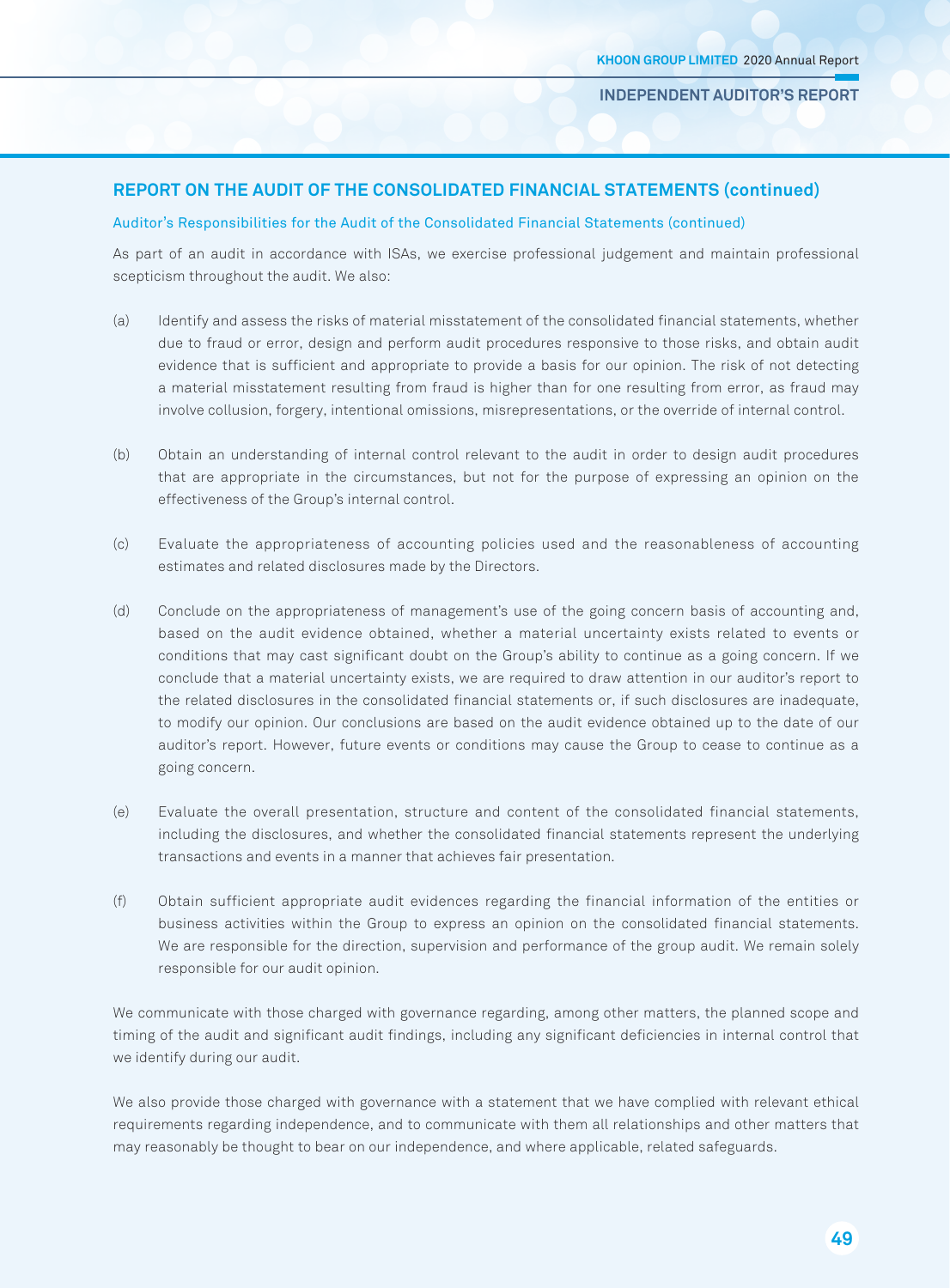**INDEPENDENT AUDITOR'S REPORT**

# **rEpOrT ON ThE AudiT OF ThE CONSOLidATEd FiNANCiAL STATEmENTS (continued)**

### Auditor's Responsibilities for the Audit of the Consolidated Financial Statements (continued)

From the matters communicated with those charged with governance, we determine those matters that were of most significance in the audit of the consolidated financial statements of the current year and are therefore the key audit matter. We describe these matters in our auditor's report unless law or regulation precludes public disclosure about the matter or when, in extremely rare circumstances, we determine that a matter should not be communicated in our report because the adverse consequences of doing so would reasonably be expected to outweigh the public interest benefits of such communication.

The engagement partner on the audit resulting in this independent auditor's report is Ms. Tay Hwee Ling.

## **deloitte & Touche LLp**

Public Accountants and Chartered Accountants Singapore

31 August 2020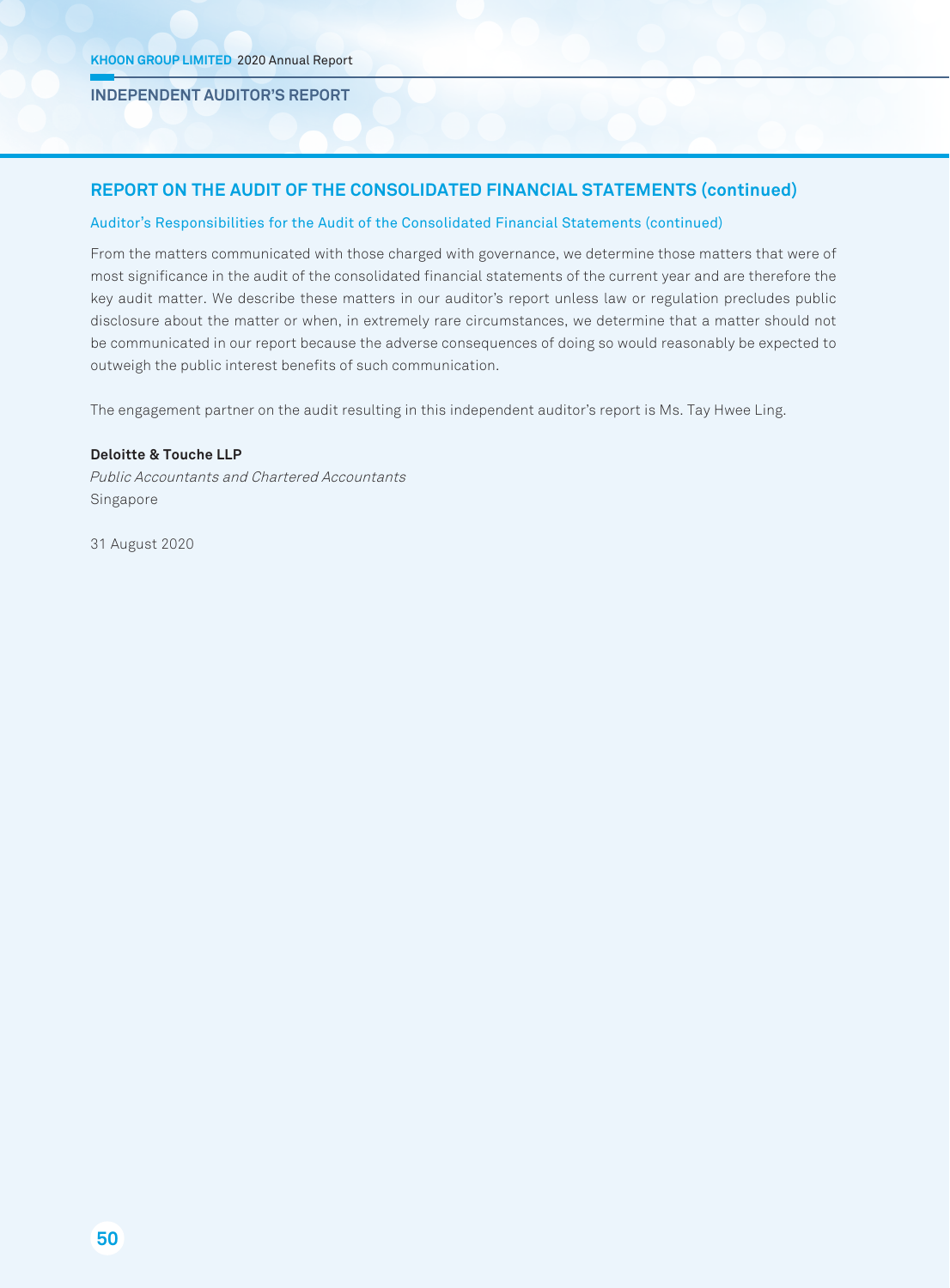# **CONSOLIDATED STATEMENT OF PROFIT OR LOSS AND OTHER COMPREHENSIVE INCOME**

FOR THE FINANCIAL YEAR ENDED 30 JUNE 2020

|                                                    | Note | 2020           | 2019         |
|----------------------------------------------------|------|----------------|--------------|
|                                                    |      | S\$            | S\$          |
| <b>Revenue</b>                                     | 6    | 37,898,045     | 48,647,372   |
| Cost of services                                   |      | (31, 023, 927) | (39,073,159) |
| <b>Gross profit</b>                                |      | 6,874,118      | 9,574,213    |
| Other income                                       | 7a   | 885,735        | 158,333      |
| Other gains and losses                             | 7b   | 419,811        | 266,609      |
| (Allowance for) Reversal of impairment losses      | 7c   | (416, 486)     | 31,926       |
| Administrative expenses                            |      | (2,810,793)    | (2,397,859)  |
| Finance costs                                      | 8    | (5,665)        |              |
| Listing expenses                                   | 10   | (423, 905)     | (2,616,260)  |
| <b>Profit before taxation</b>                      |      | 4,522,815      | 5,016,962    |
| Income tax expense                                 | 9    | (818, 417)     | (1,366,703)  |
| Profit and other comprehensive income for the year | 10   | 3,704,398      | 3,650,259    |
| Basic and diluted earnings per share (S\$ cents)   | 12   | 0.37           | 0.49         |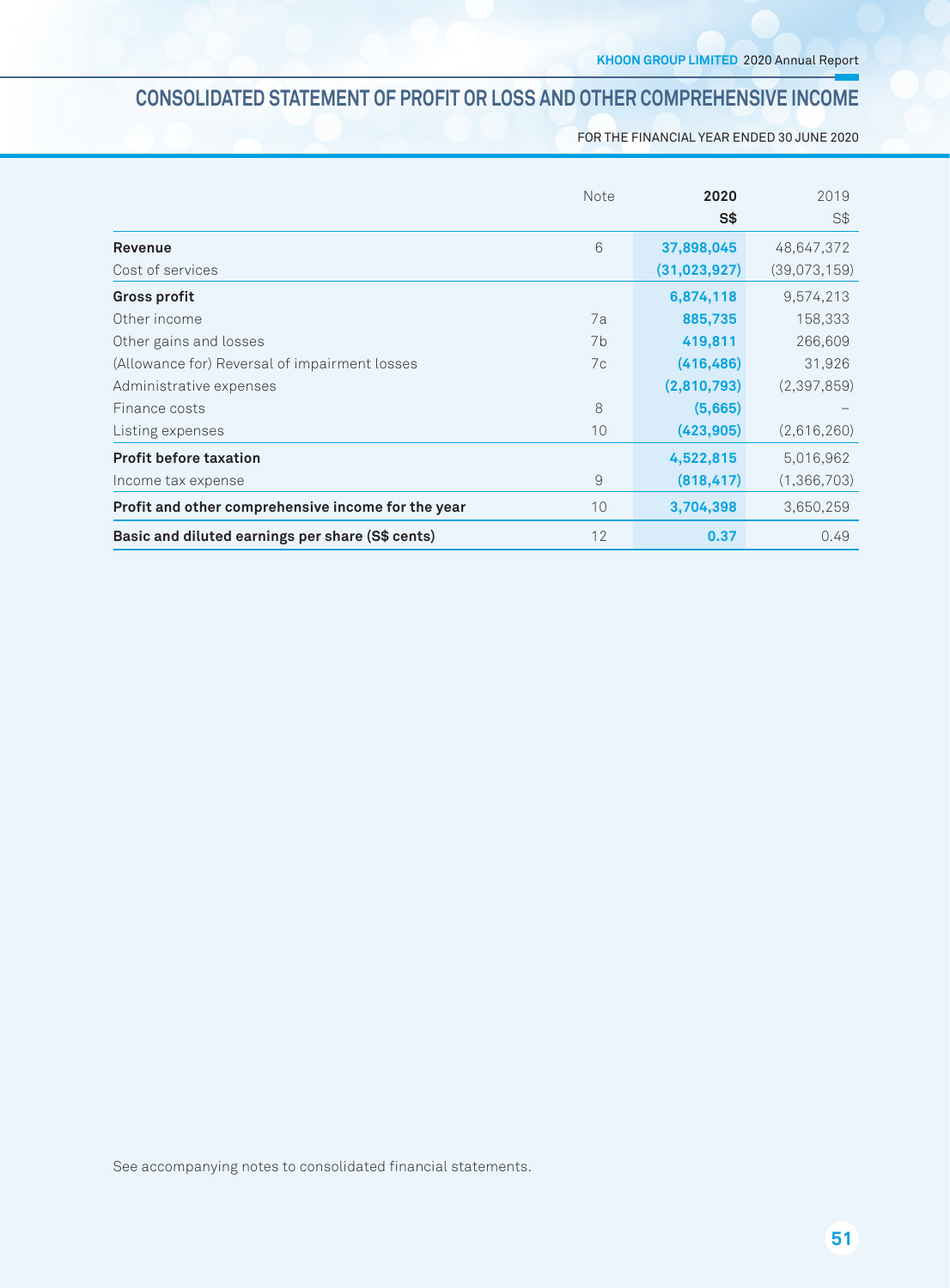# **CONSOLIDATED STATEMENT OF FINANCIAL POSITION**

AS AT 30 JUNE 2020

|                                              | Note            | 2020<br><b>S\$</b> | 2019<br>S\$    |
|----------------------------------------------|-----------------|--------------------|----------------|
| <b>ASSETS AND LIABILITIES</b>                |                 |                    |                |
| Non-current assets                           |                 |                    |                |
| Plant and equipment                          | 13              | 733,238            | 881,242        |
| Investment property                          | 14              | 855,912            | 871,934        |
| Right-of-use assets                          | 15              | 254,594            |                |
| Deposits                                     | 17a             | 402,450            | 113,700        |
|                                              |                 | 2,246,194          | 1,866,876      |
| <b>Current assets</b>                        |                 |                    |                |
| Trade receivables                            | 16              | 2,854,253          | 2,688,824      |
| Other receivables, deposits and prepayments  | 17 <sub>b</sub> | 826,782            | 1,704,862      |
| Contract assets                              | 18              | 39,632,362         | 32,768,152     |
| Investments                                  | 19              | 5,579,022          |                |
| Bank balances and cash                       | 20              | 15,753,748         | 5,993,458      |
|                                              |                 | 64,646,167         | 43, 155, 296   |
| <b>Current liabilities</b>                   |                 |                    |                |
| Trade and other payables                     | 21              | 26,405,017         | 29,041,325     |
| Contract liabilities                         | 18              | 300,528            |                |
| Lease liabilities                            | 22              | 175,042            |                |
| Income tax payable                           |                 | 1,319,311          | 1,578,237      |
|                                              |                 | 28,199,898         | 30,619,562     |
| Net current assets                           |                 | 36,446,269         | 12,535,734     |
| Total assets less current liabilities        |                 | 38,692,463         | 14,402,610     |
| <b>Non-current liabilities</b>               |                 |                    |                |
| Deferred tax liabilities                     | 23              | 61,338             | 53,603         |
| Lease liabilities                            | 22              | 85,326             |                |
|                                              |                 | 146,664            | 53,603         |
| Net assets                                   |                 | 38,545,799         | 14,349,007     |
| <b>EQUITY</b>                                |                 |                    |                |
| <b>Capital and reserves</b>                  |                 |                    |                |
| Share capital                                | 24              | 1,742,143          | 52             |
| Share premium                                |                 | 31,669,457         | 12,917,842     |
| Merger reserve                               |                 | (11, 417, 891)     | (11, 417, 891) |
| Accumulated profits                          |                 | 16,552,090         | 12,849,004     |
| Equity attributable to owners of the Company |                 | 38,545,799         | 14,349,007     |

The consolidated financial statements on pages 51 to 119 were approved and authorised for issue by the Board of Directors on 31 August 2020 and are signed on its behalf by:

**Ang Jui Khoon Ang Kok Kwang** Chairman and Executive Director Executive Director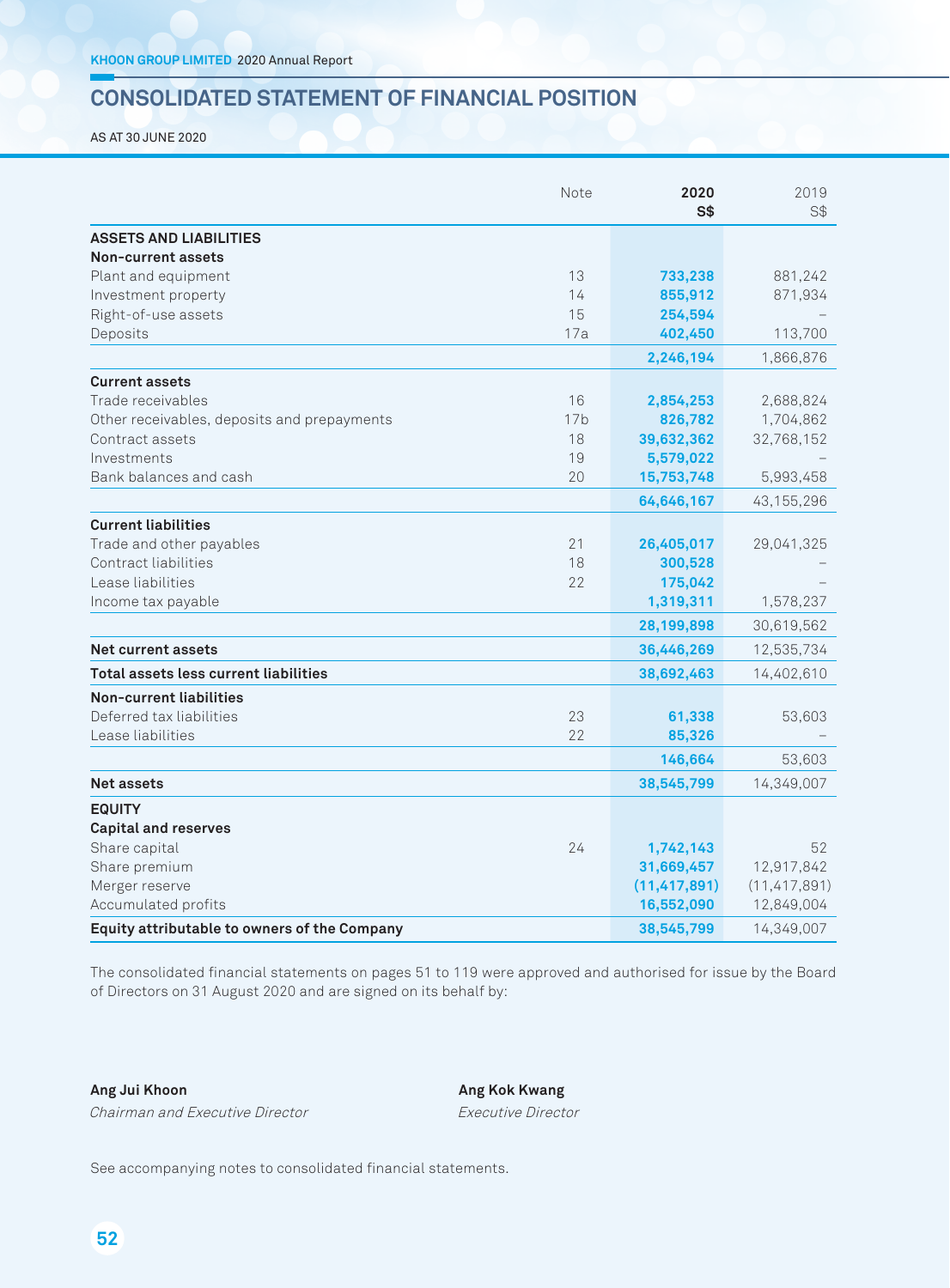# **CONSOLIDATED STATEMENT OF CHANGES IN EQUITY**

FOR THE FINANCIAL YEAR ENDED 30 JUNE 2020

|                                |              | <b>Share</b>  | Merger         |                     |               |
|--------------------------------|--------------|---------------|----------------|---------------------|---------------|
|                                | <b>Share</b> | premium       |                | reserve Accumulated |               |
|                                | capital      | (Note a)      | (Note b)       | profits             | <b>Total</b>  |
|                                | S\$          | S\$           | S\$            | S\$                 | S\$           |
| Balance at 1 July 2018         | 1,500,003    |               |                | 9,198,745           | 10,698,748    |
| Total comprehensive income     |              |               |                |                     |               |
| for the year:                  |              |               |                |                     |               |
| Profit for the year            |              |               |                | 3,650,259           | 3,650,259     |
| Transactions with owners,      |              |               |                |                     |               |
| recognised directly in equity: |              |               |                |                     |               |
| Elimination of share capital   |              |               |                |                     |               |
| pursuant to reorganisation     |              |               |                |                     |               |
| (Notes 2 and 24)               | (1,500,003)  |               |                |                     | (1,500,003)   |
| Issue of shares pursuant to    |              |               |                |                     |               |
| the reorganisation             |              |               |                |                     |               |
| (Notes 2 and 24)               | 52           | 12,917,842    | (11, 417, 891) |                     | 1,500,003     |
| Balance at 30 June 2019        | 52           | 12,917,842    | (11, 417, 891) | 12,849,004          | 14,349,007    |
| Adjustment on adoption of      |              |               |                |                     |               |
| IFRS 16 (Note 3)               |              |               |                | (1, 312)            | (1, 312)      |
| Balance at 1 July 2019         | 52           | 12,917,842    | (11, 417, 891) | 12,847,692          | 14,347,695    |
| Total comprehensive income     |              |               |                |                     |               |
| for the year:                  |              |               |                |                     |               |
| Profit for the year            |              |               |                | 3,704,398           | 3,704,398     |
| Transactions with owners,      |              |               |                |                     |               |
| recognised directly in equity: |              |               |                |                     |               |
| Issue of shares under the      |              |               |                |                     |               |
| capitalisation issue (Note 24) | 1,306,568    | (1,306,568)   |                |                     |               |
| Issue of shares under the      |              |               |                |                     |               |
| Share Offer (Note 24)          | 435,523      | 21,356,376    |                |                     | 21,791,899    |
| Share issue expenses           |              | (1, 298, 193) |                |                     | (1, 298, 193) |
| Balance at 30 June 2020        | 1,742,143    | 31,669,457    | (11, 417, 891) | 16,552,090          | 38,545,799    |

Note:

a. Share premium represents the excess of share issue over the par value.

b. Merger reserve represents the difference between the cost of acquisition pursuant to the reorganisation (Notes 2 and 24) and the total value of share capital of the entity acquired.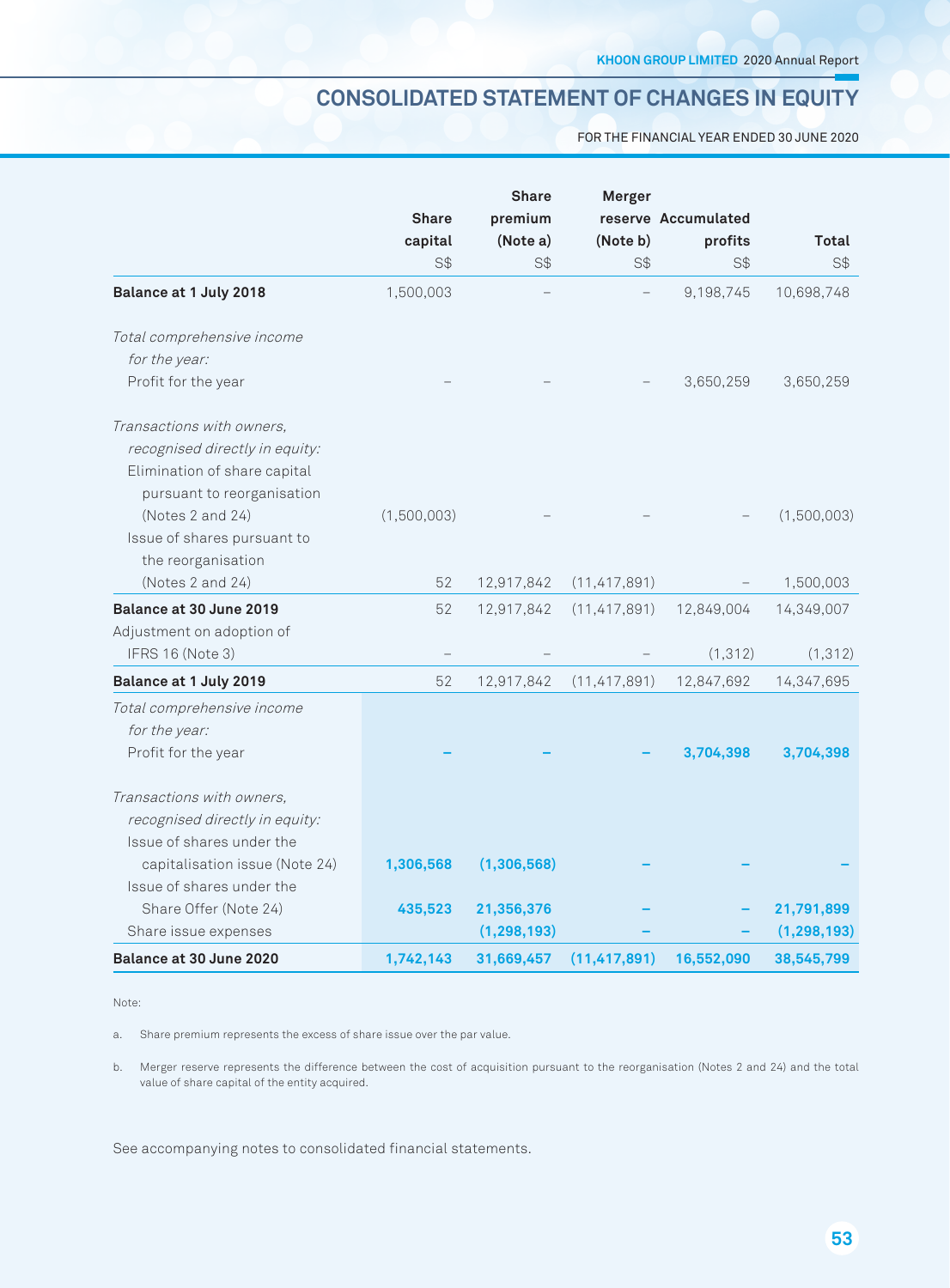# **CONSOLIDATED STATEMENT OF CASH FLOWS**

FOR THE FINANCIAL YEAR ENDED 30 JUNE 2020

|                                                                    | 2020<br>S <sub>3</sub> | 2019<br>S\$    |
|--------------------------------------------------------------------|------------------------|----------------|
| <b>Operating activities</b>                                        |                        |                |
| Profit before taxation                                             | 4,522,815              | 5,016,962      |
| Adjustments for:                                                   |                        |                |
| Allowance for (Reversal of) impairment losses                      | 416,486                | (31, 926)      |
| Written off trade receivables                                      | 30,802                 |                |
| Reversal of liquidated damages                                     |                        | (189, 062)     |
| Depreciation of investment property                                | 16,022                 | 16,022         |
| Depreciation of plant and equipment                                | 416,433                | 455,898        |
| Depreciation of right-of-use assets                                | 159,322                |                |
| Exchange gains, net                                                | (450, 613)             | (86, 296)      |
| Loss on disposal of plant and equipment                            |                        | 8,749          |
| Finance costs                                                      | 5,665                  |                |
| Bank interest income                                               | (311, 032)             | (36, 982)      |
| Operating cash flows before movements in working capital           | 4,805,900              | 5,153,365      |
| (Increase) Decrease in trade receivables                           | (407, 717)             | 703,854        |
| Decrease (Increase) in other receivables, deposits and prepayments | 589,330                | (1, 106, 289)  |
| Increase in contract assets                                        | (7,069,210)            | (21, 327, 666) |
| (Decrease) Increase in trade and other payables                    | (2,636,308)            | 16,427,634     |
| Increase (Decrease) in contract liabilities                        | 300,528                | (42, 365)      |
| Cash used in operations                                            | (4, 417, 477)          | (191, 467)     |
| Income tax paid                                                    | (1,069,608)            | (1, 118, 160)  |
| Net cash used in operating activities                              | (5,487,085)            | (1,309,627)    |
| <b>Investing activities</b>                                        |                        |                |
| Repayment from directors                                           |                        | 1,319,742      |
| Placement of investments                                           | (29, 330, 298)         |                |
| Withdrawal of investments                                          | 23,751,276             |                |
| Bank interest received                                             | 311,032                | 36,982         |
| Purchase of plant and equipment                                    | (268, 429)             | (137, 664)     |
| Net cash (used in) from investing activities                       | (5,536,419)            | 1,219,060      |
| <b>Financing activities</b>                                        |                        |                |
| Repayment of lease liabilities (Note 29)                           | (154, 860)             |                |
| Proceeds from issue of shares                                      | 21,791,899             |                |
| Share issues expenses paid                                         | (1, 298, 193)          |                |
| Interest paid (Note 29)                                            | (5,665)                |                |
| Net cash from financing activities                                 | 20,333,181             |                |
| Net increase (decrease) in cash and cash equivalents               | 9,309,677              | (90, 567)      |
| Cash and cash equivalents at beginning of year                     | 5,993,458              | 5,997,729      |
| Effect of foreign exchange rate changes                            | 450,613                | 86,296         |
| Cash and cash equivalents at end of year, represented by           |                        |                |
| bank balances and cash                                             | 15,753,748             | 5,993,458      |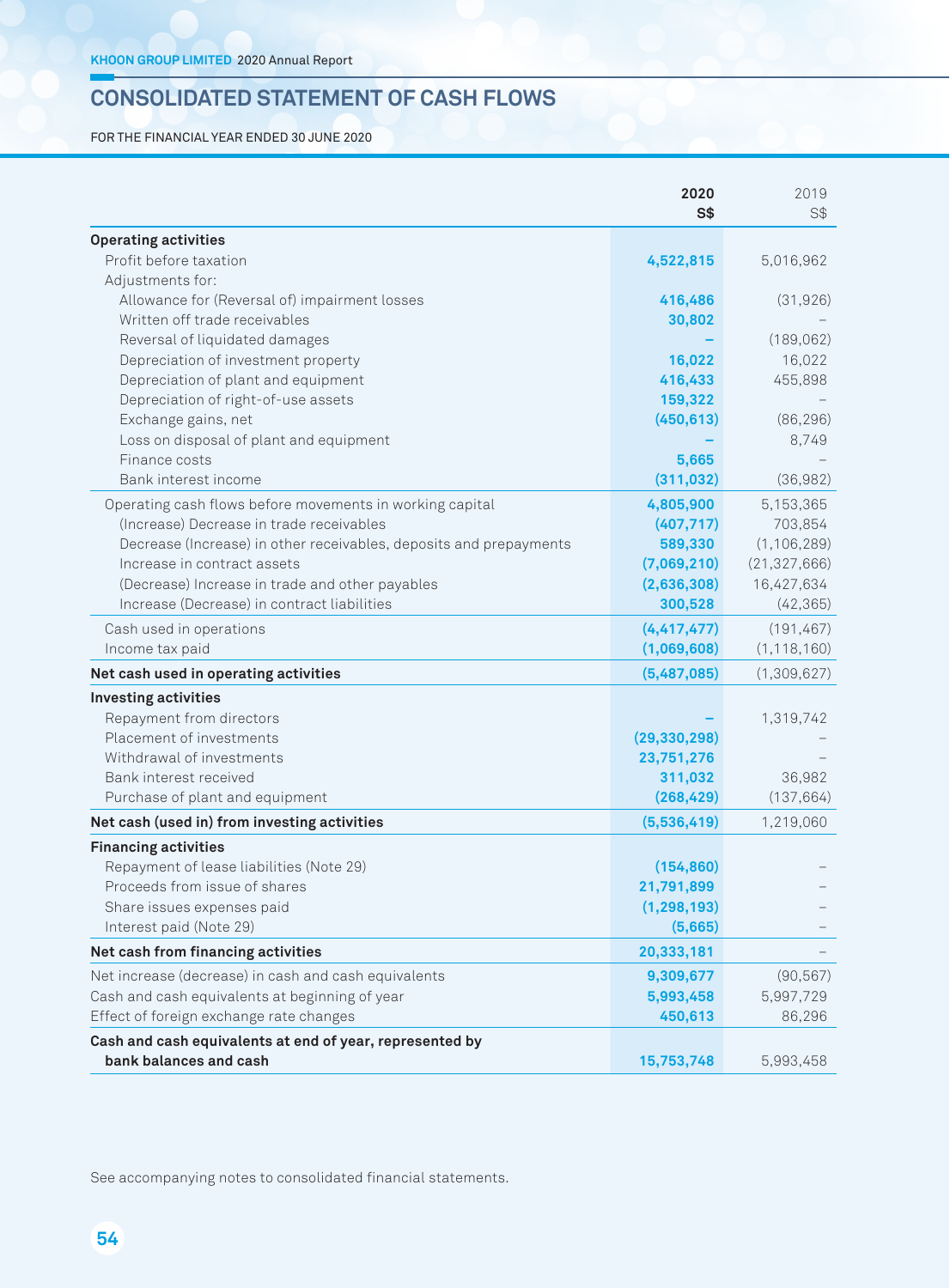FOR THE FINANCIAL YEAR ENDED 30 JUNE 2020

# **1 GENErAL**

Khoon Group Limited (the "Company") was incorporated and registered as an exempted company in the Cayman Islands with limited liability on 24 July 2018 and its registered office is located at P.O. Box 1350, Clifton House, 75 Fort Street, Grand Cayman KY1-1108, Cayman Islands. The Company was registered with the Registrar of Companies in Hong Kong as a non-Hong Kong company under Part 16 of the Companies Ordinance (Chapter 622 of the Laws of Hong Kong) (the "Companies Ordinance") on 18 September 2018 and the principal place of business in Hong Kong is Unit B, 17/F, United Centre, 95 Queensway, Hong Kong. The head office and principal place of business of the Group is at Block 5000 Ang Mo Kio Avenue 5, #04-01, Techplace II, Singapore 569870. The shares of the Company have been listed on the Main Board of The Stock Exchange of Hong Kong Limited (the "Stock Exchange") since 5 July 2019.

The Company is a subsidiary of Lead Development Investment Limited ("Lead Development"), incorporated in the British Virgin Islands (the "BVI"), which is also the Company's ultimate holding company. Lead Development is owned by Mr. Ang Jui Khoon ("Mr. JK Ang") and his son Mr. Ang Kok Kwang ("Mr. KK Ang"). Upon the entering into the concert party deed, Mr. JK Ang and Mr. KK Ang through Lead Development became the controlling shareholders of Khoon Group Limited and its subsidiaries (the "Group") (together referred to as the "Controlling Shareholders").

The Company is an investment holding company and the principal activities of its operating subsidiary are the provision of electrical engineering services. The details of the subsidiaries are set out in Note 28.

The consolidated financial statements are presented in Singapore Dollars ("S\$"), which is also the functional currency of the Company.

The consolidated financial statements are approved by the Board of Directors of the Company on 31 August 2020.

# **2 GrOup rEOrGANiSATiON ANd BASiS OF prEpArATiON ANd prESENTATiON OF ThE CONSOLidATEd FiNANCiAL STATEmENTS**

In preparing for the initial listing of the shares of the Company on the Stock Exchange, the companies comprising the Group underwent a group reorganisation (the "Reorganisation") as described below. Prior to the Reorganisation, Khoon Engineering Contractor Pte. Ltd. ("Khoon Engineering"), the only operating subsidiary of the Group, was controlled by Mr. JK Ang and Mr. KK Ang, who owned 87.3% and 12.7% of equity interest in Khoon Engineering respectively.

The Reorganisation comprised the following steps:

# (i) Incorporation of Lead Development and Top Stride Investment Limited ("Top Stride")

On 4 July 2018, Lead Development was incorporated in the BVI with liability limited by shares and is authorised to issue a maximum of 50,000 shares of a single class with no par value. On 4 July 2018, 13,091 ordinary shares and 1,909 ordinary shares of Lead Development were issued and allotted to Mr. JK Ang and Mr. KK Ang respectively, for cash consideration, pursuant to the memorandum and articles of association of Lead Development.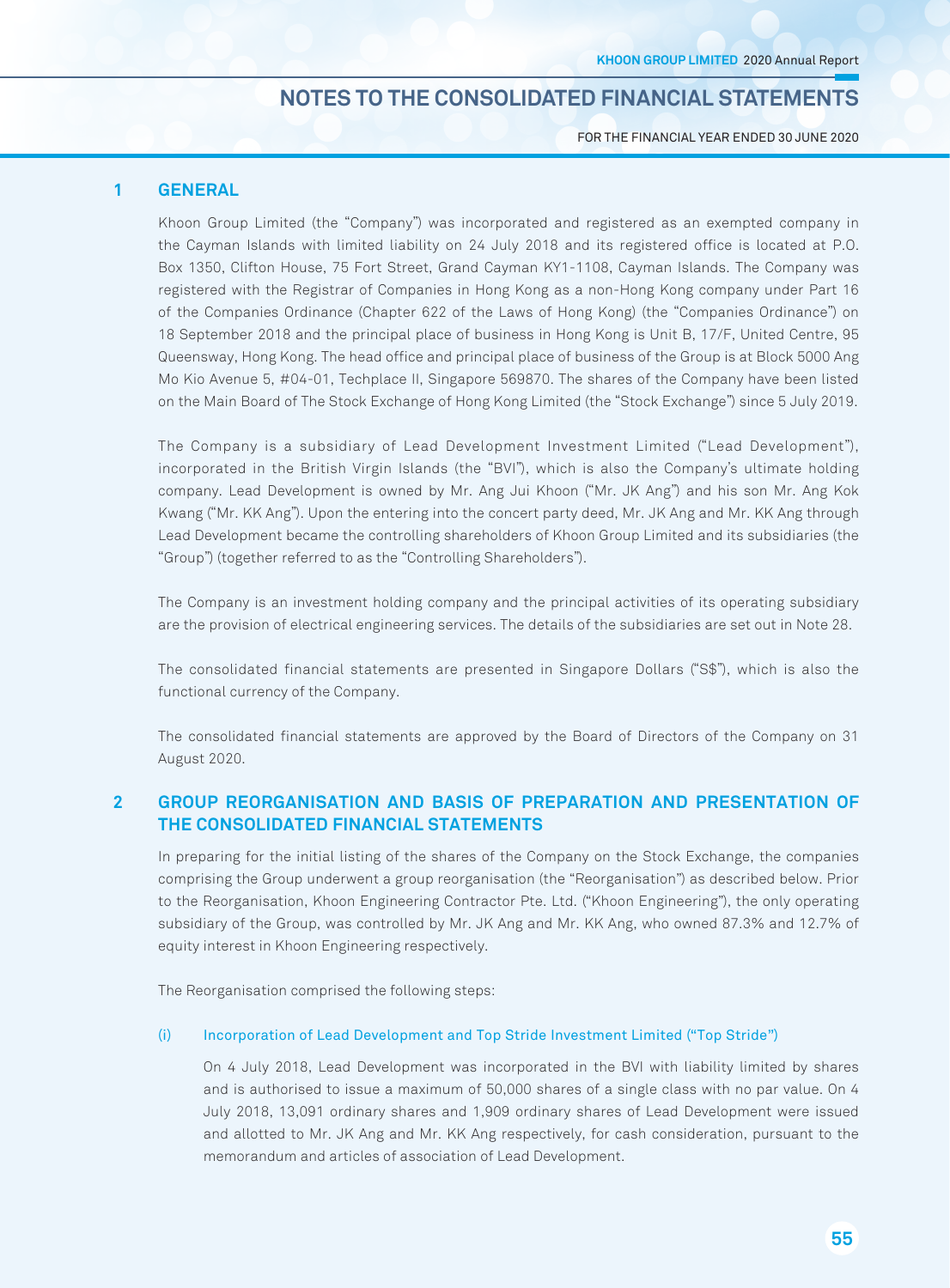FOR THE FINANCIAL YEAR ENDED 30 JUNE 2020

# **2 GrOup rEOrGANiSATiON ANd BASiS OF prEpArATiON ANd prESENTATiON OF ThE CONSOLidATEd FiNANCiAL STATEmENTS (continued)**

## (i) Incorporation of Lead Development and Top Stride Investment Limited ("Top Stride") (continued)

On 28 June 2018, Top Stride was incorporated in the BVI with liability limited by shares and is authorised to issue a maximum of 50,000 shares of a single class with no par value. On 28 June 2018, 13,091 ordinary shares and 1,909 ordinary shares of Top Stride were issued and allotted to Mr. JK Ang and Mr. KK Ang respectively with a total consideration of United States dollar ("US\$") 2 (equivalent to S\$3) pursuant to the memorandum and articles of association of Top Stride.

#### (ii) Incorporation of the Company

On 24 July 2018, the Company was incorporated in the Cayman Islands as an exempted company with limited liability with an initial authorised share capital of Hong Kong Dollar ("HK\$") 100,000 divided into 10,000,000 shares with par value of HK\$0.01 each.

On 24 July 2018, one nil-paid subscriber share was allotted and issued to the initial subscriber, and was transferred to Lead Development on the same day, after which the Company became wholly-owned by Lead Development.

# (iii) Acquisition of Khoon Engineering by Top Stride

On 31 August 2018, Mr. JK Ang and Mr. KK Ang, as vendors, and Top Stride, as purchaser, entered into a sale and purchase agreement, pursuant to which Top Stride acquired 1,309,090 shares and 190,910 shares of Khoon Engineering, representing all of its issued shares in aggregate, from Mr. JK Ang and Mr. KK Ang, at the consideration of S\$10,606,810 and S\$1,546,835 respectively. In settlement of the aforesaid consideration, Top Stride issued and allotted 13,091 ordinary shares and 1,909 ordinary shares, credited as fully paid, to Mr. JK Ang and Mr. KK Ang respectively.

Upon completion of the above acquisition on 31 August 2018, Khoon Engineering became a wholly-owned subsidiary of Top Stride.

### (iv) Acquisition of Top Stride by the Company

On 12 March 2019, Mr. JK Ang and Mr. KK Ang, as vendors, and the Company, as purchaser, entered into a sale and purchase agreement, pursuant to which the Company acquired 26,182 shares and 3,818 shares of Top Stride, representing all of its issued shares in aggregate, from Mr. JK Ang and Mr. KK Ang respectively, at the consideration of S\$11,273,877 and S\$1,644,017 respectively. In settlement of the aforesaid consideration, the Company issued and allotted 29,999 shares, credited as fully paid, to Lead Development, and crediting as fully paid at par one nil-paid share held by Lead Development, at the instructions of Mr. JK Ang and Mr. KK Ang.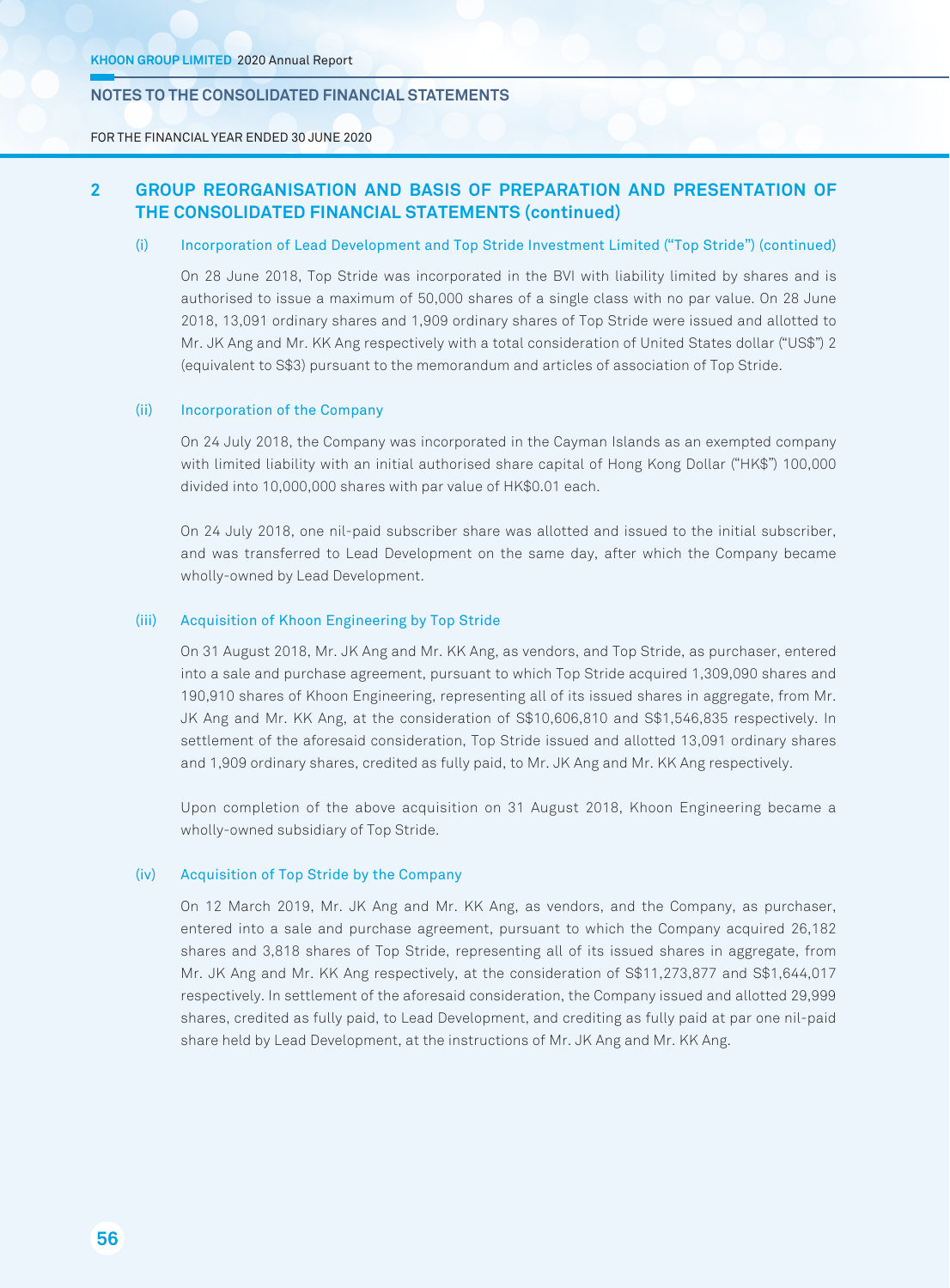FOR THE FINANCIAL YEAR ENDED 30 JUNE 2020

# **2 GrOup rEOrGANiSATiON ANd BASiS OF prEpArATiON ANd prESENTATiON OF ThE CONSOLidATEd FiNANCiAL STATEmENTS (continued)**

### (iv) Acquisition of Top Stride by the Company (continued)

Following the aforesaid acquisition, Khoon Engineering became indirectly wholly owned by the Company.

As a result of the Reorganisation as completed on 12 March 2019, the Company became the holding company of the Group with its business being conducted through the operating subsidiary in Singapore, i.e. Khoon Engineering.

The Group resulting from the Reorganisation is regarded as a continuing entity. Accordingly, the consolidated financial statements have been prepared to include the financial statements of the companies now comprising the Group as if the group structure upon the completion of the Reorganisation had been in existence throughout the period, or since their respective dates of incorporation or establishment where this is a shorter period.

#### Movement of Lead Development's interest in the Company

On 20 March 2020 (after trading hours), 200,000,000 shares of the Company then held by Lead Development (the "Placing Shares"), representing 20% of the existing issued share capital of the Company, were successfully placed to certain investors at HK\$0.265 per Placing Share pursuant to the terms of a placing agreement dated 11 March 2020 (the "Placing").

Upon completion of the Placing, Lead Development held 550,000,000 shares of the Company, representing 55% of the existing issued share capital of the Company, and remained a controlling shareholder of the Group.

# **3 AdOpTiON OF NEW ANd rEViSEd STANdArdS**

#### New and amended IFRS Standards that are effective for the current year

#### Impact of initial application of IFRS 16 Leases

In the current year, the Group has applied IFRS 16 Leases (as issued by the IASB in January 2016) that is effective for annual periods that begin on or after 1 January 2019.

IFRS 16 introduces new or amended requirements with respect to lease accounting. It introduces significant changes to lessee accounting by removing the distinction between operating and finance lease and requiring the recognition of a right-of-use asset and a lease liability at commencement for all leases, except for short-term leases and leases of low value assets when such recognition exemptions are adopted. In contrast to lessee accounting, the requirements for lessor accounting have remained largely unchanged. Details of these new requirements are described in Note 4. The impact of the adoption of IFRS 16 on the Group's consolidated financial statements is described below.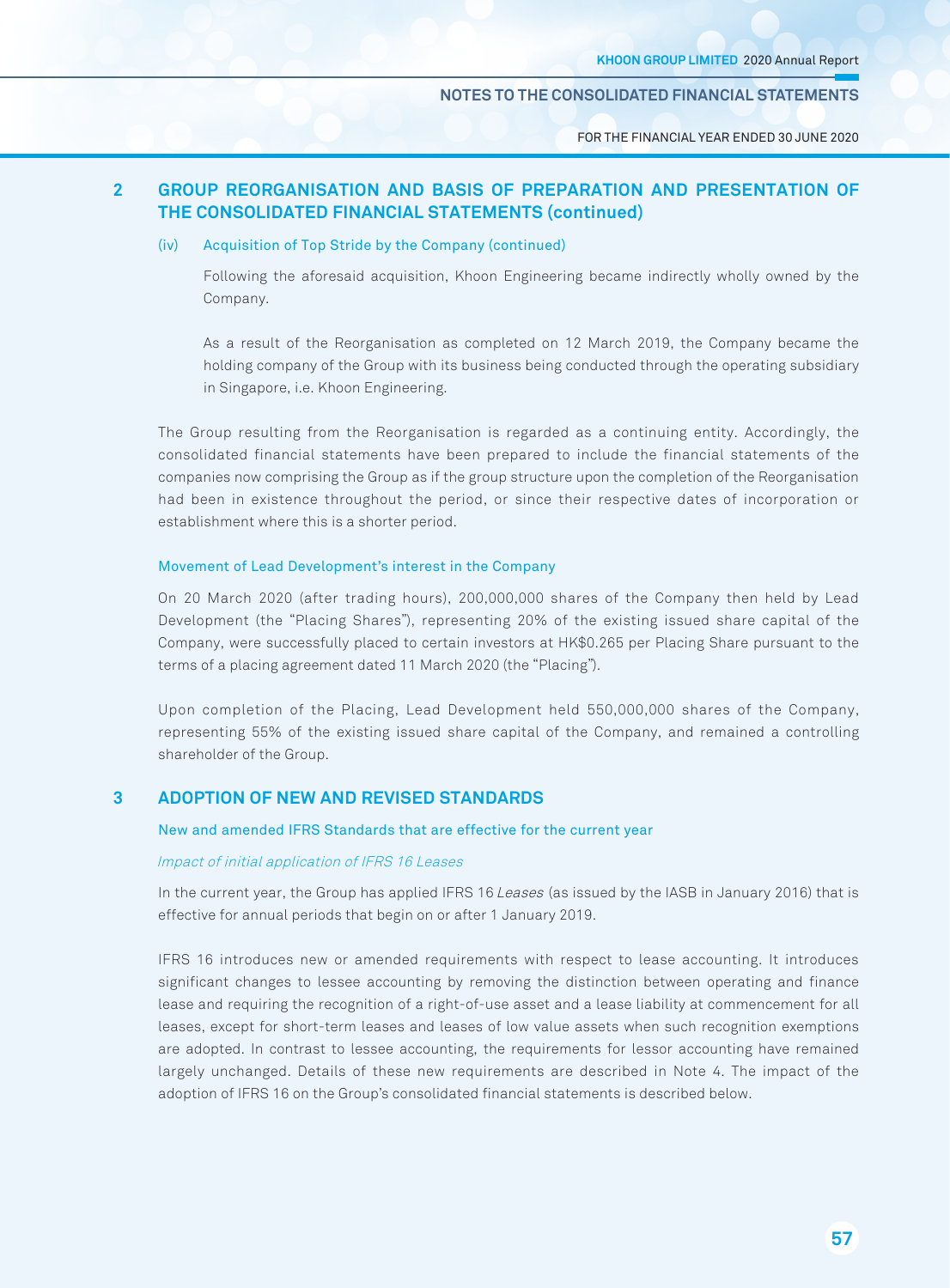FOR THE FINANCIAL YEAR ENDED 30 JUNE 2020

# **3 AdOpTiON OF NEW ANd rEViSEd STANdArdS (continued)**

New and amended IFRS Standards that are effective for the current year (continued)

Impact of initial application of IFRS 16 Leases (continued)

The date of initial application of IFRS 16 for the Group is 1 July 2019.

The Group has applied IFRS 16 using the cumulative catch-up approach, which:

- Requires the Group to recognise the cumulative effect of initially applying IFRS 16 as an adjustment to the opening balance of accumulated profits at the date of initial application; and
- Does not permit restatement of comparatives, which continue to be presented under IAS 17 Leases and IFRIC 4 Determining whether an Arrangement Contains a Lease.

#### (a) Impact of the new definition of a lease

The Group has made use of the practical expedient available on transition to IFRS 16 not to reassess whether a contract is or contains a lease. Accordingly, the definition of a lease in accordance with IAS 17 and IFRIC 4 will continue to be applied to those leases entered or changed before 1 July 2019.

The change in definition of a lease mainly relates to the concept of control. IFRS 16 determines whether a contract contains a lease on the basis of whether the customer has the right to control the use of an identified asset for a period of time in exchange for consideration. This is in contrast to the focus on 'risks and rewards' in IAS 17 and IFRIC 4.

The Group applies the definition of a lease and related guidance set out in IFRS 16 to all lease contracts entered into or changed on or after 1 July 2019 (whether it is a lessor or a lessee in the lease contract). In preparation for the first-time application of IFRS 16, the Group has carried out an implementation project. The project has shown that the new definition in IFRS 16 will not significantly change the scope of contracts that meet the definition of a lease for the Group.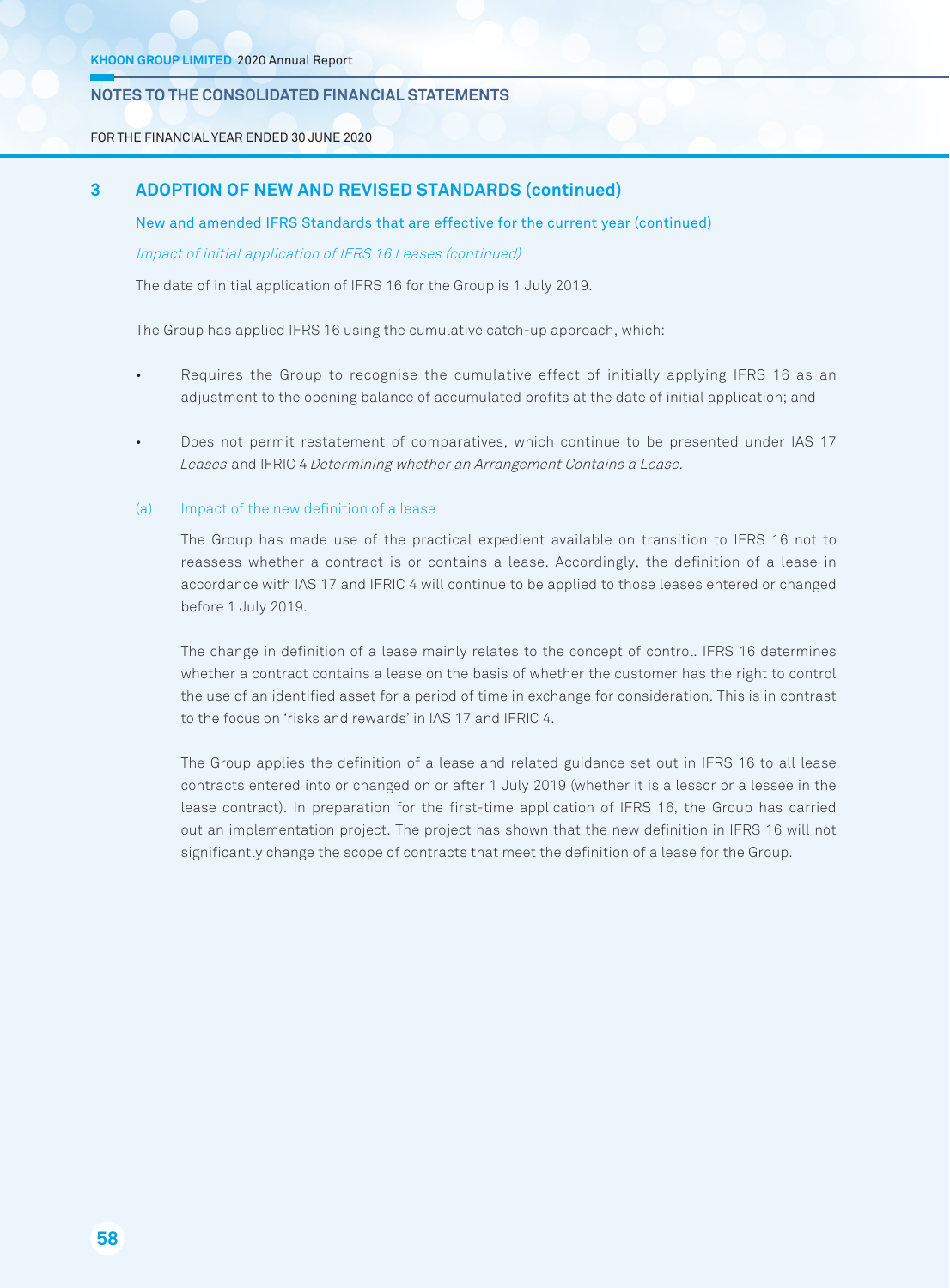FOR THE FINANCIAL YEAR ENDED 30 JUNE 2020

# **3 AdOpTiON OF NEW ANd rEViSEd STANdArdS (continued)**

New and amended IFRS Standards that are effective for the current year (continued)

Impact of initial application of IFRS 16 Leases (continued)

- (b) Impact on Lessee Accounting
	- (i) Former operating leases

IFRS 16 changes how the Group accounts for leases previously classified as operating leases under IAS 17, which were off balance sheet.

Applying IFRS 16, for all leases (except as noted below), the Group:

- (a) Recognises right-of-use assets and lease liabilities in the consolidated statement of financial position, initially measured at the present value of the future lease payments, with the right-of-use asset adjusted by the amount of any prepaid or accrued lease payments in accordance with IFRS 16:C8(b)(ii);
- (b) Recognises depreciation of right-of-use assets and interest on lease liabilities in the consolidated statement of profit or loss; and
- (c) Separates the total amount of cash paid into a principal portion (presented within financing activities) and interest (presented within financing activities) in the consolidated statement of cash flows.

Lease incentives (e.g. rent-free period) are recognised as part of the measurement of the right-of-use assets and lease liabilities whereas under IAS 17 they resulted in the recognition of a lease incentive, amortised as a reduction of rental expenses on a straight-line basis.

Under IFRS 16, right-of-use assets are tested for impairment in accordance with IAS 36 Impairment of Assets.

For short-term leases (lease term of 12 months or less), the Group has opted to recognise a lease expense on a straight-line basis as permitted by IFRS 16. This expense is presented within 'administrative expenses' in profit or loss.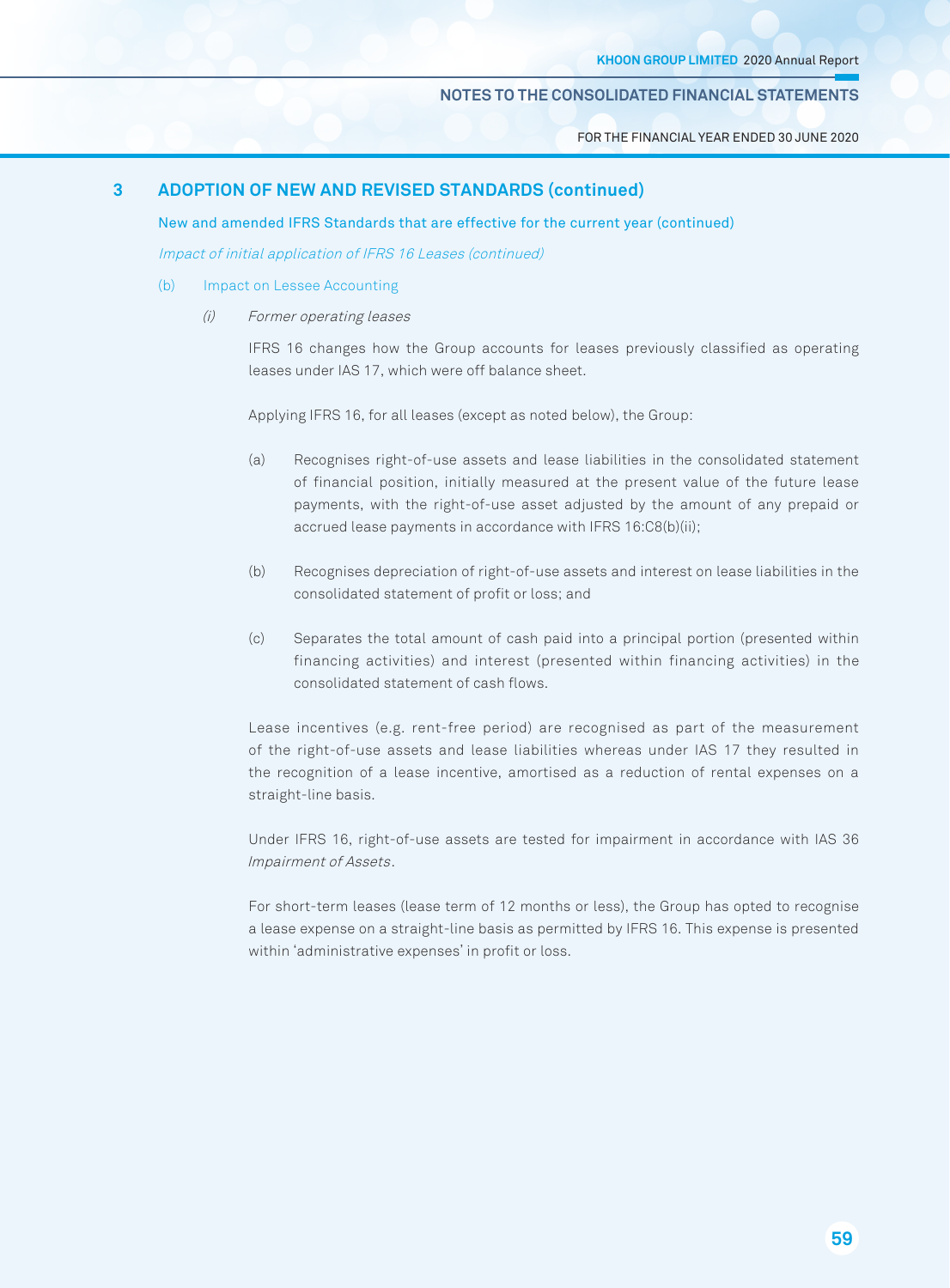FOR THE FINANCIAL YEAR ENDED 30 JUNE 2020

# **3 AdOpTiON OF NEW ANd rEViSEd STANdArdS (continued)**

New and amended IFRS Standards that are effective for the current year (continued)

Impact of initial application of IFRS 16 Leases (continued)

- (b) Impact on Lessee Accounting (continued)
	- (i) Former operating leases (continued)

The Group has used the following practical expedients when applying the cumulative catch-up approach to leases previously classified as operating leases applying IAS 17.

- The Group has applied a single discount rate to a portfolio of leases with reasonably similar characteristics.
- The Group has elected not to recognise right-of-use assets and lease liabilities to leases for which the lease term ends within 12 months of the date of initial application.
- The Group has excluded initial direct costs from the measurement of the right-of-use asset at the date of initial application.
- The Group has used hindsight when determining the lease term when the contract contains options to extend or terminate the lease.

# (c) Impact on Lessor Accounting

IFRS 16 does not change substantially how a lessor accounts for leases. Under IFRS 16, a lessor continues to classify leases as either finance leases or operating leases and account for those two types of leases differently.

However, IFRS 16 has changed and expanded the disclosures required, in particular regarding how a lessor manages the risks arising from its residual interest in leased assets.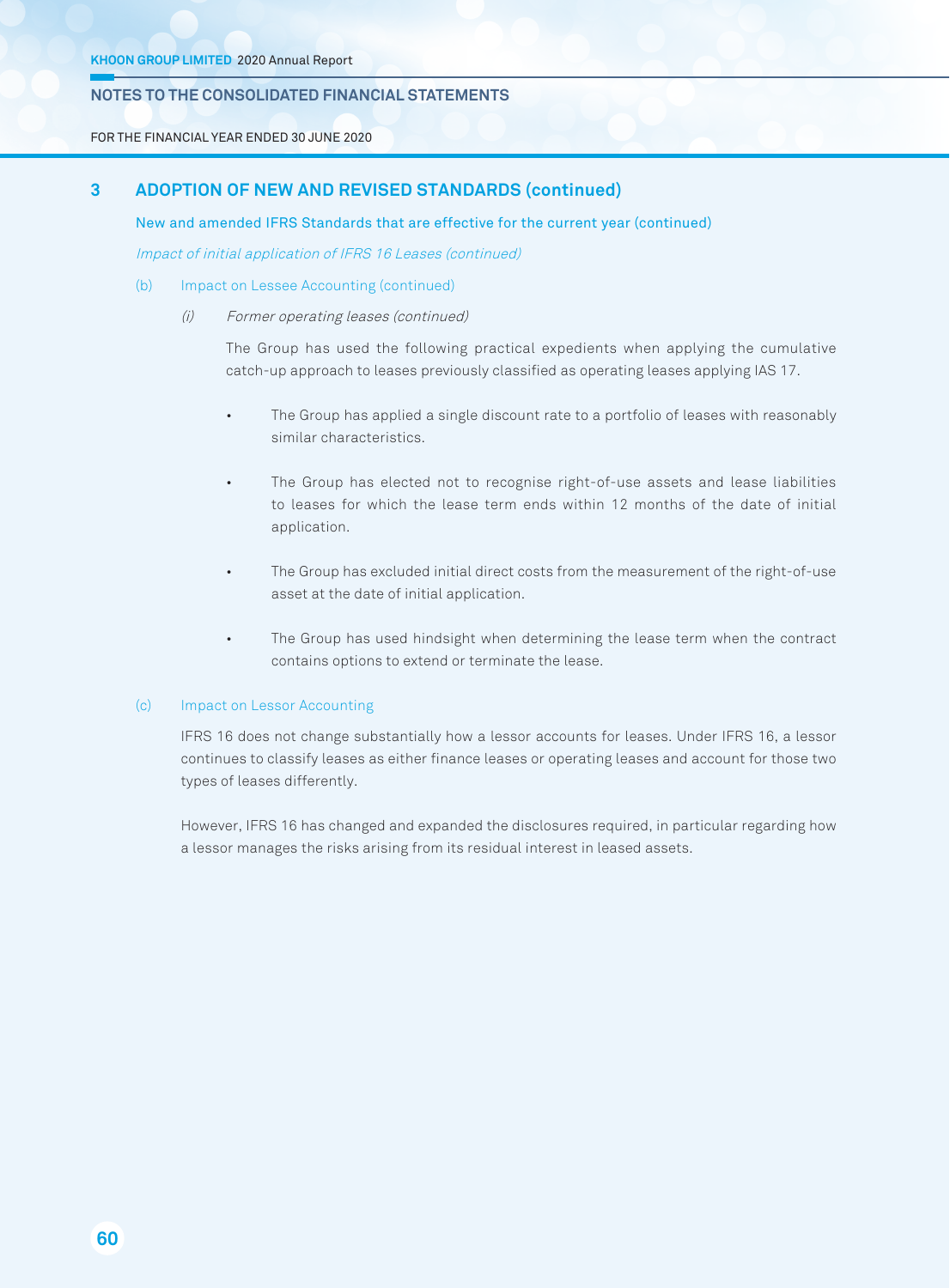FOR THE FINANCIAL YEAR ENDED 30 JUNE 2020

# **3 AdOpTiON OF NEW ANd rEViSEd STANdArdS (continued)**

New and amended IFRS Standards that are effective for the current year (continued)

Impact of initial application of IFRS 16 Leases (continued)

# (d) Financial impact of initial application of IFRS 16

The weighted average lessees incremental borrowing rate applied to lease liabilities recognised in the statement of financial position on 1 July 2019 is 2.29% per annum.

The following table shows the operating lease commitments disclosed applying IAS 17 at 30 June 2019, discounted using the incremental borrowing rate at the date of initial application and the lease liabilities recognised in the statement of financial position at the date of initial application.

Impact on accumulated profits as at 1 July 2019

|                                                               | S\$       |
|---------------------------------------------------------------|-----------|
| Operating lease commitments at 30 June 2019 (Note 25)         | 298,290   |
| Short-term leases                                             | (64, 312) |
| Effect of discounting the above amounts                       | (5,886)   |
| Present value of the lease payments due in periods covered by |           |
| extension options that are included in the lease term and not |           |
| previously included in operating lease commitments            | 8,720     |
| Lease liabilities recognised at 1 July 2019                   | 236,812   |
| Analysed as:                                                  |           |
| Current                                                       | 118,177   |
| Non-current                                                   | 118,635   |
|                                                               | 236.812   |

Right-of-use assets were measured initially at the present value of the future lease payments as if the Standard had been applied since the commencement date. Consequently, upon transition to IFRS 16, the Group has recognised S\$235,500 of right-of-use assets (Note 15) and S\$236,812 of lease liabilities relating to previous operating lease commitment under IAS 17. The difference of S\$1,312 is recognised in accumulated profits.

In the current year, the Group has applied a number of amendments to IFRS Standards and Interpretations issued by the IASB that are effective for an annual period that begins on or after 1 July 2019. Their adoption has not had any material impact on the disclosures or on the amounts reported in these consolidated financial statements.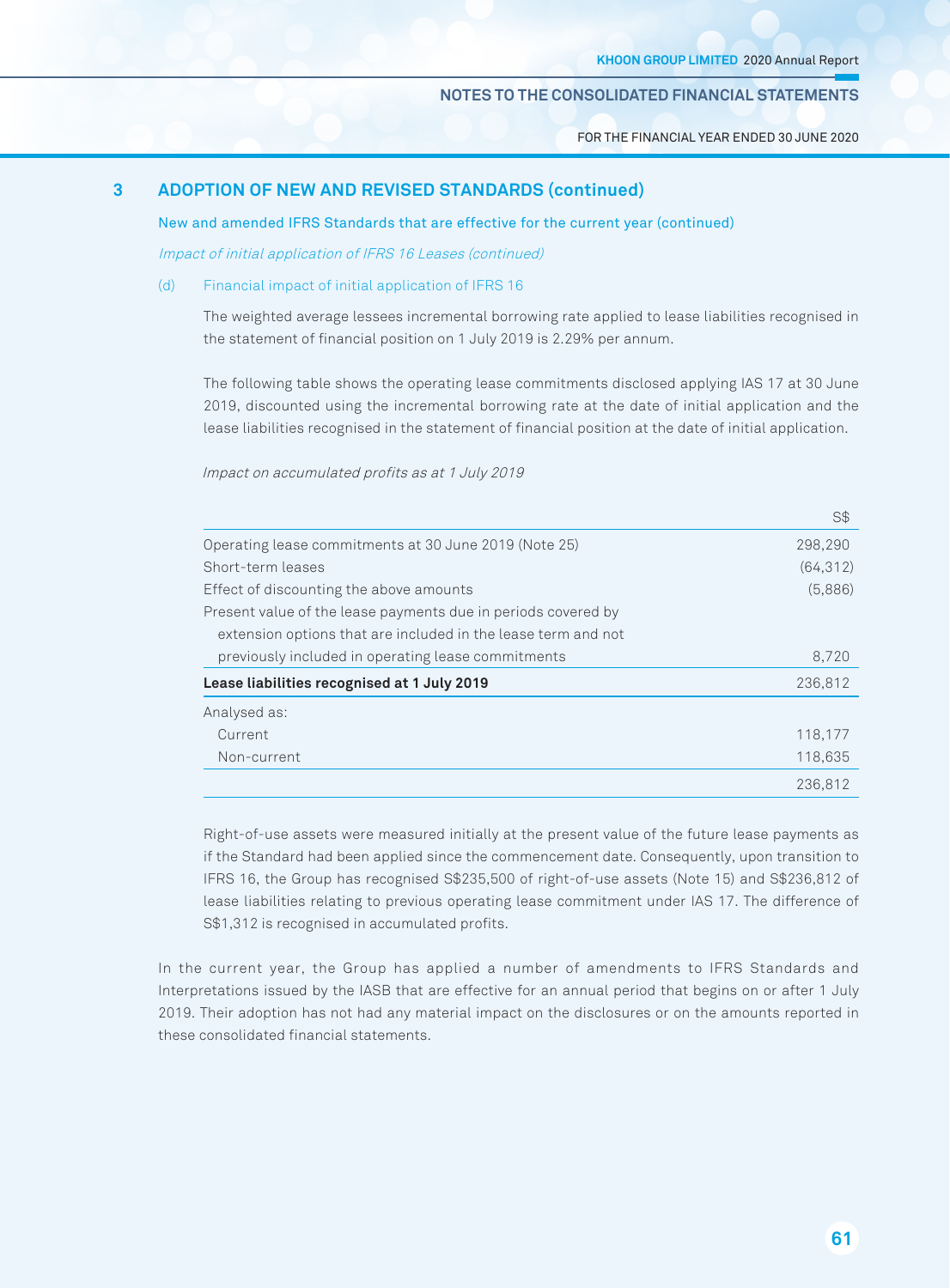FOR THE FINANCIAL YEAR ENDED 30 JUNE 2020

# **3 AdOpTiON OF NEW ANd rEViSEd STANdArdS (continued)**

### New and revised IFRS Standards issued but not yet effective

At the date of authorisation of these consolidated financial statements, the Group has not early applied the following new and amendments to IFRS Standards that have been issued but are not yet effective, which are relevant to the Group:

| Amendments to IAS 1 and IAS 8 | Definition of Material <sup>1</sup>                                                    |
|-------------------------------|----------------------------------------------------------------------------------------|
| Amendments to IFRS 3          | Definition of a Business <sup>2</sup>                                                  |
| Framework                     | Amendments to References to the Conceptual Framework<br>in IFRS Standards <sup>1</sup> |
| Amendments to IFRS 9.         | Interest Rate Benchmark Reform <sup>1</sup>                                            |
| IAS 39 and IFRS 7             |                                                                                        |
| Amendments to IFRS 16         | Covid-19-Related Rent Concessions <sup>3</sup>                                         |
| Amendments to IFRS 3          | Reference to the Conceptual Framework <sup>4</sup>                                     |
| Amendments to IAS 37          | Onerous Contracts - Cost of Fulfilling a Contract <sup>4</sup>                         |
| Amendments to IAS 16          | Property, Plant and Equipment: Proceeds before Intended Use <sup>4</sup>               |
| Amendments to IFRSs           | Annual Improvements to IFRS Standards 2018-2020 <sup>4</sup>                           |
| Amendments to IAS 1           | Classification of Liabilities as Current or Non-current <sup>5</sup>                   |

1 Effective for annual periods beginning on or after 1 January 2020.

- 2 Effective for business combinations and assets acquisition date is on or after the beginning of the first annual period beginning on or after 1 January 2020.
- 3 Effective for annual periods beginning on or after 1 June 2020, with early application permitted, including in financial statements not yet authorised for issue at 28 May 2020. The amendment is also available for interim reports.
- 4 Effective for annual periods beginning on or after 1 January 2022.
- 5 Effective for annual periods beginning on or after 1 January 2022. On 4 May 2020, an ED Classification of Liabilities as Current or Non-current (Proposed amendment to IAS 1) was issued for comments to defer the effective date of the amendment by one year to annual reporting periods beginning on or after 1 January 2023.

The directors of the Company anticipates that the application of the other new and amendments to IFRS Standards will have no material impact on the Group's consolidated financial position and performance as well as disclosures in the foreseeable future.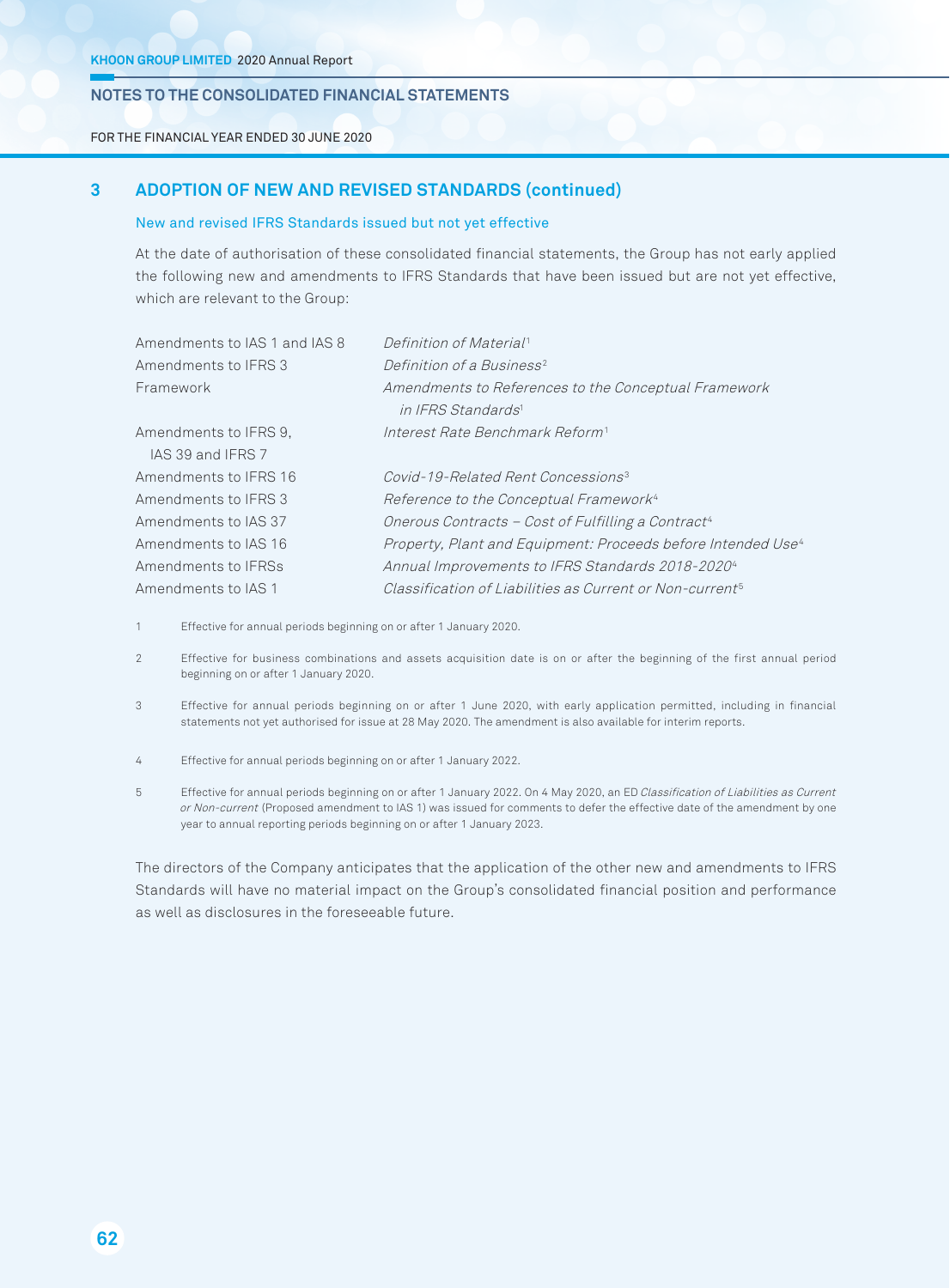FOR THE FINANCIAL YEAR ENDED 30 JUNE 2020

# **4 SiGNiFiCANT ACCOuNTiNG pOLiCiES**

#### Basis of Accounting

The consolidated financial statements of the Group have been prepared in accordance with International Financial Reporting Standards issued by the International Accounting Standards Board ("IASB").

In addition, the consolidated financial statements include applicable disclosures required by the Rules Governing the Listing of Securities on the Stock Exchange ("Listing Rules") and the applicable disclosures required by the Companies Ordinance ("CO").

The consolidated financial statements have been prepared on the historical cost basis and in accordance with the following accounting policies which conform to IFRSs. Historical cost is generally based on the fair value of the consideration given in exchange for goods and services.

Fair value is the price that would be received to sell an asset or paid to transfer a liability in an orderly transaction between market participants at the measurement date, regardless of whether that price is directly observable or estimated using another valuation technique. In estimating the fair value of an asset or a liability, the Group takes into account the characteristics of the asset or liability if market participants would take those characteristics into account when pricing the asset or liability at the measurement date. Fair value for measurement and/or disclosure purposes in the consolidated financial statements is determined on such a basis, except for share-based payment transactions that are within the scope of IFRS 2 Shared-based Payment, leasing transactions that are accounted for in accordance with IFRS 16 (since 1 July 2019) or IAS 17 (before 1 July 2019), and measurements that have some similarities to fair value but are not fair value, such as net realisable value in IAS 2 Inventories or value in use in IAS 36.

A fair value measurement of a non-financial asset takes into account a market participant's ability to generate economic benefits by using the assets in its highest and best use or by selling it to another market participant that would use the asset in its highest and best use.

In addition, for financial reporting purposes, fair value measurements are categorised into Level 1, 2 or 3 based on the degree to which the inputs to the fair value measurements are observable and the significance of the inputs to the fair value measurement in its entirety, which are described as follows:

- Level 1 inputs are quoted prices (unadjusted) in active markets for identical assets or liabilities that the entity can access at the measurement date;
- Level 2 inputs are inputs, other than quoted prices included within Level 1, that are observable for the asset or liability, either directly or indirectly; and
- Level 3 inputs are unobservable inputs for the asset or liability.

The principal accounting policies adopted are set out below.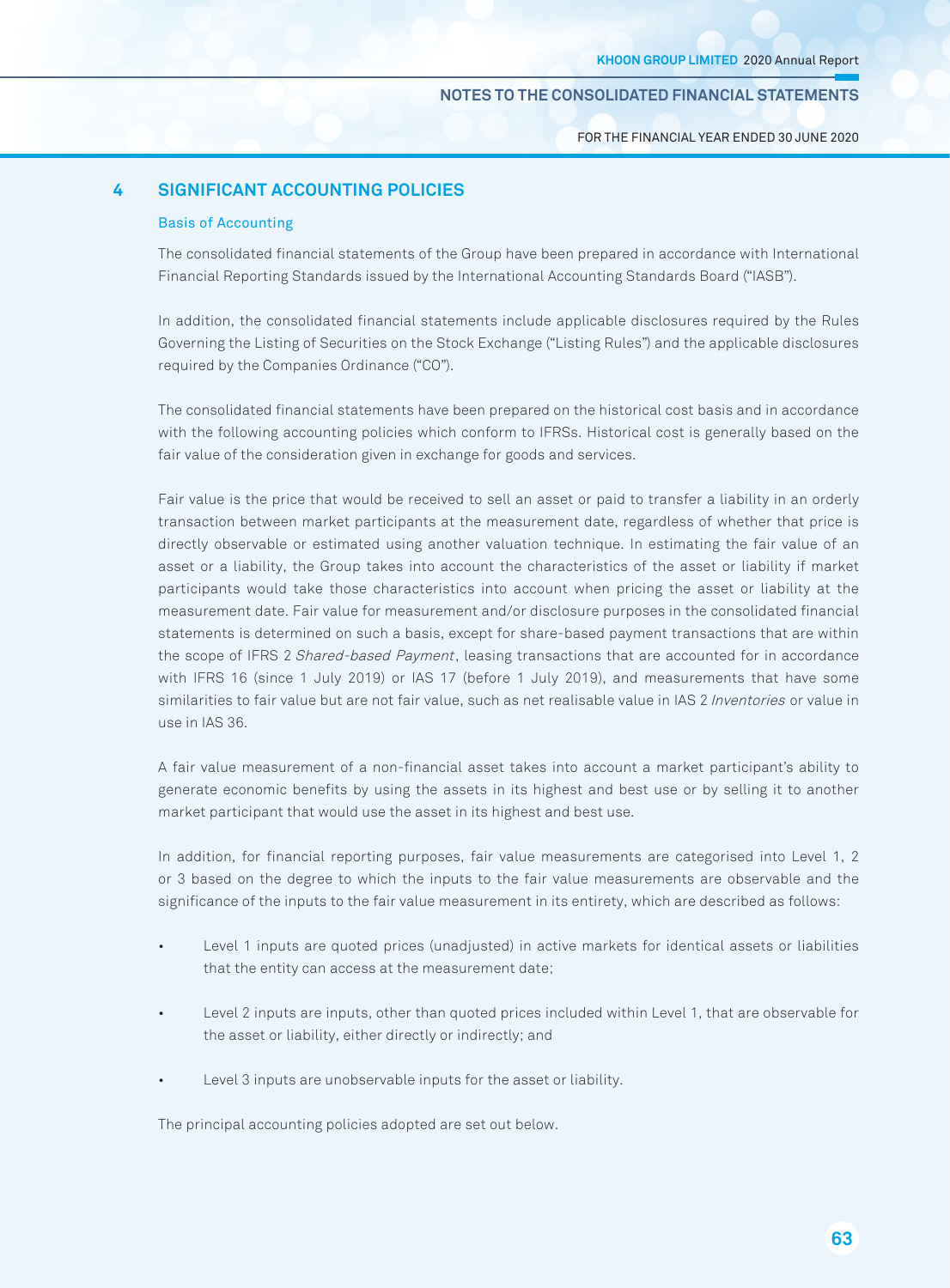FOR THE FINANCIAL YEAR ENDED 30 JUNE 2020

# **4 SiGNiFiCANT ACCOuNTiNG pOLiCiES (continued)**

#### Basis of consolidation

The consolidated financial statements incorporate the financial statements of the Company and entities controlled by the Company and its subsidiaries. Control is achieved when the Company:

- has power over the investee;
- is exposed, or has rights, to variable returns from its involvement with the investee; and
- has the ability to use its power to affect its returns.

The Group reassesses whether or not it controls an investee if facts and circumstances indicate that there are changes to one or more of the three elements of control listed above.

Consolidation of a subsidiary begins when the Group obtains control over the subsidiary and ceases when the Group loses control of the subsidiary. Specifically, income and expenses of a subsidiary acquired or disposed of during the year are included in the consolidated statements of profit or loss and other comprehensive income from the date the Group gains controls until the date when the Group ceases to control the subsidiary.

When necessary, adjustments are made to the financial statements of subsidiaries to bring their accounting policies in line with the Group's accounting policies.

All intra-group assets, liabilities, equity, income, expenses and cash flows relating to transactions between members of the Group are eliminated in full on consolidation.

#### Merger accounting for business combination involving entities under common control

The consolidated financial statements incorporate the financial statements items of the combining entities or businesses in which the common control combination occurs as if they had been combined from the date when the combining entities or businesses first came under the control of the controlling party.

The net assets of the combining entities or businesses are consolidated using the existing book values from the controlling party's perspective. No amount is recognised in respect of goodwill or excess of acquirer's interest in the net fair value of acquiree's identifiable assets, liabilities and contingent liabilities over cost at the time of common control combination, to the extent of the continuation of the controlling party's interest.

The consolidated statement of profit or loss and other comprehensive income includes the results of each of the combining entities or businesses, as appropriate, from the earliest date presented or since the date when the combining entities or businesses first came under the common control, where this is a shorter period, regardless of the date of the common control combination.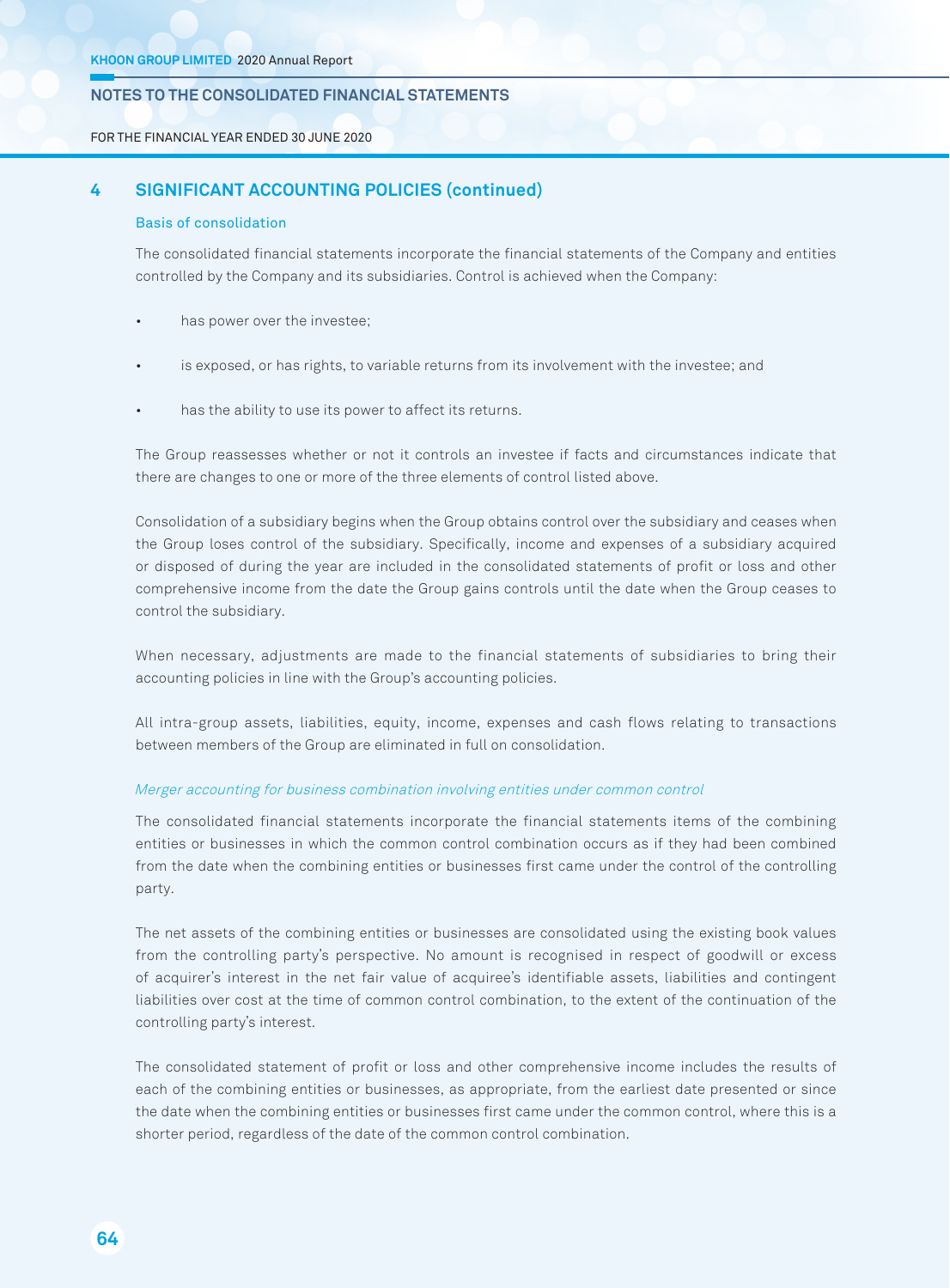FOR THE FINANCIAL YEAR ENDED 30 JUNE 2020

# **4 SiGNiFiCANT ACCOuNTiNG pOLiCiES (continued)**

#### Basis of consolidation (continued)

### Merger accounting for business combination involving entities under common control (continued)

The comparative amounts in the consolidated financial statements are presented as if the businesses had been combined at the end of the previous reporting period or when they first came under common control, whichever is earlier.

#### Revenue recognition

Revenue is recognised to depict the transfer of promised services to customers in an amount that reflects the consideration to which the Group expects to be entitled in exchange for those services. Specifically, the Group uses a 5-step approach to revenue recognition:

- Step 1: Identify the contract(s) with a customer.
- Step 2: Identify the performance obligations in the contract.
- Step 3: Determine the transaction price.
- Step 4: Allocate the transaction price to the performance obligations in the contract.
- Step 5: Recognise revenue when (or as) the entity satisfies a performance obligation.

The Group recognises revenue when (or as) a performance obligation is satisfied, i.e. when "control" of the services underlying the particular performance obligation is transferred to customers.

A performance obligation represents a service (or a bundle of services) that is distinct or a series of distinct services that are substantially the same.

Control is transferred over time and revenue is recognised over time by reference to the progress towards complete satisfaction of the relevant performance obligation if one of the following criteria is met:

- (a) the customer simultaneously receives and consumes the benefits provided by the Group's performance as the Group performs; or
- (b) the Group's performance creates or enhances an asset that the customer controls as the Group performs; or
- (c) the Group's performance does not create an asset with an alternative use to the Group and the Group has an enforceable right to payment for performance completed to date.

Otherwise, revenue is recognised at a point in time when the customer obtains control of the distinct service.

Revenue is measured based on the consideration specified in contract with a customer and excludes amounts collected on behalf of third parties. The Group recognises revenue when it transfers control of a product or service to a customer. The Group recognises revenue from provision of electrical engineering services.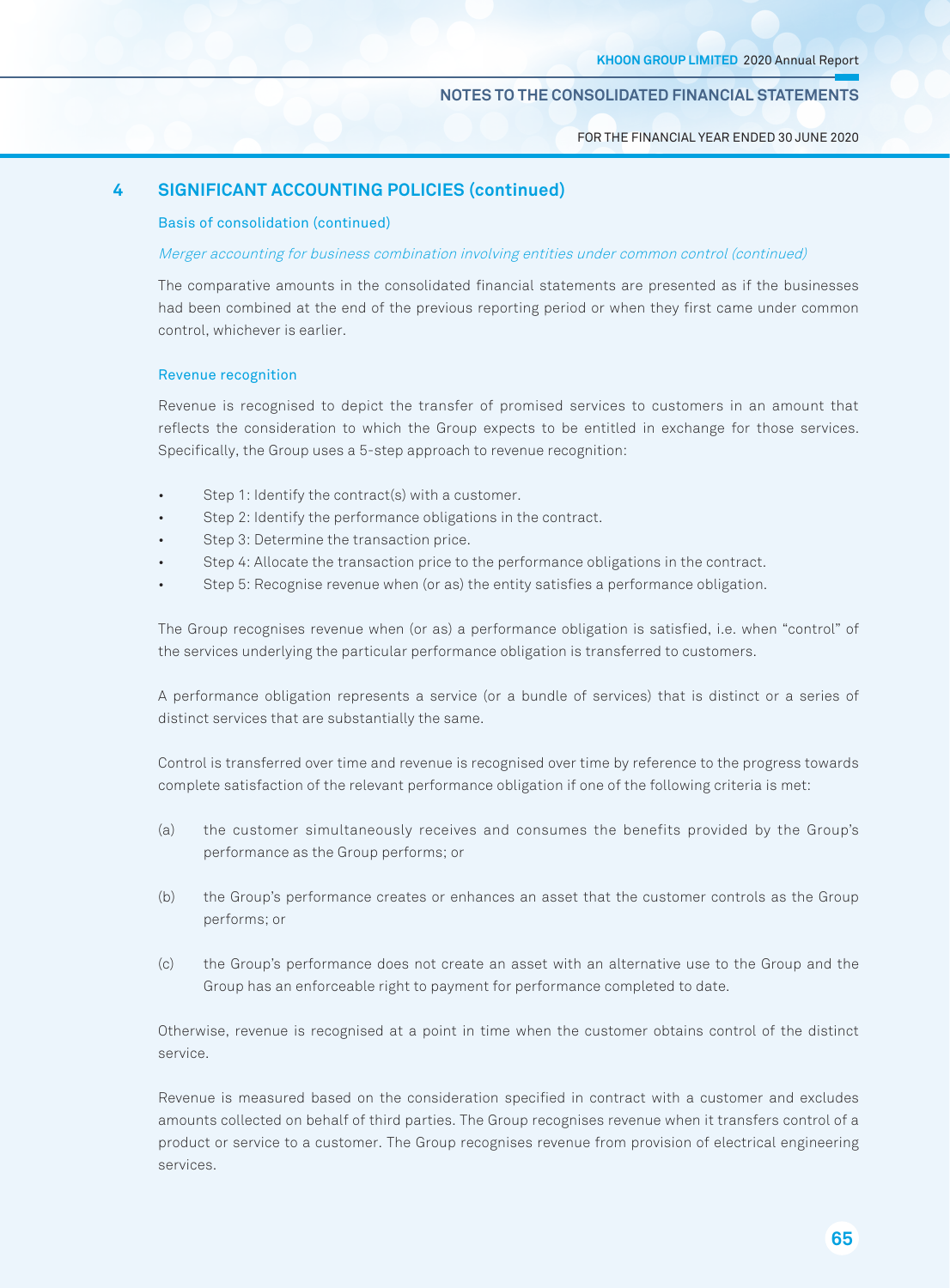FOR THE FINANCIAL YEAR ENDED 30 JUNE 2020

# **4 SiGNiFiCANT ACCOuNTiNG pOLiCiES (continued)**

#### Revenue recognition (continued)

#### Revenue from provision of electrical engineering services

The Group provides services on electrical engineering works under long-term contracts with customers. Such contracts are entered into before the services begin. Under the term of the contracts, the Group is contractually required to perform the services at the customers' specified sites that the Group's performance creates and enhances an asset that the customer controls as the Group performs.

Revenue from provision of electrical engineering works is therefore recognised over time on a cost-to-cost method, i.e. based on the proportion of contract costs incurred for work performed to date relative to the estimated total contract costs. The directors consider that this input method is an appropriate measure of the progress towards complete satisfaction of the performance obligations under IFRS 15.

#### Contract assets and liabilities

A contract asset represents the Group's right to consideration from customers in exchange for the provision of electrical engineering services that the Group has transferred to a customer that is not yet unconditional. Any amount previously recognised as a contract asset is reclassified to trade receivables at the point at which it is invoiced to the customer when the Group's right to payment becomes unconditional other than passage of time.

Contract assets are assessed for impairment in accordance with IFRS 9.

A contract liability represents the Group's obligation to transfer the aforesaid service to a customer for which the Group has received consideration (or an amount of consideration is due) from the customer.

A contract asset and a contract liability relating to a contract are accounted for and presented on a net basis.

#### Other income

Interest income from a financial asset is accrued on a time basis using the effective interest method, by reference to the principal outstanding and at the effective interest rate applicable, which is the rate that exactly discounts the estimated future cash receipts through the expected life of the financial asset to that asset's net carrying amount in initial recognition.

Rental income is recognised, on a straight-line basis, over the terms of the respective leases.

Sponsorship income is recognised when the services are provided.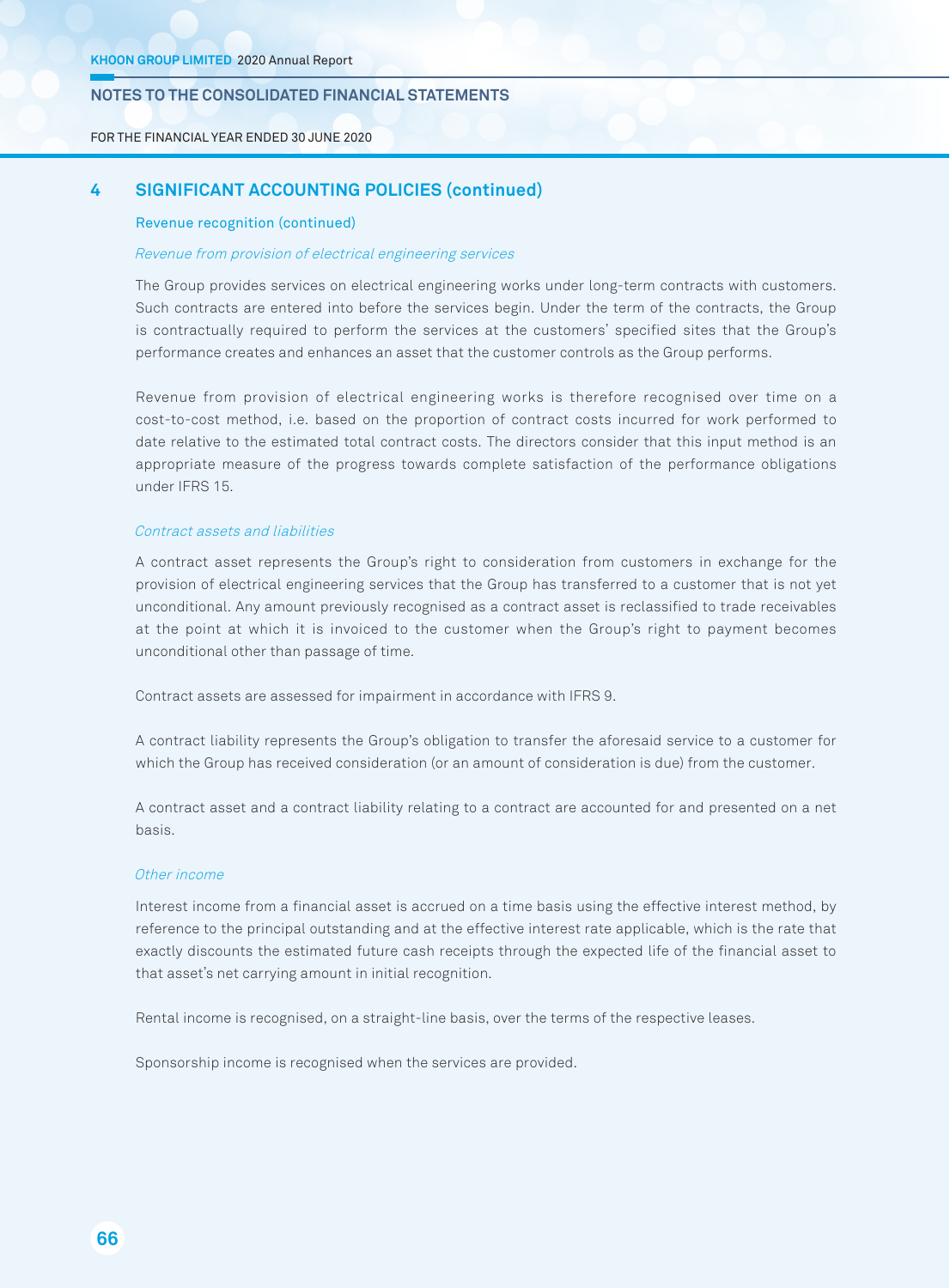FOR THE FINANCIAL YEAR ENDED 30 JUNE 2020

# **4 SiGNiFiCANT ACCOuNTiNG pOLiCiES (continued)**

#### Government grants

Government grants are not recognised until there is reasonable assurance that the Group will comply with the conditions attaching to them and that the grants will be received.

Government grants are recognised in profit or loss on a systematic basis over the periods in which the Group recognises as expenses the related costs for which the grants are intended to compensate.

Government grants that are receivable as compensation for expenses or losses already incurred or for the purpose of giving immediate financial support to the Group with no future related costs are recognised in profit or loss in the period in which they become receivable.

#### Retirement benefit costs

Payments made to Central Provident Fund ("CPF") are recognised as expense when employees have rendered service entitling them to the contributions.

#### Short-term employee benefits

Short-term employee benefits are recognised at the undiscounted amount of the benefits expected to be paid as and when employees rendered the services. All short-term employee benefits are recognised as an expense unless another IFRS requires or permits the inclusion of the benefits in the cost of an asset.

A liability is recognised for benefits accruing to employees (such as wages and salaries, annual leave and sick leave) after deduction any amount already paid.

## **Taxation**

Income tax expense represents the sum of the tax currently payable and deferred tax.

The tax currently payable is based on taxable profit for the year/period. Taxable profit differs from "profit before taxation" as reported in the consolidated statement of profit or loss and other comprehensive income because it excludes items of income or expense that are taxable or deductible in other years and it further excludes items that are never taxable or deductible. The Group's liability for current tax is calculated using tax rates that have been enacted or substantively enacted by the end of the reporting period.

Deferred tax is recognised on temporary differences between the carrying amounts of assets and liabilities in the consolidated financial statements and the corresponding tax base used in the computation of taxable profit. Deferred tax liabilities are generally recognised for all taxable temporary differences. Deferred tax assets are generally recognised for all deductible temporary difference to the extent that it is probable that taxable profits will be available against which those deductible temporary differences can be utilised. Such assets and liabilities are not recognised if the temporary difference arises from the initial recognition (other than in a business combination) of other assets and liabilities in a transaction that affects neither the taxable profit nor the accounting profit.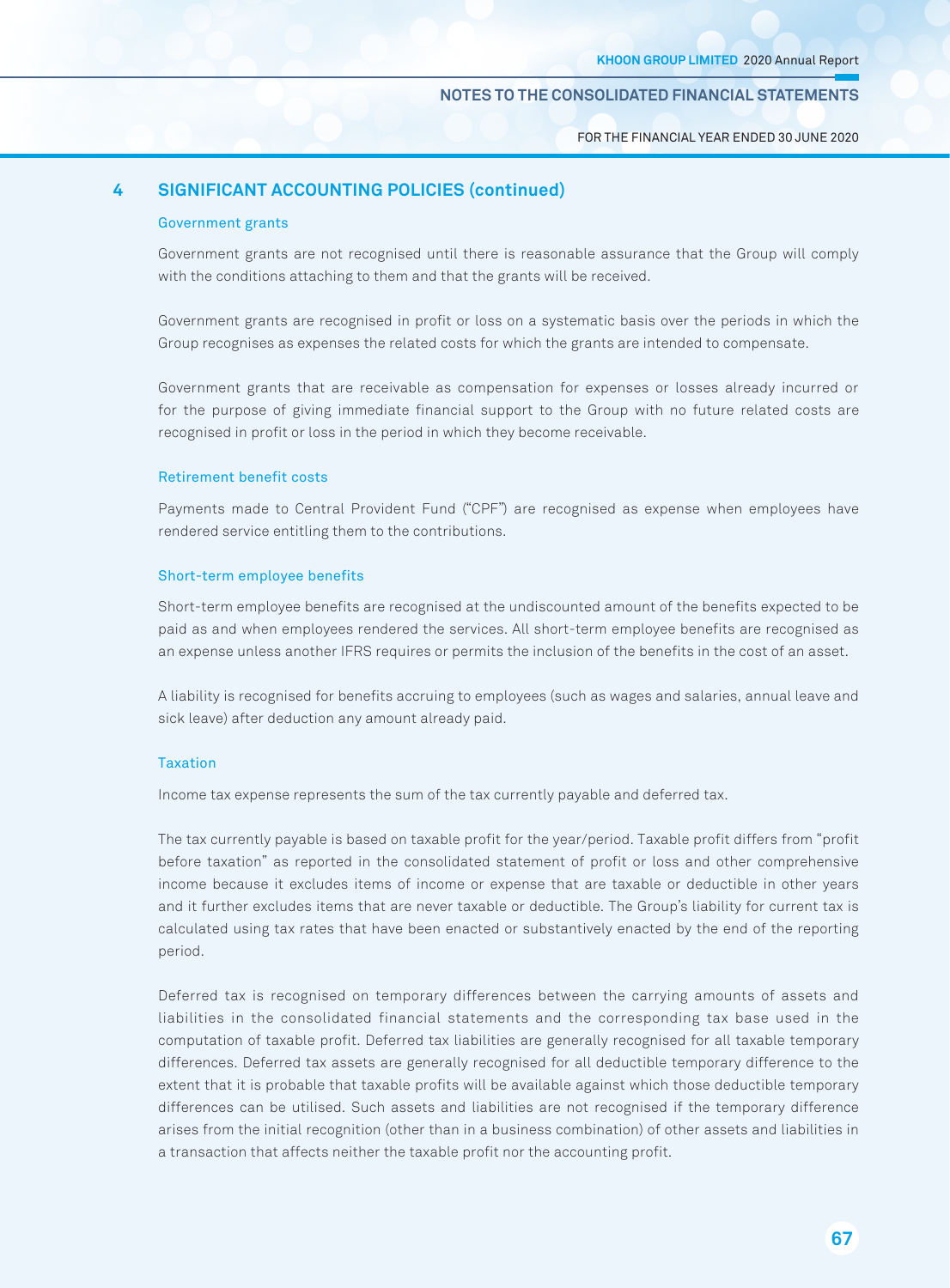FOR THE FINANCIAL YEAR ENDED 30 JUNE 2020

# **4 SiGNiFiCANT ACCOuNTiNG pOLiCiES (continued)**

#### Taxation (continued)

The carrying amount of deferred tax assets is reviewed at the end of each reporting period and reduced to the extent that it is no longer probable that sufficient taxable profits will be available to allow all or part of the asset to be recovered.

Deferred tax assets and liabilities are measured at the tax rates that are expected to apply in the period in which the liability is settled or the asset is realised, based on tax rate (and tax laws) that have been enacted or substantively enacted by the end of the reporting period.

The measurement of deferred tax liabilities and assets reflects the tax consequences that would follow from the manner in which the Group expects, at the end of the reporting period, to recover or settle the carrying amount of its assets and liabilities.

For the purposes of measuring deferred tax for leasing transactions in which the Group recognises the right-of-use assets and the related lease liabilities, the Group first determines whether the tax deductions are attributable to the right-of-use assets or the lease liabilities.

For leasing transactions in which the tax deductions are attributable to the lease liabilities, the Group applies IAS 12 Income Taxes requirements to right-of-use assets and lease liabilities separately. Temporary differences on initial recognition of the relevant right-of-use assets and lease liabilities are not recognised due to application of the initial recognition exemption. Temporary differences arising from subsequent revision to the carrying amounts of right-of-use assets and lease liabilities, resulting from remeasurement of lease liabilities and lease modifications, that are not subject to initial recognition exemption are recognised on the date of remeasurement or modification.

Current and deferred tax are recognised in profit or loss, except when they relate to items that are recognised in other comprehensive income or directly in equity, in which case, the current and deferred tax are also recognised in other comprehensive income or directly in equity respectively.

#### Foreign currencies

In preparing the consolidated financial statements of the Group, transactions in currencies other than the functional currency of the entity (foreign currencies) are recognised at the rates of exchanges prevailing on the dates of the transactions. At the end of the reporting period, monetary items denominated in foreign currencies are retranslated at the rates prevailing at that date. Non-monetary items that are measured in terms of historical cost in a foreign currency are not retranslated.

Exchange differences arising on the settlement of monetary items, and on the retranslation of monetary items, are recognised in profit or loss in the period in which they arise.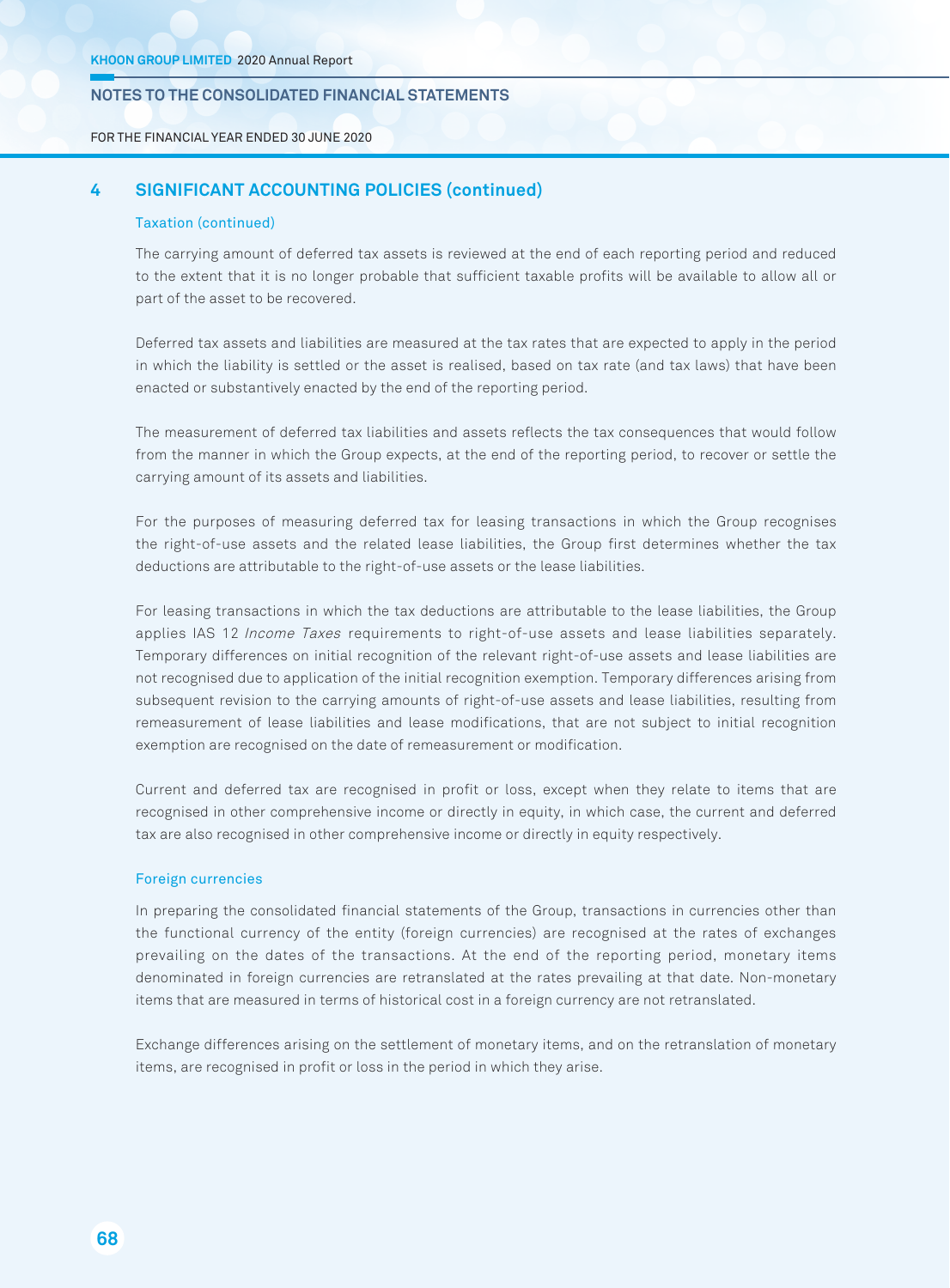FOR THE FINANCIAL YEAR ENDED 30 JUNE 2020

# **4 SiGNiFiCANT ACCOuNTiNG pOLiCiES (continued)**

#### Plant and equipment

Plant and equipment held for use in the production or supply of goods or services, or for administrative purposes, are stated at cost less subsequent accumulated depreciation and accumulated impairment losses, if any.

Cost includes professional fees and, for qualifying assets, borrowing costs capitalised in accordance with the Group's accounting policy. Such assets are classified to the appropriate categories of plant and equipment when completed and ready for intended use. Depreciation of these assets commences when the assets are ready for their intended use.

Depreciation is recognised so as to write off the cost of items of plant and equipment less their residual values over their estimated useful lives, using the straight-line method. The estimated useful lives, residual values and depreciation method are reviewed at the end of each reporting period, with the effect of any changes in estimate accounted for on a prospective basis.

An item of plant and equipment is derecognised upon disposal or when no future economic benefits are expected to arise from the continued use of the asset. Any gain or loss arising on disposal or retirement of an item of plant and equipment is determined as the difference between the sales proceeds and the carrying amount of the asset and is recognised in profit or loss.

Right-of-use assets are depreciated over the shorter period of the lease term and the useful life of the underlying asset. If a lease transfers ownership of the underlying asset or the cost of the right-of-use asset reflects that the Group expects to exercise a purchase option, the related right-of-use asset is depreciated over the useful life of the underlying asset.

### Investment property

Investment properties are properties held to earn rentals and/or for capital appreciation (including property under construction for such purposes). Investment properties are measured initially at cost, including transaction costs. Subsequent to initial recognition, investment properties are stated at cost less subsequent accumulated depreciation and any accumulated impairment loss.

Depreciation is recognised so as to write off the cost of items of investment properties less their residual values over their estimated useful lives, using the straight-line method. The estimated useful lives, residual values and depreciation method are reviewed at the end of each reporting period, with the effect of any changes in estimate accounted for on a prospective basis.

An investment property is derecognised upon disposal or when the investment property is permanently withdrawn from use and no future economic benefits are expected from the disposal. Any gain or loss arising on derecognition of the property (calculated as the difference between the net disposal proceeds and the carrying amount of the asset) is included in profit or loss in the period in which the property is derecognised.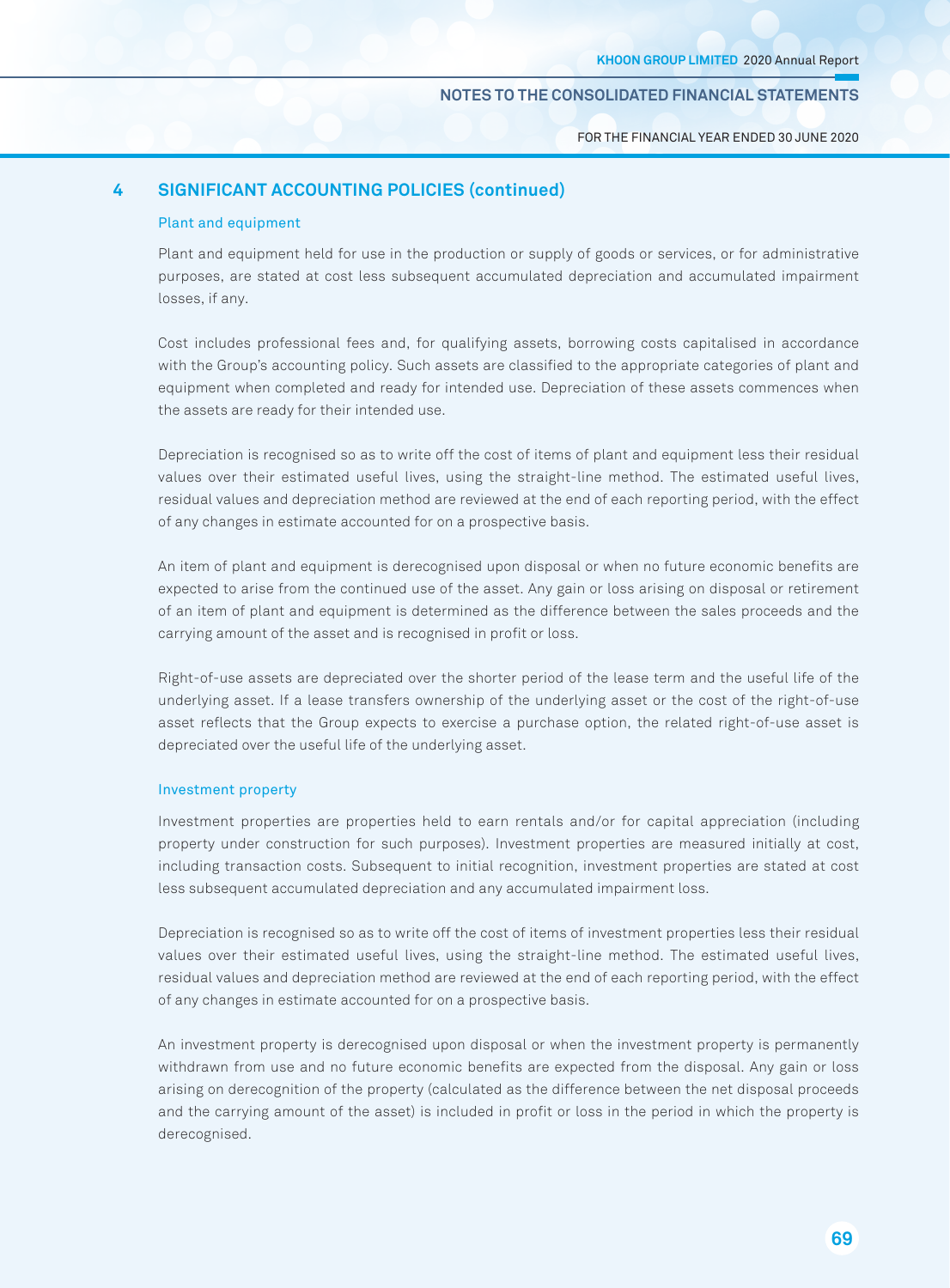FOR THE FINANCIAL YEAR ENDED 30 JUNE 2020

# **4 SiGNiFiCANT ACCOuNTiNG pOLiCiES (continued)**

#### Impairment of tangible assets

At the end of each reporting period, the management of the Group reviews the carrying amounts of its tangible assets to determine whether there is any indication that those assets have suffered an impairment loss. If any such indication exists, the recoverable amount of the asset is estimated in order to determine the extent of the impairment loss, if any.

The recoverable amount of tangible assets are estimated individually, when it is not possible to estimate the recoverable amount of an individual asset, the Group estimates the recoverable amount of the cash generating unit to which the asset belongs. When a reasonable and consistent basis of allocation can be identified, corporate assets are also allocated to individual cash-generating-units, or otherwise they are allocated to the smallest group of cash-generating-units for which a reasonable and consistent allocation basis can be identified.

Recoverable amount is the higher of fair values less costs to sell and value in use. In assessing value in use, the estimated future cash flows are discounted to their present value using a pre-tax discount rate that reflects current market assessments of the time value of money and the risks specific to the asset for which the estimates of future cash flows have not been adjusted.

If the recoverable amount of an asset (or a cash-generating unit) is estimated to be less than its carrying amount, the carrying amount of the asset (or a cash-generating unit) is reduced to its recoverable amount. In allocating the impairment loss, the impairment loss is allocated first to reduce the carrying amount of any goodwill (if applicable) and then to the other assets on a pro-rata basis based on the carrying amount of each asset in the unit. The carrying amount of an asset is not reduced below the highest of its fair value less costs of disposal (if measurable), its value in use (if determinable) and zero. The amount of the impairment loss that would otherwise have been allocated to the asset is allocated pro rata to the other assets of the unit. An impairment loss is recognised immediately in profit or loss.

Where an impairment loss subsequently reverses, the carrying amount of the asset is increased to the revised estimate of its recoverable amount, but only to the extent that the increased carrying amount does not exceed the carrying amount that would have been determined had no impairment loss been recognised for the asset (or a cash-generating unit or a group of cash-generating units) in prior years. A reversal of an impairment loss is recognised in profit or loss immediately.

### Cash and cash equivalents

Cash and cash equivalents comprise cash balances and bank deposits that are readily convertible to a known amount of cash and are subject to an insignificant risk of changes in value.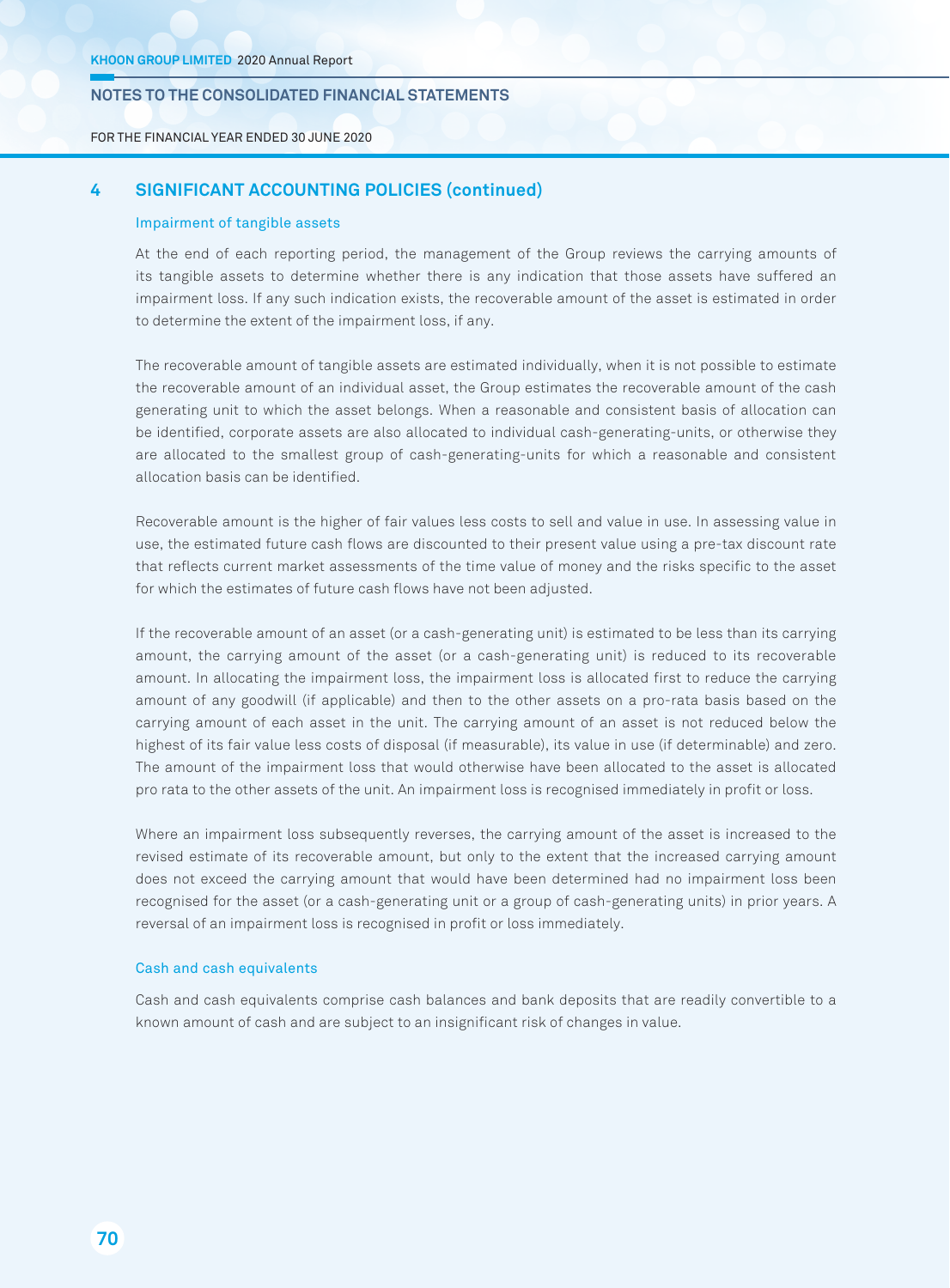FOR THE FINANCIAL YEAR ENDED 30 JUNE 2020

# **4 SiGNiFiCANT ACCOuNTiNG pOLiCiES (continued)**

### Provisions

Provisions are recognised when the Group has a present obligation (legal or constructive) as a result of a past event, it is probable that the Group will be required to settle the obligation, and a reliable estimate can be made of the amount of the obligation.

The amount recognised as a provision is the best estimate of the consideration required to settle the present obligation at the end of the reporting period, taking into account the risks and uncertainties surrounding the obligation. Where a provision is measured using the cash flows estimated to settle the present obligation, its carrying amount is the present value of those cash flows (where the effect of the time value of money is immaterial).

When some or all of the economic benefits required to settle a provision are expected to be recovered from a third party, the receivable is recognised as an asset if it is virtually certain that reimbursement will be received and the amount of the receivable can be measured reliably.

## Financial instruments

#### Initial Recognition

Financial assets and financial liabilities are recognised on the Group's consolidated statement of financial position when the Group becomes a party to the contractual provisions of the instruments. All regular way purchases or sales of financial assets are recognised and derecognised on a trade date basis. Regular way purchases or sales of financial assets that require delivery of assets within the time frame established by regulation or convention in the marketplace.

Financial assets and financial liabilities are initially measured at fair value. Transaction costs that are directly attributable to the acquisition or issue of financial assets and liabilities are added to or deducted from the fair value of financial assets or financial liabilities, as appropriate, on initial recognition.

## Financial assets

## Classification of financial assets

Trade receivables arising from contracts with customers are initially measured in accordance with IFRS 15. All recognised financial assets that are within the scope of IFRS 9 are subsequently measured in their entirety at either amortised cost or fair value, depending on the classification of the financial assets.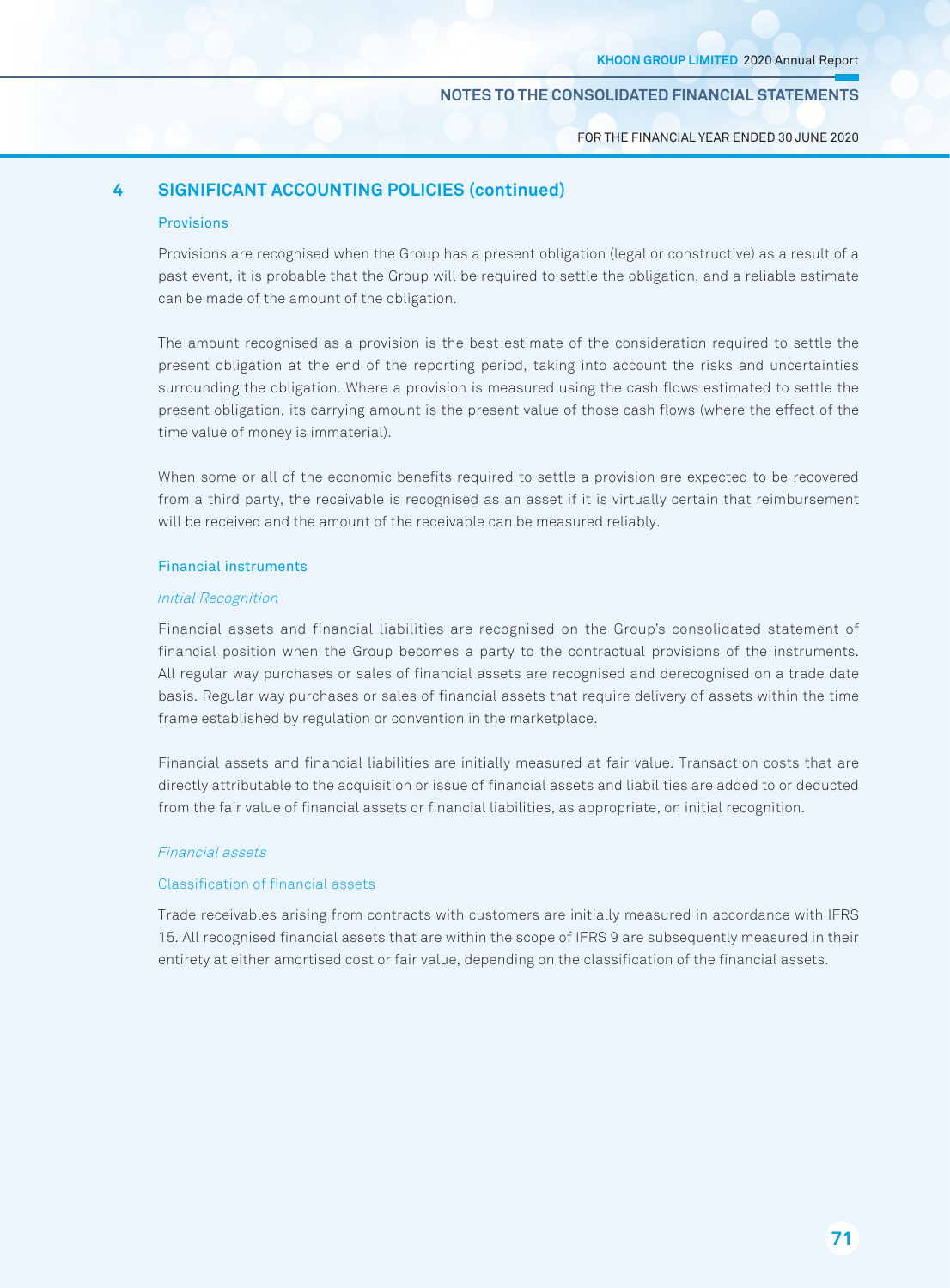FOR THE FINANCIAL YEAR ENDED 30 JUNE 2020

# **4 SiGNiFiCANT ACCOuNTiNG pOLiCiES (continued)**

Financial instruments (continued)

Financial assets (continued)

Classification of financial assets (continued)

Financial assets that meet the following conditions are subsequently measured at amortised cost:

- the financial asset is held within a business model whose objective is to hold financial assets in order to collect contractual cash flows; and
- the contractual terms of the financial asset give rise on specified dates to cash flows that are solely payments of principal and interest on the principal amount outstanding.

Financial assets that meet the following conditions are subsequently measured at fair value through other comprehensive income ("FVTOCI"):

- the financial asset is held within a business model whose objective is achieved by both selling and collecting contractual cash flows; and
- the contractual terms give rise on specified dates to cash flows that are solely payments of principal and interest on the principal amount outstanding.

By default, all other financial assets are subsequently measured at fair value through profit or loss ("FVTPL").

All recognised financial assets of the Group are subsequently measured at amortised cost (including trade receivables, other receivables and deposits, and bank balances and cash) or FVTPL (dual currency investments).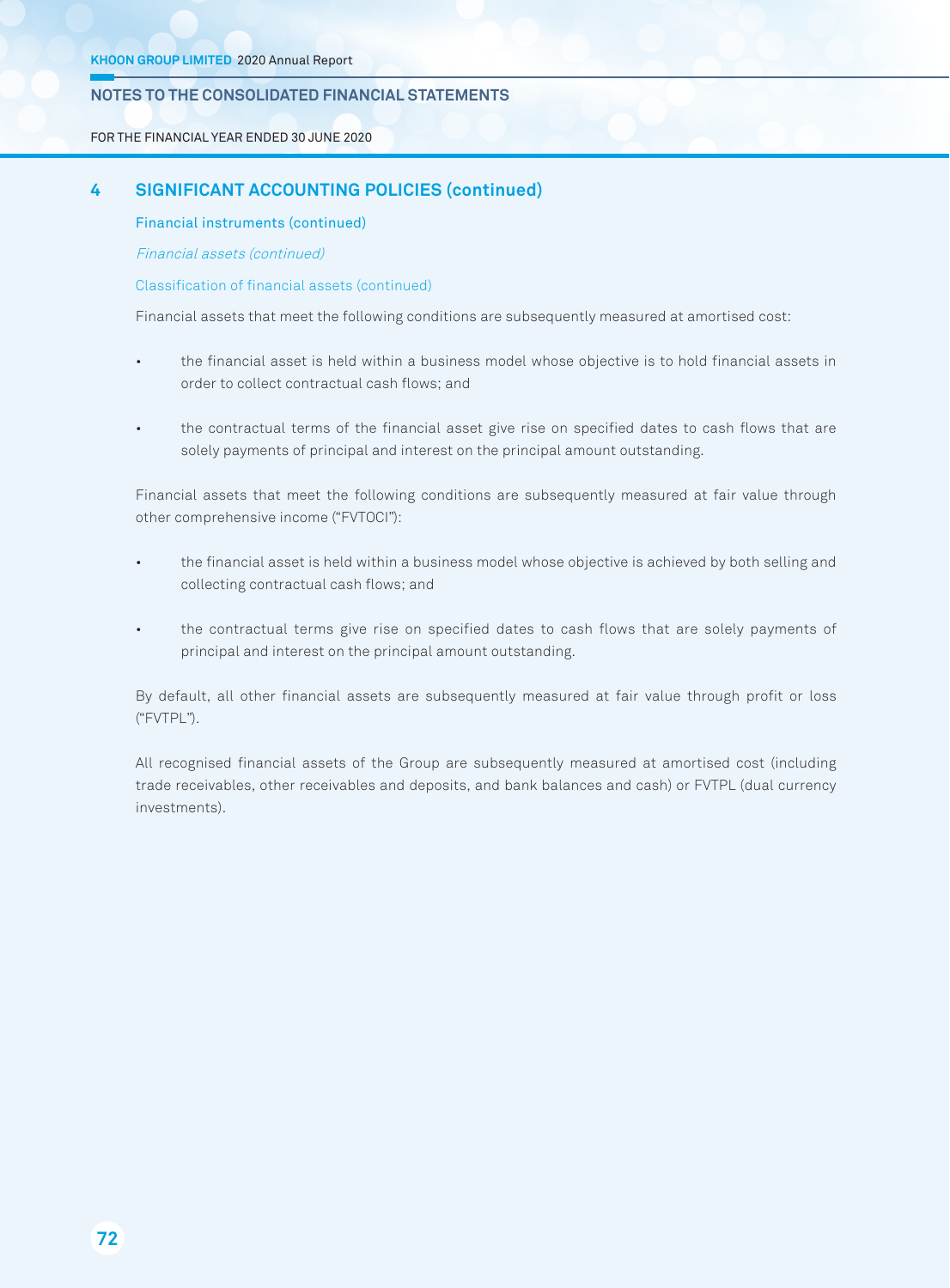FOR THE FINANCIAL YEAR ENDED 30 JUNE 2020

## **4 SiGNiFiCANT ACCOuNTiNG pOLiCiES (continued)**

Financial instruments (continued)

Financial assets (continued)

## Amortised cost and effective interest method

The effective interest method is a method of calculating the amortised cost of a debt instrument and of allocating interest income over the relevant periods.

For financial instruments other than purchased or originated credit-impaired financial assets, the effective interest rate is the rate that exactly discounts estimated future cash receipts (including all fees and points paid or received that form an integral part of the effective interest rate, transaction costs and other premiums or discounts) excluding expected credit losses ("ECL"), through the expected life of the debt instrument, or, where appropriate, a shorter period, to the gross carrying amount of the debt instrument on initial recognition.

The amortised cost of a financial asset is the amount at which the financial asset is measured at initial recognition minus the principal repayments, plus the cumulative amortisation using the effective interest method of any difference between that initial amount and the maturity amount, adjusted for any loss allowance. The gross carrying amount of a financial asset is the amortised cost of a financial asset before adjusting for any loss allowance.

Interest income is recognised using the effective interest method for financial assets measured subsequently at amortised cost and at FVTOCI. For financial instruments other than purchased or originated credit-impaired financial assets, interest income is calculated by applying the effective interest rate to the gross carrying amount of a financial asset, except for financial assets that have subsequently become credit-impaired. For financial assets that have subsequently become credit-impaired, interest income is recognised by applying the effective interest rate to the amortised cost of the financial asset. If, in subsequent reporting periods, the credit risk on the credit-impaired financial instrument improves so that the financial asset is no longer credit-impaired, interest income is recognised by applying the effective interest rate to the gross carrying amount of the financial asset.

Interest income is recognised in profit or loss using the effective interest method and is included in the "other income" line item.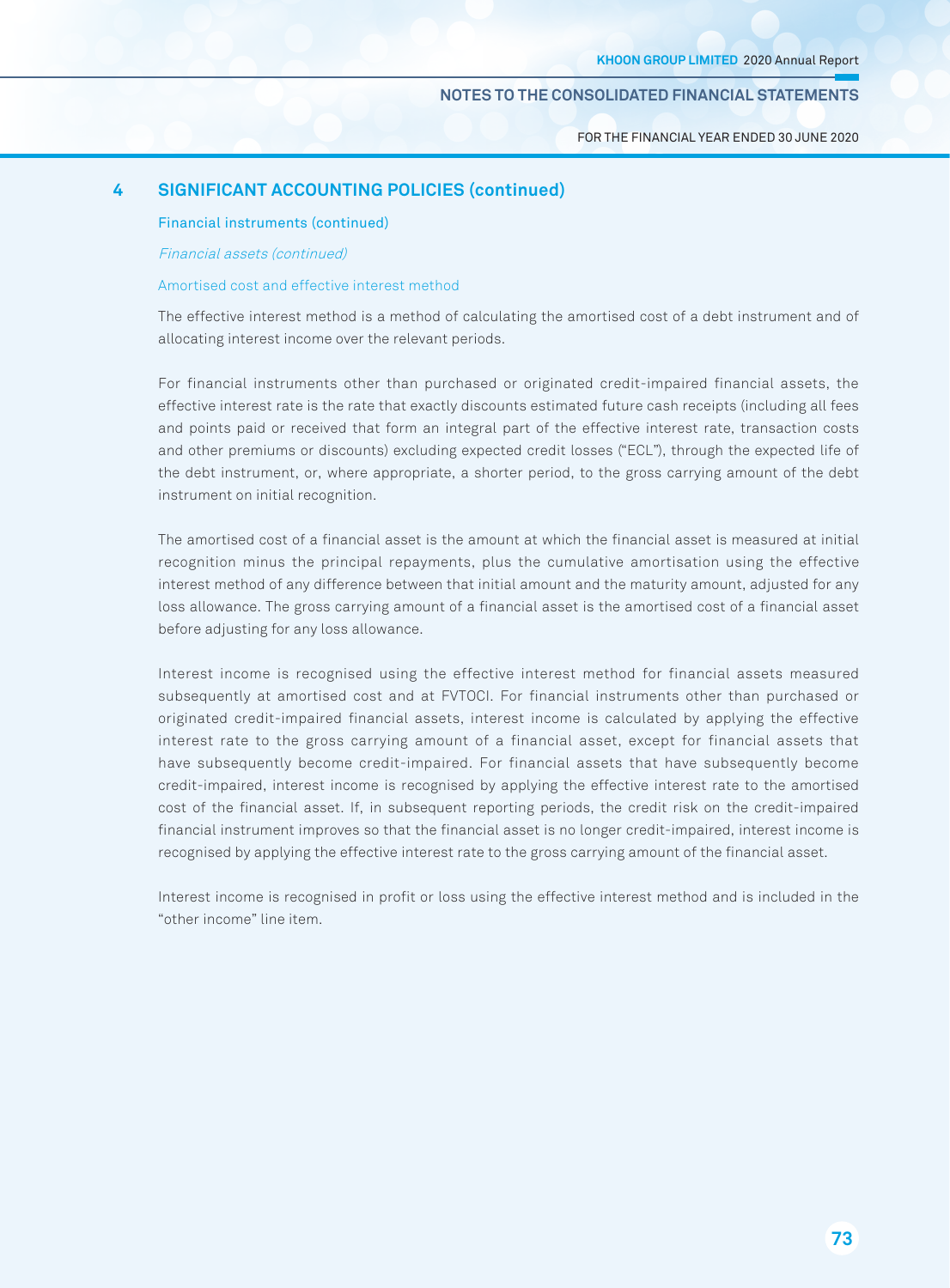FOR THE FINANCIAL YEAR ENDED 30 JUNE 2020

## **4 SiGNiFiCANT ACCOuNTiNG pOLiCiES (continued)**

## Financial instruments (continued)

### Financial assets (continued)

### Impairment under ECL model

The Group recognises a loss allowance for ECL on financial assets that are measured at amortised cost, which are subject to impairment under IFRS 9 (including trade receivables, other receivables and deposits, and bank balances and cash) and contract assets. The amount of ECL is updated at each reporting date to reflect changes in credit risk since initial recognition.

Lifetime ECL represents the ECL that will result from all possible default events over the expected life of the relevant instrument. In contrast, 12-month ECL ("12m ECL") represents the portion of lifetime ECL that is expected to result from default events that are possible within 12 months after the reporting date. Assessment are done based on the Group's historical credit loss experience, adjusted for factors that are specific to the debtors, general economic conditions and an assessment of both the current conditions at the reporting date as well as the forecast of future conditions.

The Group always recognises lifetime ECL for trade receivables and contract assets. The ECL on trade receivables and contract assets are assessed individually.

For all other financial instruments, the Group measures the loss allowance equal to 12m ECL, unless when there has been a significant increase in credit risk since initial recognition, the Group recognises lifetime ECL. The assessment of whether lifetime ECL should be recognised is based on significant increases in the likelihood or risk of a default occurring since initial recognition.

#### Significant increase in credit risk

In assessing whether the credit risk on a financial instrument has increased significantly since initial recognition, the Group compares the risk of a default occurring on the financial instrument as at the end of each reporting date with the risk of a default occurring on the financial instrument as at the date of initial recognition. In making this assessment, the Group considers both quantitative and qualitative information that is reasonable and supportable, including historical experience and forward-looking information that is available without undue cost or effort. Forward-looking information considered includes the future prospects of the industries in which the Group's debtors operate, obtained from economic expert reports, financial analysts, governmental bodies and other similar organisations, as well as consideration of various external sources of actual and forecast economic information that relate to the Group's core operations.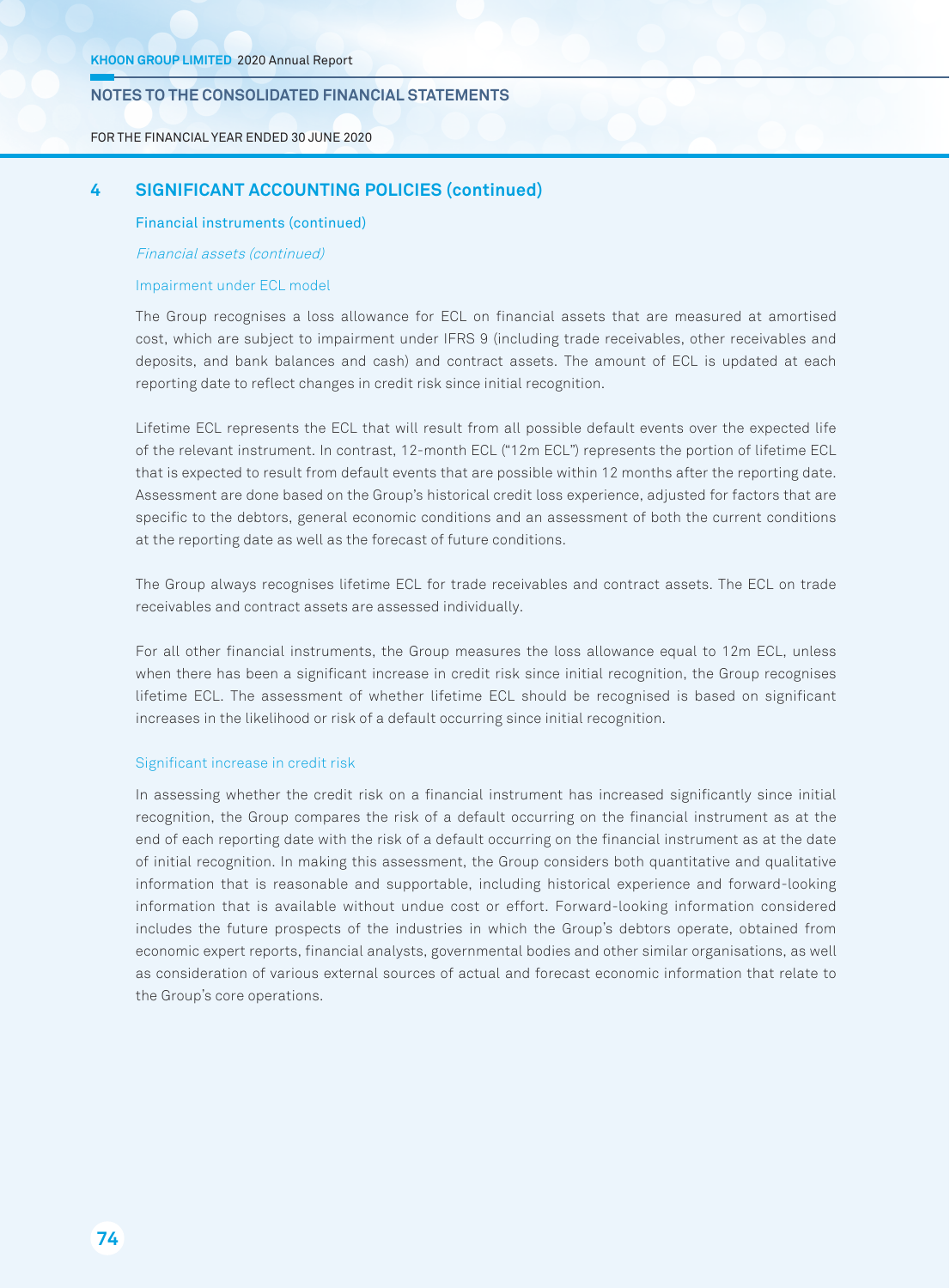FOR THE FINANCIAL YEAR ENDED 30 JUNE 2020

# **4 SiGNiFiCANT ACCOuNTiNG pOLiCiES (continued)**

### Financial instruments (continued)

Financial assets (continued)

### Significant increase in credit risk (continued)

In particular, the following information is taken into account when assessing whether credit risk has increased significantly since initial recognition:

- an actual or expected significant deterioration in the financial instrument's external (if available) or internal credit rating;
- existing or forecast adverse changes in business, financial or economic conditions that are expected to cause a significant decrease in the debtor's ability to meet its debt obligations;
- an actual or expected significant deterioration in the operating results of the debtor; and
- an actual or expected significant adverse change in the regulatory, economic, or technological environment of the debtor that results in a significant decrease in the debtor's ability to meet its debt obligations.

Irrespective of the outcome of the above assessment, the Group presumes that the credit risk has increased significantly since initial recognition when contractual payments are more than 30 days past due, unless the Group has reasonable and supportable information that demonstrates otherwise.

Despite the foregoing, the Group assumes that the credit risk on a financial instrument has not increased significantly since initial recognition if the financial instrument is determined to have low credit risk at the reporting date. A financial instrument is determined to have low credit risk if i) the financial instrument has a low risk of default (i.e. no default history), ii) the borrower has a strong capacity to meet its contractual cash flow obligations in the near term and iii) adverse changes in economic and business conditions in the longer term may, but will not necessarily, reduce the ability of the borrower to fulfil its contractual cash flow obligations.

The Group regularly monitors the effectiveness of the criteria used to identify whether there has been a significant increase in credit risk and revises them as appropriate to ensure that the criteria are capable of identifying significant increase in credit risk before the amount becomes past due.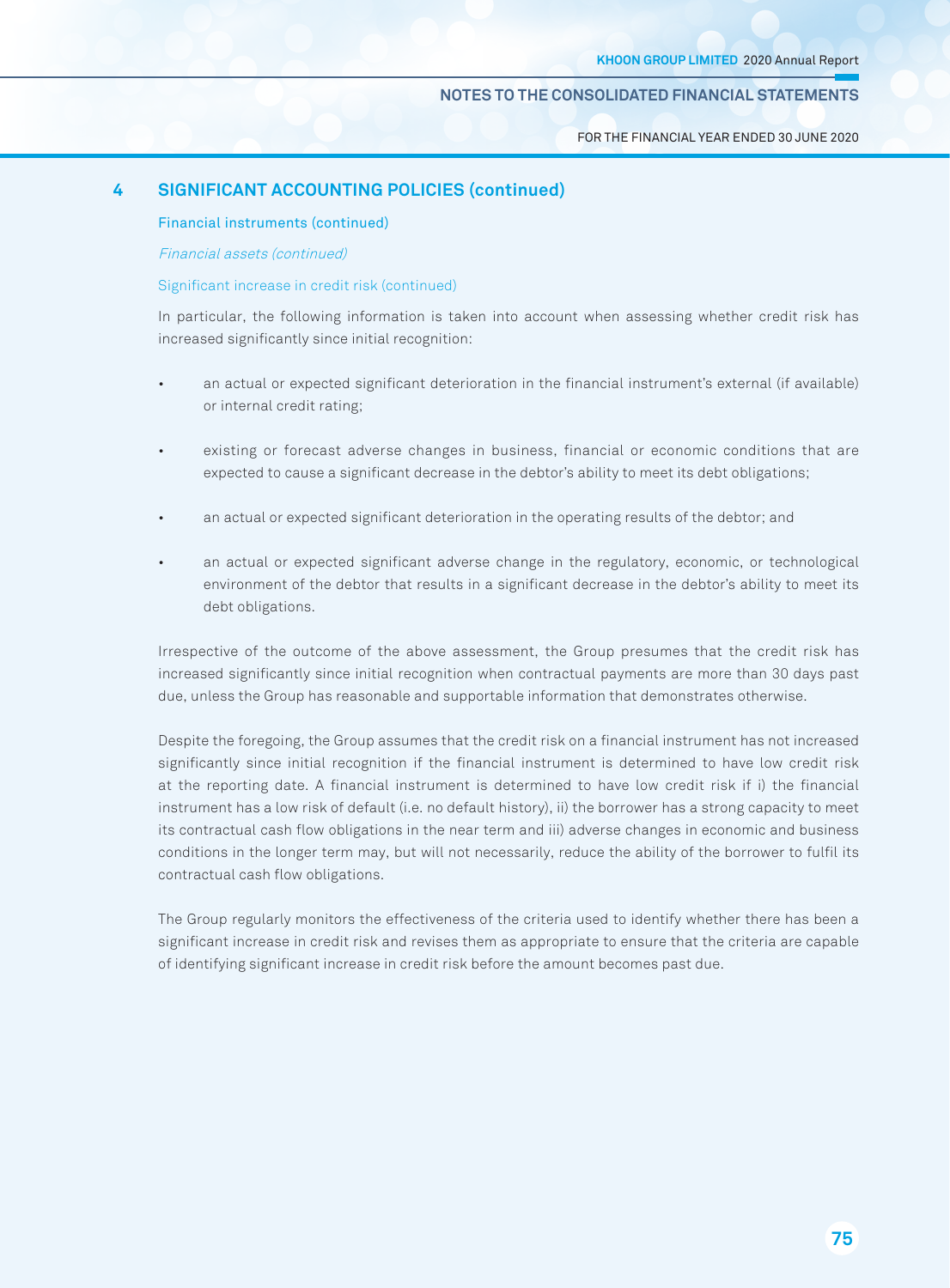### FOR THE FINANCIAL YEAR ENDED 30 JUNE 2020

## **4 SiGNiFiCANT ACCOuNTiNG pOLiCiES (continued)**

## Financial instruments (continued)

## Financial assets (continued)

### Definition of default

The Group considers the following as constituting an event of default for internal credit risk management purposes as historical experience indicates that receivables that meet either of the following criteria are generally not recoverable.

- when there is a breach of financial covenants by the counterparty; or
- information developed internally or obtained from external sources indicates that the debtor is unlikely to pay its creditors, including the Group, in full (without taking into account any collaterals held by the Group).

The Group also considers that default has occurred when a financial asset is more than 90 days past due unless the Group has reasonable and supportable information to demonstrate that a more lagging default criterion is more appropriate.

### Measurement and recognition of ECL

The measurement of ECL is a function of the probability of default, loss given default (i.e. the magnitude of the loss if there is a default) and the exposure at default. The assessment of the probability of default and loss given default is based on historical data adjusted by forward-looking information.

Generally, the ECL is estimated as the difference between all contractual cash flows that are due to the Group in accordance with the contract and all the cash flows that the Group expects to receive, discounted at the effective interest rate determined at initial recognition.

Interest income is calculated based on the gross carrying amount of the financial asset unless the financial asset is credit impaired, in which case interest income is calculated based on amortised cost of the financial assets.

The Group recognises an impairment gain or loss in profit or loss for all financial instruments with a corresponding adjustment to their carrying amount through a loss allowance account, except for investments in debt instruments that are measured at FVTOCI, for which the loss allowance is recognised in other comprehensive income and accumulated in the investment revaluation reserve and does not reduce the carrying amount of the financial asset in the statement of financial position.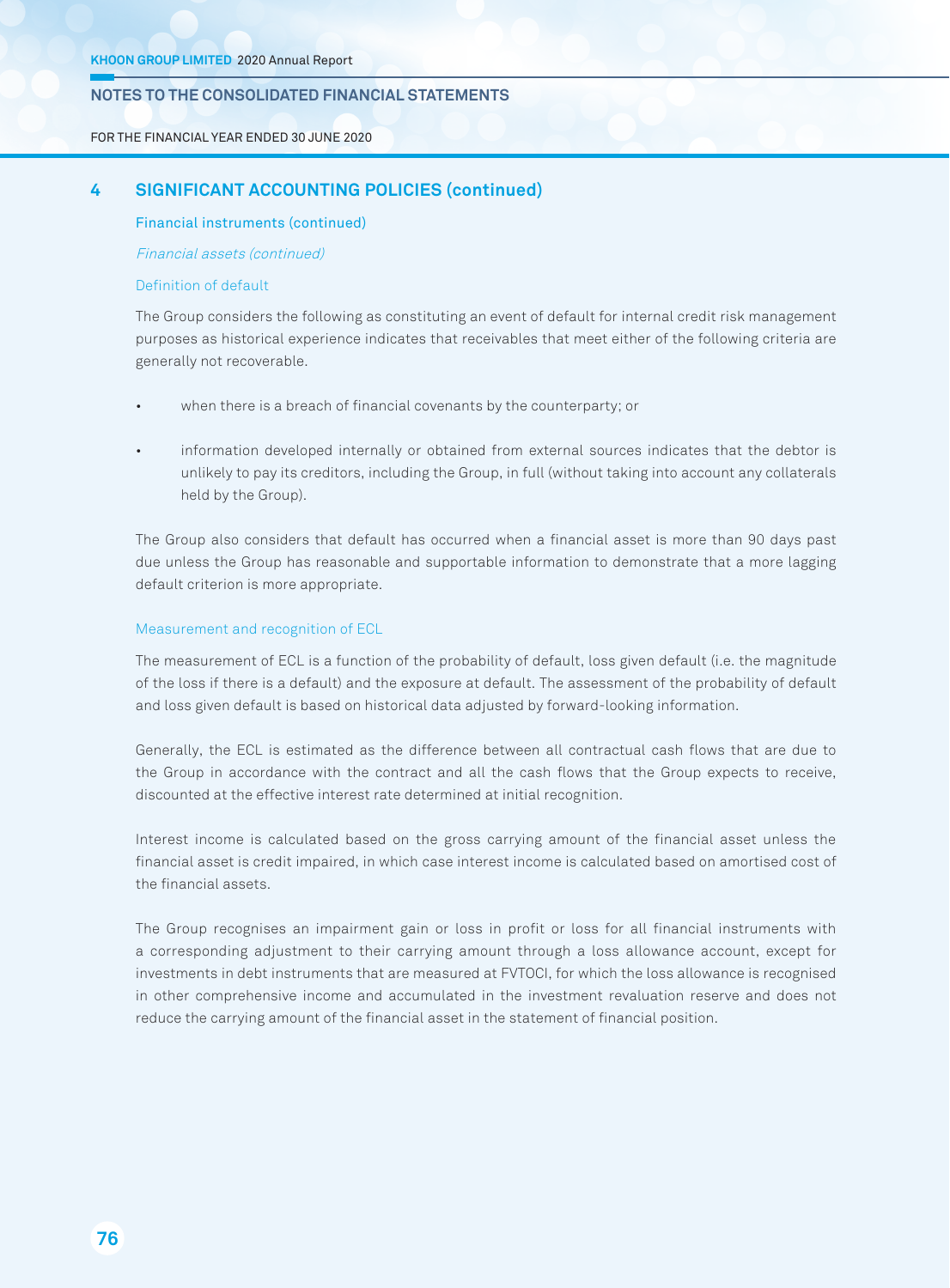FOR THE FINANCIAL YEAR ENDED 30 JUNE 2020

## **4 SiGNiFiCANT ACCOuNTiNG pOLiCiES (continued)**

Financial instruments (continued)

Financial assets (continued)

## Credit-impaired financial assets

Financial asset is credit-impaired when one or more events that have a detrimental impact on the estimated future cash flows of that financial asset have occurred. Evidence that a financial asset is credit-impaired includes observable data about the following events:

- a) significant financial difficulty of the issuer or the borrower; or
- b) a breach of contract, such as a default or past due event; or
- c) the lender(s) of the borrower, for economic or contractual reasons relating to the borrower's financial difficulty, having granted to the borrower a concession (s) that the lender (s) would not otherwise consider; or
- d) it is becoming probable that the borrower will enter bankruptcy or other financial reorganisation.

### Write-off policy

The Group writes off a financial asset when there is information indicating that the counterparty is in severe financial difficulty and there is no realistic prospect of recovery, for example, when the counterparty has been placed under liquidation or has entered into bankruptcy proceedings, or in the case of trade receivables, when the amounts are past due over one year, whichever occurs sooner.

Financial assets written off may still be subject to enforcement activities under the Group's recovery procedures, taking into account legal advice where appropriate. Any recoveries made are recognised in profit or loss.

### Derecognition of financial assets

The Group derecognises a financial asset only when the contractual rights to the cash flows from the asset expire, or when it transfers the financial asset and substantially all the risks and rewards of ownership of the asset to another party.

On derecognition of a financial asset measured at amortised cost, the difference between the asset's carrying amount and the sum of the consideration received and receivable is recognised in profit and loss.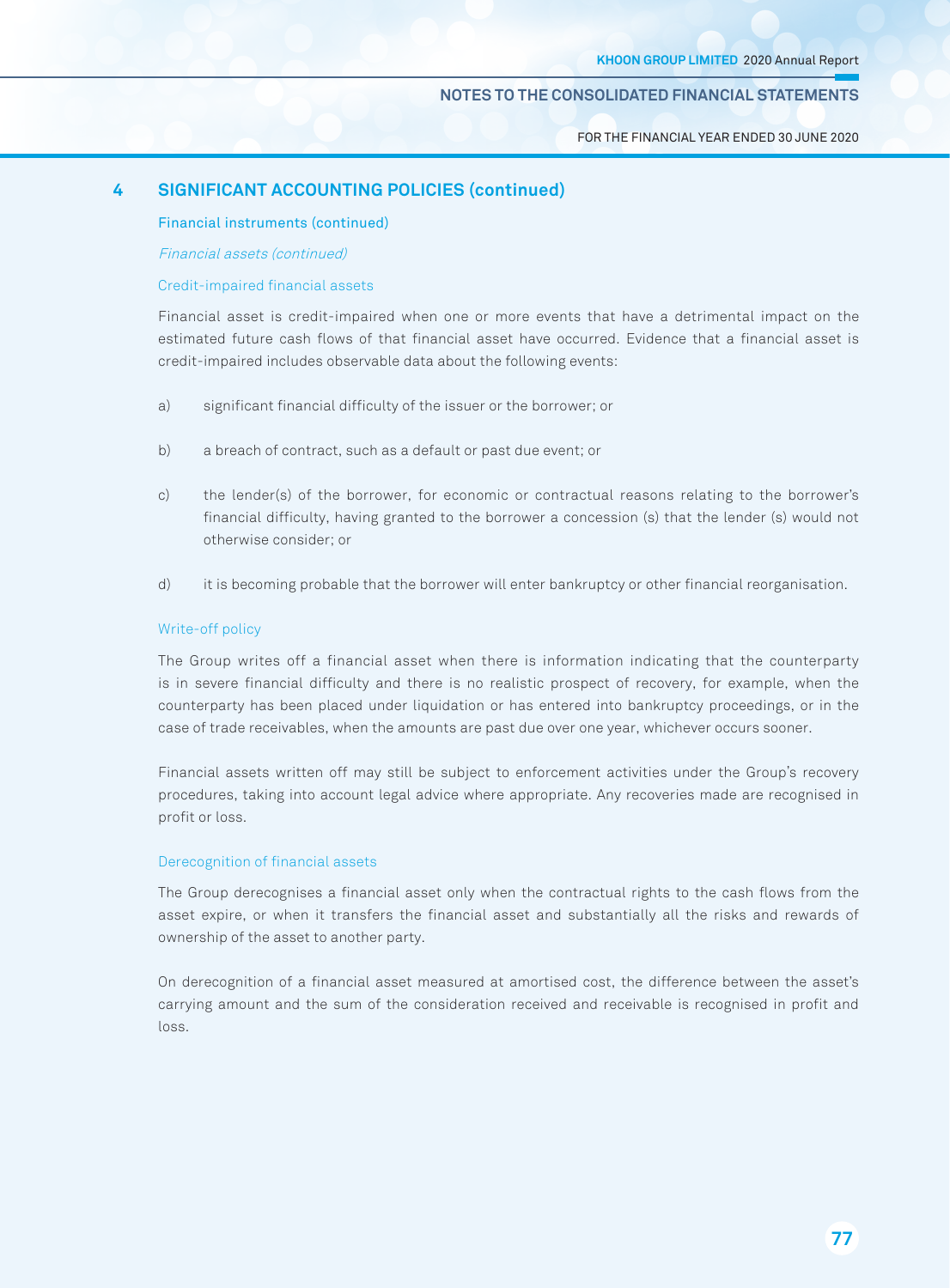FOR THE FINANCIAL YEAR ENDED 30 JUNE 2020

## **4 SiGNiFiCANT ACCOuNTiNG pOLiCiES (continued)**

### Financial instruments (continued)

Financial liabilities and equity instruments

### Classification as debt or equity

Financial liabilities and equity instruments issued by the Group's companies are classified as either financial liabilities or as equity in accordance with the substance of the contractual arrangements and the definitions of a financial liability and an equity instrument.

#### Equity instruments

An equity instrument is any contract that evidences a residual interest in the assets of an entity after deducting all of its liabilities. Equity instruments issued by the Group's companies are recognised at the proceeds received, net of direct issue costs.

#### Financial liabilities subsequently measured at amortised cost

All financial liabilities (including trade and other payables) are subsequently measured at amortised cost, using the effective interest method.

The effective interest method is a method of calculating the amortised cost of a financial liability and of allocating interest expense over the relevant period. The effective interest rate is the rate that exactly discounts estimated future cash payments through the expected life of the financial liability, or, where appropriate, a shorter period, to the amortised cost of a financial liability.

### Derecognition of financial liabilities

The Group derecognises financial liabilities when, and only when, the Group's obligations are discharged, cancelled or have expired. The difference between the carrying amount of the financial liability derecognised and the consideration paid and payable, including any non-cash assets transferred or liabilities assumed, is recognised in profit or loss.

#### Leases

The Group has applied IFRS 16 using the cumulative catch-up approach and therefore comparative information has not been restated and is presented under IAS 17. The details of accounting policies under both IAS 17 and IFRS 16 are presented separately below.

### Before the application of IFRS 16 on 1 July 2019

Leases are classified as finance leases whenever the terms of the lease transfer substantially all the risks and rewards of ownership to the lessee. All other leases are classified as operating leases.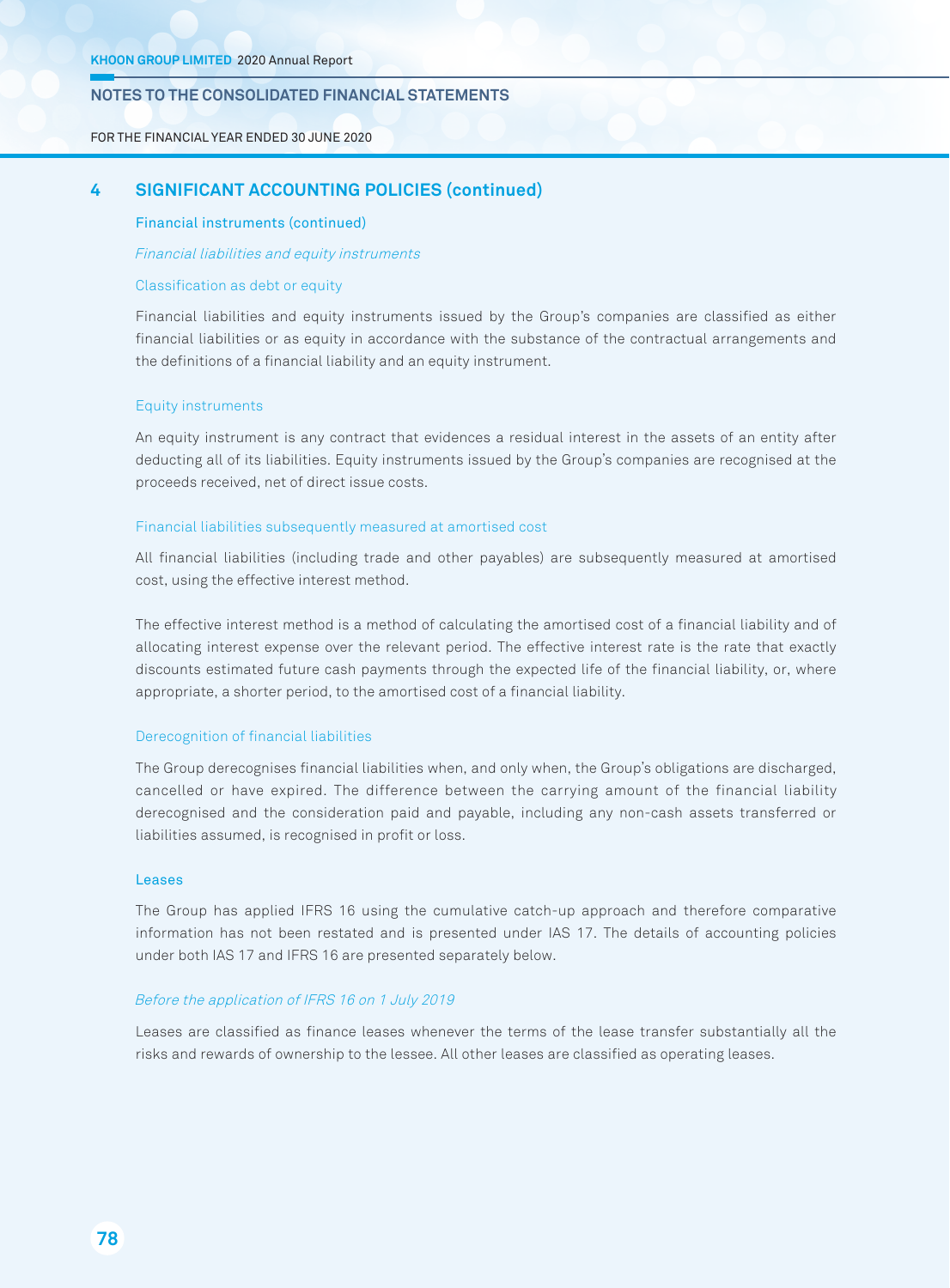FOR THE FINANCIAL YEAR ENDED 30 JUNE 2020

# **4 SiGNiFiCANT ACCOuNTiNG pOLiCiES (continued)**

### Leases (continued)

### Before the adoption of IFRS 16 on 1 July 2019 (continued)

### The Group as lessor

Rental income from operating lease is recognised in profit or loss on a straight-line basis over the term of the relevant lease. Initial direct costs incurred in negotiating and arranging an operating lease are added to the carrying amount of the leased asset.

### The Group as lessee

Assets held under finance leases are initially recognised as assets of the Group at their fair value at the inception of the lease or, if lower, at the present value of the minimum lease payments. The corresponding liability to the lessor is included in the consolidated statement of financial position as a finance lease obligation. Lease payments are apportioned between finance charges and reduction of the lease obligation so as to achieve a constant rate of interest on the remaining balance of the liability.

Finance charges are charged directly to profit or loss, unless they are directly attributable to qualifying assets, in which case they are capitalised in accordance with the Group's general policy on borrowing costs (see below). Contingent rentals are recognised as expenses in the period in which they are incurred.

Operating lease payments are recognised as an expense on a straight-line basis over the lease term, except where another systematic basis is more representative of the time pattern in which economic benefits from the leased asset are consumed. Contingent rentals arising under operating leases are recognised as an expense in the period in which they are incurred.

In the event that lease incentives are received to enter into operating leases, such incentives are recognised as a liability. The aggregate benefit of incentives is recognised as a reduction of rental expense on a straight-line basis, except where another systematic basis is more representative of the time pattern in which economic benefits from the leased asset are consumed.

## Upon the application of IFRS 16 on 1 July 2019

## Definition of a lease

A contract is, or contains, a lease if the contract conveys the right to control the use of an identified asset for a period of time in exchange for consideration.

For contracts entered into or modified on or after the date of initial application, the Group assesses whether a contract is or contains a lease based on the definition under IFRS 16 at inception or modification date. Such contract will not be reassessed unless the terms and conditions of the contract are subsequently changed.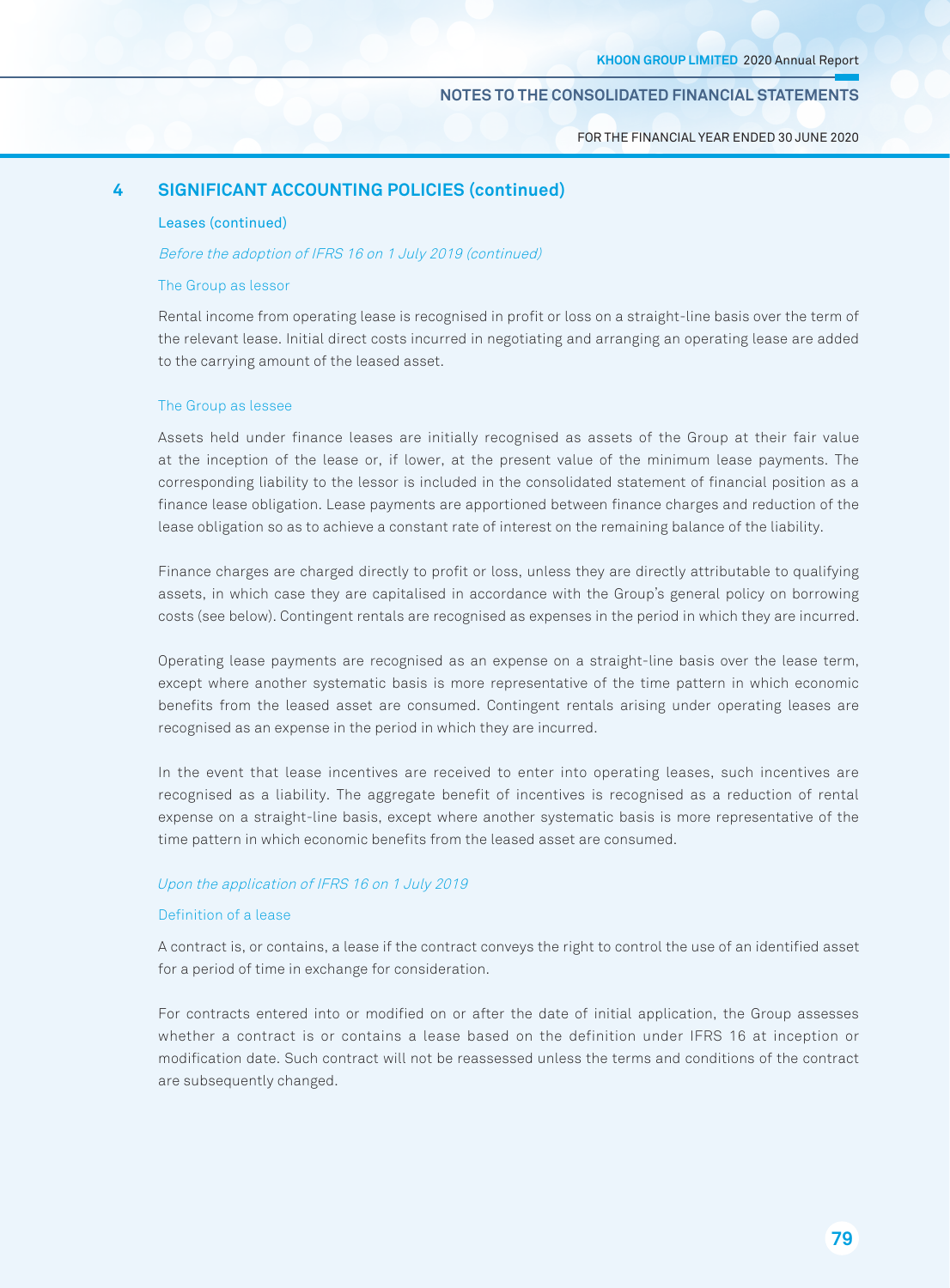#### FOR THE FINANCIAL YEAR ENDED 30 JUNE 2020

## **4 SiGNiFiCANT ACCOuNTiNG pOLiCiES (continued)**

### Leases (continued)

### After the adoption of IFRS 16 on 1 July 2019 (continued)

#### The Group as lessor

The Group enters into lease agreements as a lessor with respect to its investment property.

Leases for which the Group is a lessor are classified as finance or operating leases. Whenever the terms of the lease transfer substantially all the risks and rewards of ownership to the lessee, the contract is classified as a finance lease. All other leases are classified as operating leases.

Rental income from operating leases is recognised on a straight-line basis over the term of the relevant lease. Initial direct costs incurred in negotiating and arranging an operating lease are added to the carrying amount of the leased asset and recognised on a straight-line basis over the lease term.

### The Group as lessee

The Group assesses whether a contract is or contains a lease, at inception of the contract. The Group recognises a right-of-use asset and a corresponding lease liability with respect to all lease arrangements in which it is the lessee, except for short-term leases (defined as leases with a lease term of 12 months or less) and leases of low value assets (such as tablets and personal computers, small items of office furniture and telephones). For these leases, the Group recognises the lease payments as an operating expense on a straight-line basis over the term of the lease unless another systematic basis is more representative of the time pattern in which economic benefits from the leased assets are consumed.

The lease liability is initially measured at the present value of the lease payments that are not paid at the commencement date, discounted by using the rate implicit in the lease. If this rate cannot be readily determined, the Group uses its incremental borrowing rate.

Lease payments included in the measurement of the lease liability comprise:

- Fixed lease payments (including in-substance fixed payments), less any lease incentives receivable; and
- Variable lease payments that depend on an index or rate, initially measured using the index or rate at the commencement date.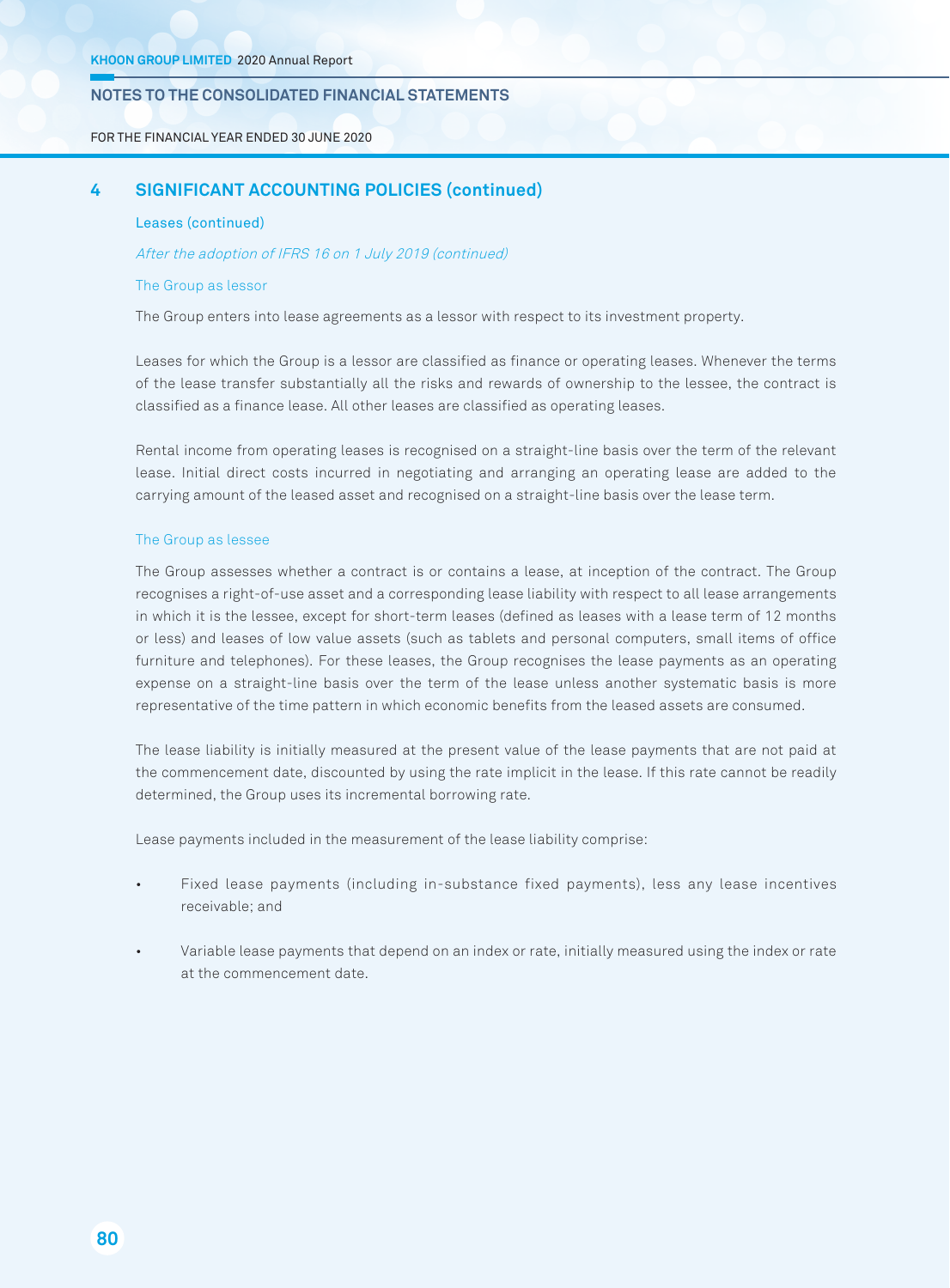FOR THE FINANCIAL YEAR ENDED 30 JUNE 2020

# **4 SiGNiFiCANT ACCOuNTiNG pOLiCiES (continued)**

### Leases (continued)

After the adoption of IFRS 16 on 1 July 2019 (continued)

## The Group as lessee (continued)

The lease liability is presented as a separate line in the statement of financial position.

The lease liability is subsequently measured by increasing the carrying amount to reflect interest on the lease liability (using the effective interest method) and by reducing the carrying amount to reflect the lease payments made.

The Group remeasures the lease liability (and makes a corresponding adjustment to the related right-of-use asset) whenever:

- The lease term has changed or there is a significant event or change in circumstances resulting in a change in the assessment of exercise of a purchase option, in which case the lease liability is remeasured by discounting the revised lease payments using a revised discount rate.
- The lease payments change due to changes in an index or rate or a change in expected payment under a guaranteed residual value, in which cases the lease liability is remeasured by discounting the revised lease payments using an unchanged discount rate (unless the lease payments change is due to a change in a floating interest rate, in which case a revised discount rate is used).
- A lease contract is modified and the lease modification is not accounted for as a separate lease, in which case the lease liability is remeasured based on the lease term of the modified lease by discounting the revised lease payments using a revised discount rate at the effective date of the modification.

The right-of-use assets comprise the initial measurement of the corresponding lease liability, lease payments made at or before the commencement day, less any lease incentives received and any initial direct costs. They are subsequently measured at cost less accumulated depreciation and impairment losses.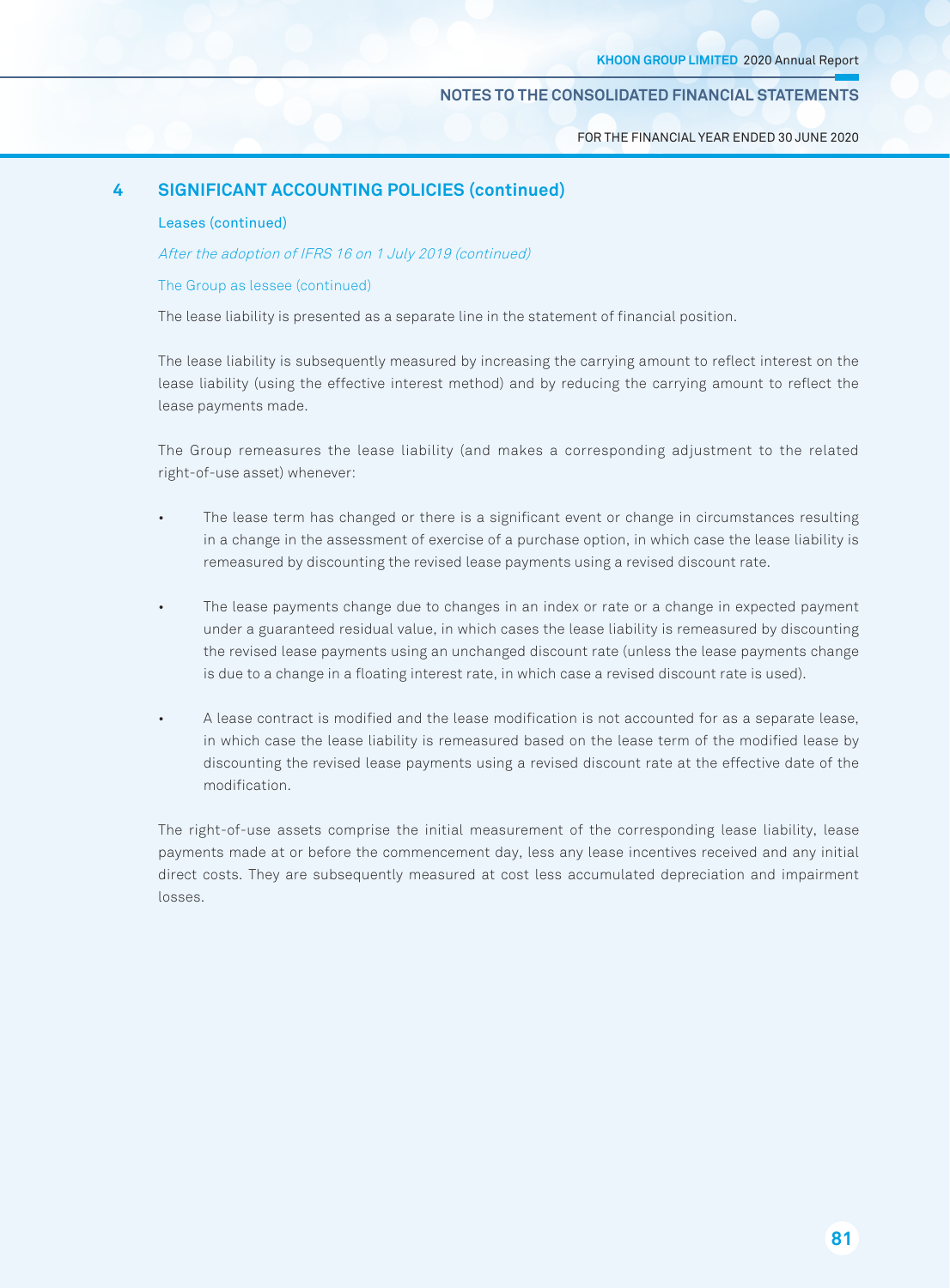#### FOR THE FINANCIAL YEAR ENDED 30 JUNE 2020

## **4 SiGNiFiCANT ACCOuNTiNG pOLiCiES (continued)**

#### Leases (continued)

### After the adoption of IFRS 16 on 1 July 2019 (continued)

### The Group as lessee (continued)

Whenever the Group incurs an obligation for costs to dismantle and remove a leased asset, restore the site on which it is located or restore the underlying asset to the condition required by the terms and conditions of the lease, a provision is recognised and measured under IAS 37. To the extent that the costs relate to a right-of-use asset, the costs are included in the related right-of-use asset, unless those costs are incurred to produce inventories.

Right-of-use assets are depreciated over the shorter period of lease term and useful life of the underlying asset. If a lease transfers ownership of the underlying asset or the cost of the right-of-use asset reflects that the Group expects to exercise a purchase option, the related right-of-use asset is depreciated over the useful life of the underlying asset. The depreciation starts at the commencement date of the lease.

The right-of-use assets are presented as a separate line in the statement of financial position.

The Group applies IAS 36 to determine whether a right-of-use asset is impaired and accounts for any identified impairment loss as described in the 'Plant and equipment' policy.

### Borrowing costs

Borrowing costs directly attributable to the acquisition, construction or production of qualifying assets, which are assets that necessarily take a substantial period of time to get ready for their intended use or sale, are added to the cost of those assets, until such time as the assets are substantially ready for their intended use or sale.

All other borrowing costs are recognised in profit or loss in the period in which they are incurred.

### Dividend distribution

Dividend distribution to the shareholders is recognised as a liability in the Group's consolidated financial statements in the period in which the dividends are approved by the group companies' shareholders, where appropriate.

### Offsetting arrangements

Financial assets and financial liabilities are offset and the net amount presented in the consolidated financial statements when the Group has a legally enforceable right to set off the recognised amounts; and intends either to settle on a net basis, or to realise the asset and settle the liability simultaneously. A right to set-off must be available today rather than being contingent on a future event and must be exercisable by any of the counterparties, both in the normal course of business and in the event of default, insolvency or bankruptcy.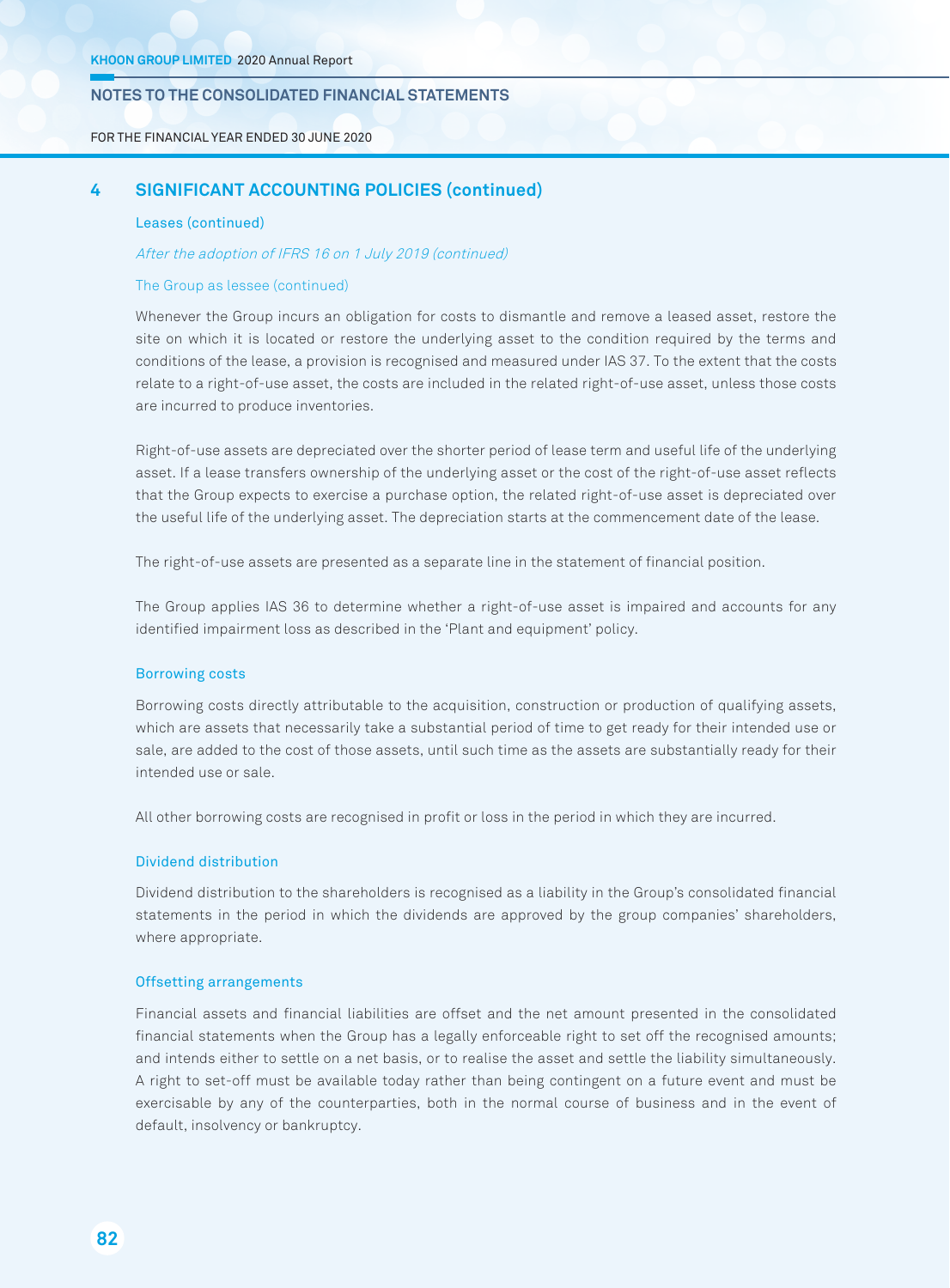FOR THE FINANCIAL YEAR ENDED 30 JUNE 2020

# **5 CriTiCAL ACCOuNTiNG JudGEmENTS ANd KEY SOurCES OF ESTimATiON uNCErTAiNTY**

In the application of the Group's accounting policies, which are described in Note 4 to the consolidated financial statements, the management of the Group are required to make judgements, estimates and assumptions about the carrying amounts of assets and liabilities that are not readily apparent from other sources. The estimates and associated assumptions are based on historical experience and other factors that are considered to be relevant. Actual results may differ from these estimates.

The estimates and underlying assumptions are reviewed on an ongoing basis. Revisions to accounting estimates are recognised in the period in which the estimate is revised if the revision affects only that period, or in the period of the revision and future periods if the revision affects both current and future periods.

The following are the key assumptions concerning the future, and other key sources of estimation uncertainty at the end of each reporting period that have a significant risk of causing a material adjustment to the carrying amounts of assets within the next financial year.

### Revenue recognition of electrical engineering services

The Group recognises contract revenue from provision of electrical engineering works over time on a cost-to-cost method, i.e. based on the proportion of contract costs incurred for work performed to date relative to the estimated total contract costs.

The estimated total contract cost is based on contracted amounts, and in respect of amounts not contracted for, management's estimates of the amounts to be incurred taking into consideration historical trends of the amounts incurred and adjusted for any price fluctuations during the year, where applicable. Notwithstanding that management reviews and revises the estimates of both revenue and total contract costs as the contract progresses, the actual outcome of the contract in terms of its total revenue and costs may be higher or lower than the estimates and this will affect the revenue and profit recognised.

Management reviews the construction contracts for foreseeable losses whenever there is an indication that the estimated contract revenue is lower than the estimated total contract cost.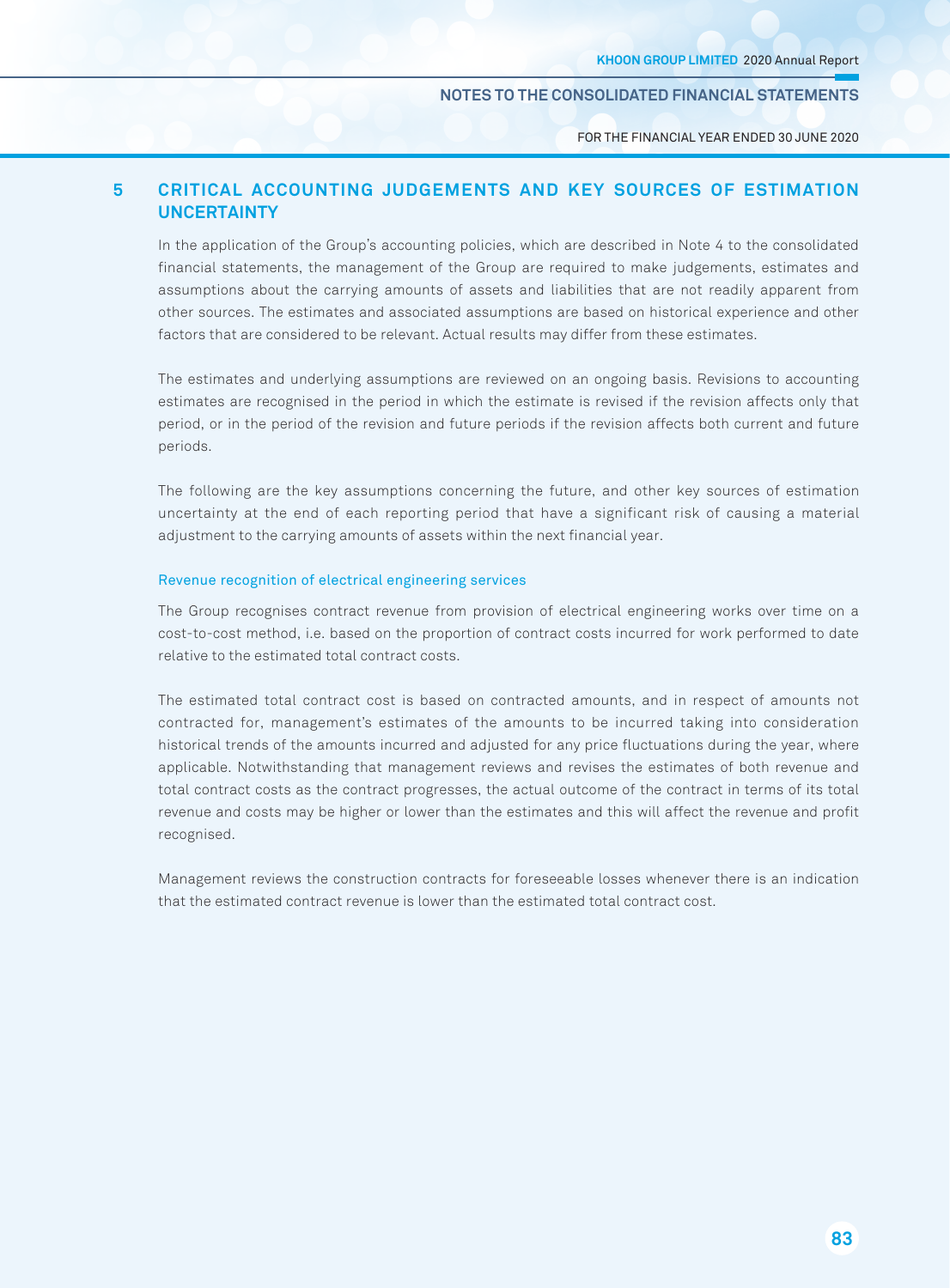FOR THE FINANCIAL YEAR ENDED 30 JUNE 2020

# **5 CriTiCAL ACCOuNTiNG JudGEmENTS ANd KEY SOurCES OF ESTimATiON uNCErTAiNTY (continued)**

### Estimated impairment of trade receivables, other receivables and contract assets

The Group recognises lifetime ECL for trade receivables and contract assets, using individual assessment for each debtor based on the Group's historical credit loss experiences, adjusted for factors that are specific to the debtors, general economic conditions and an assessment of both the current as well as forecast direction of conditions at the reporting date. The amount of the impairment loss based on ECL model is measured as the difference between all contractual cash flows that are due to the Group in accordance with the contract and all the cash flows that the Group expects to receive, discounted at the effective interest rate determined at initial recognition. Where the future cash flows are less than expected, or being revised downward due to changes in facts and circumstances, a material impairment loss may arise.

As at 30 June 2020, the carrying amounts of trade receivables, net of allowance for impairment losses of S\$233,811 (2019: S\$22,325), other receivables (excluding prepayments and deferred issue costs) and contract assets of the Group, net of allowance for impairment losses of S\$205,000 (2019: S\$Nil), are S\$2,854,253 (2019: S\$2,688,824) (Note 16), S\$1,200,879 (2019: S\$675,744) (Note 17) and S\$39,632,362 (2019: S\$32,768,152) (Note 18) respectively.

# **6 rEVENuE ANd SEGmENT iNFOrmATiON**

Revenue represents the fair value of amounts received and receivable from provision of electrical engineering services being recognised over time, mainly comprising of (i) assisting to obtain statutory approvals; (ii) customisation and/or installation of electrical systems; and (iii) testing and commissioning by the Group to external customers. It also represents the revenue from contracts with customers.

Information is reported to the executive directors of the Company, being the chief operating decision makers ("CODMs") of the Group, for the purposes of resource allocation and performance assessment. The accounting policies are the same as the Group's accounting policies described in Note 4. No other analysis of the Group's result nor assets and liabilities is regularly provided to the CODMs for review and the CODMs review the overall results and financial performance of the Group as a whole. Accordingly, only entity-wide disclosures on services, major customers and geographical information are presented in accordance with IFRS 8 Operating Segments.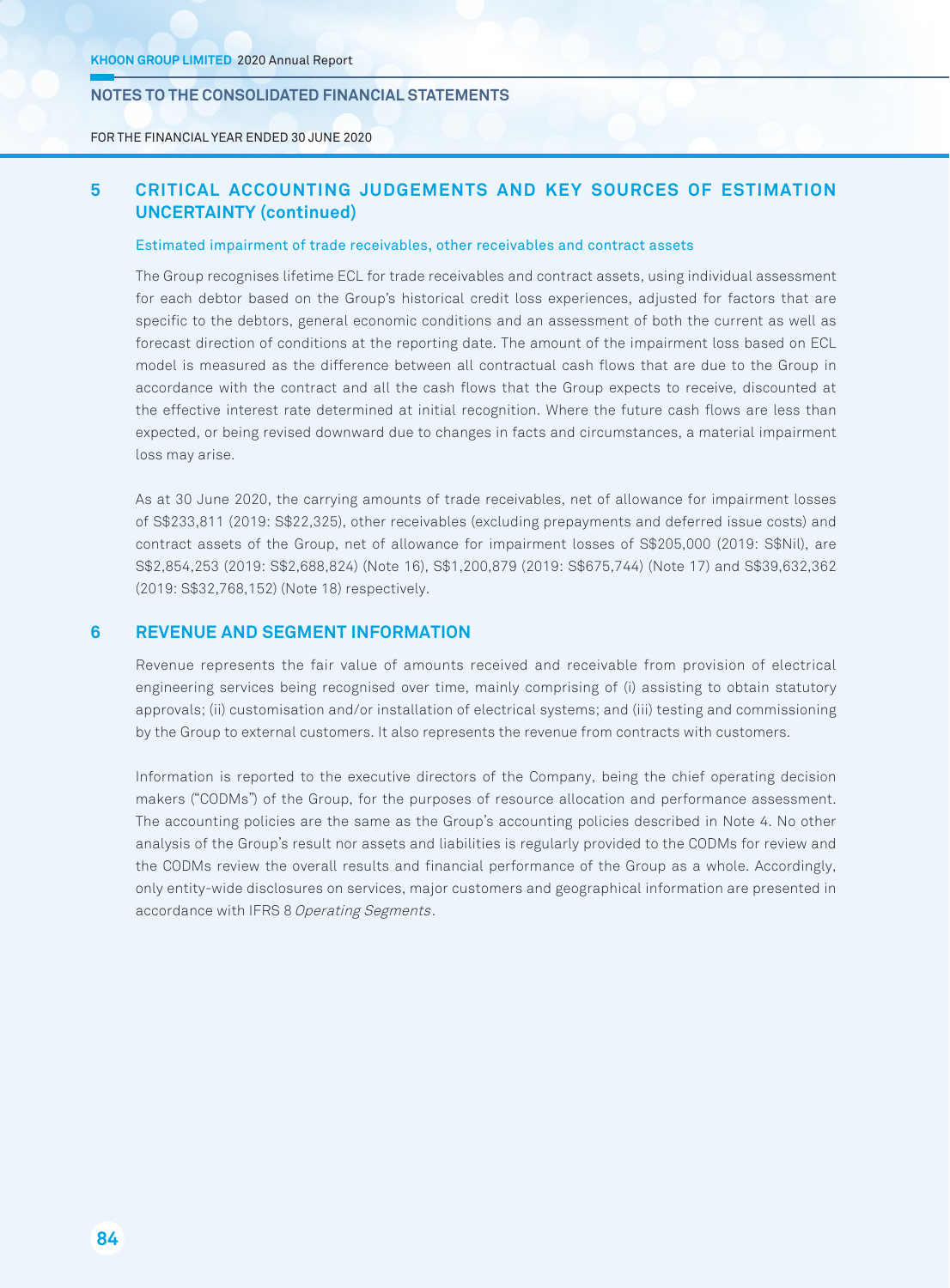FOR THE FINANCIAL YEAR ENDED 30 JUNE 2020

# **6 rEVENuE ANd SEGmENT iNFOrmATiON (continued)**

An analysis of the Group's revenue for the financial year is as follows:

|                                               | 2020<br>S\$ | 2019<br>S\$ |
|-----------------------------------------------|-------------|-------------|
| Contract revenue from provision of electrical | 37,898,045  | 48.647.372  |
| engineering services, recognised over time    |             |             |

All the Group's services are rendered directly with the customers. Contracts with the Group's customers are agreed in fixed-price with terms from 2 months to 58 months (2019: 2 months to 67 months).

Included in the Group's revenue for the year ended 30 June 2020 is S\$26,797,479 (2019: S\$42,073,088) derived from provision of electrical engineering services to customers in the public sector. The other remaining revenue is derived from provision of electrical engineering services to the customers in private sector.

## Transaction price allocated to the remaining performance obligations

The following table shows the aggregate amount of the transaction price allocated to performance obligations that are unsatisfied (or partially satisfied) as at the end of the reporting period.

|                                                    | 2020       | 2019       |
|----------------------------------------------------|------------|------------|
|                                                    | S\$        | S\$        |
| Provision of electrical engineering services:      |            |            |
| - Within one year                                  | 46,317,867 | 39,713,754 |
| - More than one year but not more than two years   | 13,290,200 | 16,973,469 |
| - More than two years but not more than five years | 4,450,061  | 6,229,643  |
|                                                    | 64,058,128 | 62,916,866 |

Based on the information available to the Group at the end of the reporting period, the management of the Group expects the transaction price allocated to the unsatisfied (or partially satisfied) contracts as at 30 June 2020 and 2019 will be recognised as revenue during the years ended/ending 30 June 2020 to 2024.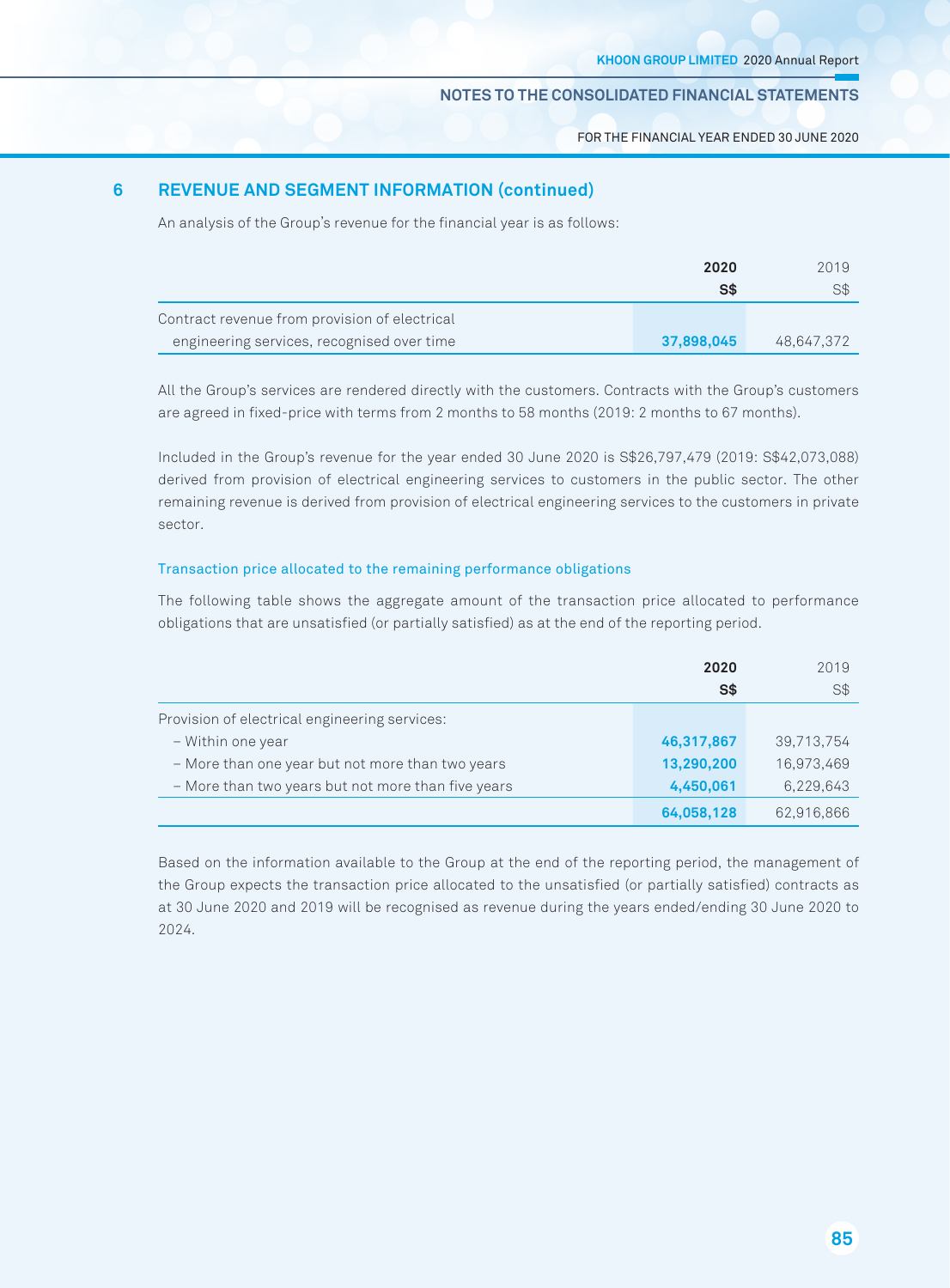FOR THE FINANCIAL YEAR ENDED 30 JUNE 2020

# **6 rEVENuE ANd SEGmENT iNFOrmATiON (continued)**

### Information about the major customers

The revenue from customers individually contributing over 10% of the total revenue of the Group during the year are as follows:

|              | 2020      | 2019      |
|--------------|-----------|-----------|
|              | $S*$      | S\$       |
| Customer I   | 5,766,127 | 6,739,033 |
| Customer II  | 4,293,050 | $N/A*$    |
| Customer III | 4,142,432 | $N/A*$    |
| Customer IV  | $N/A*$    | 7,808,565 |
| Customer V   | $N/A*$    | 6,890,587 |
| Customer VI  | $N/A*$    | 5,730,029 |

Revenue did not contribute over 10% of total revenue of the Group for the respective years.

## Geographical information

The Group principally operates in Singapore, which is also the place of domicile. Revenue derived from Singapore represents 100% of the total revenue for the year ended 30 June 2020 (2019: 100%) based on the location of services delivered. The Group's non-current assets are all located in Singapore.

# **7 a. OThEr iNCOmE**

|                                        | 2020    | 2019    |
|----------------------------------------|---------|---------|
|                                        | $S*$    | $S$ \$  |
| Bank interest income                   | 260,148 | 36,982  |
| Interest income from FVTPL investments | 50,884  |         |
| Government grants (Note 1)             | 540,327 | 34,404  |
| Rental income                          | 33,345  | 34,200  |
| Sponsorship income (Note 2)            |         | 30,000  |
| Others                                 | 1,031   | 22,747  |
|                                        | 885,735 | 158.333 |

Note 1: Government grants in 2020 mainly include COVID-19-related support by the Singapore government to help companies tide through this period of economic uncertainty, such as the Foreign Worker Levy ("FWL") rebates and the Job Support Scheme ("JSS"). Under the JSS, the government will co-fund between 25% to 75% of the first S\$4,600 of gross monthly wages paid to each local employee in a ten-month period through cash subsidies.

While JSS and FWL rebates were recognised as grant income, FWL waivers obtained of approximately S\$126,000 were offset against related FWL expenses in cost of services.

All government grants are compensation for expenses or losses already incurred or for the purpose of giving immediate financial support to the Group with no future related costs.

Note 2: During the year ended 30 June 2019, the Group received S\$30,000 sponsorship income from various suppliers for their participation in an enterprise ceremony.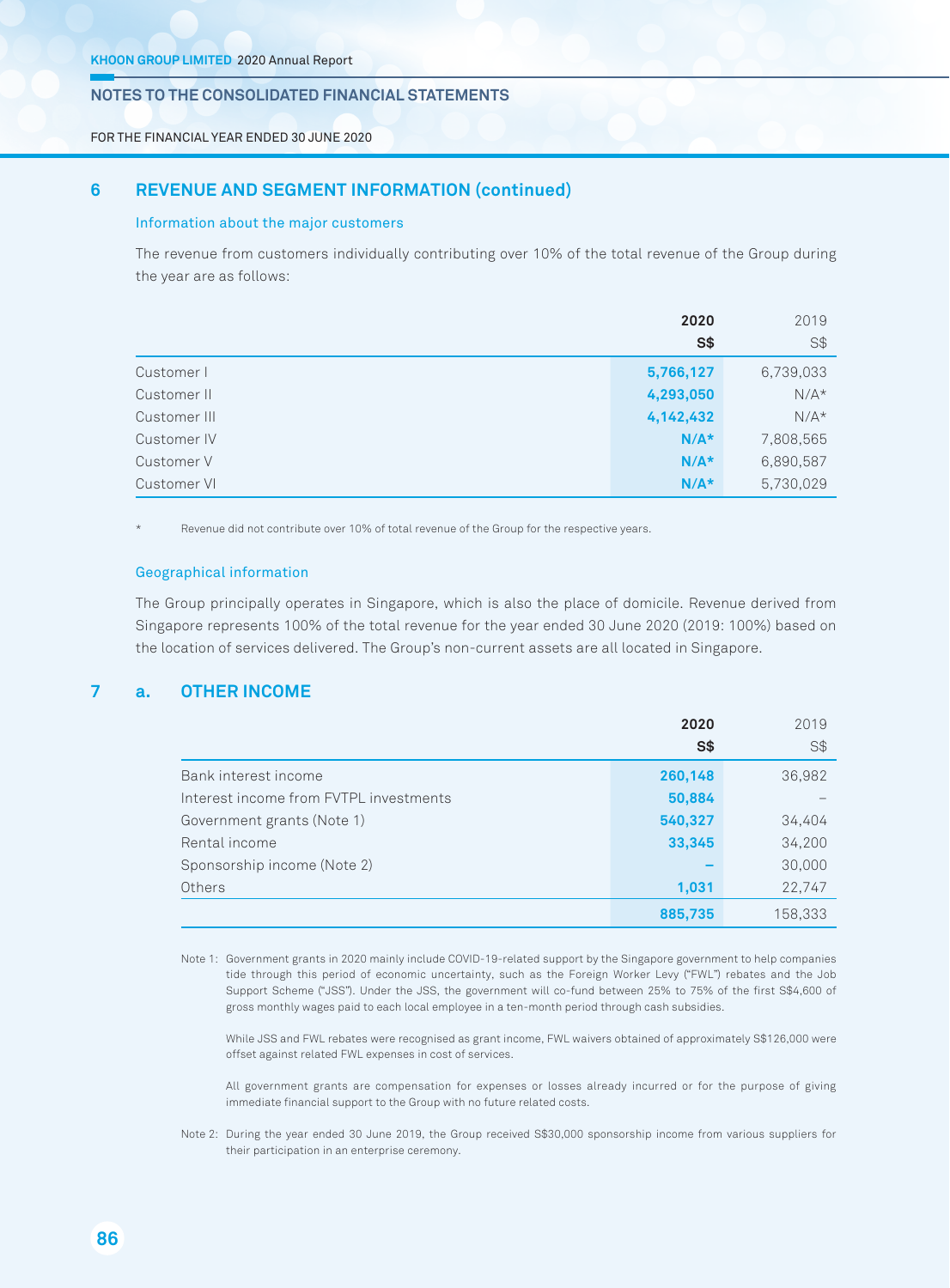FOR THE FINANCIAL YEAR ENDED 30 JUNE 2020

# **7 b. OThEr GAiNS ANd LOSSES**

|                                              | 2020      | 2019    |
|----------------------------------------------|-----------|---------|
|                                              | S\$       | S\$     |
| Loss on disposal of plant and equipment      |           | (8,749) |
| Exchange gains, net                          | 450,613   | 86,296  |
| Written off trade receivables                | (30, 802) |         |
| Reversal of provision for liquidated damages |           | 189,062 |
|                                              | 419,811   | 266,609 |

## **7 c. (ALLOWANCE FOr) rEVErSAL OF impAirmENT LOSSES**

|                                                | 2020       | 2019   |
|------------------------------------------------|------------|--------|
|                                                | S\$        | S\$    |
| (Allowance for) Reversal of impairment loss on |            |        |
| trade receivables (Note 16)                    | (211, 486) | 31,926 |
| Allowance for impairment loss on               |            |        |
| retention receivables (Note 18)                | (205,000)  |        |
|                                                |            |        |
|                                                | (416, 486) | 31.926 |

# **8 FiNANCE COSTS**

|                               | 2020  | 2019                     |
|-------------------------------|-------|--------------------------|
|                               | S\$   | $\sim$<br>97             |
| Interest on lease liabilities | 5,665 | $\overline{\phantom{a}}$ |

## **9 iNCOmE TAX EXpENSE**

|                                          | 2020      | 2019      |
|------------------------------------------|-----------|-----------|
|                                          | S\$       | S\$       |
| Tax expense comprises:                   |           |           |
| Current tax:                             |           |           |
| - Singapore corporate income tax ("CIT") | 851,550   | 1,319,023 |
| - Overprovision of tax in prior years    | (40, 868) |           |
| Deferred tax expense (Note 23)           | 7,735     | 47,680    |
|                                          | 818,417   | 1,366,703 |

CIT is calculated at 17% of the estimated assessable profit and the Group is further eligible for CIT rebate of 25%, capped at S\$15,000 for the Year of Assessment 2020. Singapore incorporated companies can also enjoy 75% tax exemption on the first S\$10,000 of normal chargeable income and a further 50% tax exemption on the next S\$190,000 of normal chargeable income for both the Years of Assessment 2020 and 2021.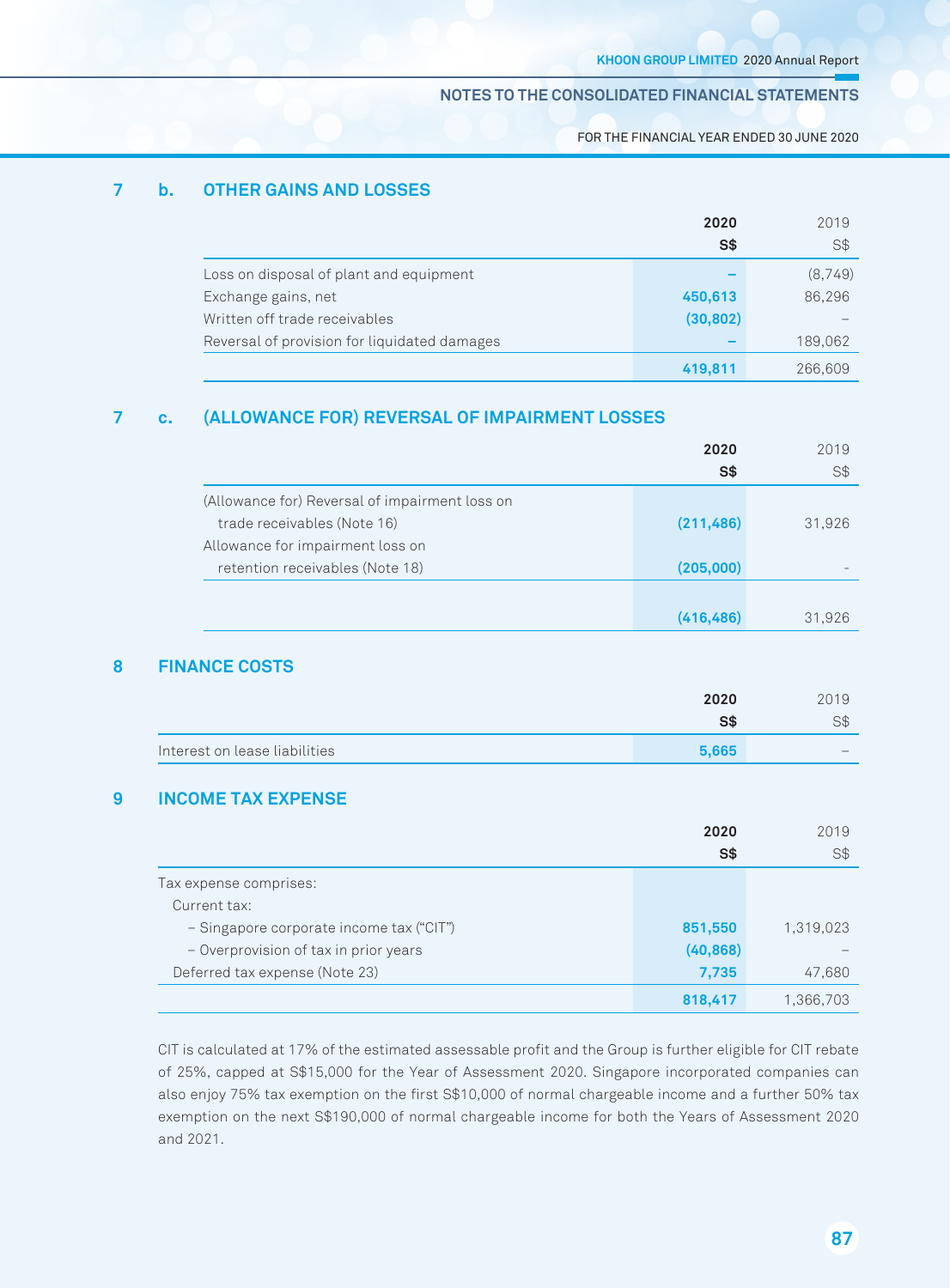FOR THE FINANCIAL YEAR ENDED 30 JUNE 2020

# **9 iNCOmE TAX EXpENSE (continued)**

The income tax expense for the year can be reconciled to the profit before taxation per the consolidated statement of profit or loss and other comprehensive income as follows:

|                                                       | 2020       | 2019      |
|-------------------------------------------------------|------------|-----------|
|                                                       | S\$        | S\$       |
| Profit before taxation                                | 4,522,815  | 5,016,962 |
| Tax at applicable tax rate of 17%                     | 768,879    | 852,884   |
| Tax effect of expenses not deductible for tax purpose | 268,336    | 547.379   |
| Tax effect of income not taxable for tax purpose      | (159, 542) | (16, 135) |
| Effect of tax concessions and partial tax exemptions  | (17, 425)  | (17, 425) |
| Overprovision of tax in prior years                   | (40, 868)  |           |
| Others                                                | (963)      |           |
| Taxation for the year                                 | 818,417    | 1,366,703 |

# **10 prOFiT FOr ThE YEAr**

Profit for the year has been arrived at after charging (crediting):

|                                                                   | 2020       | 2019       |
|-------------------------------------------------------------------|------------|------------|
|                                                                   | S\$        | S\$        |
| Depreciation of plant and equipment (Note 13)                     | 416,433    | 455,898    |
| Depreciation of right-of-use assets (Note 15)                     | 159,322    |            |
| Depreciation of investment property (Note 14)                     | 16,022     | 16,022     |
| Audit fees to auditors of the Company:                            |            |            |
| - Annual audit fees                                               | 205,000    | 175,000    |
| - Audit fees in connection with the listing of the Company (Note) |            | 251,250    |
| Listing expenses (Note)                                           | 423,905    | 2,616,260  |
| Directors' remuneration (Note 11)                                 | 1,225,384  | 1,310,765  |
| Other staff costs:                                                |            |            |
| - Salaries and other benefits                                     | 3,904,934  | 4,556,874  |
| - Contributions to CPF                                            | 175,081    | 176,899    |
| Total staff costs                                                 | 5,305,399  | 6,044,538  |
| Cost of materials recognised as cost of services                  | 9,189,104  | 12,219,318 |
| Subcontractor costs recognised as cost of services                | 16,576,616 | 21,133,207 |
| Gross rental income from investment property recognised as        |            |            |
| other income (Note 7a)                                            | (33, 345)  | (34,200)   |
| Less: Direct operating expenses incurred for investment property  |            |            |
| that generated rental income                                      | 1,028      | 2,883      |
|                                                                   | (32, 317)  | (31, 317)  |

Note: Included in listing expenses are audit fees of S\$Nil (2019: S\$251,250) paid to auditors of the Company, and non-audit fees of S\$Nil (2019: S\$217,500) paid to other auditors of the Group.

Included in deferred issue costs (Note 17b) are audit fees of S\$Nil (2019: S\$112,500) paid to auditors of the Company, and non-audit fees of S\$Nil (2019: S\$102,500) paid to other auditors of the Group.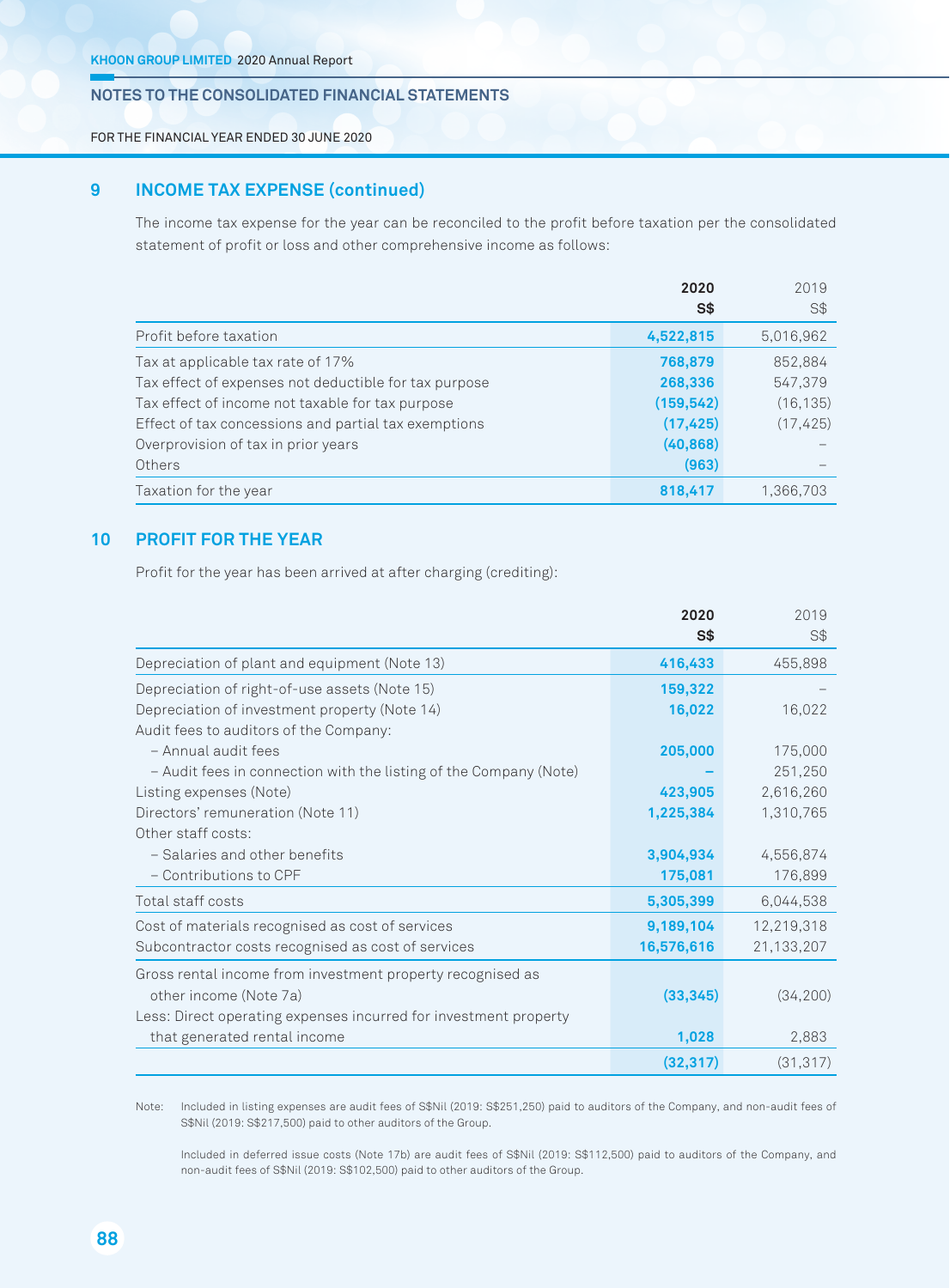FOR THE FINANCIAL YEAR ENDED 30 JUNE 2020

# **11 dirECTOrS' ANd ChiEF EXECuTiVE'S EmOLumENTS ANd EmpLOYEES' rEmuNErATiON**

# Directors' emoluments

Mr. JK Ang and Mr. KK Ang were appointed as directors of the Company on 24 July 2019 and they were re-designated as executive directors on 31 August 2019, whilst Mr. Ang Yong Kwang ("Mr. YK Ang") was appointed on 24 July 2019. Ms. Tan Pei Fung, Mr. Yeo Kwang Maccann and Mr. Hon Chin Kheong were appointed as independent non-executive directors of the Company on 10 June 2019. Fees paid to the independent non-executive directors of the Company have been time-proportioned to be effective from 5 July 2019 onwards.

The emoluments paid or payable to the directors of the Company (including emoluments for services as employee/directors of the group entities now comprising the Group prior to becoming the directors of the Company) by entities comprising the Group are as follows:

|                                  | Fees<br>$S*$ | <b>Discretionary</b><br>bonus<br>(Note c)<br>S\$ | Salaries and<br>allowances<br>S\$ | <b>Contributions</b><br>to retirement<br>benefit<br>scheme<br>(Note d)<br>S\$ | Total<br>S\$ |
|----------------------------------|--------------|--------------------------------------------------|-----------------------------------|-------------------------------------------------------------------------------|--------------|
| <b>Executive Directors</b>       |              |                                                  |                                   |                                                                               |              |
| Mr. JK Ang (Note a)              | 40,000       | 42,000                                           | 336,000                           | 7,650                                                                         | 425,650      |
| Mr. KK Ang (Note b)              | 40,000       | 39,000                                           | 323,742                           | 17,340                                                                        | 420,082      |
| Mr. YK Ang                       | 40,000       | 27,000                                           | 233,734                           | 16,830                                                                        | 317,564      |
| <b>Independent Non-Executive</b> |              |                                                  |                                   |                                                                               |              |
| <b>Directors</b>                 |              |                                                  |                                   |                                                                               |              |
| Ms. Tan Pei Fung                 | 20,696       |                                                  |                                   |                                                                               | 20,696       |
| Mr. Yeo Kwang Maccann            | 20,696       |                                                  |                                   |                                                                               | 20,696       |
| Mr. Hon Chin Kheong              | 20,696       |                                                  |                                   |                                                                               | 20,696       |
|                                  | 182,088      | 108,000                                          | 893,476                           | 41,820                                                                        | 1,225,384    |

### **Year ended 30 June 2020**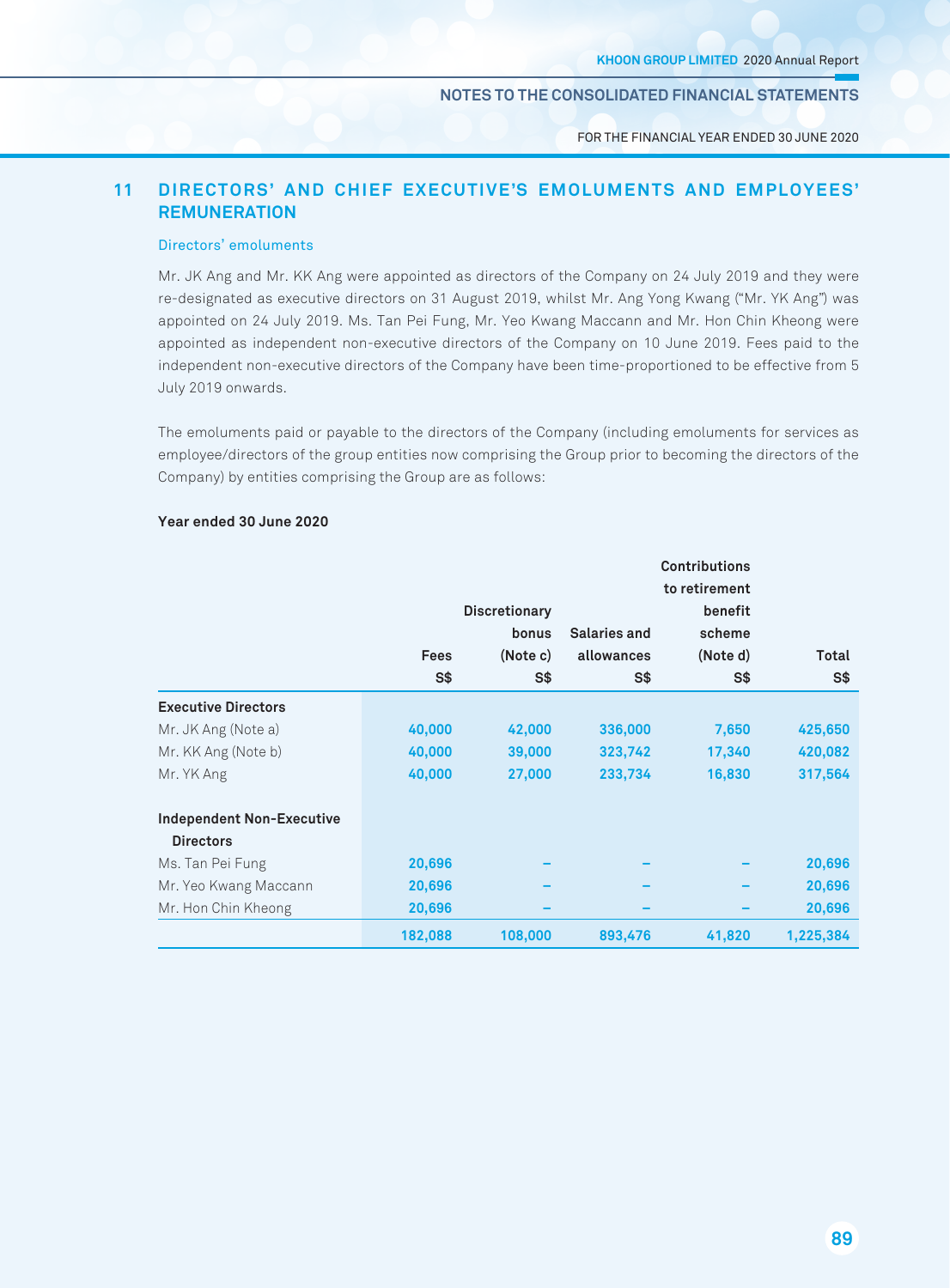FOR THE FINANCIAL YEAR ENDED 30 JUNE 2020

# **11 dirECTOrS' ANd ChiEF EXECuTiVE'S EmOLumENTS ANd EmpLOYEES' rEmuNErATiON (continued)**

Directors' emoluments (continued)

## **Year ended 30 June 2019**

|                                  | Contributions |               |               |          |           |
|----------------------------------|---------------|---------------|---------------|----------|-----------|
|                                  |               |               | to retirement |          |           |
|                                  |               | Discretionary |               | benefit  |           |
|                                  |               | bonus         | Salaries and  | scheme   |           |
|                                  | Fees          | (Note c)      | allowances    | (Note d) | Total     |
|                                  | S\$           | S\$           | S\$           | S\$      | S\$       |
| <b>Executive Directors</b>       |               |               |               |          |           |
| Mr. JK Ang (Note a)              | 40,000        | 42,000        | 336,000       | 8,550    | 426,550   |
| Mr. KK Ang (Note b)              | 40,000        | 96,830        | 332,012       | 18,870   | 487,712   |
| Mr. YK Ang                       |               | 159,459       | 220,214       | 16,830   | 396,503   |
| <b>Independent Non-Executive</b> |               |               |               |          |           |
| <b>Directors</b>                 |               |               |               |          |           |
| Ms. Tan Pei Fung                 |               |               |               |          |           |
| Mr. Yeo Kwang Maccann            |               |               |               |          |           |
| Mr. Hon Chin Kheong              |               |               |               |          |           |
|                                  | 80,000        | 298,289       | 888,226       | 44,250   | 1,310,765 |

Notes:

(a) Mr. JK Ang acts as the chairman of the Company.

(b) Mr. KK Ang acts as chief executive of the Company and his emoluments disclosed above included those for services rendered by him as the chief executive.

(c) The discretionary bonus is determined by reference to the duties and responsibilities of the relevant individual within the Group and the Group's performance.

(d) No other retirement benefits were paid to the directors of the Company in respect of their respective undertaking services in connection with the management of the affairs of the Company or its subsidiaries.

The executive directors' emoluments shown above were for their services in connection with the management affairs of the Group.

The independent non-executive directors' emoluments shown above were for their services as directors of the Company.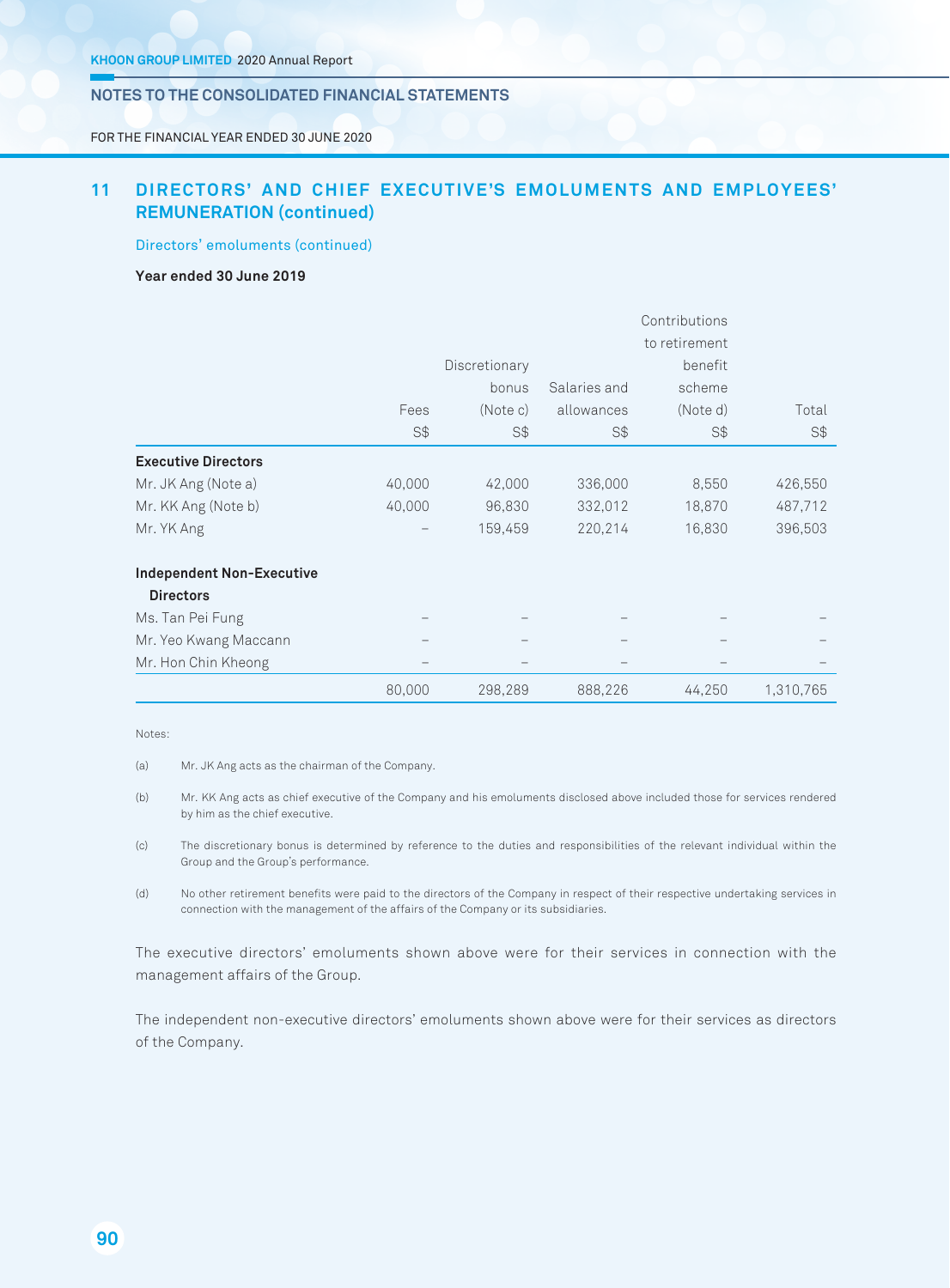FOR THE FINANCIAL YEAR ENDED 30 JUNE 2020

# **11 dirECTOrS' ANd ChiEF EXECuTiVE'S EmOLumENTS ANd EmpLOYEES' rEmuNErATiON (continued)**

During the years ended 30 June 2020 and 2019:

- (i) No remuneration was paid by the Group to any director of the Company as an inducement to join or upon joining the Group or as compensation for loss of office;
- (ii) There was no early termination of appointment of directors and accordingly, no termination benefit was provided to or receivable by any director;
- (iii) No consideration was provided to or receivable by third parties for making available directors' services; and
- (iv) No loans, quasi-loans or other dealings in favour of directors, their controlled bodies corporate and connected entities, and the Company's holding company.

No significant transactions, arrangements, and contracts in relation to the Group's business to which the Company was a party and in which a director of the Company had a material interest, whether directly or indirectly, subsisted at the end of the years ended 30 June 2020 and 2019 or at any time during the years.

## Employees' emoluments

Of the five individuals with the highest emoluments in the Group, three were directors of the Company during the year ended 30 June 2020 (2019: three) whose emoluments are included in the disclosures above. The emoluments of the remaining two (2019: two) individuals were as follows:

|                                            | 2020    | 2019    |
|--------------------------------------------|---------|---------|
|                                            | S\$     | S\$     |
| Salaries and allowances                    | 195,587 | 195,600 |
| Discretionary bonus                        | 44,600  | 37,500  |
| Contribution to retirement benefits scheme | 32,062  | 30,855  |
|                                            | 272,249 | 263,955 |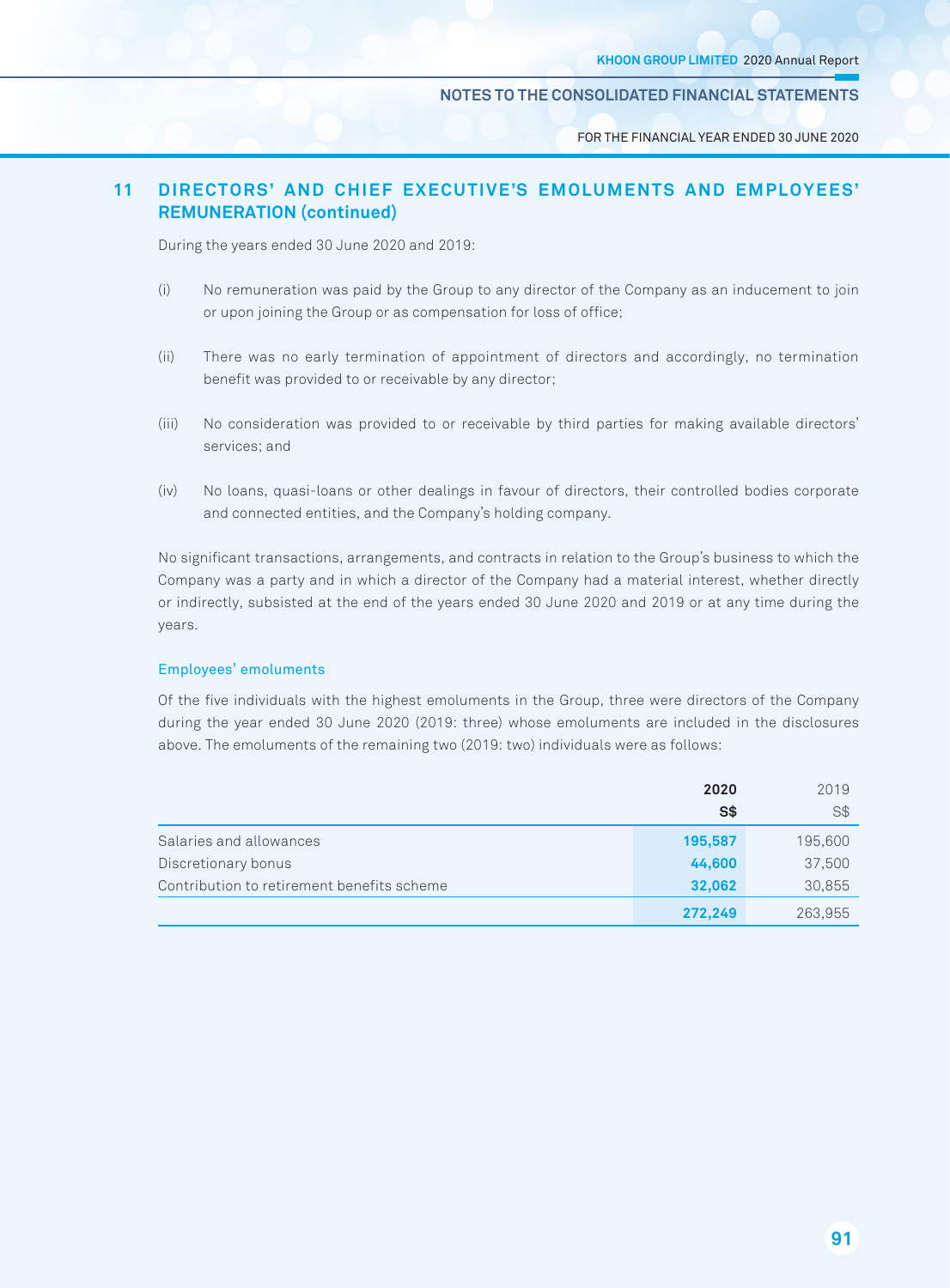FOR THE FINANCIAL YEAR ENDED 30 JUNE 2020

# **11 dirECTOrS' ANd ChiEF EXECuTiVE'S EmOLumENTS ANd EmpLOYEES' rEmuNErATiON (continued)**

### Employees' emoluments (continued)

The emoluments of the five highest paid individuals (including directors) were within the following bands:

|                                | <b>Number of individuals</b> |      |
|--------------------------------|------------------------------|------|
|                                | 2020                         | 2019 |
| Nil to HK\$1,000,000           |                              |      |
| HK\$1,500,001 to HK\$2,000,000 |                              |      |
| HK\$2,000,001 to HK\$2,500,000 |                              |      |
| HK\$2,500,001 to HK\$3,000,000 |                              |      |

No emoluments were paid by the Group to the directors of the Company or the five highest paid individuals (including directors and employees) as an inducement to join or upon joining the Group or as compensation for loss of office for the years ended 30 June 2020 and 2019. None of the directors of the Company or the five highest paid individuals (including directors and employees) waived or agreed to waive any emoluments for the years ended 30 June 2020 and 2019.

## **12 EArNiNGS pEr ShArE**

The calculation of basic earnings per share is based on the following data:

|                                                                 | 2020        | 2019        |
|-----------------------------------------------------------------|-------------|-------------|
| Profit for the year attributable to owners of the Company (S\$) | 3.704.398   | 3.650.259   |
| Weighted average number of ordinary shares in issue             | 997.267.760 | 750,000,000 |
| Basic and diluted earnings per share (S\$ cents)                | 0.37        | 0.49        |

The calculation of basic earnings per share for the years ended 30 June 2020 and 2019 is based on the profit for the year attributable to owners of the Company and the weighted average number of shares in issue.

The weighted average number of ordinary shares for the purpose of calculating basic earnings per share for the year ended 30 June 2019 had been determined on the assumption that the Reorganisation to enable the Company to become the holding company of the Group had been effective on 1 July 2018 and 750,000,000 shares in issue upon completion of the Reorganisation as detailed in Note 24.

Diluted earnings per share is the same as the basic earnings per share because the Group has no dilutive securities that are convertible into shares during the years ended 30 June 2020 and 2019.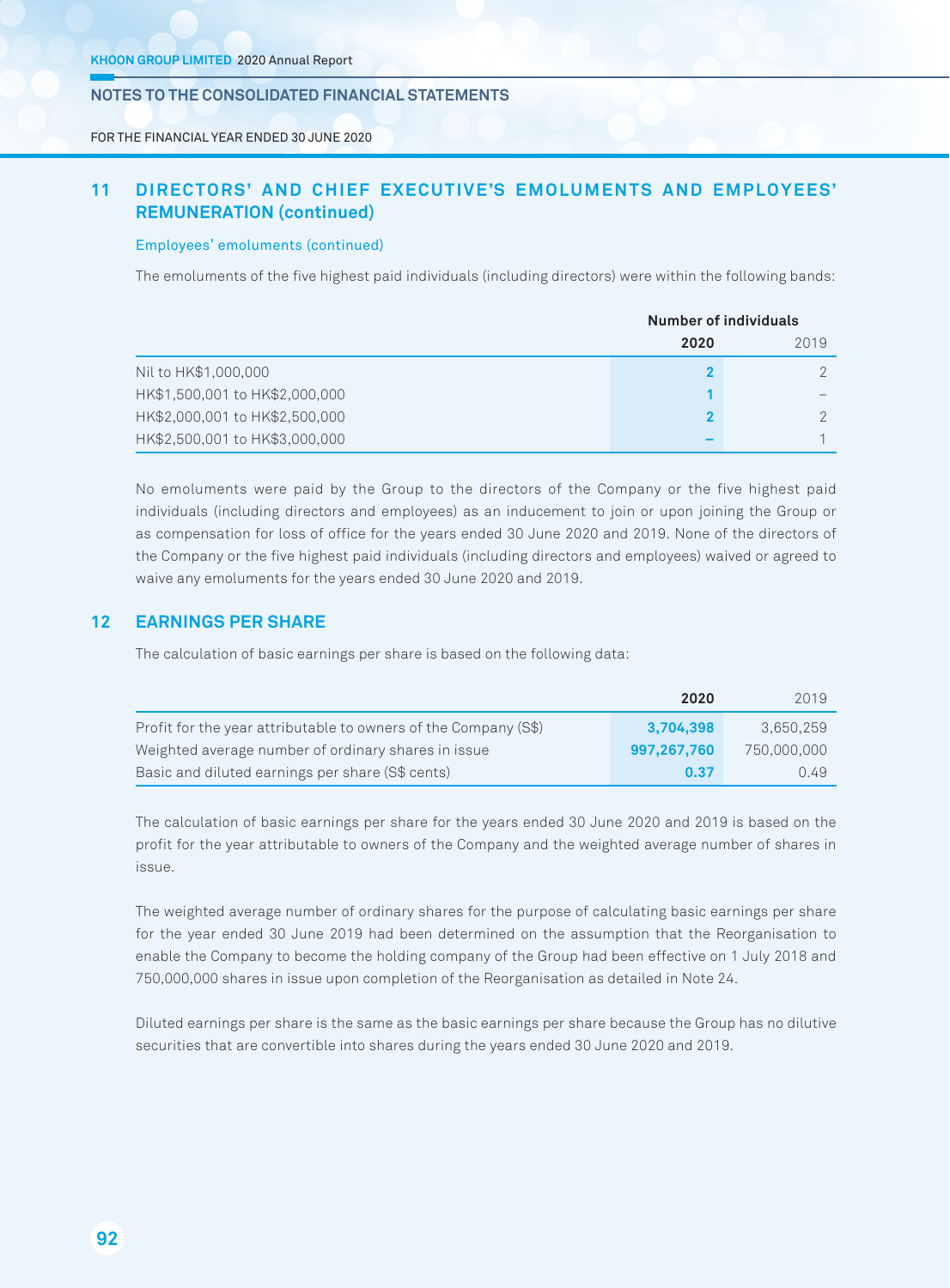FOR THE FINANCIAL YEAR ENDED 30 JUNE 2020

# **13 pLANT ANd EQuipmENT**

|                                  | <b>Plant and</b> |                  | <b>Office</b> | Motor     | <b>Furniture</b> |            |
|----------------------------------|------------------|------------------|---------------|-----------|------------------|------------|
|                                  | machinery        | <b>Computers</b> | equipment     | vehicles  | and fittings     | Total      |
|                                  | S\$              | <b>S\$</b>       | S\$           | S\$       | S\$              | S\$        |
| Cost:                            |                  |                  |               |           |                  |            |
| At 1 July 2018                   | 682.231          | 142.387          | 45,999        | 1,379,447 | 40.763           | 2,290,827  |
| Additions                        | 46,248           | 24,209           | 36,277        |           | 30,930           | 137,664    |
| Disposals                        | (200, 069)       | (35,662)         | (17, 028)     |           | (33,992)         | (286, 751) |
| At 30 June 2019                  | 528.410          | 130,934          | 65,248        | 1,379,447 | 37,701           | 2,141,740  |
| Additions                        | 22,038           | 36,640           |               | 208,700   | 1,051            | 268,429    |
| At 30 June 2020                  | 550,448          | 167,574          | 65,248        | 1,588,147 | 38,752           | 2,410,169  |
| <b>Accumulated depreciation:</b> |                  |                  |               |           |                  |            |
| At 1 July 2018                   | 314,024          | 130.978          | 21.238        | 579.964   | 36,398           | 1,082,602  |
| Charge for the year              | 143,213          | 31,785           | 19,279        | 255,901   | 5,720            | 455,898    |
| Elimination on disposals         | (192, 561)       | (35,662)         | (16,066)      |           | (33, 713)        | (278,002)  |
| At 30 June 2019                  | 264,676          | 127,101          | 24,451        | 835,865   | 8,405            | 1,260,498  |
| Charge for the year              | 109,173          | 20,615           | 13,632        | 265,262   | 7,751            | 416,433    |
| At 30 June 2020                  | 373,849          | 147,716          | 38,083        | 1,101,127 | 16,156           | 1,676,931  |
| <b>Carrying amounts:</b>         |                  |                  |               |           |                  |            |
| At 30 June 2019                  | 263,734          | 3,833            | 40,797        | 543,582   | 29,296           | 881,242    |
| At 30 June 2020                  | 176,599          | 19,858           | 27,165        | 487,020   | 22,596           | 733,238    |

The above items of plant and equipment are depreciated on a straight-line basis at the following useful lives:

| Plant and machinery    | 5 years |
|------------------------|---------|
| Computers              | 1 year  |
| Office equipment       | 5 years |
| Motor vehicles         | 5 years |
| Furniture and fittings | 5 years |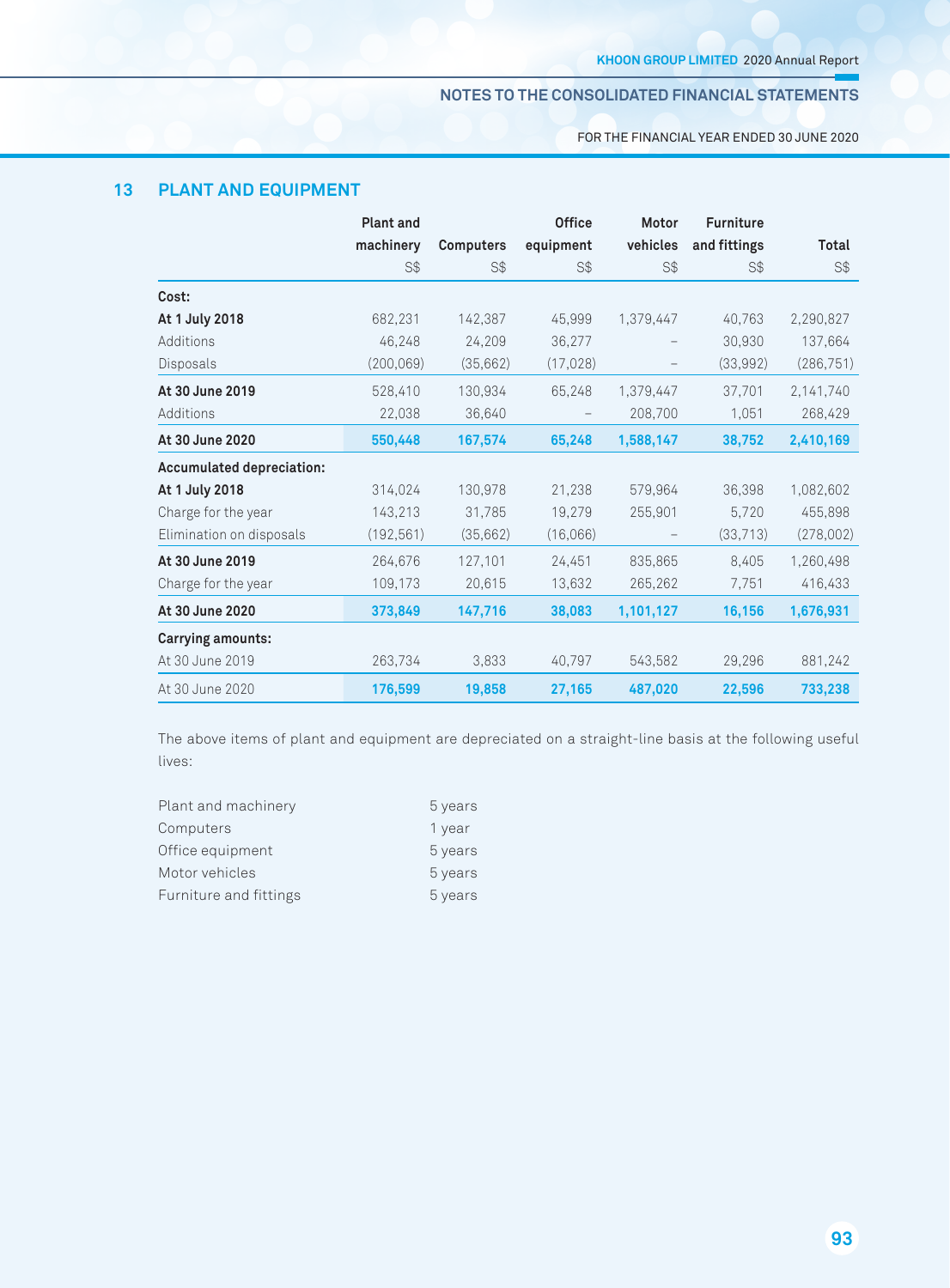FOR THE FINANCIAL YEAR ENDED 30 JUNE 2020

## **14 iNVESTmENT prOpErTY**

|                                  | 2020    | 2019    |
|----------------------------------|---------|---------|
|                                  | S\$     | S\$     |
| Cost:                            |         |         |
| At beginning and end of the year | 933,509 | 933,509 |
| <b>Accumulated depreciation:</b> |         |         |
| At beginning of the year         | 61,575  | 45,553  |
| Charge for the year              | 16,022  | 16,022  |
| At end of the year               | 77,597  | 61,575  |
| Carrying amount:                 |         |         |
| At end of the year               | 855,912 | 871,934 |

The investment property is leased to a third party. The leases contain initial non-cancellable period of three years. Subsequent renewals are negotiated with the lessee.

The investment property is depreciated on a straight-line basis over 57 years.

As at 30 June 2020, the fair value of the investment property amounted to S\$1,020,000 (2019: S\$1,020,000). The fair value measurement of the Group's investment property as at 31 January 2019 was carried out by Ascent Partners Valuation Service Limited, an independent valuer not related to the Group, and who has the appropriate qualifications and relevant experience. Management has assessed that the key inputs and assumptions used by the valuer for valuation dated 31 January 2019 remain applicable and reasonable as at 30 June 2019 and 2020.

The fair values were based on comparable market transactions of similar properties in the neighbourhood that have been transferred in the open market with the significant unobservable input being the price per square meter where any significant isolated increase (decrease) in this input would result in a significantly higher (lower) fair value measurement.

The investment property is categorised within level 3 of the fair value hierarchy.

In estimating the fair value of the property, the highest and best use of the property is its current use.

Details of the Group's investment property and information about the fair value hierarchy as at the end of each year are as follows:

|                             |               |           | Fair value as at |
|-----------------------------|---------------|-----------|------------------|
| <b>Address</b>              | <b>Tenure</b> | 2020      | 2019             |
|                             |               | S\$       | S\$              |
| Level 3                     |               |           |                  |
| No.3 Ang Mo Kio St. #04-34, |               |           |                  |
| Link@AMK, Singapore 569139  | 57 years      | 1,020,000 | 1,020,000        |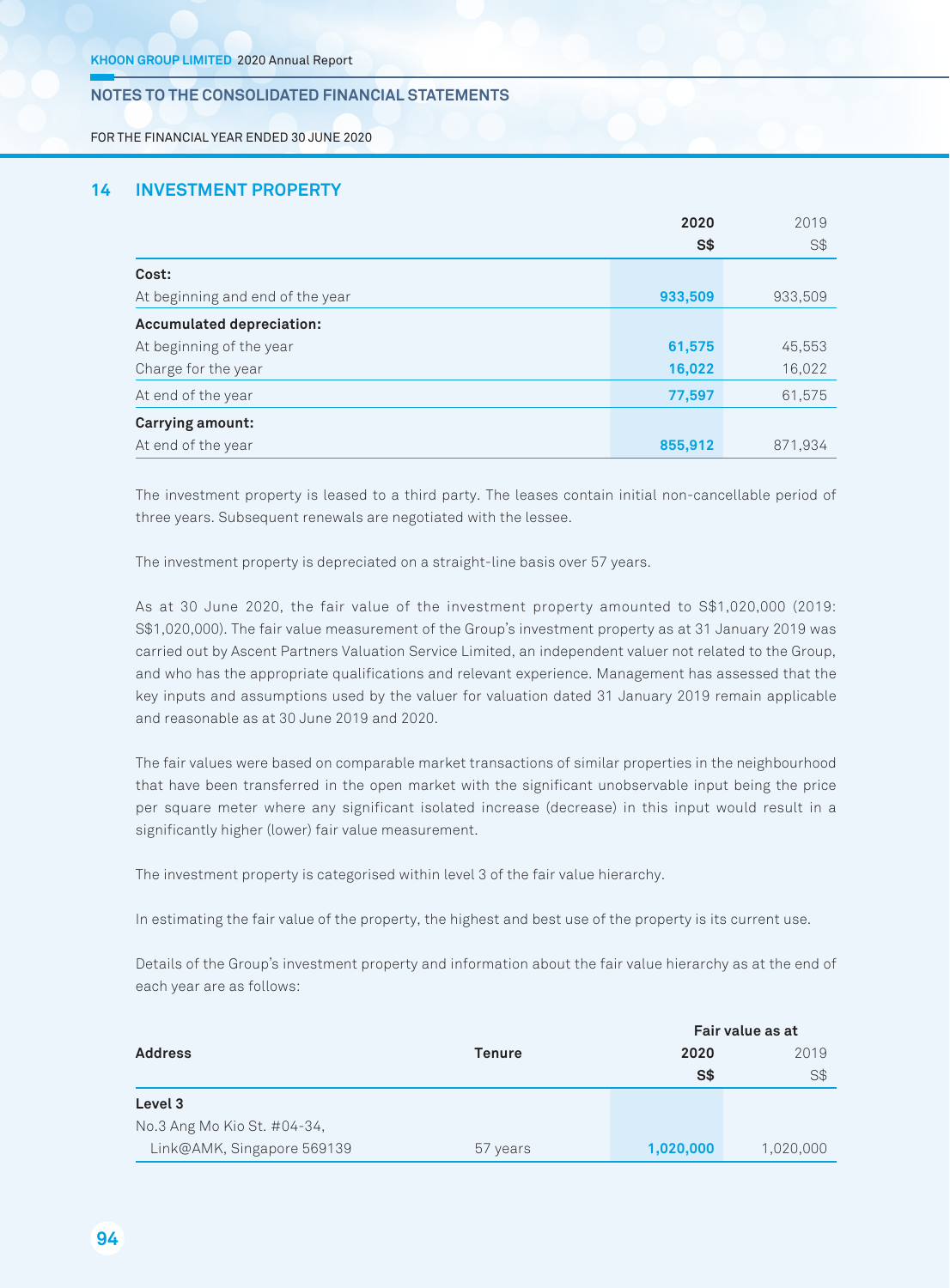FOR THE FINANCIAL YEAR ENDED 30 JUNE 2020

# **15 riGhT-OF-uSE ASSETS (GrOup AS A LESSEE)**

|                                           |                    |               | <b>Office</b> |         |
|-------------------------------------------|--------------------|---------------|---------------|---------|
|                                           | <b>Dormitories</b> | <b>Office</b> | equipment     | Total   |
|                                           | S\$                | S\$           | S\$           | S\$     |
| Cost:                                     |                    |               |               |         |
| At 1 July 2019 (Upon adoption of IFRS 16) | 88,141             | 232.804       | 11,213        | 332,158 |
| Additions                                 | 178,416            |               |               | 178,416 |
| At 30 June 2020                           | 266,557            | 232,804       | 11,213        | 510,574 |
| <b>Accumulated Depreciation:</b>          |                    |               |               |         |
| At 1 July 2019 (Upon adoption of IFRS 16) | 42.308             | 51,734        | 2.616         | 96,658  |
| Charge for the year                       | 79,478             | 77,601        | 2,243         | 159,322 |
| At 30 June 2020                           | 121,786            | 129,335       | 4,859         | 255,980 |
| <b>Carrying amount</b>                    |                    |               |               |         |
| At 30 June 2020                           | 144,771            | 103,469       | 6,354         | 254,594 |

The Group leases several assets including staff dormitories, office and office equipment. The lease term is two to five years (2019: two to three years).

The Group has no options to purchase any of its leased assets at the end of the lease term. The Group's obligations are secured by the lessors' title to the leased assets for such leases.

Certain leases for staff dormitories expired in the current financial year. The expired contracts were either replaced by new leases for similar underlying assets or extended through exercising options. This resulted in additions to right-of-use assets of S\$178,416 in 2020.

The maturity analysis of lease liabilities is presented in Note 22.

## **Amounts recognised in profit or loss**

|                                                       | 2020    |
|-------------------------------------------------------|---------|
|                                                       | S\$     |
| Depreciation expense on right-of-use assets (Note 10) | 159,322 |
| Interest expense on lease liabilities (Note 8)        | 5,665   |
| Expense relating to short-term leases                 | 72.160  |

At 30 June 2020, the Group is committed to S\$4,800 for short-term leases.

The total cash outflow for leases in 2020 amounts to approximately S\$233,000.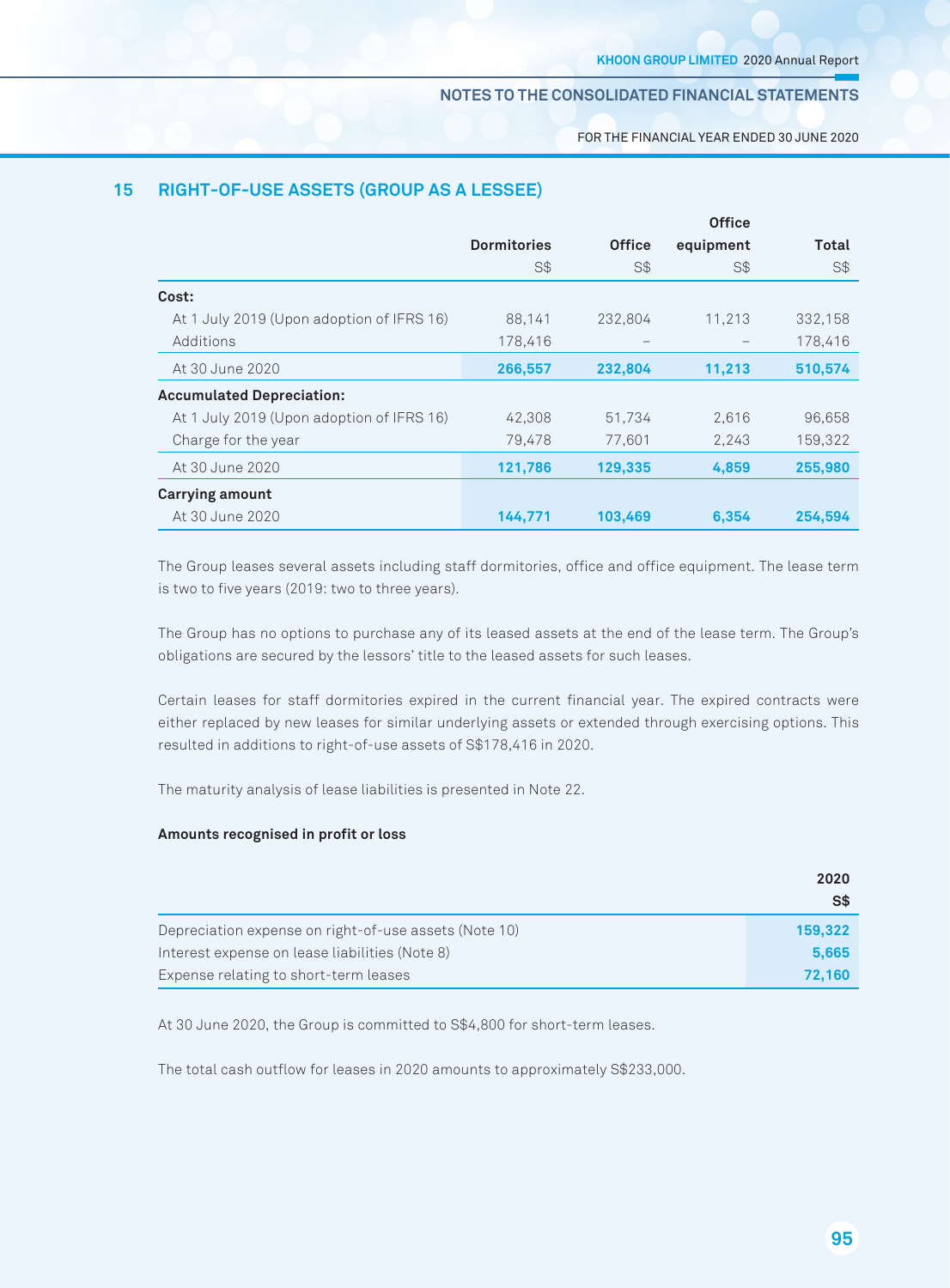FOR THE FINANCIAL YEAR ENDED 30 JUNE 2020

## **16 TrAdE rECEiVABLES**

|                                       | 2020       | 2019      |
|---------------------------------------|------------|-----------|
|                                       | S\$        | S\$       |
| Trade receivables                     | 3,088,064  | 2,711,149 |
| Less: Allowance for impairment losses | (233, 811) | (22, 325) |
|                                       | 2,854,253  | 2,688,824 |

As at 1 July 2018, trade receivables amount to S\$3,360,752.

The Group grants credit term to customers typically 30 to 35 days from invoice date for trade receivables to all customers for the financial year ended 30 June 2020 (2019: 30 to 35 days). The following is an aged analysis of trade receivables, net of allowance for impairment losses, presented based on the invoice date which approximated the revenue recognition date at the end of each reporting year:

|                     | 2020      | 2019      |
|---------------------|-----------|-----------|
|                     | S\$       | $S$ \$    |
| Within 30 days      | 1,726,441 | 2,326,057 |
| 31 days to 60 days  | 326,514   | 264,919   |
| 61 days to 90 days  | 384,793   | 16,887    |
| 91 days to 120 days | 14,964    | 26,222    |
| More than 120 days  | 401,541   | 54,739    |
|                     | 2,854,253 | 2,688,824 |

Before accepting any new customer, the Group has assessed the potential customer's credit quality and defined credit limit to each customer on individual basis. Limits attributed to customers are reviewed when necessary. The majority of the Group's trade receivables that are neither past due nor impaired have good credit quality with reference to respective settlement history.

The Group does not charge interest or hold any collateral over these balances.

The Group applies the simplified approach to provide impairment loss measured as expected credit losses prescribed by IFRS 9. The impairment methodology is set out in Notes 4 and 32(b) of the consolidated financial statements.

To measure the ECL of trade receivables, trade receivables are assessed individually for all customers.

As part of the Group's credit risk management, the Group assesses the impairment for its customers by reference to past default experience and current past due exposure of the debtor and an analysis of the debtor's current financial position, adjusted for factors that are specific to the debtors, general economic conditions and an assessment of both the current as well as forecast direction of conditions at the reporting date.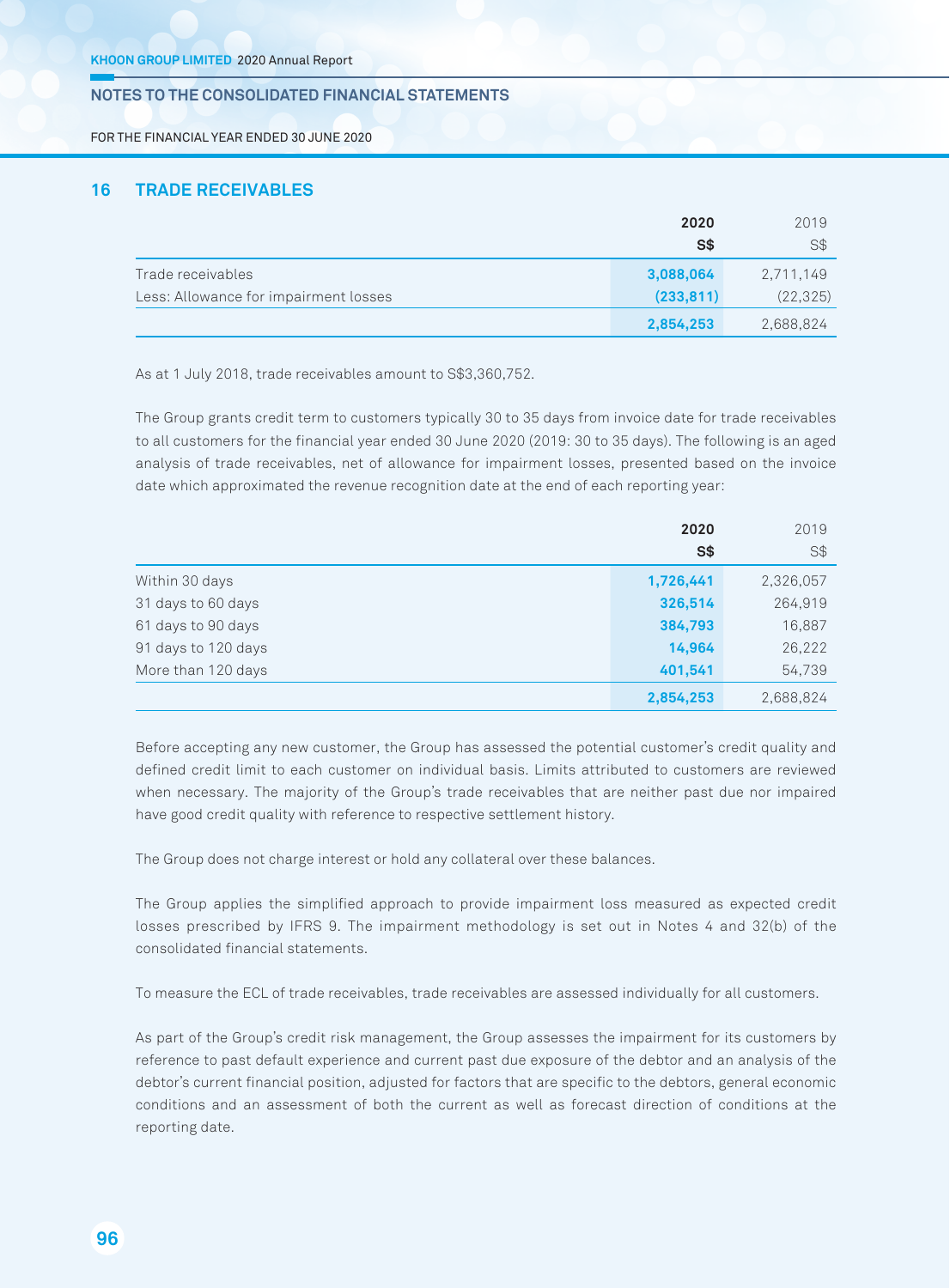FOR THE FINANCIAL YEAR ENDED 30 JUNE 2020

## **16 TrAdE rECEiVABLES (continued)**

The estimated loss rates are estimated based on historical observed default rates over the expected life of the debtors and are adjusted for forward-looking information that is available without undue cost or effort. As at 30 June 2020, the Group recognised S\$233,811 impairment allowance based on individual assessment for all customers.

There has been no changes in the estimation techniques or significant assumption made during the current reporting period.

The table below is an analysis of trade receivables as at year end:

### **Analysis of trade receivables:**

|                                       | 2020       | 2019      |
|---------------------------------------|------------|-----------|
|                                       | S\$        | S\$       |
| Not past due and not impaired         | 1,726,441  | 2,326,057 |
| Past due but not impaired             | 1,127,812  | 362,767   |
|                                       | 2,854,253  | 2,688,824 |
| Past due and impaired                 | 233,811    | 22,325    |
| Less: Allowance for impairment losses | (233, 811) | (22, 325) |
|                                       | 2,854,253  | 2,688,824 |

The following is an analysis of trade receivables by age, presented based on the due date at the end of each reporting period, net of allowance for impairment losses:

Receivables that are past due but not impaired:

|                     | 2020      | 2019    |
|---------------------|-----------|---------|
|                     | $S*$      | S\$     |
| Within 30 days      | 326,514   | 264,919 |
| 31 days to 60 days  | 384,793   | 16,887  |
| 61 days to 90 days  | 14,964    | 26,222  |
| 91 days to 120 days | 6,212     | 1,685   |
| More than 120 days  | 395,329   | 53,054  |
|                     | 1,127,812 | 362,767 |

Included in the Group's trade receivables are carrying amount of approximately S\$1,127,812 which are past due at 30 June 2020 (2019: S\$362,767), for which the Group has not provided for impairment loss as there has not been a significant change in credit quality and the amounts are still considered recoverable based on repayment history of respective customers. Management has assessed that the receivables as at 30 June 2020 that are past due beyond 90 days are not in default as a significant portion of these relate to backcharges to a subcontractor, to which the Group is in a net payable position to as at 30 June 2020.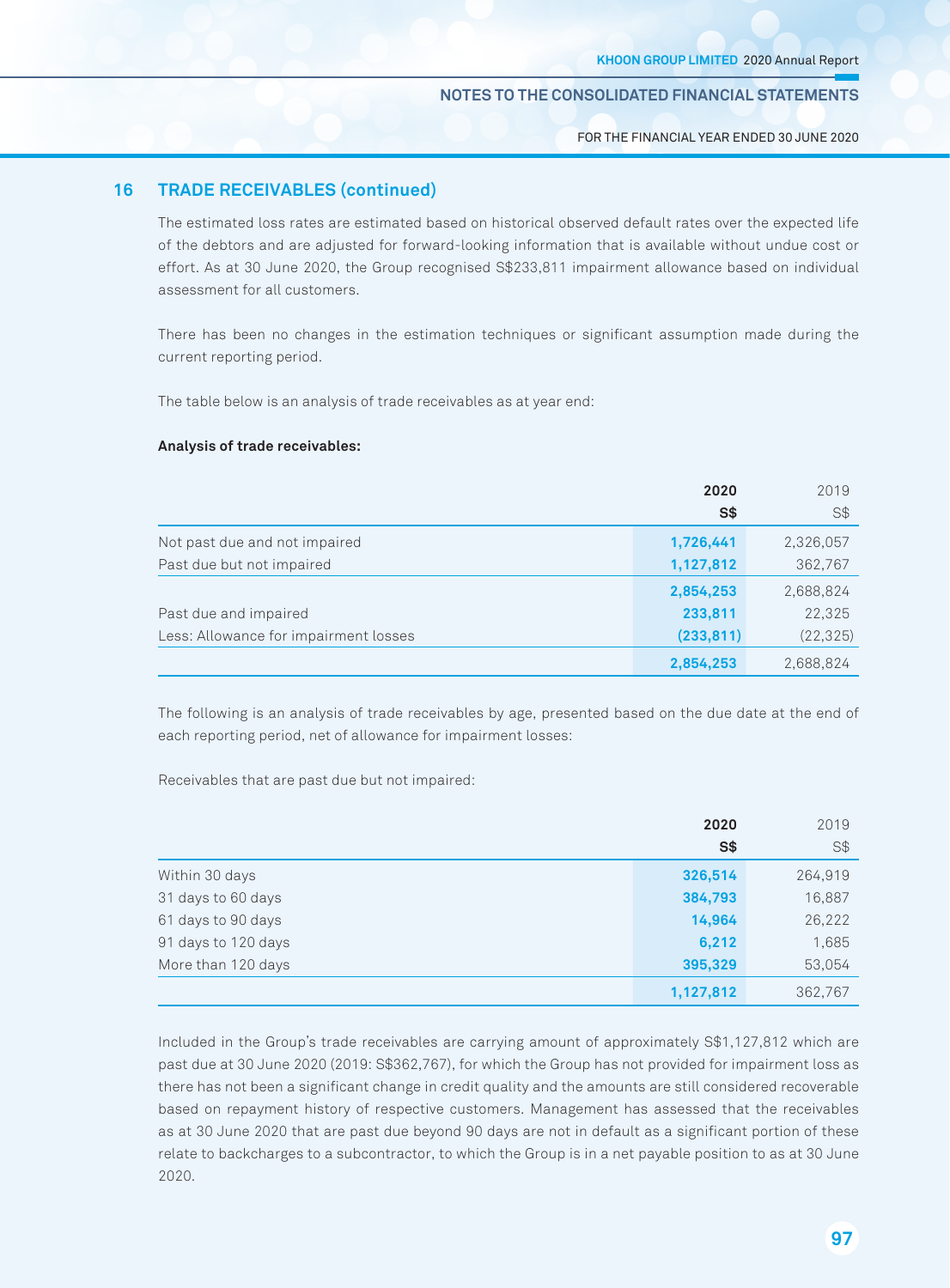FOR THE FINANCIAL YEAR ENDED 30 JUNE 2020

## **16 TrAdE rECEiVABLES (continued)**

Movements in the allowance for impairment losses on trade receivables:

|                                                   | 2020    | 2019     |
|---------------------------------------------------|---------|----------|
|                                                   | S\$     | S\$      |
| Balance at beginning of year                      | 22,325  | 54.251   |
| Impairment losses recognised (reversed) (Note 7c) | 211,486 | (31,926) |
| Balance at end of year                            | 233,811 | 22,325   |

The movement for the financial years ended 30 June 2020 and 2019, i.e., in lifetime ECL, has been recognised for trade receivables in accordance with the simplified approach set out in IFRS 9.

## **17 a. dEpOSiTS**

The amounts as at 30 June 2020 relate to cash deposits placed directly either with a customer or with a bank (for performance guarantee issued) as security for due performance and observance of the Group's obligations under contracts entered into between the Group and its customers, where the projects are due to be completed in January 2022 and December 2021 respectively.

The amount as at 30 June 2019 relates to cash deposit placed directly with a customer as security for due performance and observance of the Group's obligations under a contract entered into between the Group and a customer, where the project is due to be completed in 2021. This same amount has been reclassified to current deposits (as disclosed in Note 17b) as at 30 June 2020.

The management considered the ECL for such deposits to be insignificant as at 30 June 2020 and 2019.

## **17 b. OThEr rECEiVABLES, dEpOSiTS ANd prEpAYmENTS**

|                          | 2020                     | 2019      |
|--------------------------|--------------------------|-----------|
|                          | $S*$                     | $S$ \$    |
| Deposits (Note)          | 476,999                  | 358,852   |
| Prepayments              | 28,353                   | 84,420    |
| Deferred issue costs     | $\overline{\phantom{a}}$ | 1,058,398 |
| Grant receivables (Note) | 244,056                  |           |
| Others (Note)            | 77,374                   | 203,192   |
|                          | 826,782                  | 1,704,862 |

Note: The management considered the ECL for deposits, grant receivables, and others to be insignificant as at 30 June 2020 and 2019.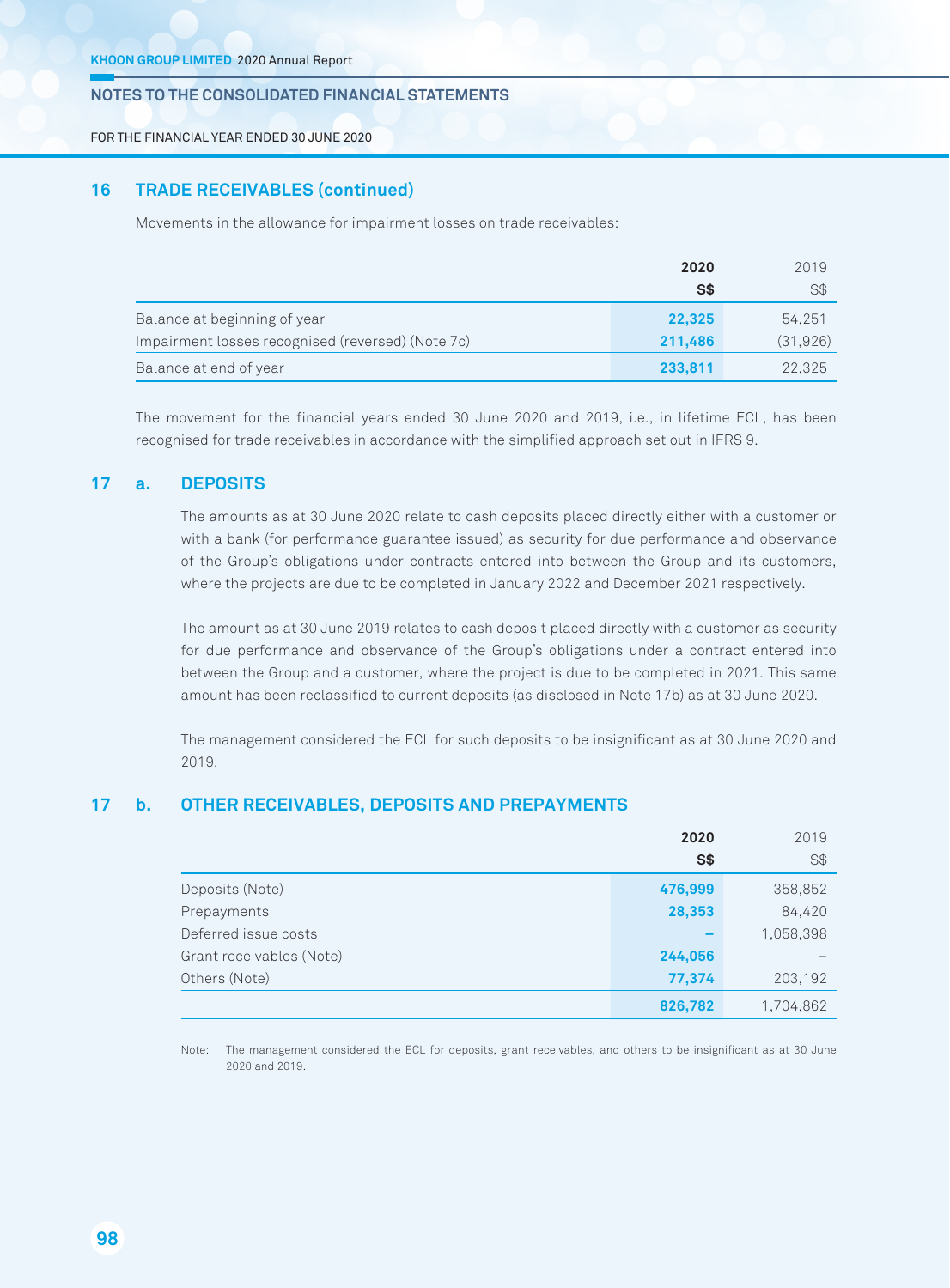FOR THE FINANCIAL YEAR ENDED 30 JUNE 2020

# **18 CONTrACT ASSETS/LiABiLiTiES**

The following is the analysis of the contract assets and contract liabilities balances for financial reporting purpose:

|                      | 2020       | 2019       |
|----------------------|------------|------------|
|                      | S\$        | S\$        |
| Contract assets      | 39,632,362 | 32,768,152 |
| Contract liabilities | (300, 528) |            |
|                      | 39,331,834 | 32,768,152 |

As at 1 July 2018, contract assets and contract liabilities amounted to S\$11,440,486 and S\$42,365 respectively.

Contract assets (retention receivables) and contract liabilities arising from the same contract are presented on a net basis above. In the analysis below, these contract assets (retention receivables) and contract liabilities are presented on a gross basis, with the effect of the grossing up being S\$56,875 as at 30 June 2020 (2019: S\$Nil).

## Contract assets

Amounts represent the Group's rights to considerations from customers for the provision of electrical engineering services, which arise when: (i) the Group completed the relevant services under such contracts and pending formal certification by the customers; and (ii) the customers withhold certain amounts payable to the Group as retention money to secure the due performance of the contracts for a period of generally 12 months (defect liability period) after completion of the relevant works. Any amount previously recognised as a contract asset is reclassified to trade receivables at the point at which it becomes unconditional and is invoiced to the customer.

The Group's contract assets are analysed as follows:

|                                       | 2020       | 2019       |
|---------------------------------------|------------|------------|
|                                       | S\$        | S\$        |
| Retention receivables                 | 4,712,601  | 4,318,580  |
| Less: Allowance for impairment losses | (205,000)  |            |
| Others (Note)                         | 35,181,636 | 28,449,572 |
|                                       | 39,689,237 | 32,768,152 |

Note: Others represent the revenue not yet billed to the customers, for which the Group has completed the relevant services under such contracts but yet to be certified by architects, surveyors or other representatives appointed by the customers.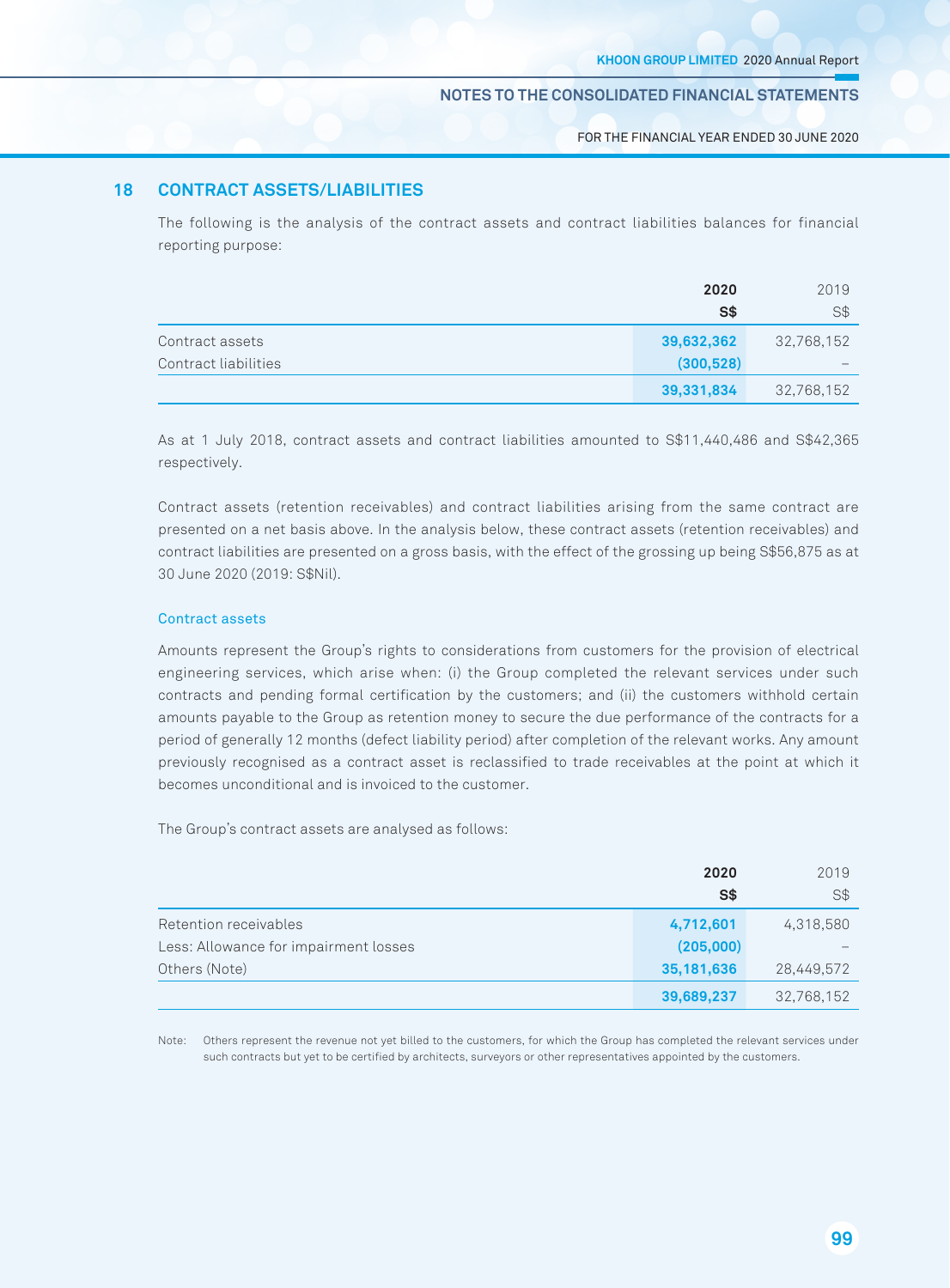FOR THE FINANCIAL YEAR ENDED 30 JUNE 2020

# **18 CONTrACT ASSETS/LiABiLiTiES (continued)**

## Contract assets (continued)

Changes of contract assets were mainly due to changes in: (1) the amount of retention receivables (generally at a certain percentage of total contract sum) in accordance with the number of ongoing and completed contracts under the defect liability period; and (2) the size and number of contract works that the relevant services were completed but yet certified by architects, surveyors or other representatives appointed by the customers at the end of each reporting period.

The Group's contract assets include retention receivables to be settled, based on the expiry of the defect liability period of the relevant contracts or in accordance with the terms specified in the relevant contracts, at the end of the reporting period. The balances are classified as current as they are expected to be received within the Group's normal operating cycle.

To measure ECL, contract assets are assessed individually for all customers. The contract assets relate to unbilled work in progress and have substantially the same risk characteristics as the trade receivables for the same type of contracts. The Group has therefore concluded that the expected loss rates for trade receivables are a reasonable approximation for the loss rates for contract assets. Based on the individual assessment for all customers by management of the Group, other than disclosed below, it is considered that the ECL for contract assets is insignificant as at 30 June 2020 and 2019.

Movements in the allowance for impairment losses on retention receivables:

|                                        | 2020    | 2019 |
|----------------------------------------|---------|------|
|                                        | S\$     | S\$  |
| Balance at beginning of year           |         |      |
| Impairment losses recognised (Note 7c) | 205,000 |      |
| Balance at end of year                 | 205,000 |      |

There were no impairment losses recognised on any contract assets during the year ended 30 June 2019.

## Contract liabilities

The contract liabilities represents the Group's obligation to transfer services to customers for which the Group has received consideration in advance (or an amount of consideration is due) from the customers according to the progressive billing arrangement stated in the contracts. Contract liabilities as at 30 June 2020 mainly relate to advances received from customers.

The Group's contract liabilities are analysed as follows:

|                      | 2020       | 2019 |
|----------------------|------------|------|
|                      | <b>S\$</b> | S\$  |
| Contract liabilities | 357,403    | _    |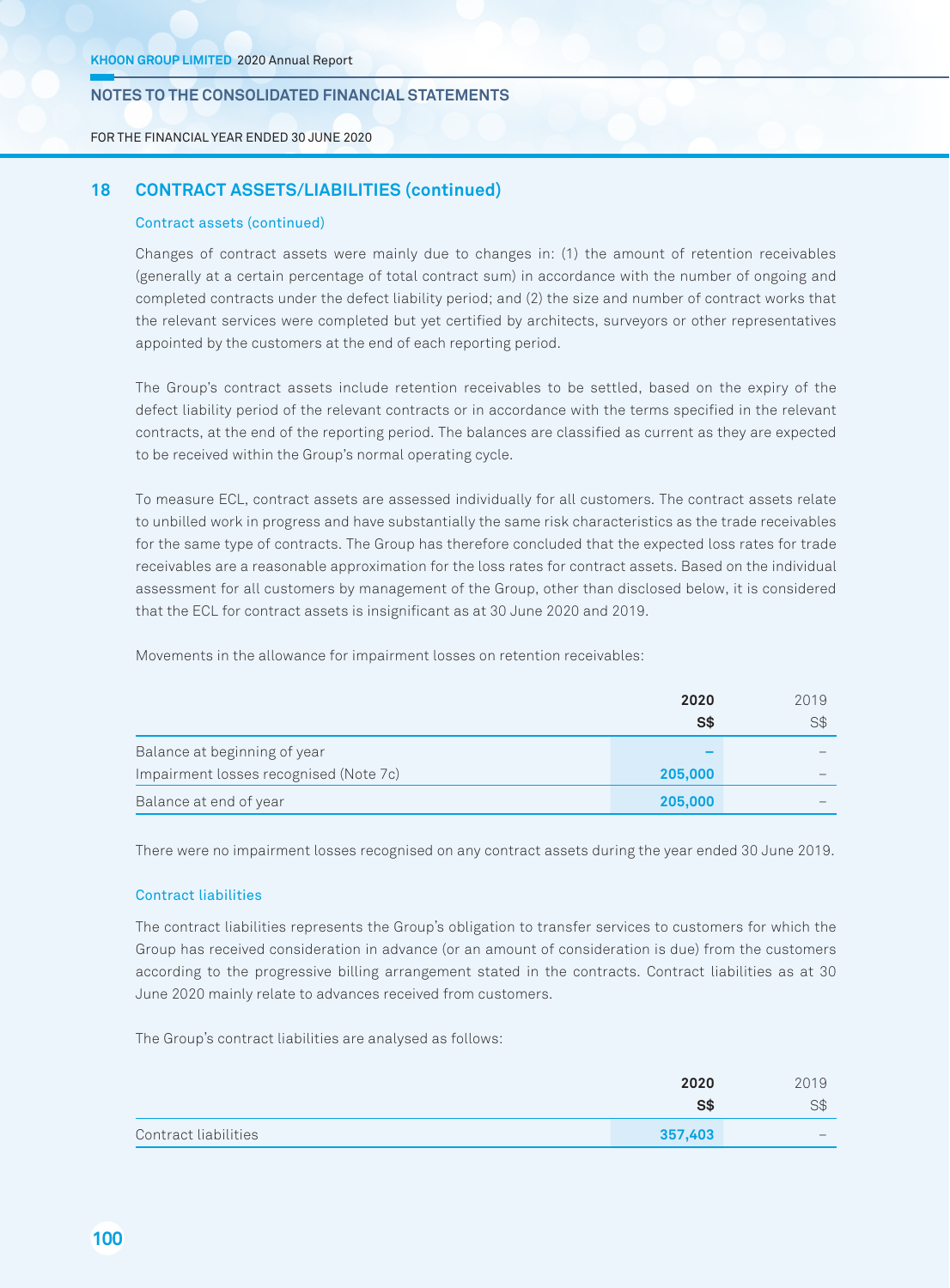FOR THE FINANCIAL YEAR ENDED 30 JUNE 2020

## **19 iNVESTmENTS**

|                                                | 2020      | 2019 |
|------------------------------------------------|-----------|------|
|                                                | S\$       | S\$  |
| Financial assets mandatorily measured at FVTPL |           |      |
| Dual currency investments in S\$               | 2,805,401 |      |
| Dual currency investments in US\$              | 2,773,621 |      |
|                                                | 5,579,022 |      |

The Group uses short-term dual currency investments as a tool to earn higher interest on its bank balances as compared to short-term time deposits. Dual currency investments are a type of structured investment that combines time deposits with an embedded currency option. On trade date, the Group agrees the base currency (in which principal invested is denominated), an alternate currency, a strike rate and tenor with the financial institution. Upon expiry, should the base currency depreciate against the alternate currency, principal and interest will be received in base currency. Otherwise, principal and interest will be converted to alternate currency at strike rate and received.

Dual currency investments are classified as FVTPL and any foreign currency component is included in fair value movement recognised in profit or loss. However, as the Group's dual currency investments are only for a tenor of one month and will mature shortly after year end, no mark-to-market gain/loss has been recognised during the year ended 30 June 2020. They carry fixed interest rate ranging from 2.38% to 2.70% per annum.

# **20 BANK BALANCES ANd CASh**

|                                                         | 2020       | 2019      |
|---------------------------------------------------------|------------|-----------|
|                                                         | S\$        | S\$       |
| Cash at banks                                           | 15,722,361 | 5,963,228 |
| Cash on hand                                            | 31,387     | 30,230    |
| Cash and cash equivalents in the consolidated statement |            |           |
| of cash flows                                           | 15,753,748 | 5,993,458 |

As at 30 June 2020, other than time deposits of S\$9,093,085 (2019: S\$Nil) with tenure of three months and which carry fixed interest rate of 1.60% per annum, and bank balances of S\$6,144,672 (2019: S\$1,747,378) that carry effective interest rate ranging from 0.09% to 1.24% per annum (2019: 0.68% to 0.70% per annum), the remaining bank balances and cash are interest-free.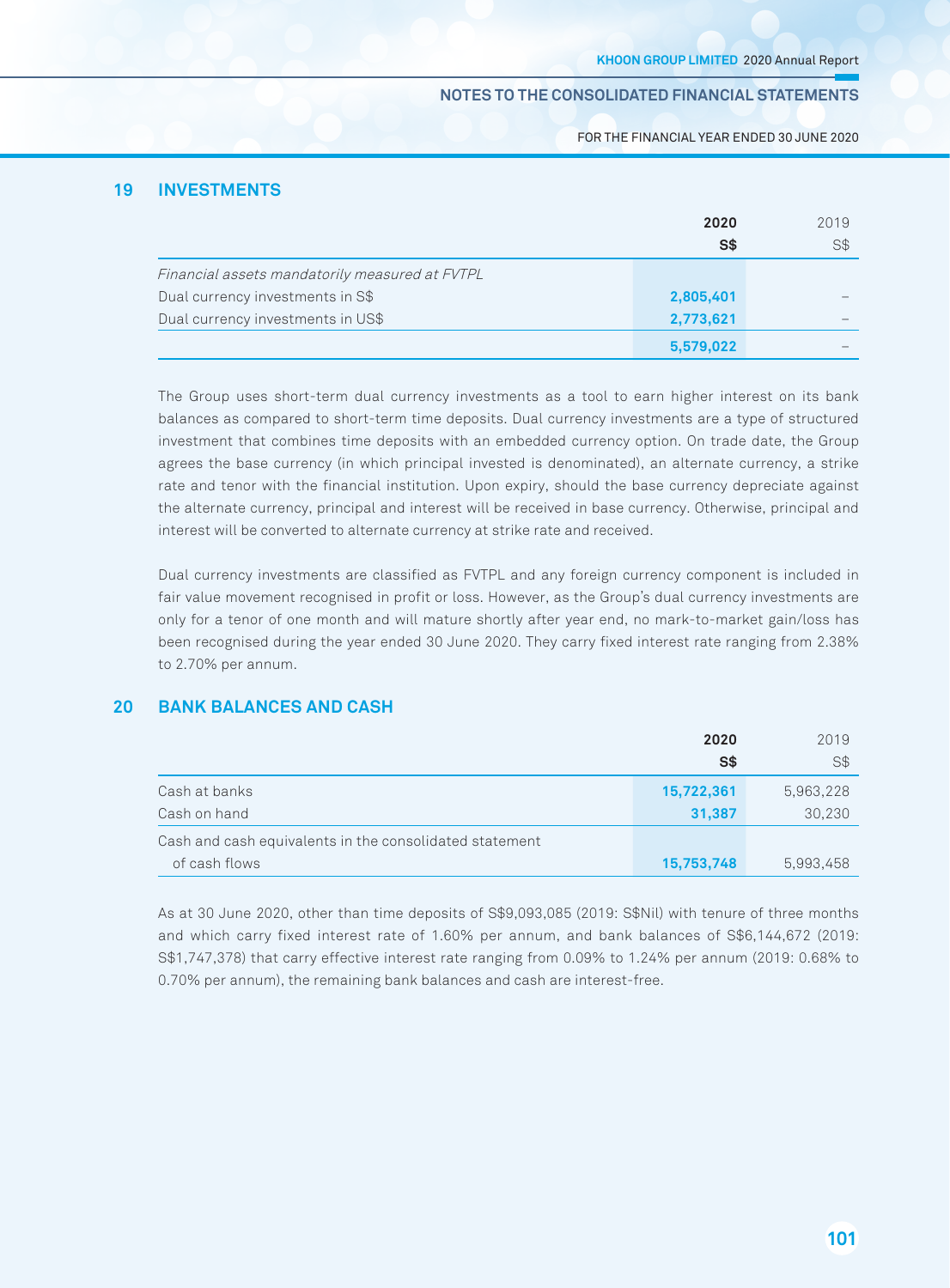FOR THE FINANCIAL YEAR ENDED 30 JUNE 2020

# **21 TrAdE ANd OThEr pAYABLES**

Trade and other payables comprise the following:

|                                               | 2020       | 2019       |
|-----------------------------------------------|------------|------------|
|                                               | $S*$       | S\$        |
| Trade payables                                | 1,669,311  | 2,751,365  |
| Trade accruals                                | 21,665,536 | 19,383,190 |
| Retention payables (Note)                     | 2,247,912  | 1,503,736  |
|                                               | 25,582,759 | 23,638,291 |
| Other payables                                |            |            |
| Accrued listing expenses                      |            | 1,456,119  |
| Payroll and CPF payables                      | 225,245    | 225,974    |
| Goods and Services Tax ("GST") payables       | 233,432    | 34,363     |
| Rental deposit received                       | 8,550      | 8,550      |
| Share issue proceeds received in advance from |            |            |
| cornerstone investor (Note 1)                 |            | 3,500,926  |
| Deferred grant income                         | 145,806    |            |
| Accrued audit fees                            | 205,000    | 175,000    |
| Others                                        | 4,225      | 2,102      |
|                                               | 26,405,017 | 29,041,325 |

Note: The retention payables to subcontractors are interest-free and payable after the completion of maintenance period or in accordance with the terms specified in the relevant contracts for a period of generally 12 months after completion of the relevant works.

Note 1: The amount was received by the Group shortly before the year ended 30 June 2019, and was applied to share premium upon the Share Offer (as defined in Note 24) subsequent to year end.

The following is an aged analysis of trade payables presented based on the invoice date at the end of each reporting period:

|                | 2020      | 2019           |
|----------------|-----------|----------------|
|                | $S*$      | S <sup>†</sup> |
| Within 30 days | 980,251   | 1,740,031      |
| 31 to 60 days  | 348,509   | 376,329        |
| 61 to 90 days  | 11,547    | 138,235        |
| 91 to 120 days | 47,198    | 340,667        |
| Over 120 days  | 281,806   | 156,103        |
|                | 1,669,311 | 2,751,365      |

The credit period on purchases from suppliers and subcontractors is 30 to 90 days (2019: 7 to 90 days) or payable upon delivery.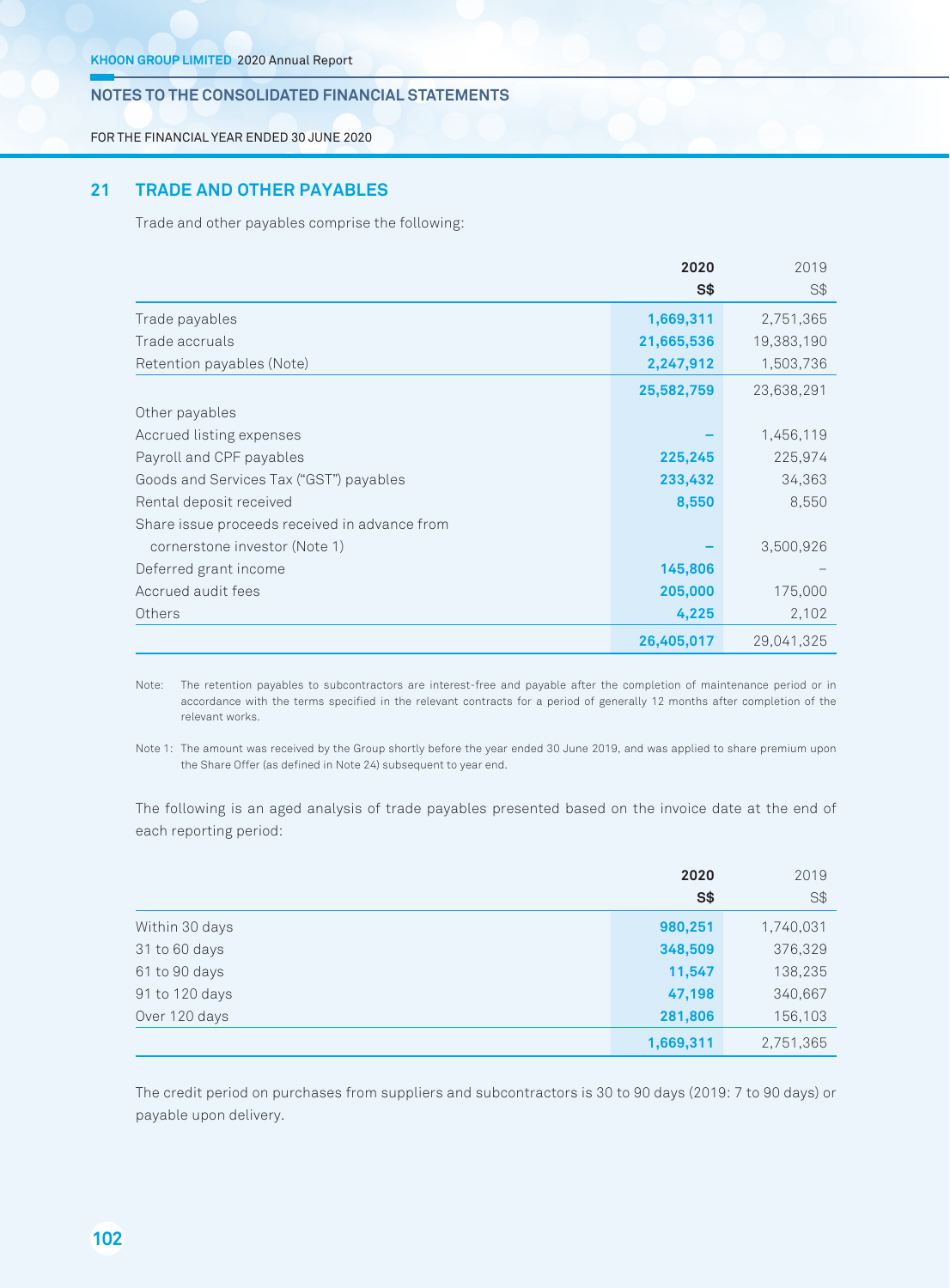FOR THE FINANCIAL YEAR ENDED 30 JUNE 2020

# **22 LEASE LiABiLiTiES**

|                                                                                  | 2020<br>S\$ |
|----------------------------------------------------------------------------------|-------------|
| Lease liabilities payable:                                                       |             |
| Within one year                                                                  | 175,042     |
| Within a period of more than one year but not more than two years                | 83,359      |
| Within a period of more than two years but not more than five years              | 1,967       |
|                                                                                  | 260,368     |
| Less: Amount due for settlement with 12 months (shown under current liabilities) | (175,042)   |
| Amount due for settlement after 12 months (shown under non current liabilities)  | 85,326      |

The Group does not face a significant liquidity risk with regard to its lease liabilities. Lease liabilities are monitored within the Group's finance function.

The above represents leases for certain staff dormitories, office and office equipment of the Group. The weighted average incremental borrowing rate was 2.29% per annum.

The Group's lease does not contain variable lease payments and accordingly no expense relating to variable lease payments is included in the measurement of lease liabilities.

Certain leases of the Group contain extension periods, for which the related lease payments had not been included in lease liabilities as the Group is not reasonably certain to exercise these extension options. These extension options are exercisable by the Group and not by the lessor.

# **23 dEFErrEd TAX LiABiLiTiES**

|                                               | 2020   | 2019   |
|-----------------------------------------------|--------|--------|
|                                               | S\$    | S\$    |
| As at 1 July                                  | 53,603 | 5,923  |
| Recognised in profit or loss during the year: |        |        |
| - Accelerated tax depreciation (Note 9)       | 7,735  | 47,680 |
| As at 30 June                                 | 61,338 | 53,603 |

The deferred tax liabilities resulted from temporary taxable differences arising from accelerated depreciation in relation to capital allowance claims on qualified assets in accordance with prevailing tax laws in Singapore.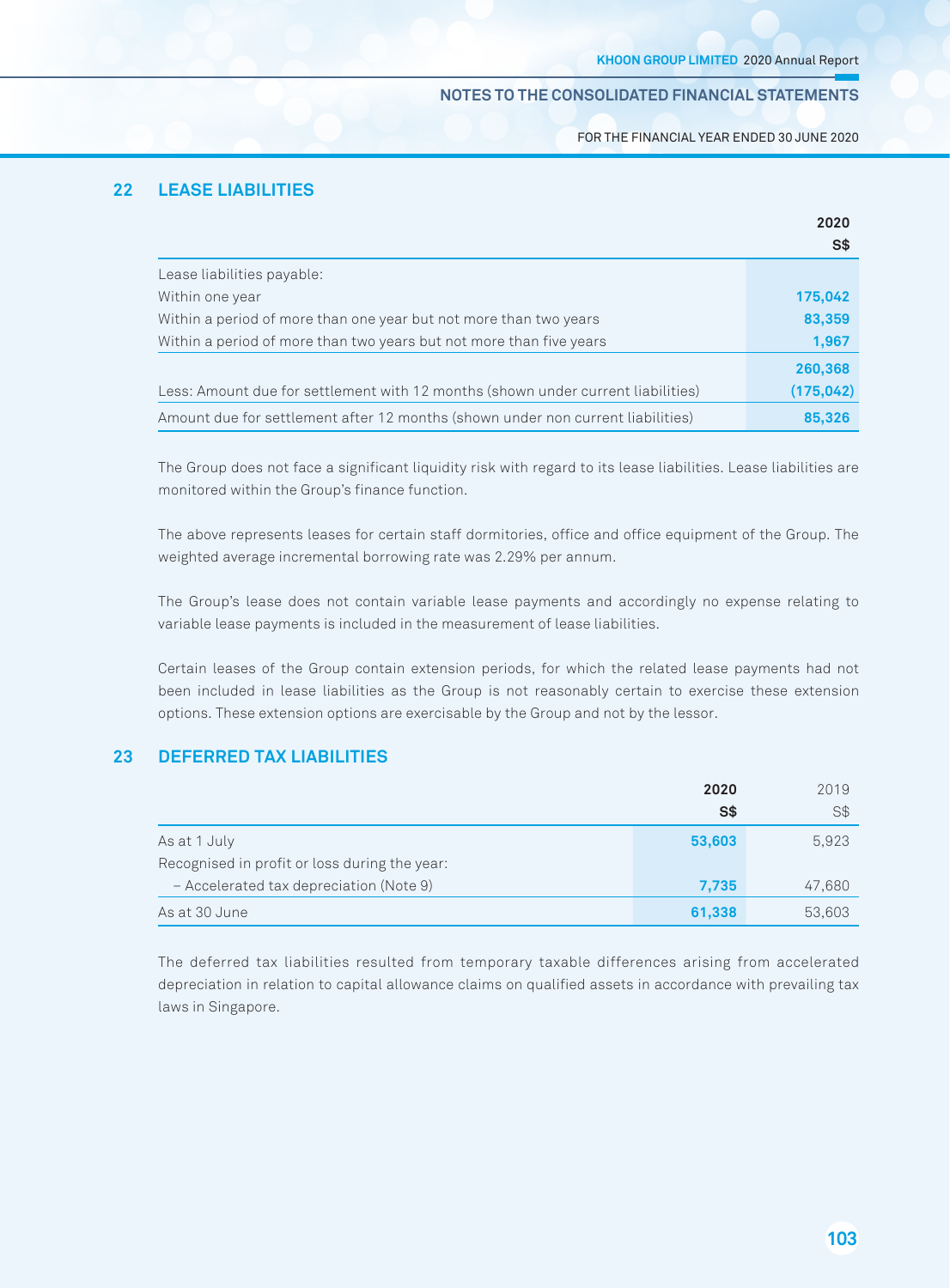FOR THE FINANCIAL YEAR ENDED 30 JUNE 2020

# **24 ShArE CApiTAL**

For the purpose of presenting share capital of the Group prior to the Reorganisation below, the balance as at 1 July 2018 represented the share capital of Khoon Engineering as the Company was incorporated in the Cayman Islands on 24 July 2018.

|                                          | Number of       |                  |               |
|------------------------------------------|-----------------|------------------|---------------|
|                                          | ordinary shares | <b>Par Value</b> | Share capital |
|                                          |                 | HK\$             | HK\$          |
| Authorised share capital of the Company: |                 |                  |               |
| At date of incorporation of the Company  |                 |                  |               |
| on 24 July 2018 (Note b)                 | 10,000,000      | 0.01             | 100,000       |
| Increase on 10 June 2019 (Note d)        | 1,490,000,000   | 0.01             | 14.900.000    |
| At 30 June 2019 and 2020                 | 1,500,000,000   | 0.01             | 15.000.000    |

|                                                                        | Number of<br>ordinary shares | Share capital<br>S\$ |
|------------------------------------------------------------------------|------------------------------|----------------------|
| Issued and fully paid of Khoon Engineering:<br>At 1 July 2018 (Note a) | 1,500,000                    | 1,500,000            |
| Issued and fully paid of the Company:                                  |                              |                      |
| At date of incorporation on 24 July 2018 (Note b)                      |                              |                      |
| Issue of shares pursuant to the reorganisation (Note c)                | 29.999                       | 52                   |
| At 30 June 2019                                                        | 30,000                       | 52                   |
| Capitalisation issue (Note d)                                          | 749,970,000                  | 1,306,568            |
| Share offer (Note e)                                                   | 250,000,000                  | 435.523              |
| At 30 June 2020                                                        | 1,000,000,000                | 1,742,143            |

Notes:

a. At 1 July 2018, the balance represented share capital of Khoon Engineering of 1,500,000 shares of S\$1 each.

b. On 24 July 2018, the Company was incorporated in the Cayman Islands with an authorised share capital of HK\$100,000 divided into 10,000,000 shares of HK\$0.01 each. As at the time of its incorporation, one share was allotted and issued in nil paid form to the initial subscriber, an independent third party. The said share was transferred to Lead Development on the same day.

c. On 12 March 2019, the Company acquired the entire issued share capital of Top Stride from the Controlling Shareholders, at a consideration of S\$12,917,894. In settlement of the aforesaid consideration, the Company allotted and issued 29,999 shares credited as fully paid, to Lead Development at the instruction of the Controlling Shareholders. Following completion of the above acquisition, Khoon Engineering became an indirect wholly-owned subsidiary of the Company.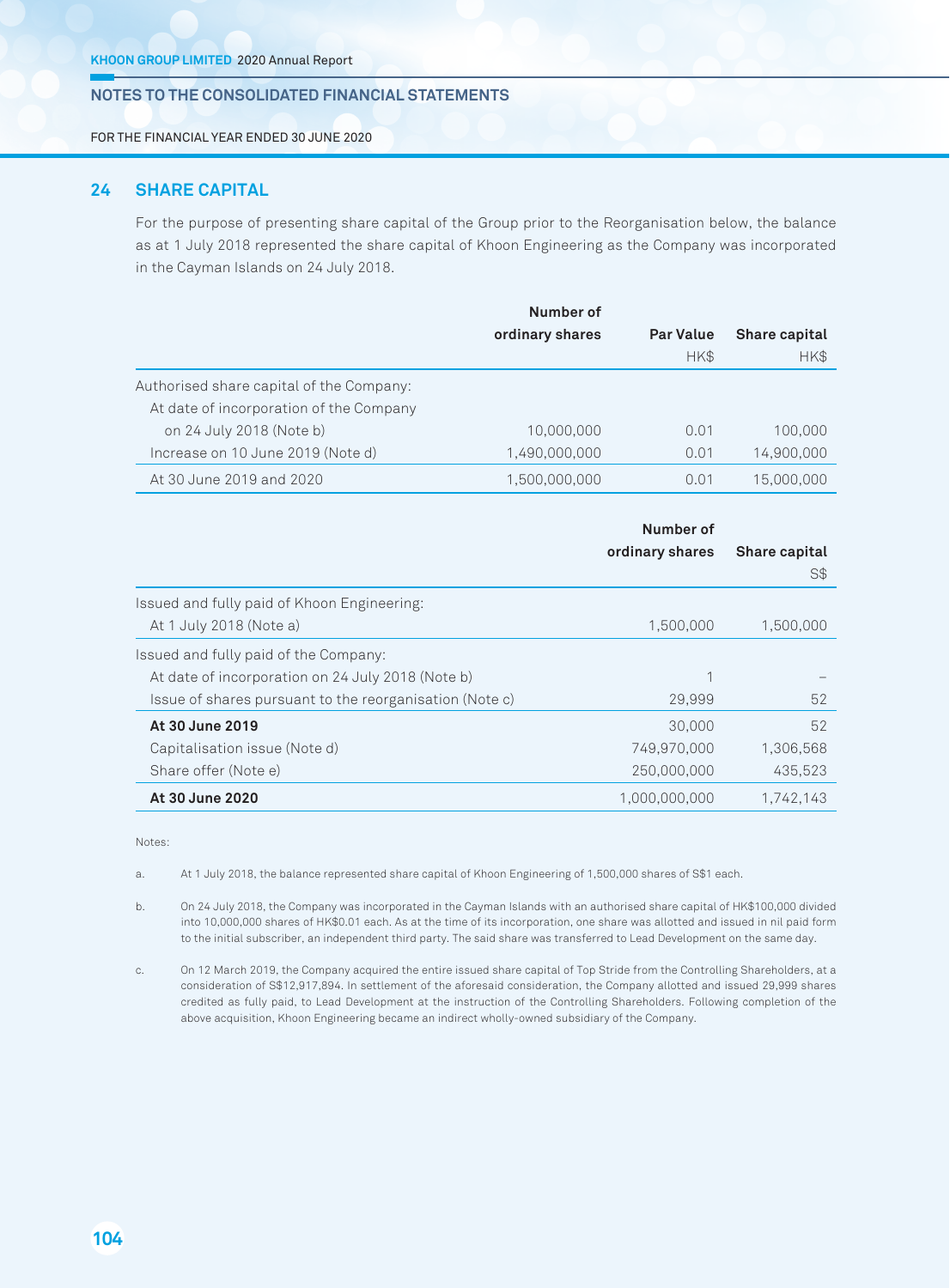### FOR THE FINANCIAL YEAR ENDED 30 JUNE 2020

# **24 ShArE CApiTAL (continued)**

Notes: (continued)

- d. Pursuant to the written resolution of the then sole shareholder of the Company dated 10 June 2019, it was resolved that the authorised share capital of the Company increased from HK\$100,000 to HK\$15,000,000 by the creation of an additional 1,490,000,000 shares; and conditional on the share premium account of the Company being credited as a result of the Share Offer, an amount of HK\$7,499,700 which will then be standing to the credit of the share premium account of the Company be capitalised and applied to pay up in full at par a total of 749,970,000 shares for allotment, rank pari passu in all respects with all the then existing shares.
- e. On 5 July 2019, the Company successfully listed on the Main Board of the Stock Exchange by way of placing 225,000,000 new shares and public offer of 25,000,000 shares at the price of HK\$0.50 per share ("Share Offer"). The Company's share of net proceeds after deducting the underwriting commissions and expenses paid or payable by the Company in relation to the Share Offer amounted to approximately HK\$95.0 million (S\$16.6 million).

## **25 OpErATiNG LEASE COmmiTmENTS**

Before the adoption of IFRS 16 on 1 July 2019

The Group as lessee

|                                                                   | 2019    |
|-------------------------------------------------------------------|---------|
|                                                                   | S\$     |
| Minimum lease payments paid during the year under operating lease |         |
| in respect of staff dormitories and office                        | 217.350 |

Future minimum rental payable under non-cancellable leases as at the end of reporting period are as follows:

|                                      | 2019    |
|--------------------------------------|---------|
|                                      | S\$     |
| Within one year                      | 188,907 |
| After one year but within five years | 109,383 |
|                                      | 298,290 |

The leases have tenures ranging from three months to three years. The lease payments are fixed over the lease term and no contingent rent provision included in the contracts.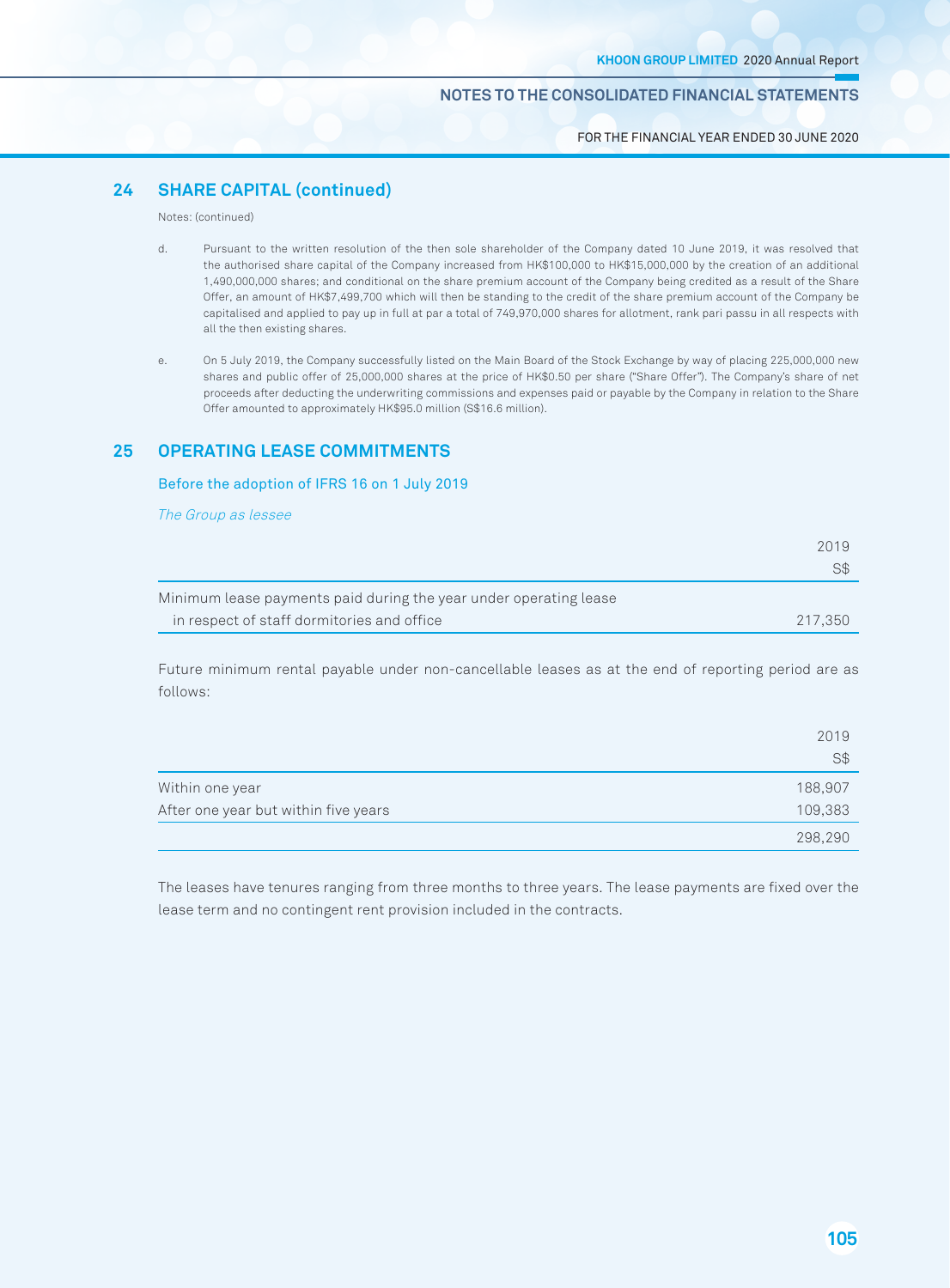FOR THE FINANCIAL YEAR ENDED 30 JUNE 2020

## **25 OpErATiNG LEASE COmmiTmENTS (continued)**

Before the adoption of IFRS 16 on 1 July 2019 (continued)

The Group as lessor

|                                      | 2019   |
|--------------------------------------|--------|
|                                      | $S$ \$ |
| Within one year                      | 34,200 |
| After one year but within five years | 9,975  |
|                                      | 44.175 |

The leases have tenures of three years. The lease receivables are fixed over the lease term and no term of contingent rent income is included in the contracts.

### After adoption of IFRS 16 on 1 July 2019

The operating lease in which the Group is the lessor relate to the investment property owned by the Group, and has a lease term of three years, with a one year extension option. The operating lease contract contains market review clauses in the event that the lessee exercises its option to renew. The lessee does not have an option to purchase the property at the expiry of the lease period.

Maturity analysis of operating lease payments:

|                 | 2020  |
|-----------------|-------|
|                 | S\$   |
| Within one year | 9.975 |

The following table presents the amounts reported in profit or loss:

|                                            | 2020   |
|--------------------------------------------|--------|
|                                            | S\$    |
| Lease income on operating leases (Note 7a) | 33,345 |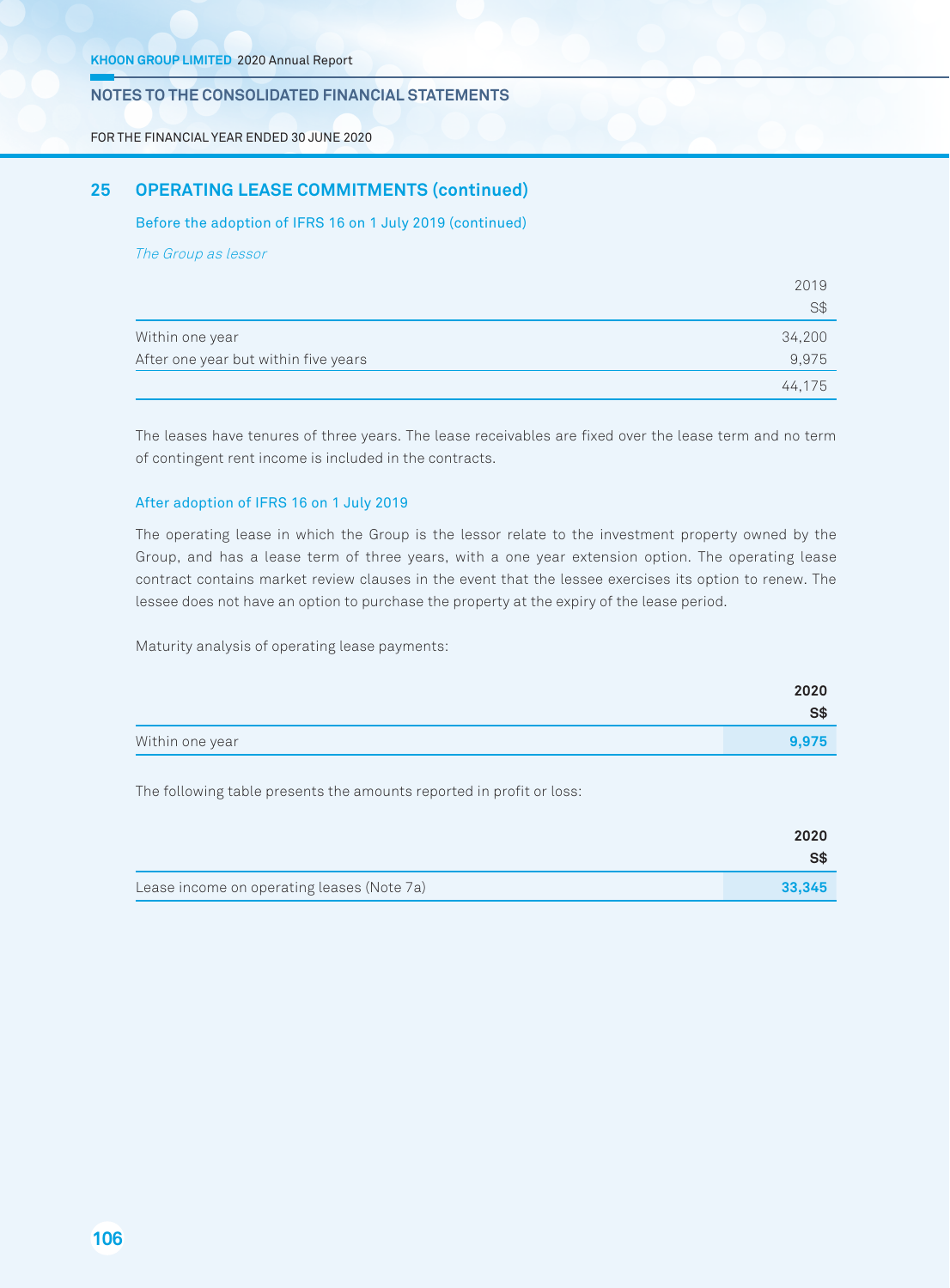## FOR THE FINANCIAL YEAR ENDED 30 JUNE 2020

## **26 RETIREMENT BENEFIT PLAN**

As prescribed by the Central Provident Fund Board of Singapore, the Group's employees employed in Singapore who are Singapore Citizens or Permanent Residents are required to join the CPF scheme. For the year ended 30 June 2020, the Group contributes up to 17% of the eligible employees' salaries to the CPF scheme, with each employee's qualifying salary capped at S\$6,000 per month.

The total costs charged to profit or loss, amounting to S\$216,901 for the financial year ended 30 June 2020 (2019: S\$221,149), represent contributions paid or payable to the retirement benefits scheme by the Group.

As at 30 June 2020, contributions of S\$32,019 (2019: S\$33,022) were due but had not been paid to CPF. The amounts were paid subsequent to the end of the year.

## **27 rELATEd pArTY TrANSACTiONS**

Related companies refer to entities in which directors of the Group have a beneficial interest in. Apart from disclosure within the consolidated financial statements, the Group did not enter into transactions with related companies during the financial years ended 30 June 2020 and 2019.

## Compensation of key management personnel

The remuneration of the executive directors, who are considered as key management of the Group, for the years ended 30 June 2020 and 2019 were as follows:

|                          | 2020      |           |
|--------------------------|-----------|-----------|
|                          | S\$       | S\$       |
| Short term benefits      | 1,121,476 | 1,266,515 |
| Post-employment benefits | 41,820    | 44.250    |
| Total compensation       | 1,163,296 | 1,310,765 |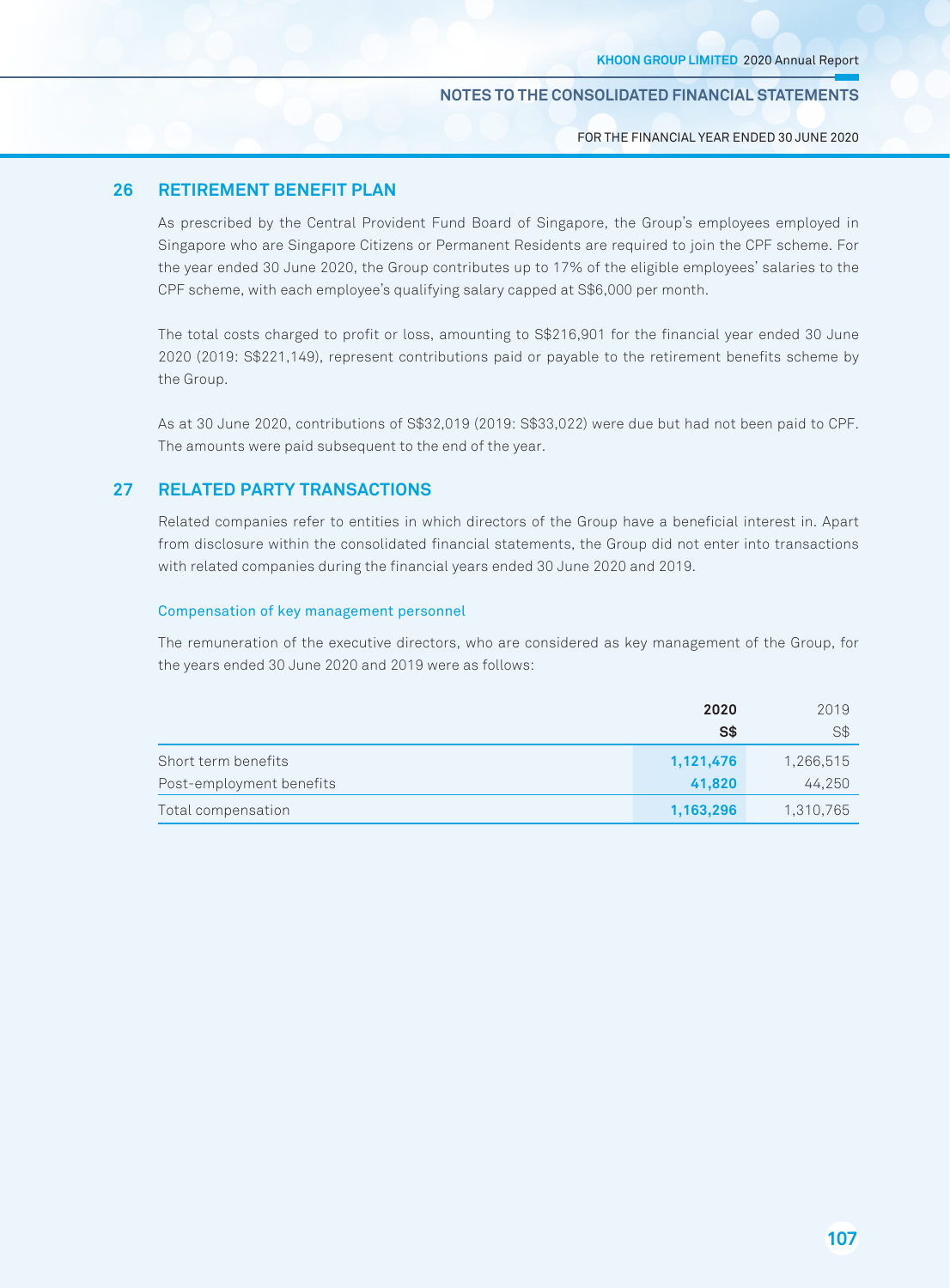FOR THE FINANCIAL YEAR ENDED 30 JUNE 2020

# **28 pArTiCuLArS OF SuBSidiAriES**

Details of the subsidiaries directly and indirectly held by the Company as at 30 June 2020 are set out below:

| Name of subsidiary | Place of<br>incorporation/<br>operation | Paid up<br>issued<br>capital | Group's<br>effective<br>interest | Held by the<br>Company | <b>Principal</b><br>activities                  |
|--------------------|-----------------------------------------|------------------------------|----------------------------------|------------------------|-------------------------------------------------|
| Top Stride         | BVI                                     | <b>US\$2</b>                 | 100%                             | 100%                   | Investment holding                              |
| Khoon Engineering  | Singapore                               | S\$1,500,000                 | 100%                             |                        | Provision of electrical<br>engineering services |

None of the subsidiaries has issued any debt securities at the end of the year.

# **29 rECONCiLiATiON OF LiABiLiTiES AriSiNG FrOm FiNANCiNG ACTiViTiES**

The table below details changes in the Group's liabilities arising from financing activities, including both cash and non-cash changes. Liabilities arising from financing activities are those for which cash flow were, or future cash flows will be, classified in the Group's consolidated statement of cash flows as cash flows from financing activities.

|                                              | Lease<br>liabilities<br>(Note 22)<br>S\$ |
|----------------------------------------------|------------------------------------------|
| At 1 July 2019                               |                                          |
| Adoption of IFRS 16 (Note 3)                 | 236,812                                  |
| At 1 July 2019 (restated)                    | 236,812                                  |
| Financing cash flows                         | (160, 525)                               |
| Non-cash changes:                            |                                          |
| - Interest expenses (Note 8)                 | 5,665                                    |
| - Additions to right-of-use assets (Note 15) | 178,416                                  |
| At 30 June 2020                              | 260.368                                  |

There were no non-cash transactions arising in 2019.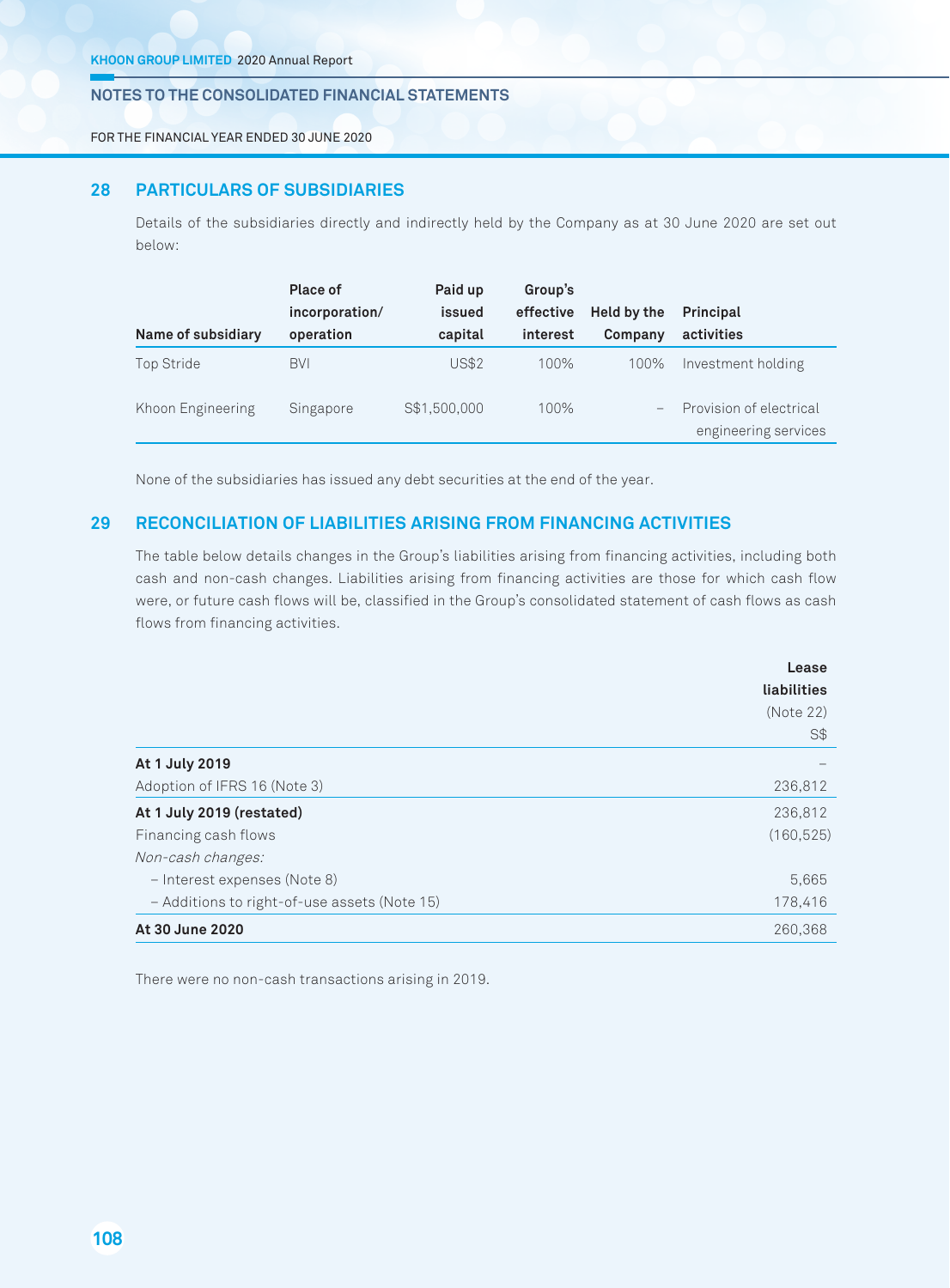FOR THE FINANCIAL YEAR ENDED 30 JUNE 2020

# **30 STATEmENT OF FiNANCiAL pOSiTiON ANd rESErVES OF ThE COmpANY**

Information about the statement of financial position of the Company at the end of the reporting period is as follows:

|                                                                | 2020           | 2019        |
|----------------------------------------------------------------|----------------|-------------|
|                                                                | S <sub>3</sub> | S\$         |
| <b>ASSETS AND LIABILITIES</b>                                  |                |             |
| Non-current asset                                              |                |             |
| Investment in a subsidiary                                     | 12,917,894     | 12,917,894  |
| <b>Current assets</b>                                          |                |             |
| Other receivables, deposits and prepayments                    |                | 1,122,905   |
| Amounts due from subsidiary                                    | 1,101,748      |             |
| Investments                                                    | 5,579,022      |             |
| Bank balances and cash                                         | 10,885,730     | 3,500,927   |
|                                                                | 17,566,500     | 4,623,832   |
| <b>Current liabilities</b>                                     |                |             |
| Other payables                                                 | 214,225        | 5,097,046   |
| Amount due to a subsidiary                                     |                | 2,188,134   |
|                                                                | 214,225        | 7,285,180   |
| Net current assets (liabilities)                               | 17,352,275     | (2,661,348) |
| Total assets less current liabilities, representing net assets | 30,270,169     | 10,256,546  |
| <b>EQUITY</b>                                                  |                |             |
| Capital and reserves                                           |                |             |
| Share capital (Note 24)                                        | 1,742,143      | 52          |
| Share premium                                                  | 31,669,457     | 12,917,842  |
| Accumulated losses                                             | (3, 141, 431)  | (2,661,348) |
| Equity attributable to owners of the Company                   | 30,270,169     | 10,256,546  |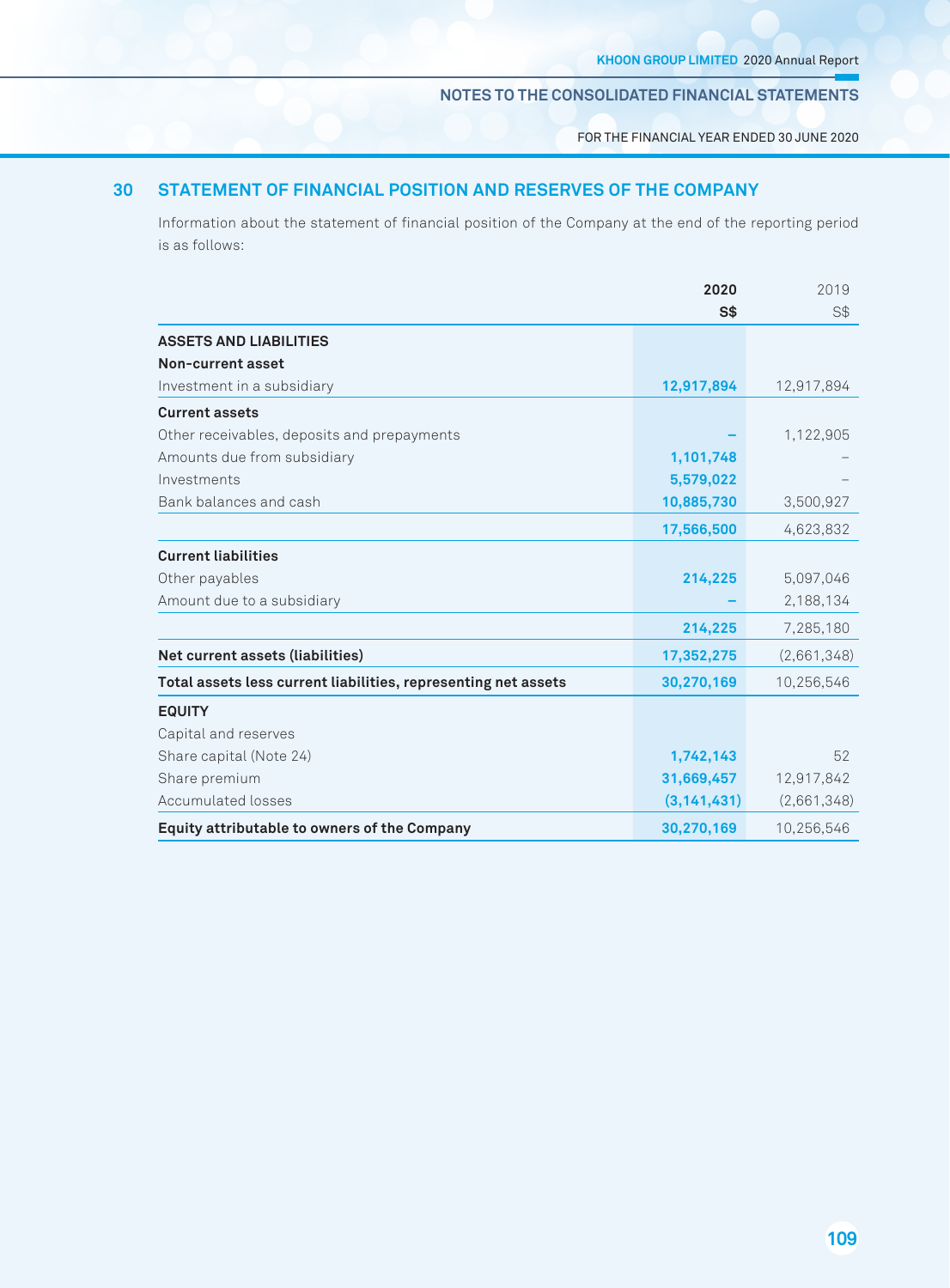FOR THE FINANCIAL YEAR ENDED 30 JUNE 2020

# **30 STATEmENT OF FiNANCiAL pOSiTiON ANd rESErVES OF ThE COmpANY (continued)**

A summary of the Company's capital and reserves is as follows:

|                                          | <b>Share</b> |               | <b>Share Accumulated</b> |               |
|------------------------------------------|--------------|---------------|--------------------------|---------------|
|                                          | capital      | premium       | losses                   | Total         |
|                                          | S\$          | S\$           | S\$                      | S\$           |
| At 24 July 2018 (date of incorporation)  |              |               |                          |               |
| Total comprehensive loss for the period: |              |               |                          |               |
| Loss for the period                      |              |               | (2,661,348)              | (2,661,348)   |
| Transactions with owner, recognised      |              |               |                          |               |
| directly in equity:                      |              |               |                          |               |
| Issue of shares pursuant to the          |              |               |                          |               |
| reorganisation (Note 24)                 | 52           | 12,917,842    | $\qquad \qquad -$        | 12,917,894    |
| At 30 June 2019                          | 52           | 12,917,842    | (2,661,348)              | 10,256,546    |
| Total comprehensive loss for the period: |              |               |                          |               |
| Loss for the period                      |              |               | (480, 083)               | (480, 083)    |
| Transactions with owner, recognised      |              |               |                          |               |
| directly in equity:                      |              |               |                          |               |
| Issue of shares under the capitalisation |              |               |                          |               |
| issue (Note 24)                          | 1,306,568    | (1,306,568)   |                          |               |
| Share Offer (Note 24)                    | 435,523      | 21,356,376    |                          | 21,791,899    |
| Share issue expenses                     |              | (1, 298, 193) |                          | (1, 298, 193) |
| At 30 June 2020                          | 1,742,143    | 31,669,457    | (3, 141, 431)            | 30,270,169    |

### **31 CApiTAL riSKS mANAGEmENT**

The Group manages its capital to ensure that it will be able to be continue as a going concern while maximising the return to shareholders through the optimisation of equity balance. The Group's overall strategy remains unchanged throughout the financial year ended 30 June 2020.

The capital structure of the Group consists of equity attributable to owners of the Group, comprising issued capital and accumulated profits. The Group is not subject to any externally imposed capital requirements.

The management of the Group review the capital structure on a regular basis. As part of this review, the management considers the cost of capital and the associated risk with each class of items in the context of capital structure, and takes appropriate actions to adjust the Group's capital structure. Based on the recommendations of the management, the Group will balance its overall capital structure through the payment of dividends, the issue of new shares and new debts.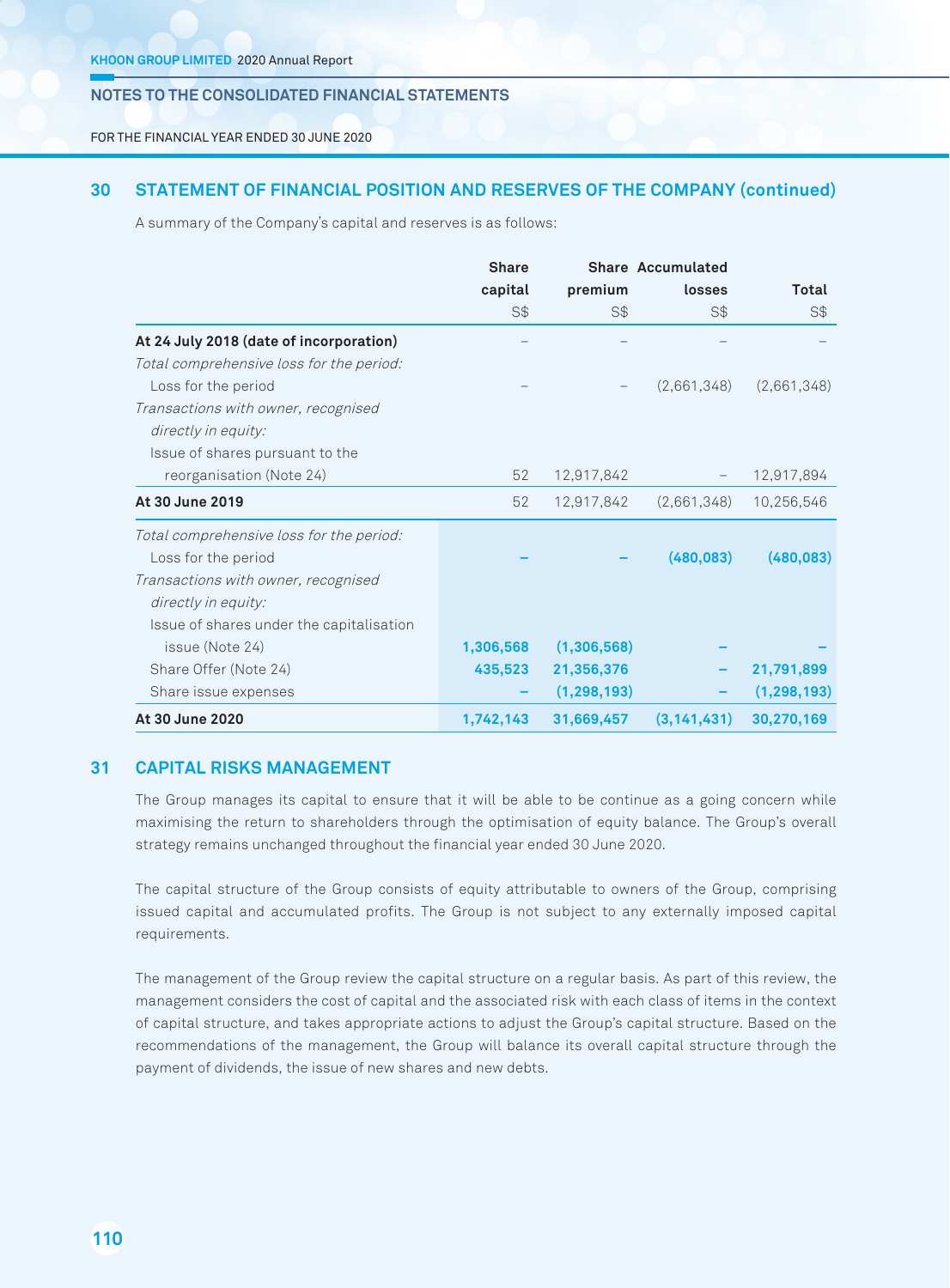FOR THE FINANCIAL YEAR ENDED 30 JUNE 2020

# **32 FiNANCiAL iNSTrumENTS ANd FiNANCiAL riSK mANAGEmENT**

#### Categories of financial instruments

|                                         | 2020       | 2019       |
|-----------------------------------------|------------|------------|
|                                         | $S*$       | S\$        |
| <b>Financial assets</b>                 |            |            |
| Amortised cost:                         |            |            |
| Deposits                                | 402,450    | 113,700    |
| Trade receivables                       | 2,854,253  | 2,688,824  |
| Other receivables and deposits (Note 1) | 798,429    | 562,044    |
| Bank balances and cash                  | 15,753,748 | 5,993,458  |
|                                         | 19,808,880 | 9,358,026  |
| FVTPL:                                  |            |            |
| Investments                             | 5,579,022  |            |
|                                         | 25,387,902 | 9,358,026  |
| <b>Financial liabilities</b>            |            |            |
| Amortised cost:                         |            |            |
| Trade and other payables (Note 2)       | 26,025,779 | 29,006,962 |
| Lease liabilities                       | 260,368    |            |
|                                         |            |            |
|                                         | 26,286,147 | 29,006,962 |
|                                         |            |            |

Note 1: Prepayments and deferred issue costs are excluded.

Note 2: GST payables and deferred grant income are excluded.

# Financial instruments subject to offsetting, enforceable master netting arrangements and similar agreements

Financial assets

|                                            | (a)             | (b)                            | $(c) = (a) - (b)$ |
|--------------------------------------------|-----------------|--------------------------------|-------------------|
|                                            |                 | Gross amounts                  |                   |
|                                            |                 | of recognised                  | Net amounts of    |
|                                            |                 | financial                      | financial assets  |
|                                            |                 | liabilities set off            | presented in      |
|                                            |                 | Gross amounts in the statement | the statement     |
|                                            | of recognised   | of financial                   | of financial      |
| Type of financial asset/liability          | financial asset | position                       | position          |
|                                            | $S$ \$          | S\$                            | S\$               |
| As at 30 June 2020                         |                 |                                |                   |
| Other receivables from sub-contractors for |                 |                                |                   |
| backcharges                                | 1,482,445       | (1,482,445)                    |                   |
| As at 30 June 2019                         |                 |                                |                   |
| Other receivables from sub-contractors for |                 |                                |                   |
| backcharges                                | 1,516,516       | (1,516,516)                    |                   |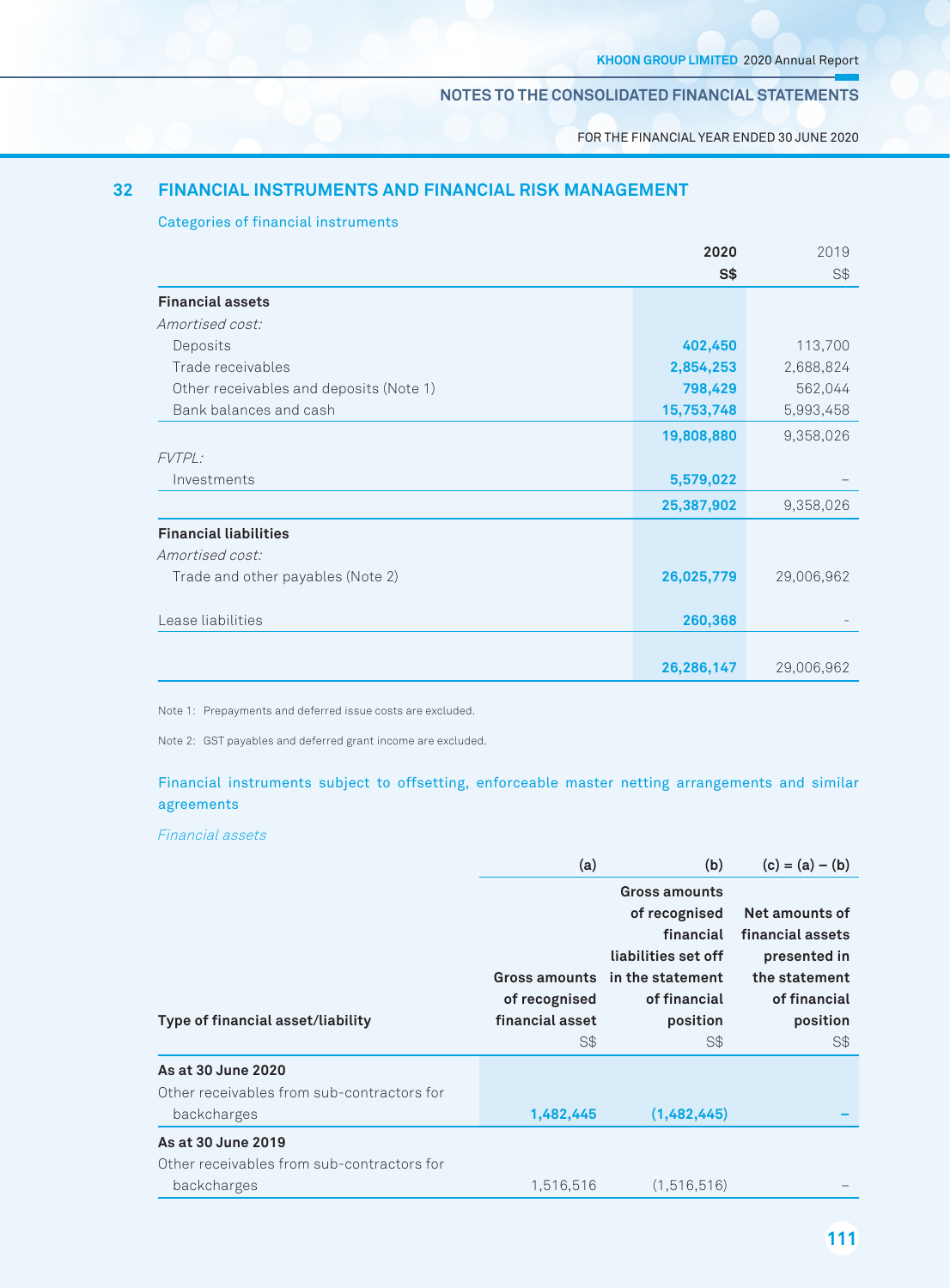FOR THE FINANCIAL YEAR ENDED 30 JUNE 2020

### **32 FiNANCiAL iNSTrumENTS ANd FiNANCiAL riSK mANAGEmENT (continued)**

Financial instruments subject to offsetting, enforceable master netting arrangements and similar agreements (continued)

#### Financial assets (continued)

The Group does not have any financial instruments which are subject to enforceable master netting arrangements or similar netting agreements.

#### Financial risk management objectives and policies

The Group's major financial instruments include trade receivables, other receivables and deposits, bank balances and cash, dual currency investments, and trade and other payables. Details of these financial instruments are disclosed in the respective notes. The risks associated with these financial instruments include market risk (currency risk), credit risk and liquidity risk. The policies on how to mitigate these risks are set out below. The management of the Group manages and monitors these exposures to ensure appropriate measures are implemented on a timely and effective manner. The management is of the view that the Group is not exposed to significant interest rate risk.

#### (a) Market risk management

#### Currency risk management

The Group has certain bank balances, dual currency investments, and other payables denominated in US Dollar ("US\$") and HK\$ other than the functional currency of the Company, which exposes the Company to foreign currency risk. The Group manages the risk by closely monitoring the movement of the foreign currency rate.

The carrying amounts of the Group's monetary assets and liabilities denominated in foreign currencies at the end of the reporting year are as below:

|                              | 2020       | 2019      |
|------------------------------|------------|-----------|
|                              | $S*$       | S\$       |
| <b>Monetary assets:</b>      |            |           |
| - Denominated in US\$        | 4,416,804  | 560,009   |
| - Denominated in HK\$        | 9,247,360  | 4,186,553 |
|                              | 13,664,164 | 4,746,562 |
| <b>Monetary liabilities:</b> |            |           |
| - Denominated in US\$        |            | 21,543    |
| - Denominated in HK\$        |            | 1,159,804 |
|                              |            | 1,181,347 |

If the US\$ strengthens/weakens by 10% against the functional currency of the Group, the Group's profit for the financial year ended 30 June 2020 would increase/decrease by S\$366,595 (2019: S\$44,693).

If the HK\$ strengthens/weakens by 10% against the functional currency of the Group, the Group's profit for the financial year ended 30 June 2020 would increase/decrease by S\$767,531 (2019: S\$251,220).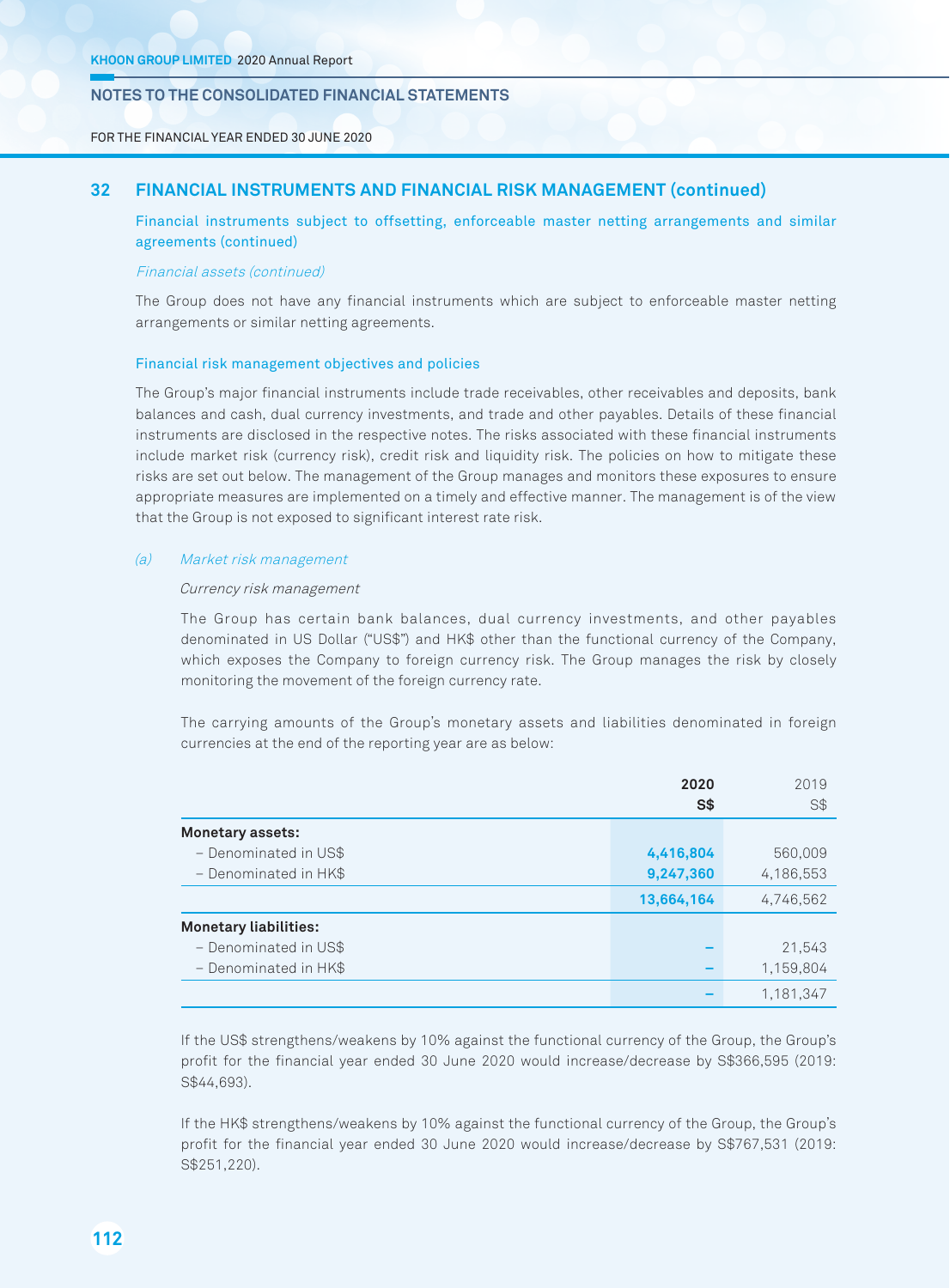FOR THE FINANCIAL YEAR ENDED 30 JUNE 2020

### **32 FiNANCiAL iNSTrumENTS ANd FiNANCiAL riSK mANAGEmENT (continued)**

Financial risk management objectives and policies (continued)

#### (a) Market risk management (continued)

Currency risk management (continued)

In the management's opinion, the sensitivity analysis above is unrepresentative for the currency risk as the exposure at the end of the reporting period does not reflect the exposure during the year.

#### (b) Credit risk management

Included in the Group's financial assets as at 30 June 2020 as a component of bank balances and cash is S\$9,235,737 (2019: S\$3,500,927) placed in a bank in Hong Kong. The remaining bank balances and cash and dual currency investments are placed in 4 banks (2019: 4) in Singapore. All these counterparties have been assessed by management to be financially sound, with external credit ratings of investment grade.

Other than the concentration of credit risk of bank balances and cash in Hong Kong, the Group's concentration of credit risk by geographical location is mainly in Singapore, which accounted for 64% of the total financial assets as at 30 June 2020 (2019: 63%).

Approximately 41% of total trade receivables outstanding at 30 June 2020 (2019: 82%) were due from top 5 customers which exposed the Group to concentration of credit risk. Those five largest customers are with good creditworthiness based on historical settlement record.

In order to minimise the concentration of credit risk, the management of the Group has delegated staff responsible for determination of credit limits, credit approvals and other monitoring procedures to ensure follow-up action is taken to recover overdue debts.

Other than concentration of credit risk on bank balances and cash, dual currency investments, and on trade receivables from top 5 customers as disclosed above, the Group has no other significant concentration of credit risk on other receivables, with exposure spread over a number of counterparties.

At the end of each reporting period, the Group's maximum exposure to credit risk which will cause a financial loss to the Group due to failure to discharge an obligation by the counterparties is arising from the carrying amount of the respective recognised financial assets as stated in the statements of financial position.

In order to minimise credit risk, the Group has delegated its finance team to develop and maintain the Group's credit risk grading to categorise exposures according to their degree of risk of default. The finance team uses publicly available financial information and the Group's own historical repayment records to rate its major customers and debtors. The Group's exposure and the credit ratings of its counterparties are continuously monitored and the aggregate value of transactions concluded is spread amongst approved counterparties.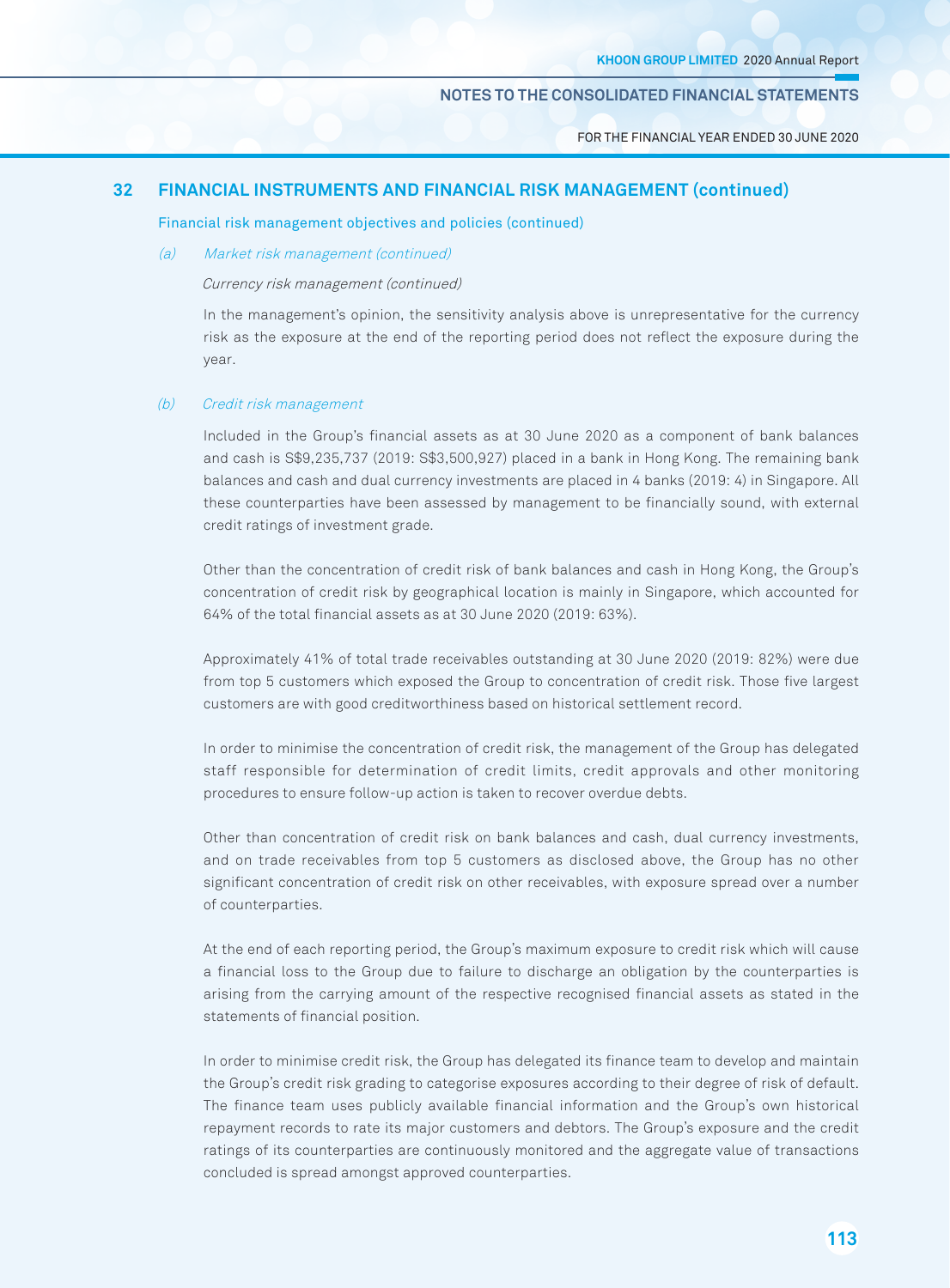FOR THE FINANCIAL YEAR ENDED 30 JUNE 2020

### **32 FiNANCiAL iNSTrumENTS ANd FiNANCiAL riSK mANAGEmENT (continued)**

Financial risk management objectives and policies (continued)

### (b) Credit risk management (continued)

The Group's current credit risk grading framework comprises the following categories:

| Category   | <b>Description</b>                                                                                                                        | <b>Basis for recognising ECL</b>       |
|------------|-------------------------------------------------------------------------------------------------------------------------------------------|----------------------------------------|
| Low risk   | The counterparty has a low risk of default and<br>does not have any past-due amounts.                                                     | 12-month ECL                           |
| Fair risk  | The counterparty frequently repays after due<br>dates but usually settles after due date.                                                 | 12-month ECL                           |
| Doubtful   | There has been a significant increase in credit<br>risk since initial recognition.                                                        | Lifetime ECL – not credit-<br>impaired |
| In default | There is evidence indicating the asset is credit<br>impaired.                                                                             | Lifetime ECL – credit-impaired         |
| Write-off  | There is evidence indicating that the debtor is<br>in severe financial difficulty and the Group has<br>no realistic prospect of recovery. | Amount is written off                  |

Bank balances and cash and dual currency investments are placed with financial institutions that are externally credit-rated with investment grade, and are hence determined to have low credit risk at the reporting date.

For bank balances and cash, dual currency investments, and other receivables and deposits, the Group has assessed and concluded that the expected credit loss for these financial assets is immaterial under ECL method based on the Group's assessment on the risk of the default of that counterparty.

The Group reassesses the lifetime ECL for trade receivables and contract assets at the end of each reporting period to ensure that adequate impairment losses are made for significant increase in the likelihood or risk of a default occurring since initial recognition. In this regard, management of the Group considers that the Group's credit risk is significantly reduced.

The Group applies credit risk modelling under IFRS 9. The Group considers the probability of default upon initial recognition of asset and whether there has been a significant increase in credit risk on an ongoing basis.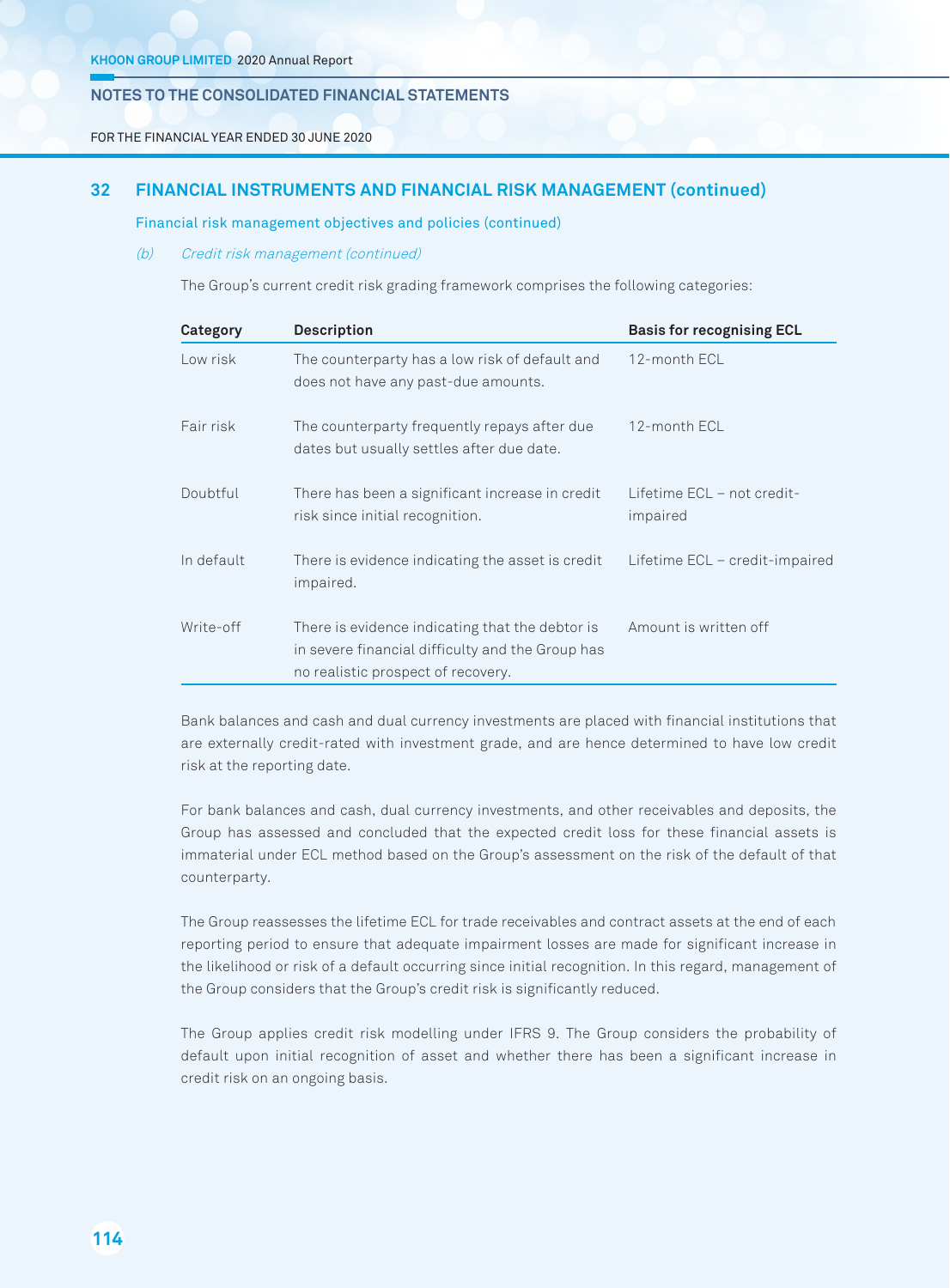FOR THE FINANCIAL YEAR ENDED 30 JUNE 2020

### **32 FiNANCiAL iNSTrumENTS ANd FiNANCiAL riSK mANAGEmENT (continued)**

#### Financial risk management objectives and policies (continued)

#### (b) Credit risk management (continued)

To assess whether there is a significant increase in credit risk, the Group compares the risk of a default occurring on the asset as at the reporting date with the risk of default as at the date of initial recognition, it considers the forward-looking information is available and reasonable, including below indicators:

- internal credit rating based on historical information;
- actual or expected significant changes in the operating result of the debtors; and
- significant changes in the expected performance and behaviour of the debtors, include changes in the payment status of debtors.

The table below details the credit quality of the Group's financial assets (other than bank balances and cash and dual currency investments) and contract assets, as well as the Group's maximum exposure to credit risk by credit risk rating grades:

|                   | <b>Note</b>     | Internal<br>credit<br>rating | 12-month or lifetime ECL           | Gross<br>carrying<br>amount<br>S\$ | Loss<br>allowance<br>S\$ | <b>Net</b><br>carrying<br>amount<br>S\$ |
|-------------------|-----------------|------------------------------|------------------------------------|------------------------------------|--------------------------|-----------------------------------------|
| Deposits          | 17a             | Low risk                     | 12-month FCL                       | 402,405                            |                          | 402,405                                 |
| Trade receivables | 16              | (1)                          | Lifetime ECL (simplified approach) | 3,088,064                          | (233, 811)               | 2,854,253                               |
| Other receivables |                 |                              |                                    |                                    |                          |                                         |
| and deposits      | 17 <sub>b</sub> | Low risk                     | 12-month ECL                       | 798,429                            | -                        | 798,429                                 |
| Contract assets   | 18              | (1)                          | Lifetime ECL (simplified approach) | 39,837,362                         | (205,000)                | 39,632,362                              |
|                   |                 |                              |                                    | 44,126,260                         | (438, 811)               | 43.687.449                              |

#### **As at 30 June 2020**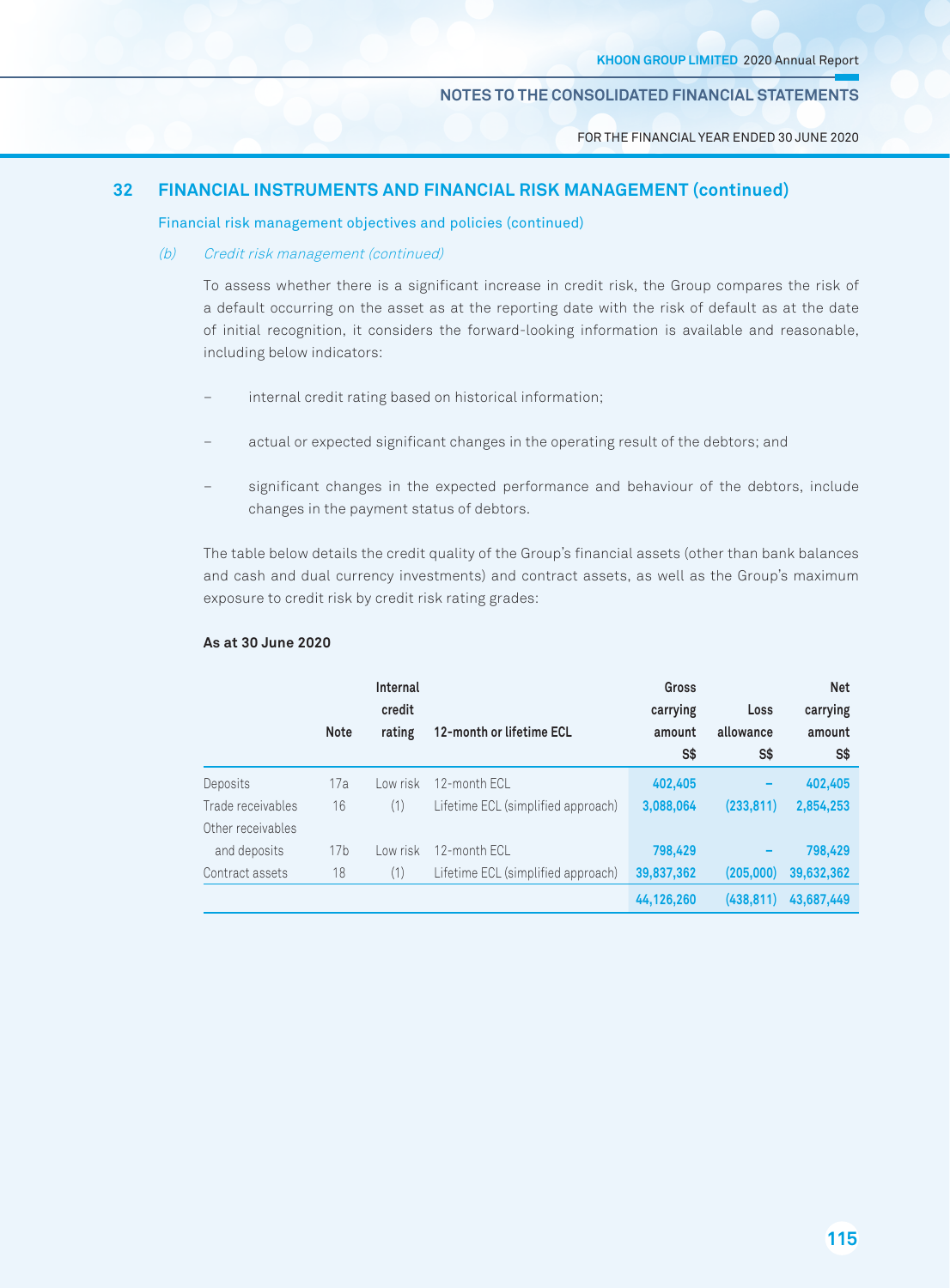FOR THE FINANCIAL YEAR ENDED 30 JUNE 2020

# **32 FiNANCiAL iNSTrumENTS ANd FiNANCiAL riSK mANAGEmENT (continued)**

Financial risk management objectives and policies (continued)

#### (b) Credit risk management (continued)

# **As at 30 June 2019**

|                   |                 | Internal |                                    | Gross      |                   | Net        |
|-------------------|-----------------|----------|------------------------------------|------------|-------------------|------------|
|                   |                 | credit   |                                    | carrying   | Loss              | carrying   |
|                   | Note            | rating   | 12-month or lifetime ECL           | amount     | allowance         | amount     |
|                   |                 |          |                                    | S\$        | S\$               | S\$        |
| Deposits          | 17a             | Low risk | 12-month ECL                       | 113,700    |                   | 113,700    |
| Trade receivables | 16              | (1)      | Lifetime ECL (simplified approach) | 2,711,149  | (22, 325)         | 2,688,824  |
| Other receivables |                 |          |                                    |            |                   |            |
| and deposits      | 17 <sub>b</sub> | Low risk | 12-month ECL                       | 562.044    |                   | 562.044    |
| Contract assets   | 18              | (1)      | Lifetime ECL (simplified approach) | 32,768,152 | $\qquad \qquad -$ | 32,768,152 |
|                   |                 |          |                                    | 36,155,045 | (22, 325)         | 36,132,720 |

(1) The Group determines the ECL on these items on an individual basis for all customers based on internal credit rating. The ECL rates applied are derived according to the debtors' characteristics, including their trading history with the Group and existence of default history. These rates multiplied by scalar factors to reflect differences between economic condition during the period over which the historical data has been collected and the Group's view of economic condition over the credit characteristics of the debtors. Except as disclosed, the trade receivables and contract assets due from all customers are not credit-impaired as at 30 June 2020 and 2019.

Other relevant information with regard to the exposure of credit risk and expected credit losses for trade receivables and contract assets as at 30 June 2020 and 2019 are set out in Notes 16 and 18 respectively.

### (c) Liquidity risk management

Liquidity risk is the risk that the Group will encounter difficulties in meeting its financial obligations as and when they fall due. In the management of the liquidity risk, the Group monitors its net operating cash flows and maintains a level of cash and cash equivalents deemed adequate by the management to finance the Company's operations and mitigate the effects of fluctuations in cash flows.

#### Non-derivative financial assets

All financial assets of the Group as at 30 June 2020 and 2019 are repayable on demand or due within one year, except non-current deposits as disclosed in Note 17a.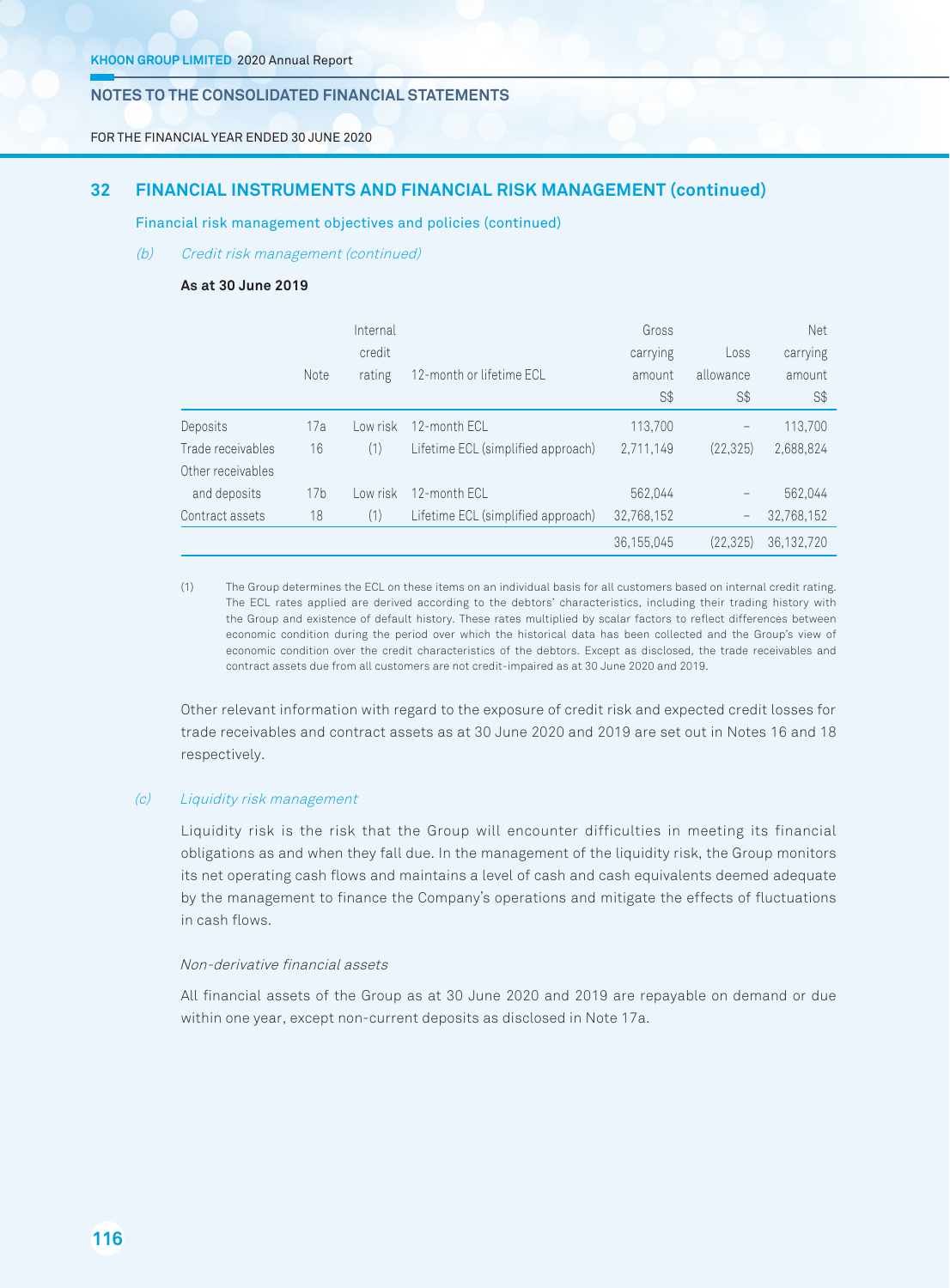FOR THE FINANCIAL YEAR ENDED 30 JUNE 2020

# **32 FiNANCiAL iNSTrumENTS ANd FiNANCiAL riSK mANAGEmENT (continued)**

Financial risk management objectives and policies (continued)

#### (c) Liquidity risk management (continued)

Non-derivative financial liabilities

The following table details the Group's remaining contractual maturity for its non-derivative financial liabilities and lease liabilities. The table has been drawn up based on the undiscounted cash flows (including interest payments computed using contractual rates or, if floating, based on the relevant market rates as at the reporting date) of financial liabilities and lease liabilities based on the earliest date on which the Group can be required to pay. The table includes both interest and principal cash flows, where applicable.

The Group

|                           | Weighted                         |                        |                          |                   |         |                          |                       |            |
|---------------------------|----------------------------------|------------------------|--------------------------|-------------------|---------|--------------------------|-----------------------|------------|
|                           | average<br>effective<br>interest | On demand<br>or within | 3 to 6                   | 6 to 12           | 1 to    | Over                     | Total<br>undiscounted | Carrying   |
|                           | rate                             | 3 months               | months                   | months            | 5 years | 5 years                  | cash flow             | amount     |
|                           | %                                | S\$                    | S\$                      | $S*$              | S\$     | S\$                      | S\$                   | S\$        |
| As at 30 June 2020        |                                  |                        |                          |                   |         |                          |                       |            |
| Non-interest bearing      |                                  |                        |                          |                   |         |                          |                       |            |
| instruments               |                                  |                        |                          |                   |         |                          |                       |            |
| Trade and other payables  |                                  | 26,025,779             |                          |                   |         |                          | 26,025,779            | 26,025,779 |
| Fixed interest bearing    |                                  |                        |                          |                   |         |                          |                       |            |
| <i>instruments</i>        |                                  |                        |                          |                   |         |                          |                       |            |
| Lease liabilities         | 2.29                             | 45,895                 | 44,419                   | 88,838            | 85,967  |                          | 265,119               | 260,368    |
| Total                     |                                  | 26,071,674             | 44,419                   | 88,838            | 85,967  |                          | 26,290,898            | 26,286,147 |
| As at 30 June 2019        |                                  |                        |                          |                   |         |                          |                       |            |
| Non-interest bearing      |                                  |                        |                          |                   |         |                          |                       |            |
| <i>instruments</i>        |                                  |                        |                          |                   |         |                          |                       |            |
| Trade and other payables  |                                  | 25,506,035             |                          |                   |         |                          | 25,506,035            | 25,506,035 |
| Amount due to cornerstone |                                  |                        |                          |                   |         |                          |                       |            |
| investor                  | $\qquad \qquad -$                | 3,500,927              | $\overline{\phantom{0}}$ | $\qquad \qquad -$ |         | $\overline{\phantom{a}}$ | 3,500,927             | 3,500,927  |
| Total                     |                                  | 29,006,962             |                          |                   |         |                          | 29,006,962            | 29,006,962 |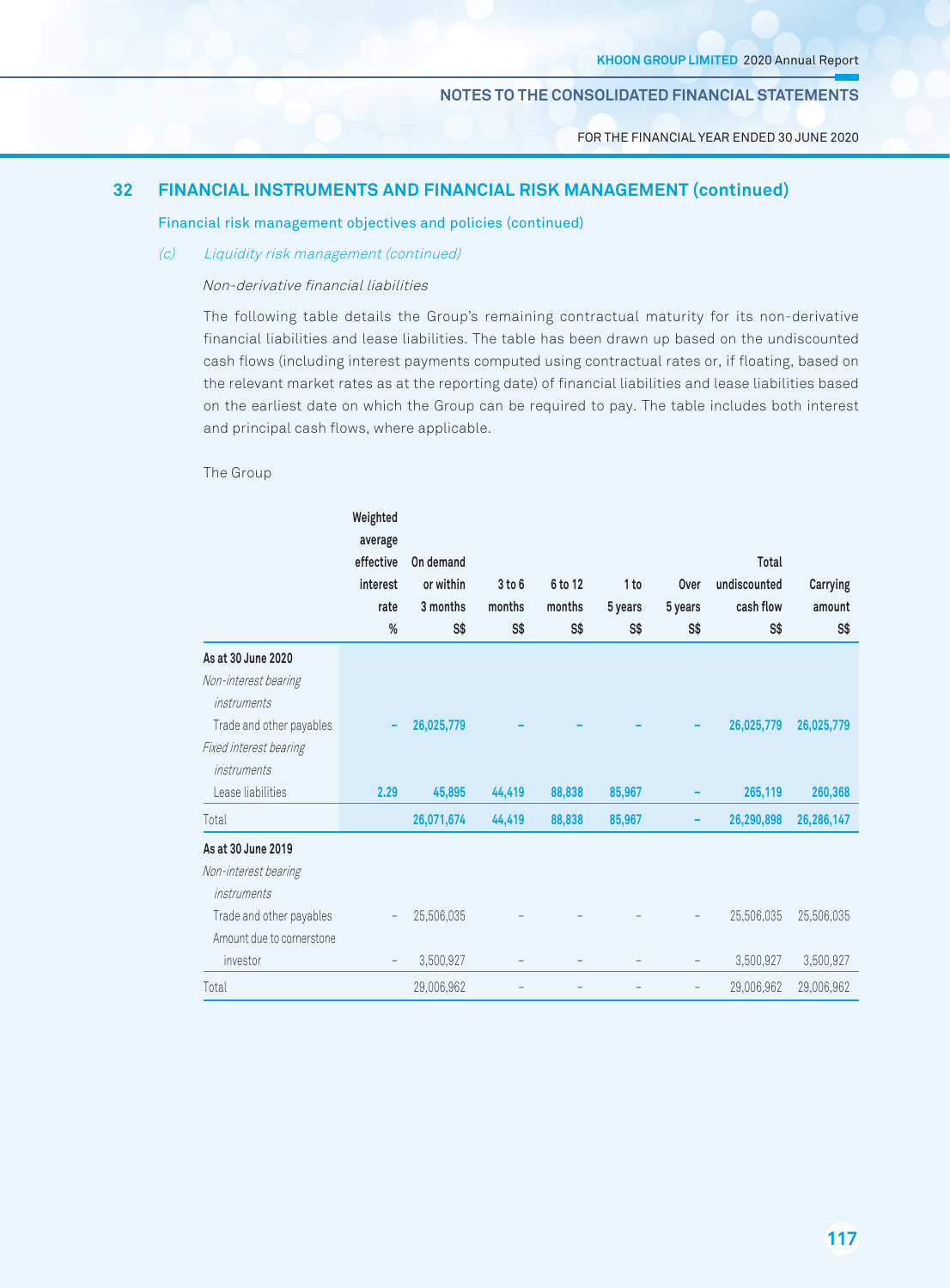FOR THE FINANCIAL YEAR ENDED 30 JUNE 2020

### **32 FiNANCiAL iNSTrumENTS ANd FiNANCiAL riSK mANAGEmENT (continued)**

Financial risk management objectives and policies (continued)

#### (d) Fair value

Fair value of the Group's financial assets and financial liabilities that are not measured at fair value on recurring basis

The Group had no financial assets or financial liabilities carried at fair value in 2020 and 2019, except dual currency investments as at 30 June 2020 as disclosed in Note 19.

The management of the Group considers that the carrying amounts of other financial assets and financial liabilities recorded at amortised cost in the financial statements approximate to their fair values.

# **33 CONTiNGENT LiABiLiTiES**

As at 30 June 2020, performance bonds of S\$2,577,710 (2019: S\$907,912) were given in favour of the Group's customers as security for the due performance and observance of the Group's obligations under the contracts entered into between the Group and its customers. If the Group fails to provide satisfactory performance to its customers to whom performance bonds have been given, such customers may demand payment to them the sum or sum stipulated in such demand. The Group will become liable to compensate such sums accordingly. The performance guarantees will be released upon completion of the contracts.

### **34 ShArE OpTiON SChEmE**

Pursuant to a share option scheme approved by a written resolution passed by the shareholder of the Company on 10 June 2019 (the "Share Option Scheme"), the Company may grant options to eligible directors of the Group, eligible employees of the Group and other selected participants, for the recognition of their contributions, to subscribe for shares ("Shares") in the Company with a payment of HK\$1 upon each grant of options offered.

The exercise price of the share option will be not less than the highest of:

- (i) the closing price of the Company's shares as stated in the Stock Exchange's daily quotation sheet on the date (the "Offer Date") of grant of the particular option, which must be a business day;
- (ii) the average of the closing prices of the Shares as stated in the Stock Exchange's daily quotation sheets for the five business days immediately preceding the Offer Date of the option; and
- (iii) the nominal value of a Share on the Offer Date.

The share options are exercisable at any time during a period of not more than 10 years from the date of grant, subject to the terms and conditions of the Share Option Scheme, or any conditions stipulated by the Board of Directors.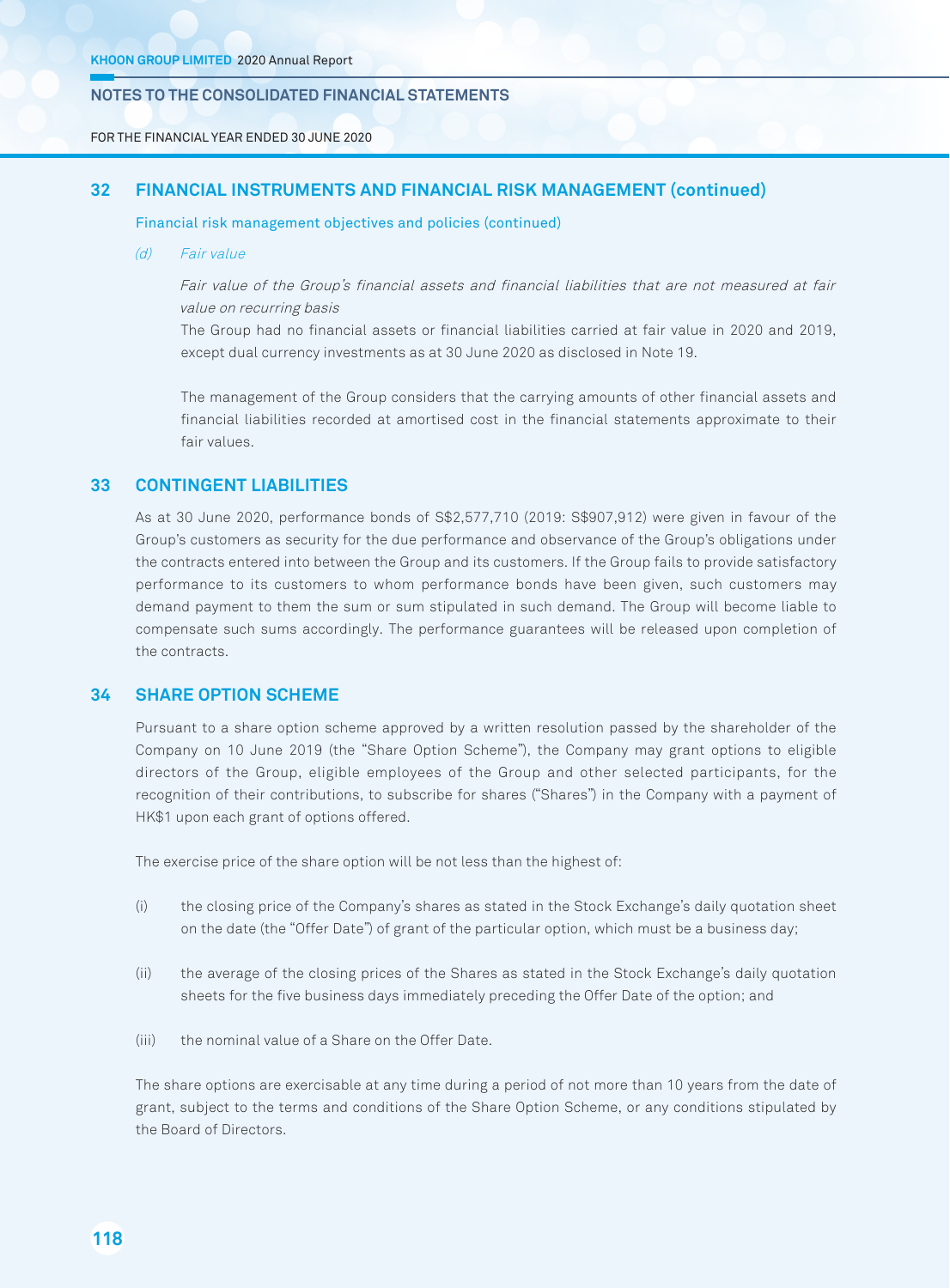FOR THE FINANCIAL YEAR ENDED 30 JUNE 2020

### **34 ShArE OpTiON SChEmE (continued)**

The maximum number of shares in respect of which options may be granted shall not exceed 10% of the number of shares of Company. Unless further shareholders' approval has been obtained pursuant to the conditions set out in the Share Option Scheme, no person shall be granted an option which, if all the options granted to the person (including both exercised and outstanding options) in any 12 months period up to the date of grant are exercised in full, would result in such person's maximum entitlement exceeding 1% of the number of issued shares of Company.

Up to the date of issuance of the consolidated financial statements, no options have been granted or agreed to be granted pursuant to the Share Option Scheme.

During the years ended 30 June 2020 and 2019, no share options have been granted nor exercised and there is no outstanding share option of the Company as at 30 June 2020 and 2019.

# **35 EVENTS AFTEr ThE ENd OF ThE rEpOrTiNG pEriOd**

The outbreak of COVID-19 in early 2020 has caused disruptions to many industries globally. Despite the challenges, governments and internal organisations have implemented a series of measures to contain the pandemic. The Singapore government has implemented several phases of circuit breaker and post-circuit breaker recovery measures in order to contain the pandemic, and the Group's existing core business was significantly impacted by these measures, especially due to the halting of almost all its electrical engineering projects since early April 2020.

The Group however does not expect to incur hefty penalties for contract delays in the form of liquidated damages as the Group is mostly involved in public sector projects, and most contracts have either been automatically extended by six months or include clauses for unforeseen events and circumstances. The Group has also received certain grants and assistance from the Singapore government to help offset some of its fixed costs during this time, primarily relating to its employee wages and foreign worker levies. The Group has insofar adhered to all the requirements set out by the Singapore government, particularly relating to its business operations and in dealing with its foreign workers affected by the dormitory isolations and stay-home notices. The consolidated financial statements for the year ended 30 June 2020 has included the financial effects as a result of the COVID-19 outbreak up to 30 June 2020.

As of the date of authorisation of these consolidated financial statements, most of the Group's electrical engineering projects have resumed, albeit at a reduced capacity as compared to pre-pandemic times as some of its foreign workers are still in isolation and due to additional safe distancing measures that will be applied at project sites to prevent a resurgence of the pandemic.

The Group will closely monitor the development of the pandemic and assess its impact on its operations continuously. Given the unpredictability associated with the COVID-19 outbreak and any further contingency measures that may be put in place by the relevant governments and corporate entities, the actual financial impact of the COVID-19 outbreak on the Group's 2021 consolidated financial statements could be significantly different from estimates depending on how the situation evolves. Notwithstanding this and as disclosed in Note 32(c), the Group will have sufficient liquidity to enable the Company to continue as a going concern for at least the next 12 months from the end of the reporting period.